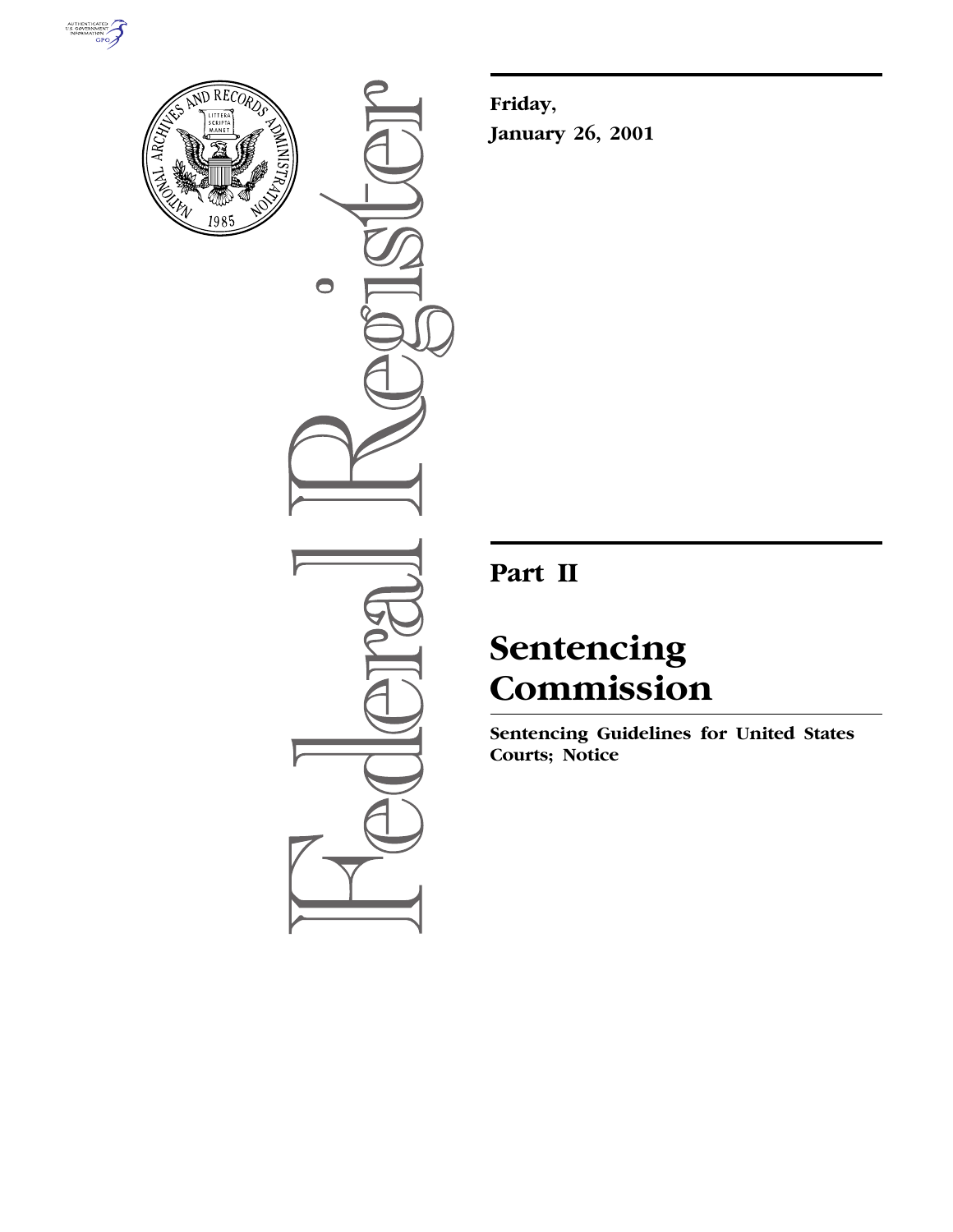#### **SENTENCING COMMISSION**

#### **Sentencing Guidelines for United States Courts**

**AGENCY:** United States Sentencing Commission.

**ACTION:** Notice of (A) proposed temporary, emergency amendments to sentencing guidelines, policy statements, and commentary; (B) proposed permanent, non-emergency amendments to sentencing guidelines, policy statements, and commentary. Request for public comment. Notice of public hearing.

**SUMMARY:** Pursuant to section 994(a), (o), and (p) of title 28, United States Code, and section 3664 of Pub. L. 106– 310 (with respect to proposed emergency amendment #1), section 3611 of Pub. L. 106–310 (with respect to proposed emergency amendment #2), section 3651 of Pub. L. 106–310 (with respect to proposed emergency amendment #3), and section 112(b) of Pub. L. 106–386 (with respect to proposed emergency amendment #4) the Commission is considering promulgating certain amendments to the sentencing guidelines, policy statements, and commentary. This notice sets forth the proposed amendments and, for each proposed amendment, a synopsis of the issues addressed by that amendment. **DATES:** Written public comment on the proposed emergency amendments in part (A) should be received by the Commission not later than February 5, 2001. Written public comment on the proposed permanent, non-emergency amendments in part (B), and on the proposed amendments in part (A) for purposes of promulgating those amendments as permanent, nonemergency amendments, should be received by the Commission not later than March 26, 2001. The Commission requests that, to the extent practicable, commentators submit written public comment on the proposed permanent, non-emergency amendments not later than March 9, 2001, in order for the Commission to consider that comment before its public hearing scheduled for the March 19–20, 2001 session. Note that the Commission may, at its February 2001 public meeting, revise the deadline for submission of written public comment to provide for an earlier deadline than the deadline published in this notice. *See* USSC Rules of Practice and Procedure, Rule 1.2.

The Commission plans to hold a public hearing on the proposed permanent, non-emergency amendments during its March 2001

session in Washington, DC. The public hearing will be held at the Thurgood Marshall Federal Judiciary Building, One Columbus Circle, NE., Washington, DC 20002–8002. A person who desires to testify at the public hearing should notify Michael Courlander, Public Affairs Officer, at (202) 502–4590, not later than March 9, 2001. Written testimony for the public hearing must be received by the Commission not later than March 9, 2001. Timely submission of written testimony is a requirement for testifying at the public hearing. The Commission requests that, to the extent practicable, commentators submit an electronic version of the comment and of the testimony for the public hearing.

**ADDRESSES:** Public comment should be sent to: United States Sentencing Commission, One Columbus Circle, NE., Suite 2–500, Washington, DC 20002– 8002, Attention: Public Information.

#### **FOR FURTHER INFORMATION CONTACT:** Michael Courlander, Public Affairs Officer, Telephone: (202) 502–4590.

**SUPPLEMENTARY INFORMATION:** The United States Sentencing Commission is an independent agency in the judicial branch of the United States Government. The Commission promulgates sentencing guidelines and policy statements for federal sentencing courts pursuant to 28 U.S.C. 994(a). The Commission also periodically reviews and revises previously promulgated guidelines pursuant to 28 U.S.C. 994(o) and submits guideline amendments to the Congress not later than the first day of May each year pursuant to 28 U.S.C. 994(p). This year, the Commission may submit non-emergency amendments to the Congress not later than May 1, 2001.

The Commission seeks comment on the proposed amendments, alternative proposed amendments, issues for comment, and any other aspect of the sentencing guidelines, policy statements, and commentary.

The Commission also requests public comment regarding whether the Commission should specify for retroactive application to previously sentenced defendants any of the proposed, permanent, non-emergency amendments published in this notice and in the **Federal Register** notice of November 7, 2000 (*see* 65 FR 66792). The Commission requests comment regarding which, if any, of the proposed non-emergency amendments that may result in a lower guideline range should be made retroactive to previously sentenced defendants pursuant to § 1B1.10 (Reduction in Term of Imprisonment as a Result of Amended Guideline Range).

The proposed amendments are presented in this notice in one of two formats. First, some of the amendments are proposed as specific revisions to a guideline or commentary. Bracketed text within a proposed amendment indicates a heightened interest on the Commission's part for comment and suggestions for alternative policy choices; for example, a proposed enhancement of [2] levels indicates that the Commission is considering, and invites comment on, alternative policy choices regarding the appropriate level of enhancement. Similarly, bracketed text within a specific offense characteristic or application note means that the Commission specifically invites comment on whether the proposed provision is appropriate. Second, the Commission has highlighted certain issues for comment and invites suggestions for how the Commission should respond to those issues.

Reports and other additional information pertaining to the proposed amendments described in this notice may be accessed through the Commission's website at www.ussc.gov.

**Authority:** 28 U.S.C. § 994(a), (o), (p), (x); section 112(b) of Pub. L. 106–386; and sections 3611, 3651, and 3664 of Pub. L. 106– 310; USSC Rules of Practice and Procedure, Rules 4.3, 4.4.

### **Diana E. Murphy,**

*Chair.*

#### **Proposed Amendments to the Sentencing Guidelines**

#### **Part (A): Proposed Temporary, Emergency Amendments and Intent To Make Permanent Each of the Proposed Temporary, Emergency Amendments**

The Commission hereby gives notice of, and requests comment on, its intent to promulgate each of the proposed amendments set forth in this Part as a temporary, emergency amendment and after promulgation as an emergency amendment, to promulgate each such amendment as a permanent, nonemergency amendment.

#### *Proposed Amendment: Ecstasy*

1. *Synopsis of Proposed Amendment:* This proposed amendment addresses the directive in the Ecstasy Anti-Proliferation Act of 2000 (the ''Act''), section 3664 of Pub. L. 106–310, which instructs the Commission to provide, under emergency amendment authority, increased penalties for the manufacture, importation, exportation, or trafficking of Ecstasy. The directive specifically requires the Commission to increase the base offense level for 3,4 methylenedioxy methamphetamine (MDMA), 3,4-methylenedioxy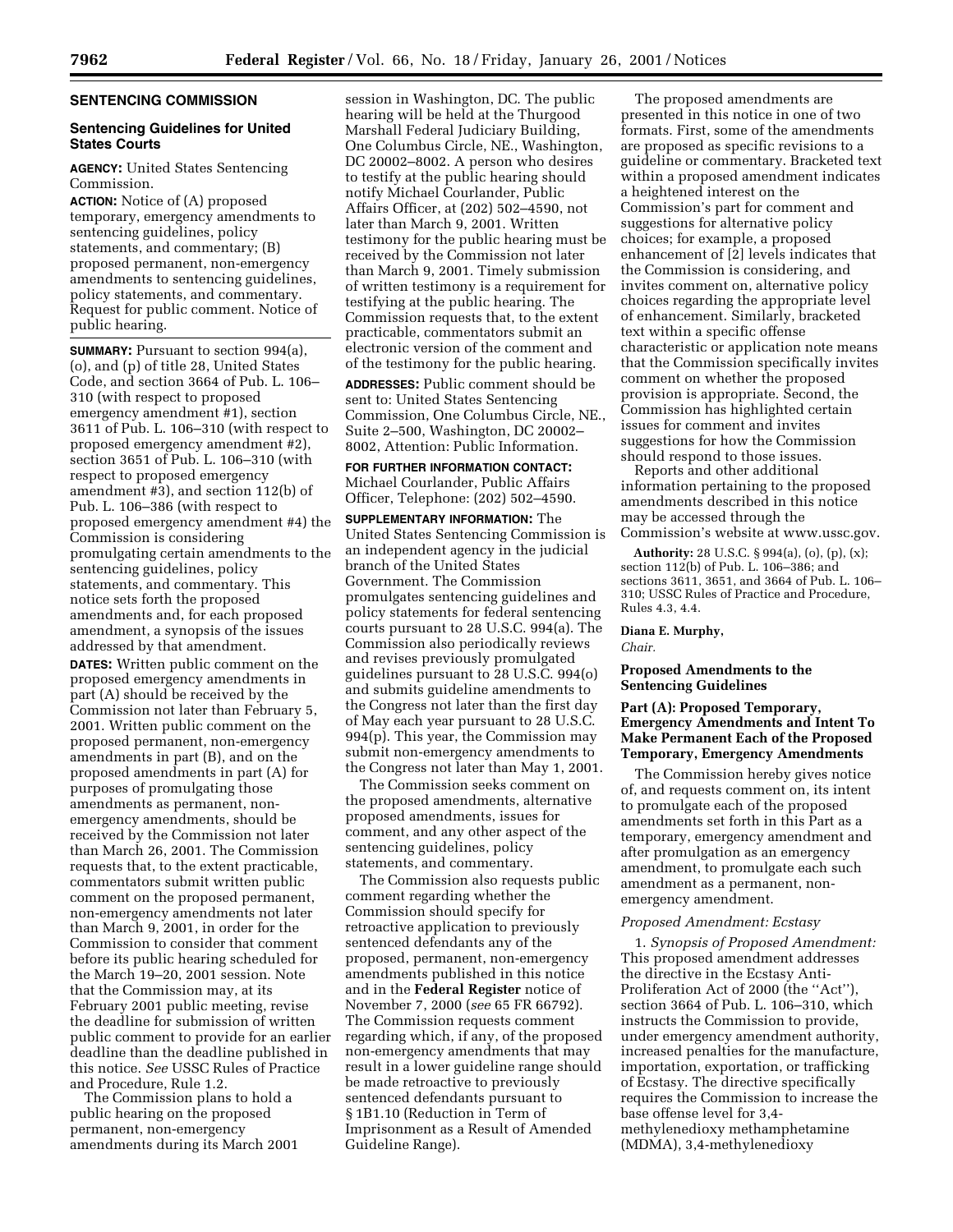amphetamine (MDA), 3,4 methylenedioxy-N-ethylamphetamine (MDEA), paramethoxymethamphetamine (PMA), and any other controlled substance that is marketed as Ecstasy and that has either a chemical structure similar to MDMA or an effect on the central nervous system substantially similar to or greater than MDMA.

The proposed amendment addresses the directive by amending the Drug Equivalency Table in § 2D1.1, Application Note 10, to increase the marihuana equivalencies for the specified controlled substances. The increased equivalencies make the penalties for these substances comparable to other drugs of abuse. The increases also satisfy the sense of Congress in the Act that the penalties for these substances, particularly for high-level traffickers, are too low.

An issue for comment regarding whether the Commission should base the penalties of Ecstasy on the penalties for other drugs of abuse, such as powder cocaine, methamphetamine mixture, or mescaline follows the proposed amendment.

#### *Proposed Amendment*

The Commentary to § 2D1.1 captioned ''Application Notes'' is amended in Note 10 in the Drug Equivalency Tables in the subdivision captioned ''LSD, PCP, and Other Schedule I and II Hallucinogens (and their immediate precursors)\*'' in the line referenced to ''MDA'' by striking ''50 gm'' and inserting ''1 kg''; in the line referenced to ''MDMA'' by striking ''35 gm'' and inserting ''1 kg''; in the line referenced ''MDEA'' by striking ''30 gm'' and inserting ''1 kg''; and by inserting ''1 gm of Paramethoxymethamphetamine/PMA = 1 kg of marihuana'' after the line referenced to ''MDEA''.

*Issue for Comment:* It has been represented to the Commission that Ecstasy (*i.e.,* MDMA, MDEA, MDA and PMA) is similar in its hallucinogenic effect on the user to mescaline, and also has been described as having an added stimulant component that can elevate heart rate, blood pressure, and body temperature. It has also been suggested that the drug is neither physically nor psychologically addictive. The Commission invites comment on these representations and on the appropriate penalty structure for Ecstasy. The proposed amendment treats Ecstasy as being of comparable seriousness to heroin, providing a marihuana equivalency for Ecstasy that is the same as heroin. Accordingly, for sentencing purposes, 1 gm of Ecstasy will be the equivalent of 1 kg of marihuana. Should the Commission alternatively treat Ecstasy comparably to some other major drug of abuse? For example, should the Commission treat Ecstasy as being of comparable seriousness to powder cocaine (which would result in a marihuana equivalency for Ecstasy of 200 gm) or methamphetamine mixture (which would result in a marihuana equivalency for Ecstasy of 2 kg)? Or should the penalty be comparable to that for mescaline (which would result in a marihuana equivalency for Ecstasy of 10 gm) or some multiple of the penalty for mescaline? Comment also is requested regarding whether the Drug Quantity Table in § 2D1.1 should be revised with respect to Ecstacy to provide additional incremental penalties (perhaps with exponential quantity increases) so as to punish more severely those offenders who traffic in larger quantities.

#### *Proposed Amendment: Amphetamine*

2. *Synopsis of Proposed Amendment:* This proposed amendment implements the directive in the Methamphetamine Anti-Proliferation Act of 2000, section 3611 of Pub. L. 106–310 (the ''Act''), which directs the Commission to provide, under emergency amendment authority, increased guideline penalties for amphetamine such that those penalties are comparable to the base offense level for methamphetamine.

There are no mandatory minimum sentences for amphetamine offenses. Currently, a quantity of amphetamine is sentenced at the same level as an equal quantity of powder cocaine. That is, with no or minimal criminal history, an offender convicted of trafficking 500 grams of amphetamine would receive a guideline range of 63 to 78 months, based solely on the weight of the drug. A weight of 5,000 grams (5 kilograms), and the lowest criminal history category, would result in a sentencing range of 121 to 151 months. The mathematical relationships between the weight of amphetamine and the current five- and ten-year quantity thresholds for methamphetamine-mix and methamphetamine-actual are 10-to-1 and 100-to-1, respectively.

The proposed amendment provides two options for implementing the directive. Both options propose to treat amphetamine and methamphetamine identically, at a 1:1 ratio (*i.e.,* the same quantities of amphetamine and methamphetamine would result in the same base offense level) because of the similarities of the two substances. Specifically, amphetamine and methamphetamine (A) chemically are similar; (B) are produced by a similar method, and are trafficked in a similar

manner; (C) share similar methods of use; (D) affect the same parts of the brain; and (E) have similar intoxicating effects. Both options also distinguish between pure amphetamine (*i.e.,* amphetamine (actual)) and amphetamine mixture in the same manner, and at the same quantities, as pure methamphetamine (*i.e.,* methamphetamine (actual) and methamphetamine mixture).

Although both options ultimately achieve the same penalty increase, the proposed options differ in how they implement the directive. Option One amends the Drug Equivalency Table of § 2D1.1 (Unlawful Manufacturing, Importing, Exporting, or Trafficking (Including Possession with Intent to Commit These Offenses); Attempt or Conspiracy). To determine the offense level under this option, the quantity of amphetamine (actual or mixture) is converted to its marijuana weight equivalency using the Drug Equivalency Tables. Option Two, on the other hand, amends § 2D1.1 specifically to include amphetamine in the Drug Quantity Table.

Included in both options is a reference to the controlled substance dextroamphetamine, which is a substance quite similar to amphetamine. Currently, dextroamphetamine has the same marihuana equivalency as amphetamine mixture. The proposed amendment (A) distinguishes between dextroamphetamine mixture and dextroamphetamine (actual); and (B) provides penalties for the dextroamphetamine mixture and dextroamphetamine (actual) that are the same as amphetamine mixture and amphetamine (actual), respectively.

Two issues for comment follows the proposed amendment. The first requests comment regarding whether the Commission should provide an alternative quantity ratio between amphetamine and methamphetamine. The second requests comment regarding whether § 2D1.1(b)(4) should be amended to include amphetamine and dextroamphetamine.

#### *Proposed Amendment*

#### Option 1

The Commentary to § 2D1.1 captioned ''Application Notes'' is amended in Note 10 in the Drug Equivalency Tables in the subdivision captioned ''Cocaine and Other Schedule I and II Stimulants (and their immediate precursors)\*'' by striking ''200 gm'' after ''1 gm of Amphetamine =" and inserting "2 kg";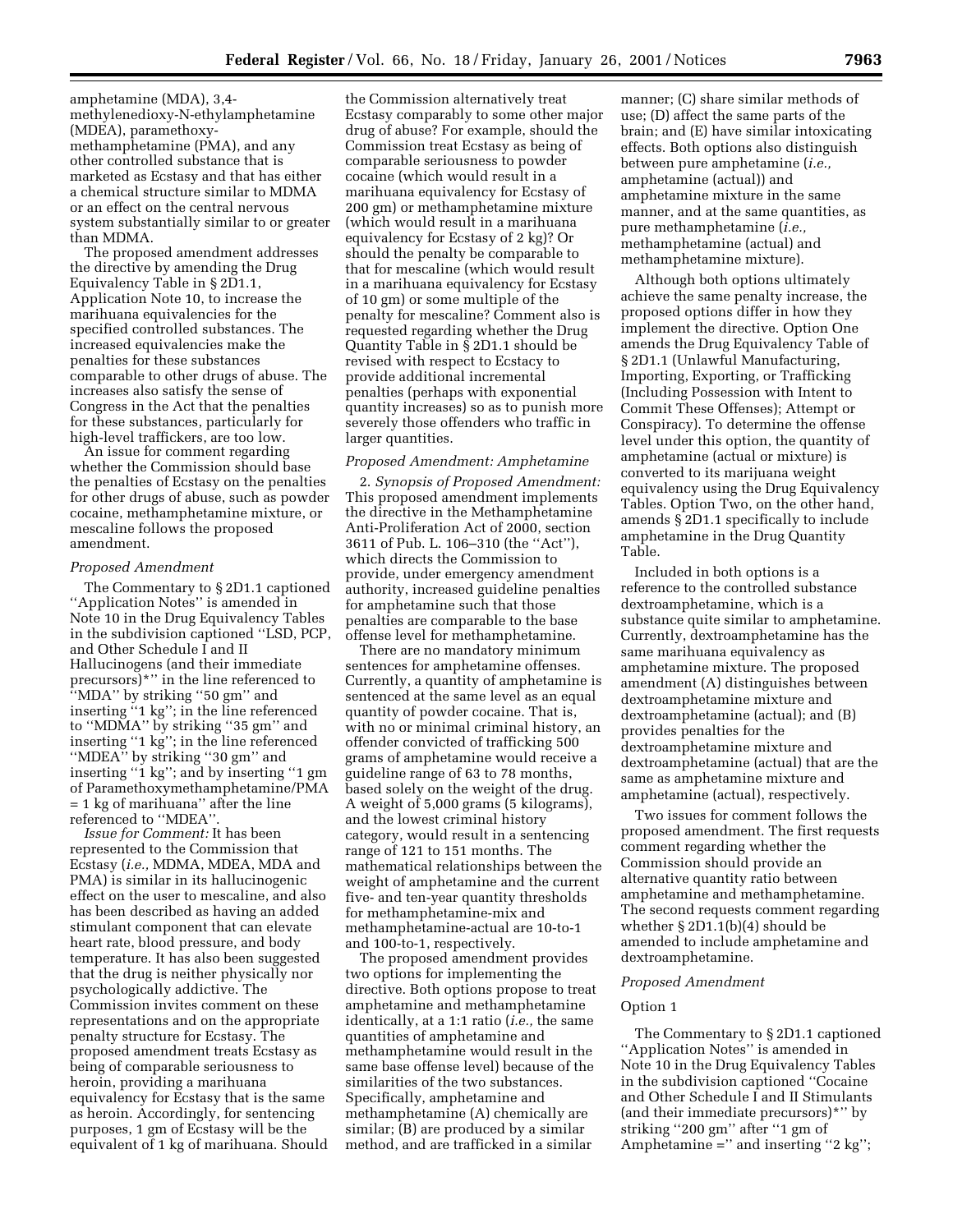by inserting ''1 gm of Amphetamine (Actual) = 20 kg of marihuana'' after the line referenced to ''Amphetamine''; by striking ''200 gm'' after ''1 gm of Dextroamphetamine ='' and inserting ''2 kg''; and by inserting ''1 gm of Dextroamphetamine (Actual) = 20 kg of marihuana'' after the line referenced to ''Dextroamphetamine''.

#### Option 2

Section 2D1.1(c)(1) is amended by inserting after the fifth entry the following:

''15 KG or more of Amphetamine, or 1.5 KG or more of Amphetamine (actual), or 15 KG or more of Dextroamphetamine, or 1.5 KG or more of Dextroamphetamine (actual);''.

Section  $2\overline{D}1.1(c)(2)$  is amended by inserting after the fifth entry the following:

''At least 5 KG but less than 15 KG of Amphetamine, or at least 500 G but less than 1.5 KG of Amphetamine (actual), or at least 5 KG but less than 15 KG of Dextroamphetamine, or at least 500 G but less than 1.5 KG of

Dextroamphetamine (actual);''.

Section 2D1.1(c)(3) is amended by inserting after the fifth entry the following:

''At least 1.5 KG but less than 5 KG of Amphetamine, or at least 150 G but less than 500 G of Amphetamine (actual), or at least 1.5 KG but less than 5 KG of Dextroamphetamine, or at least 150 G but less than 500 G of Dextroamphetamine (actual);"

Section 2D1.1(c)(4) is amended by inserting after the fifth entry the following:

''At least 500 G but less than 1.5 KG of Amphetamine, or at least 50 G but less than 150 G of Amphetamine (actual), or at least 500 G but less than 1.5 KG of Dextroamphetamine, or at least 50 G but less than 150 G of Dextroamphetamine (actual);

Section 2D1.1(c)(5) is amended by inserting after the fifth entry the following:

''At least 350 G but less than 500 G of Amphetamine, or at least 35 G but less than 50 G of Amphetamine (actual), or at least 350 G but less than 500 G of Dextroamphetamine, or at least 35 G but less than 50 G of Dextroamphetamine (actual);''.

Section 2D1.1(c)(6) is amended by inserting after the fifth entry the following:

'At least 200 G but less than 350 G of Amphetamine, or at least 20 G but less than 35 G of Amphetamine (actual), or at least 200 G but less than 350 G of Dextroamphetamine, or at least 20 G but less than 35 G of Dextroamphetamine (actual);''.

Section 2D1.1(c)(7) is amended by inserting after the fifth entry the following:

''At least 50 G but less than 200 G of Amphetamine, or at least 5 G but less than 20 G of Amphetamine (actual), or at least 50 G but less than 200 G of Dextroamphetamine, or at least 5 G but less than 20 G of Dextroamphetamine (actual);''.

Section 2D1.1(c)(8) is amended by inserting after the fifth entry the following:

''At least 40 G but less than 50 G of Amphetamine, or at least 4 G but less than 5 G of Amphetamine (actual), or at least 40 G but less than 50 G of Dextroamphetamine, or at least 4 G but less than 5 G of Dextroamphetamine (actual);''.

Section 2D1.1(c)(9) is amended by inserting after the fifth entry the following:

''At least 30 G but less than 40 G of Amphetamine, or at least 3 G but less than 4 G of Amphetamine (actual), or at least 30 G but less than 40 G of Dextroamphetamine, or at least 3 G but less than 4 G of Dextroamphetamine (actual);''.

Section 2D1.1(c)(10) is amended by inserting after the fifth entry the following:

''At least 20 G but less than 30 G of Amphetamine, or at least 2 G but less than 3 G of Amphetamine (actual), or at least 20 G but less than 30 G of Dextroamphetamine or at least 2 G but less than 3 G of Dextroamphetamine (actual);''.

Section 2D1.1(c)(11) is amended by inserting after the fifth entry the following:

''At least 10 G but less than 20 G of Amphetamine, or at least 1 G but less than 2 G of Amphetamine (actual), or at least 10 G but less than 20 G of Dextroamphetamine, or at least 1 G but less than 2 G of Dextroamphetamine (actual);''.

Section 2D1.1(c)(12) is amended by inserting after the fifth entry the following:

''At least 5 G but less than 10 G of Amphetamine, or at least 500 MG but less than 1 G of Amphetamine (actual), or at least 5 G but less than 10 G of Dextroamphetamine, or at least 500 MG but less than 1 G of Dextroamphetamine (actual);''.

Section 2D1.1(c)(13) is amended by inserting after the fifth entry the following:

''At least 2.5 G but less than 5 G of Amphetamine, or at least 250 MG but less than 500 MG of Amphetamine (actual), or at least 2.5 G but less than 5 G of Dextroamphetamine, or at least 250 MG but less than 500 MG of Dextraomphetamine (actual);''. Section 2D1.1(c)(14) is amended by inserting after the fifth entry the

following:

''Less than 2.5 G of Amphetamine, or less than 250 MG of Amphetamine (actual), or less than 2.5 G of Dextroamphetamine, or less than 250 MG of Dextraomphetamine (actual);''.

Section 2D1.1(c) is amended in Note (B) of the ''Notes to Drug Quantity Table'', by inserting '', ''Amphetamine (actual), ''Dextroamphetamine (actual)','' after ''terms ''PCP (actual)''; by inserting '', amphetamine, dextroamphetamine,'' after ''substance containing PCP''; and by inserting '', amphetamine (actual), dextroamphetamine (actual),'' after

''weight of the PCP (actual)''.

The Commentary to § 2D1.1 captioned ''Application Notes'' is amended in Note 9 by inserting '', amphetamine, dextroamphetamine,'' after ''PCP''.

The Commentary to § 2D1.1 captioned ''Application Notes'' is amended in Note 10 in the Drug Equivalency Tables in the subdivision captioned ''Cocaine and Other Schedule I and II Stimulants (and their immediate precursors)'' by striking ''200 gm'' after ''1 gm of Amphetamine = and inserting ''2 kg''; by inserting ''1 gm of Amphetamine (Actual) = 20 kg of marihuana'' after the line referenced to ''Amphetamine''; by striking ''200 gm'' after ''1 gm of Dextroamphetamine =" and inserting "2 kg''; and by inserting ''1 gm of Dextroamphetamine (Actual) = 20 kg of marihuana'' after the line referenced to ''Dextramphetamine''.

#### *Issues for Comment*

(1) In response to the directive in the Methamphetamine Anti-Proliferation Act of 2000 that instructs the Commission to provide, under emergency amendment authority, increased guideline penalties for amphetamine such that those penalties are comparable to the base offense level for methamphetamine, the Commission has proposed two amendment options that use a 1:1 ratio between amphetamine and methamphetamine (*i.e.,* the same quantities of amphetamine and methamphetamine will result in the imposition of the same base offense level from the Drug Quantity Table in § 2D1.1). The Commission invites comment on whether some alternative ratio should be used. For example, should the Commission use a 2:1 ratio or a 5:1 ratio between amphetamine and methamphetamine, and if so, why?

(2) Section 2D1.1(b)(4) currently provides a two-level enhancement if the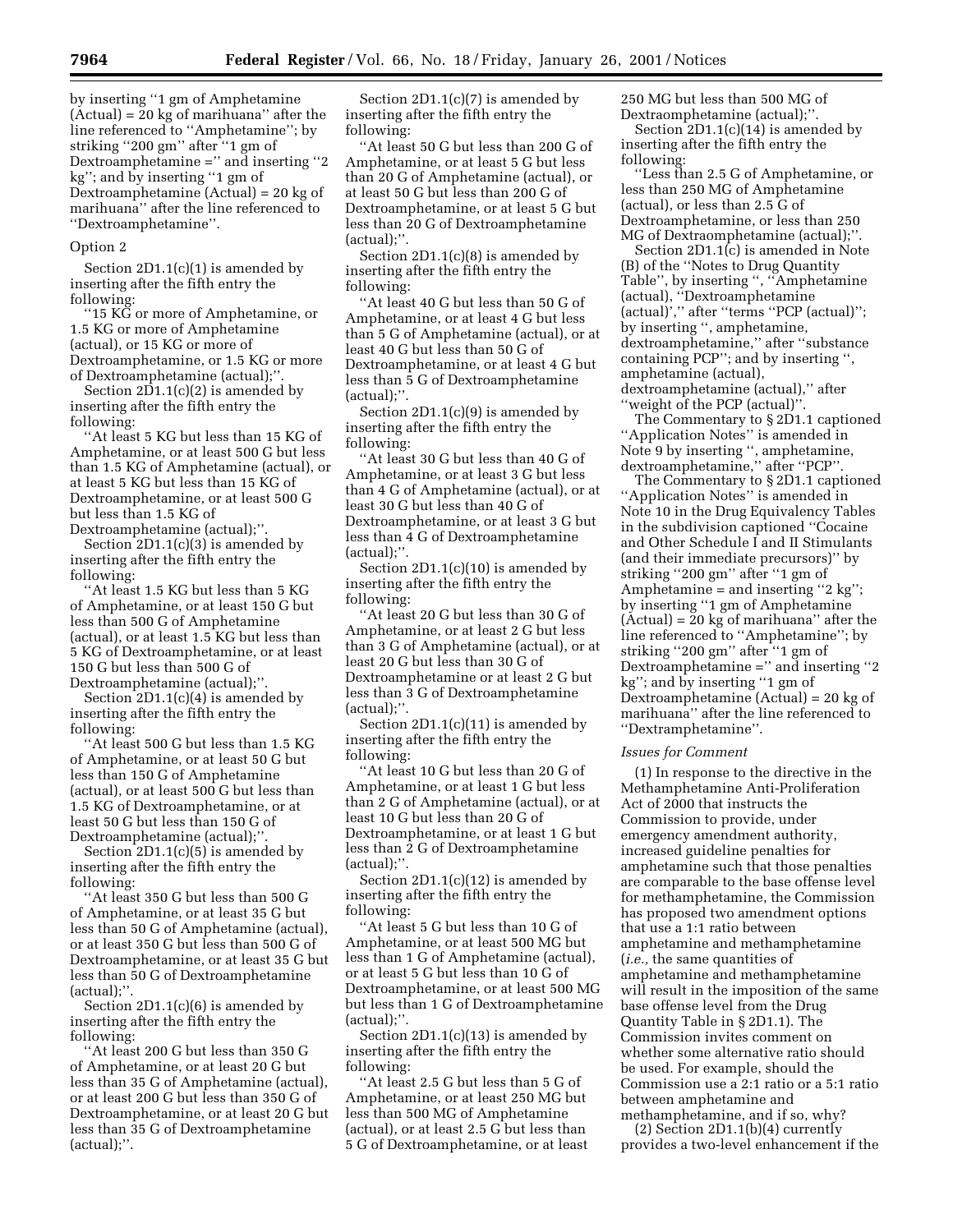offense involved the importation of methamphetamine or the manufacture of methamphetamine from listed chemicals that the defendant knew were imported unlawfully. The Commission invites comment regarding whether this enhancement should be amended to include the importation of amphetamine or the manufacture of amphetamine from listed chemicals that the defendant knew were imported unlawfully. If so, should the Commission also include the importation of dextroamphetamine or the manufacture of dextroamphetamine from listed chemicals that the defendant knew were imported unlawfully, particularly because dextroamphetamine is so similar to amphetamine and would be treated the same as amphetamine under the proposed amendment options?

#### *Proposed Amendment: Trafficking in List I Chemicals*

3. *Synopsis of Proposed Amendment:* This proposed amendment addresses the three-part directive in the Methamphetamine Anti-Proliferation Act of 2000, section 3651 of Pub. L. 106–310 (the ''Act''), regarding enhanced punishment for trafficking in List I chemicals. That section requires the Commission to promulgate an amendment implementing the directive under emergency amendment authority.

First, the directive instructs the Commission ''to provide increased penalties for offenses involving ephedrine, phenylpropanolamine (PPA), or pseudoephedrine (including their salts, optical isomers, and salts of optical isomers) to correspond to the quantity of controlled substance that reasonably could have been manufactured using the quantity of ephedrine, PPA, and pseudoephedrine possessed or distributed.'' In response to this directive, the proposed amendment provides a new chemical table specifically for ephedrine, pseudoephedrine, and PPA. The table ties the base offense levels for these chemicals to the base offense levels for methamphetamine (actual) set forth in § 2D1.1, assuming a 50 percent yield of the controlled substance from the chemicals. Methamphetamine (actual) is used rather than methamphetamine mixture because ephedrine, PPA, and pseudoephedrine produce methamphetamine (actual).

This new table has a maximum base offense level of level 38 (as opposed to a maximum base offense level of 30 for all other precursor chemicals). Providing a maximum base offense level

of level 38 increases the sentences for ephedrine, pseudoephedrine, and PPA by linking the theoretical yield of these chemicals to methamphetamine (actual) instead of methamphetamine (mixture) as had been done in the past. Additionally, this adjustment will have an impact on the relationship between §§ 2D1.1 and 2D1.11 by eliminating the six-level distinction that currently exists between offenses that involve possession of these precursor chemicals with intent to manufacture methamphetamine and offenses that involve an attempt to manufacture methamphetamine, at least for offenses involving ephedrine, PPA, and pseudoephedrine.

In order to address cases that involve more than one chemical, the proposed amendment eliminates the ephedrine equivalency table and instead proposes a rule that would require the court to determine the base offense level by using the quantity of the single chemical that results in the greatest base offense level. An upward departure is provided for cases in which the offense level does not adequately address the seriousness of the offense.

However, the proposed amendment provides an exception to this rule for offenses that involve a combination of ephedrine, pseudoephedrine, or phenylpropanolamine because these chemicals often are used in the same manufacturing process. In a case that involves two or more of these chemicals, the base offense level will be determined using the total quantity of the chemicals involved, based on an ephedrine equivalency.

Second, the directive instructs the Commission ''to establish, based on scientific, law enforcement, and other data the Commission considers appropriate, a table in which the quantity of controlled substance that could reasonably have been manufactured shall be determined by using a table of manufacturing conversion ratios for ephedrine, PPA, and pseudoephedrine.'' In response to the directive, the proposed amendment adds to the Drug Equivalency Tables in § 2D1.1 a conversion table for ephedrine, PPA, and pseudoephedrine for cases that are cross-referenced out of § 2D1.11 because the offense involved the manufacture of methamphetamine. This table, which provides for a 50 percent conversion ratio for ephedrine, PPA, and pseudoephedrine, was developed using data from the Drug Enforcement Agency, Office of Diversion Control, as published on the

web site of the Office of National Drug Control Policy (ONDCP). These data indicate that the actual yield of methamphetamine from ephedrine and pseudoephedrine is ''typically in the range of 50 to 75 percent''.

Third, the directive instructs the Commission ''to increase penalties for offenses involving any List I chemical other than ephedrine, PPA, and pseudoephedrine, such that those penalties reflect the dangerous nature of such offenses, the need for aggressive law enforcement action to fight such offenses, and the extreme dangers associated with unlawful activity involving methamphetamine and amphetamine.'' In response to this directive, the proposed amendment increases the base offense level for Benzaldehyde, Hydriodic Acid, Methylamine, Nitroethane, and Norpseudoephedrine by two levels. These five additional List I chemicals also are associated with methamphetamine and amphetamine production. The maximum base offense level for these five chemicals will increase from level 30 to level 32. All other List I chemicals will remain at their current maximum base offense level of level 30.

An issue for comment follows the proposed amendment regarding whether, as an alternative, the maximum base offense level in the proposed Ephedrine, Pseudoephedrine, Phenylpropanolamine Table in § 2D1.11 should be set lower than the maximum base offense level in § 2D1.1. This reduction would maintain the existing distinction between offenses involving possession of precursor chemicals with intent to manufacture versus attempt to manufacture for ephedrine, PPA, and pseudoephedrine currently captured by the maximum base offense level of 30 in § 2D1.11. The original relationship between controlled substances in § 2D1.1 and list I chemicals in § 2D1.11 presumed a 50 percent yield of controlled substances from each chemical and then reduced the entire table by eight levels. The eight level distinction later was reduced to six levels in response to a congressional directive.

#### *Proposed Amendment*

Section 2D1.11(d) is amended by striking the Chemical Quantity Table and the Notes that follow the Table in their entirety and inserting the following: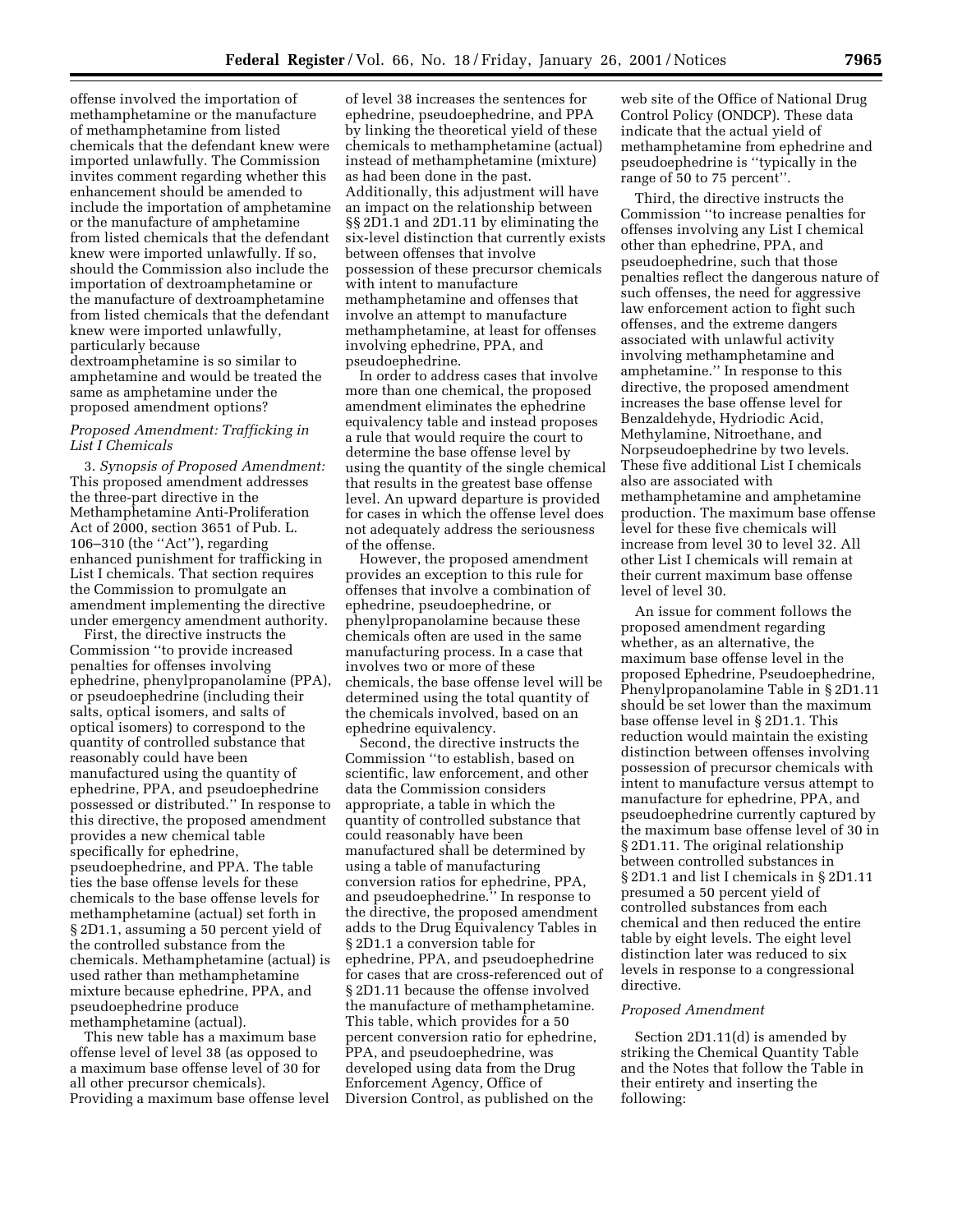-

### (D)(1) EPHEDRINE, PSEUDOEPHEDRINE, AND PHENYLPROPANOLAMINE QUANTITY TABLE\*

[Methamphetamine and amphetamine precursor chemicals]

| Quantity                                                                                                                                                                                                                                                                                   | Base offense<br>level  |
|--------------------------------------------------------------------------------------------------------------------------------------------------------------------------------------------------------------------------------------------------------------------------------------------|------------------------|
| (2) At least 1 KG but less than 3 KG of Ephedrine; At least 1 KG but less than 3 KG of Phenylpropanolamine; At least 1 KG                                                                                                                                                                  | Level 38.<br>Level 36. |
| but less than 3 KG of Pseudoephedrine.<br>(3) At least 300 G but less than 1 KG of Ephedrine; At least 300 G but less than 1 KG of Phenylpropanolamine; At least 300<br>G but less than 1 KG of Pseudoephedrine.                                                                           | Level 34.              |
| (4) At least 100 G but less than 300 G of Ephedrine; At least 100 G but less than 300 G of Phenylpropanolamine; At least<br>100 G but less than 300 G of Pseudoephedrine.                                                                                                                  | Level 32.              |
| (5) At least 70 G but less than 100 G of Ephedrine; At least 70 G but less than 100 G of Phenylpropanolamine; At least 70 G<br>but less than 100 G of Pseuodoephedrine.                                                                                                                    | Level 30.              |
| (6) At least 40 G but less than 70 G of Ephedrine; At least 40 G but less than 70 G of Phenylpropanolamine; At least 40 G<br>but less than 70 G of Pseudoephedrine.                                                                                                                        | Level 28.              |
| (7) At least 10 G but less than 40 G of Ephedrine; At least 10 G but less than 40 G of Phenylpropanolamine; At least 10 G<br>but less than 40 G of Pseudoephedrine.                                                                                                                        | Level 26.              |
| (8) At least 8 G but less than 10 G of Ephedrine; At least 8 G but less than 10 G of Phenylpropanolamine; At least 8 G but<br>less than 10 G of Pseudoephedrine.                                                                                                                           | Level 24.<br>Level 22. |
| (9) At least 6 G but less than 8 G of Ephedrine; At least 6 G but less than 8 G of Phenylpropanolamine; At least 6 G but less<br>than 8 G of Pseudoephedrine.<br>(10) At least 4 G but less than 6 G of Ephedrine; At least 4 G but less than 6 G of Phenylpropanolamine; At least 4 G but | Level 20.              |
| less than 6 G of Pseudoephedrine.<br>(11) At least 2 G but less than 4 G of Ephedrine; At least 2 G but less than 4 G of Phenylpropanolamine; At least 2 G but                                                                                                                             | Level 18.              |
| less than 4 G of Pseudoephedrine.<br>(12) At least 1 G but less than 2 G of Ephedrine; At least 1 G but less than 2 G of Phenylpropanolamine; At least 1 G but                                                                                                                             | Level 16.              |
| less than 2 G of Pseudoephedrine.<br>(13) At least 500 MG but less than 1 G of Ephedrine; At least 500 MG but less than 1 G of Phenylpropanolamine; At least                                                                                                                               | Level 14.              |
| 500 MG but less than 1 G of Pseudoephedrine.<br>(14) Less than 500 MG of Ephedrine; Less than 500 MG of Phenylpropanolamine; Less than 500 MG of Pseudoephedrine                                                                                                                           | Level 12               |

### (D)(2) CHEMICAL QUANTITY TABLE \*

[All other precursor chemicals]

| Listed chemicals and quantity                                                                                                                                                                                                                                                                                                                                                                                                                                                                                                                                                                                                                                                                                                    |           |
|----------------------------------------------------------------------------------------------------------------------------------------------------------------------------------------------------------------------------------------------------------------------------------------------------------------------------------------------------------------------------------------------------------------------------------------------------------------------------------------------------------------------------------------------------------------------------------------------------------------------------------------------------------------------------------------------------------------------------------|-----------|
| 51 KG or more of Benzaldehyde;<br>132 KG or more of Hydriodic Acid;<br>12 KG or more of Methylamine;                                                                                                                                                                                                                                                                                                                                                                                                                                                                                                                                                                                                                             | Level 32. |
| 37.8 KG or more of Nitroethane:<br>600 KG or more of Norpseudoephedrine.<br>At least 17 KG but less than 51 KG of Benzaldehyde;<br>20 KG or more of Benzyl Cyanide;<br>200 G or more of Ergonovine;                                                                                                                                                                                                                                                                                                                                                                                                                                                                                                                              | Level 30. |
| 400 G or more of Ergotamine;<br>20 KG or more of Ethylamine;<br>At least 44 KG but less than 132 KG of Hydriodic Acid;<br>320 KG or more of Isosafrole;<br>At least 4 KG but less than 12 KG of Methylamine;<br>500 KG or more of N-Methylephedrine;<br>500 KG or more of N-Methylpseudoephedrine;<br>At least 12.6 KG but less than 37.8 KG of Nitroethane;<br>At least 200 KG but less than 600 KG of Norpseudoephedrine;<br>20 KG or more of Phenylacetic Acid;<br>10 KG or more of Piperidine;<br>320 KG or more of Piperonal;<br>1.6 KG or more of Propionic Anhydride;<br>320 KG or more of Safrole;<br>400 KG or more of 3, 4-Methylenedioxyphenyl-2-propanone.<br>At least 5.3 KG but less than 17.8 KG of Benzaldehyde; | Level 28. |
| At least 6 KG but less than 20 KG of Benzyl Cyanide;<br>At least 60 G but less than 200 G of Ergonovine;<br>At least 120 G but less than 400 G of Ergotamine;<br>At least 6 KG but less than 20 KG of Ethylamine;<br>At least 13.2 KG but less than 44 KG of Hydriodic Acid;<br>At least 96 KG but less than 320 KG of Isosafrole;<br>At least 1.2 KG but less than 4 KG of Methylamine;<br>At least 150 KG but less than 500 KG of N-Methylephedrine;<br>At least 150 KG but less than 500 KG of N-Methylpseudoephedrine;                                                                                                                                                                                                       |           |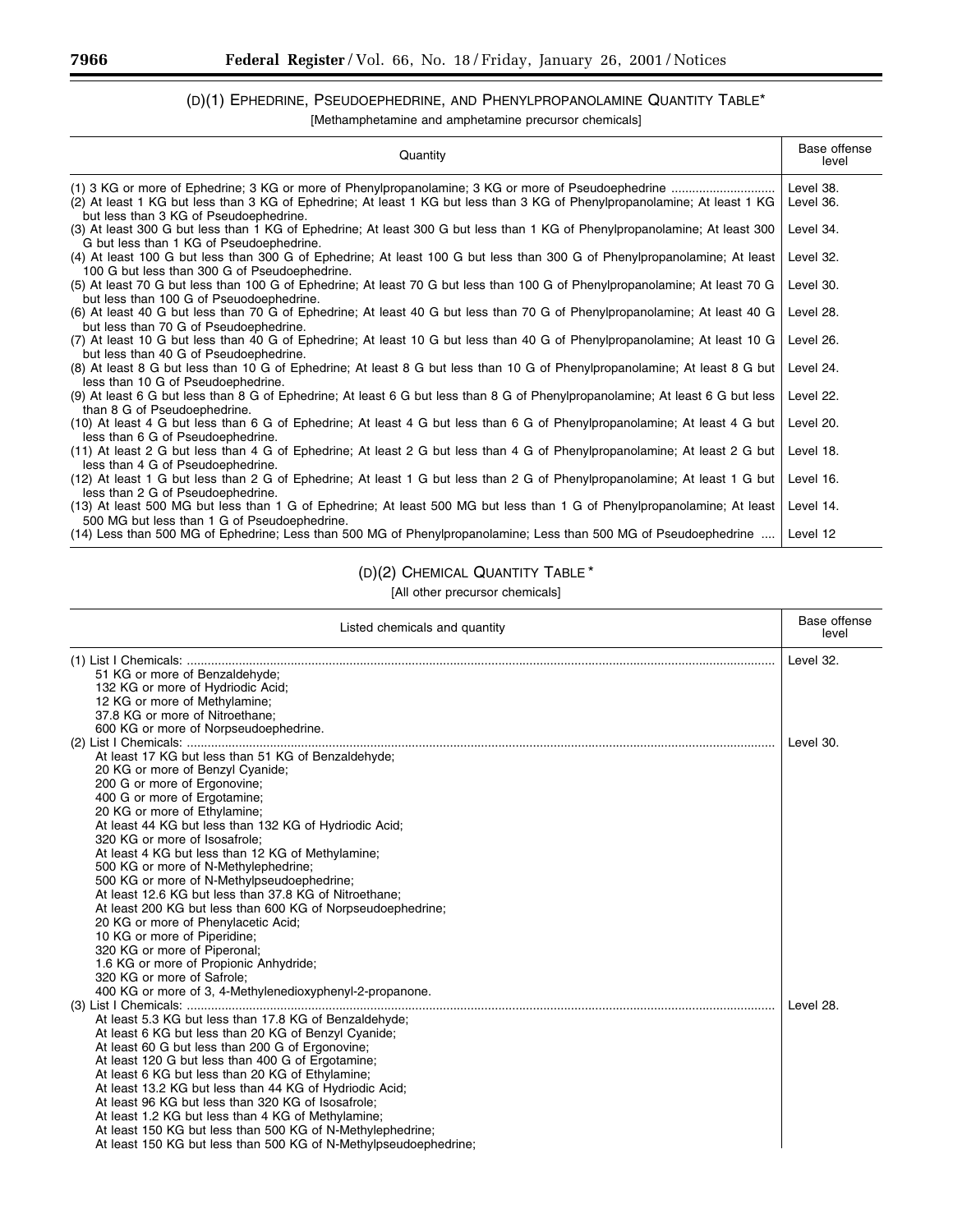[All other precursor chemicals]

| Listed chemicals and quantity                                                                                                                                                                                                                                                                                                                                                                                                                                                                                                                                                                                                                                                                                                                                                                                                                                                                                                                                                                                                                                                                                                                                                                                                                                                                                                                                                                                                                                                                                                  | Base offense<br>level |
|--------------------------------------------------------------------------------------------------------------------------------------------------------------------------------------------------------------------------------------------------------------------------------------------------------------------------------------------------------------------------------------------------------------------------------------------------------------------------------------------------------------------------------------------------------------------------------------------------------------------------------------------------------------------------------------------------------------------------------------------------------------------------------------------------------------------------------------------------------------------------------------------------------------------------------------------------------------------------------------------------------------------------------------------------------------------------------------------------------------------------------------------------------------------------------------------------------------------------------------------------------------------------------------------------------------------------------------------------------------------------------------------------------------------------------------------------------------------------------------------------------------------------------|-----------------------|
| At least 3.8 KG but less than 12.6 KG of Nitroethane;<br>At least 60 KG but less than 200 KG of Norpseudoephedrine;<br>At least 6 KG but less than 20 KG of Phenylacetic Acid;<br>At least 3 KG but less than 10 KG of Piperidine;<br>At least 96 KG but less than 320 KG of Piperonal;<br>At least 480 G but less than 1.6 KG of Propionic Anhydride;<br>At least 96 KG but less than 320 KG of Safrole;<br>At least 120 KG but less than 400 KG of 3, 4-Methylenedioxyphenyl-2-propanone;                                                                                                                                                                                                                                                                                                                                                                                                                                                                                                                                                                                                                                                                                                                                                                                                                                                                                                                                                                                                                                    |                       |
| List II Chemicals:<br>11 KG or more of Acetic Anhydride;<br>1175 KG or more of Acetone;<br>20 KG or more of Benzyl Chloride;<br>1075 KG or more of Ethyl Ether;<br>1200 KG or more of Methyl Ethyl Ketone;<br>10 KG or more of Potassium Permanganate;<br>1300 KG or more of Toluene.                                                                                                                                                                                                                                                                                                                                                                                                                                                                                                                                                                                                                                                                                                                                                                                                                                                                                                                                                                                                                                                                                                                                                                                                                                          |                       |
| At least 1.8 KG but less than 5.3 KG of Benzaldehyde;<br>At least 2 KG but less than 6 KG of Benzyl Cyanide;<br>At least 20 G but less than 60 G of Ergonovine;<br>At least 40 G but less than 120 G of Ergotamine;<br>At least 2 KG but less than 6 KG of Ethylamine;<br>At least 4.4 KG but less than 13.2 KG of Hydriodic Acid;<br>At least 32 KG but less than 96 KG of Isosafrole;<br>At least 400 G but less than 1.2 KG of Methylamine;<br>At least 50 KG but less than 150 KG of N-Methylephedrine;<br>At least 50 KG but less than 150 KG of N-Methylpseudoephedrine;<br>At least 1.3 KG but less than 3.8 KG of Nitroethane;<br>At least 20 KG but less than 60 KG of Norpseudoephedrine;<br>At least 2 KG but less than 6 KG of Phenylacetic Acid;<br>At least 1 KG but less than 3 KG of Piperidine;<br>At least 32 KG but less than 96 KG of Piperonal;<br>At least 160 G but less than 480 G of Propionic Anhydride;<br>At least 32 KG but less than 96 KG of Safrole;<br>At least 40 KG but less than 120 KG of 3, 4-Methylenedioxyphenyl-2-propanone;                                                                                                                                                                                                                                                                                                                                                                                                                                                          | Level 26.             |
| List II Chemicals:<br>At least 3.3 KG but less than 11 KG of Acetic Anhydride;<br>At least 352.5 KG but less than 1175 KG of Acetone;<br>At least 6 KG but less than 20 KG of Benzyl Chloride;<br>At least 322.5 KG but less than 1075 KG of Ethyl Ether;<br>At least 360 KG but less than 1200 KG of Methyl Ethyl Ketone;<br>At least 3 KG but less than 10 KG of Potassium Permanganate;<br>At least 390 KG but less than 1300 KG of Toluene.                                                                                                                                                                                                                                                                                                                                                                                                                                                                                                                                                                                                                                                                                                                                                                                                                                                                                                                                                                                                                                                                                | Level 24.             |
| At least 1.2 KG but less than 1.8 KG of Benzaldehyde;<br>At least 1.4 KG but less than 2 KG of Benzyl Cyanide;<br>At least 14 G but less than 20 G of Ergonovine;<br>At least 28 G but less than 40 G of Ergotamine;<br>At least 1.4 KG but less than 2 KG of Ethylamine;<br>At least 3.08 KG but less than 4.4 KG of Hydriodic Acid;<br>At least 22.4 KG but less than 32 KG of Isosafrole;<br>At least 280 G but less than 400 G of Methylamine;<br>At least 35 KG but less than 50 KG of N-Methylephedrine;<br>At least 35 KG but less than 50 KG of N-Methylpseudoephedrine;<br>At least 879 G but less than 1.3 KG of Nitroethane;<br>At least 14 KG but less than 20 KG of Norpseudoephedrine;<br>At least 1.4 KG but less than 2 KG of Phenylacetic Acid;<br>At least 700 G but less than 1 KG of Piperidine;<br>At least 22.4 KG but less than 32 KG of Piperonal;<br>At least 112 G but less than 160 G of Propionic Anhydride;<br>At least 22.4 KG but less than 32 KG of Safrole;<br>At least 28 KG but less than 40 KG of 3, 4-Methylenedioxyphenyl-2-propanone;<br>List II Chemicals:<br>At least 1.1 KG but less than 3.3 KG of Acetic Anhydride;<br>At least 117.5 KG but less than 352.5 KG of Acetone;<br>At least 2 KG but less than 6 KG of Benzyl Chloride;<br>At least 107.5 KG but less than 322.5 KG of Ethyl Ether;<br>At least 120 KG but less than 360 KG of Methyl Ethyl Ketone;<br>At least 1 KG but less than 3 KG of Potassium Permanganate;<br>At least 130 KG but less than 390 KG of Toluene. |                       |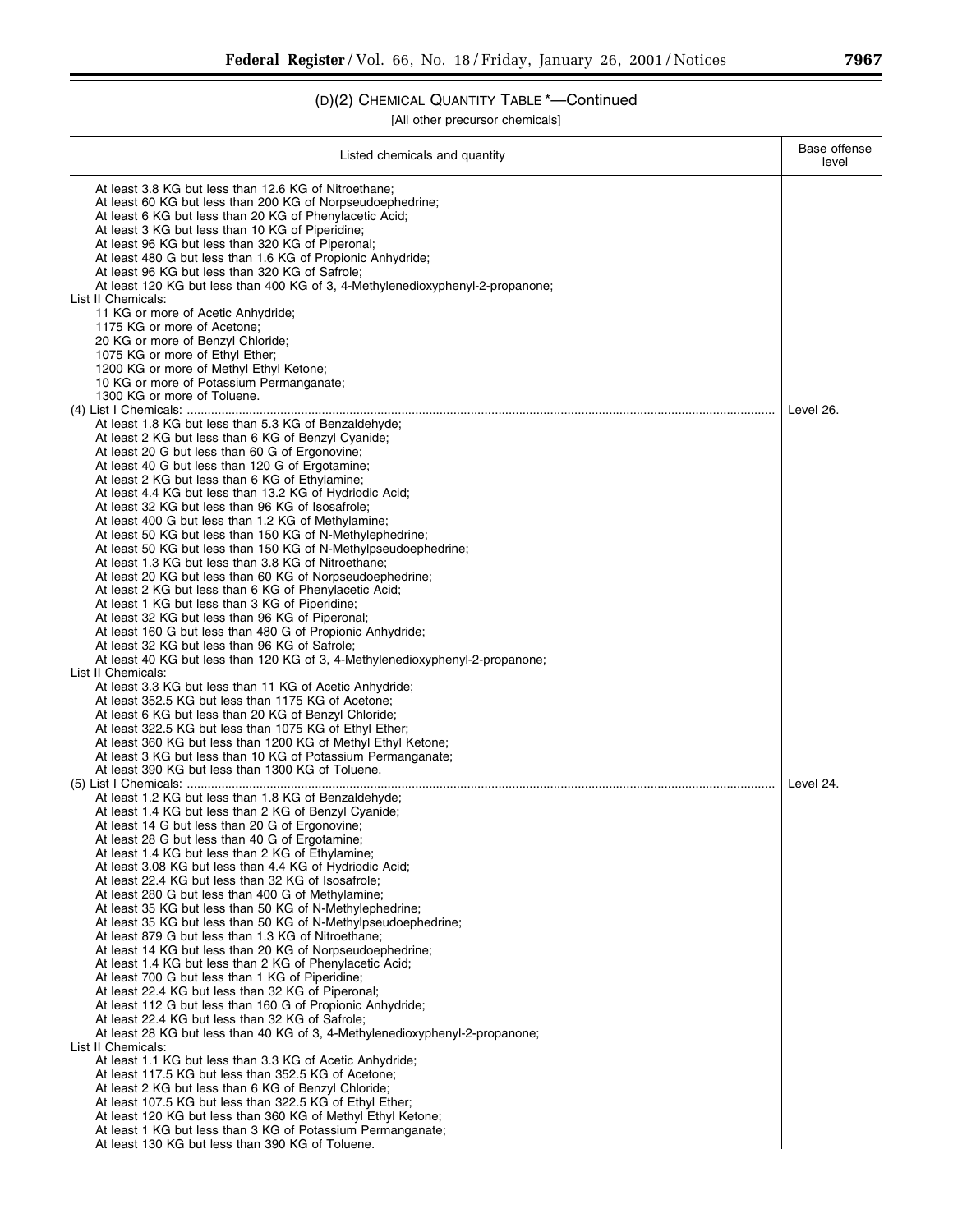[All other precursor chemicals]

| Listed chemicals and quantity                                                                                           | Base offense<br>level |
|-------------------------------------------------------------------------------------------------------------------------|-----------------------|
|                                                                                                                         | Level 22.             |
| At least 712 G but less than 1.2 KG of Benzaldehyde;                                                                    |                       |
| At least 800 G but less than 1.4 KG of Benzyl Cyanide;                                                                  |                       |
| At least 8 G but less than 14 G of Ergonovine;<br>At least 16 G but less than 28 G of Ergotamine;                       |                       |
| At least 800 G but less than 1.4 KG of Ethylamine;                                                                      |                       |
| At least 1.76 KG but less than 3.08 KG of Hydriodic Acid;                                                               |                       |
| At least 12.8 KG but less than 22.4 KG of Isosafrole;                                                                   |                       |
| At least 160 G but less than 280 G of Methylamine;                                                                      |                       |
| At least 20 KG but less than 35 KG of N-Methylephedrine;                                                                |                       |
| At least 20 KG but less than 35 KG of N-Methylpseudoephedrine;<br>At least 503 G but less than 879 G of Nitroethane;    |                       |
| At least 8 KG but less than 14 KG of Norpseudoephedrine;                                                                |                       |
| At least 800 G but less than 1.4 KG of Phenylacetic Acid;                                                               |                       |
| At least 400 G but less than 700 G of Piperidine;                                                                       |                       |
| At least 12.8 KG but less than 22.4 KG of Piperonal;                                                                    |                       |
| At least 64 G but less than 112 G of Propionic Anhydride;<br>At least 12.8 KG but less than 22.4 KG of Safrole;         |                       |
| At least 16 KG but less than 28 KG of 3, 4-Methylenedioxyphenyl-2-propanone;                                            |                       |
| List II Chemicals:                                                                                                      |                       |
| At least 726 G but less than 1.1 KG of Acetic Anhydride;                                                                |                       |
| At least 82.25 KG but less than 117.5 KG of Acetone;                                                                    |                       |
| At least 1.4 KG but less than 2 KG of Benzyl Chloride;                                                                  |                       |
| At least 75.25 KG but less than 107.5 KG of Ethyl Ether;<br>At least 84 KG but less than 120 KG of Methyl Ethyl Ketone; |                       |
| At least 700 G but less than 1 KG of Potassium Permanganate;                                                            |                       |
| At least 91 KG but less than 130 KG of Toluene.                                                                         |                       |
|                                                                                                                         | Level 20.             |
| At least 178 G but less than 712 G of Benzaldehyde;                                                                     |                       |
| At least 200 G but less than 800 G of Benzyl Cyanide;<br>At least 2 G but less than 8 G of Ergonovine;                  |                       |
| At least 4 G but less than 16 G of Ergotamine;                                                                          |                       |
| At least 200 G but less than 800 G of Ethylamine;                                                                       |                       |
| At least 440 G but less than 1.76 KG of Hydriodic Acid;                                                                 |                       |
| At least 3.2 KG but less than 12.8 KG of Isosafrole;                                                                    |                       |
| At least 40 G but less than 160 G of Methylamine;<br>At least 5 KG but less than 20 KG of N-Methylephedrine;            |                       |
| At least 5 KG but less than 20 KG of N-Methylpseudoephedrine;                                                           |                       |
| At least 126 G but less than 503 G of Nitroethane;                                                                      |                       |
| At least 2 KG but less than 8 KG of Norpseudoephedrine;                                                                 |                       |
| At least 200 G but less than 800 G of Phenylacetic Acid;                                                                |                       |
| At least 100 G but less than 400 G of Piperidine;<br>At least 3.2 KG but less than 12.8 KG of Piperonal;                |                       |
| At least 16 G but less than 64 G of Propionic Anhydride;                                                                |                       |
| At least 3.2 KG but less than 12.8 KG of Safrole;                                                                       |                       |
| At least 4 KG but less than 16 KG of 3,4-Methylenedioxyphenyl-2-propanone;                                              |                       |
| List II Chemicals:                                                                                                      |                       |
| At least 440 G but less than 726 G of Acetic Anhydride;<br>At least 47 KG but less than 82.25 KG of Acetone;            |                       |
| At least 800 G but less than 1.4 KG of Benzyl Chloride;                                                                 |                       |
| At least 43 KG but less than 75.25 KG of Ethyl Ether;                                                                   |                       |
| At least 48 KG but less than 84 KG of Methyl Ethyl Ketone;                                                              |                       |
| At least 400 G but less than 700 G of Potassium Permanganate;                                                           |                       |
| At least 52 KG but less than 91 KG of Toluene.                                                                          | Level 18.             |
| At least 142 G but less than 178 G of Benzaldehyde;                                                                     |                       |
| At least 160 G but less than 200 G of Benzyl Cyanide;                                                                   |                       |
| At least 1.6 G but less than 2 G of Ergonovine;                                                                         |                       |
| At least 3.2 G but less than 4 G of Ergotamine;                                                                         |                       |
| At least 160 G but less than 200 G of Ethylamine;                                                                       |                       |
| At least 352 G but less than 440 G of Hydriodic Acid;<br>At least 2.56 KG but less than 3.2 KG of Isosafrole;           |                       |
| At least 32 G but less than 40 G of Methylamine;                                                                        |                       |
| At least 4 KG but less than 5 KG of N-Methylephedrine;                                                                  |                       |
| At least 4 KG but less than 5 KG of N-Methylpseudoephedrine;                                                            |                       |
| At least 100 G but less than 126 G of Nitroethane;                                                                      |                       |
| At least 1.6 KG but less than 2 KG of Norpseudoephedrine;<br>At least 160 G but less than 200 G of Phenylacetic Acid;   |                       |
| At least 80 G but less than 100 G of Piperidine;                                                                        |                       |
| At least 2.56 KG but less than 3.2 KG of Piperonal;                                                                     |                       |

 $\equiv$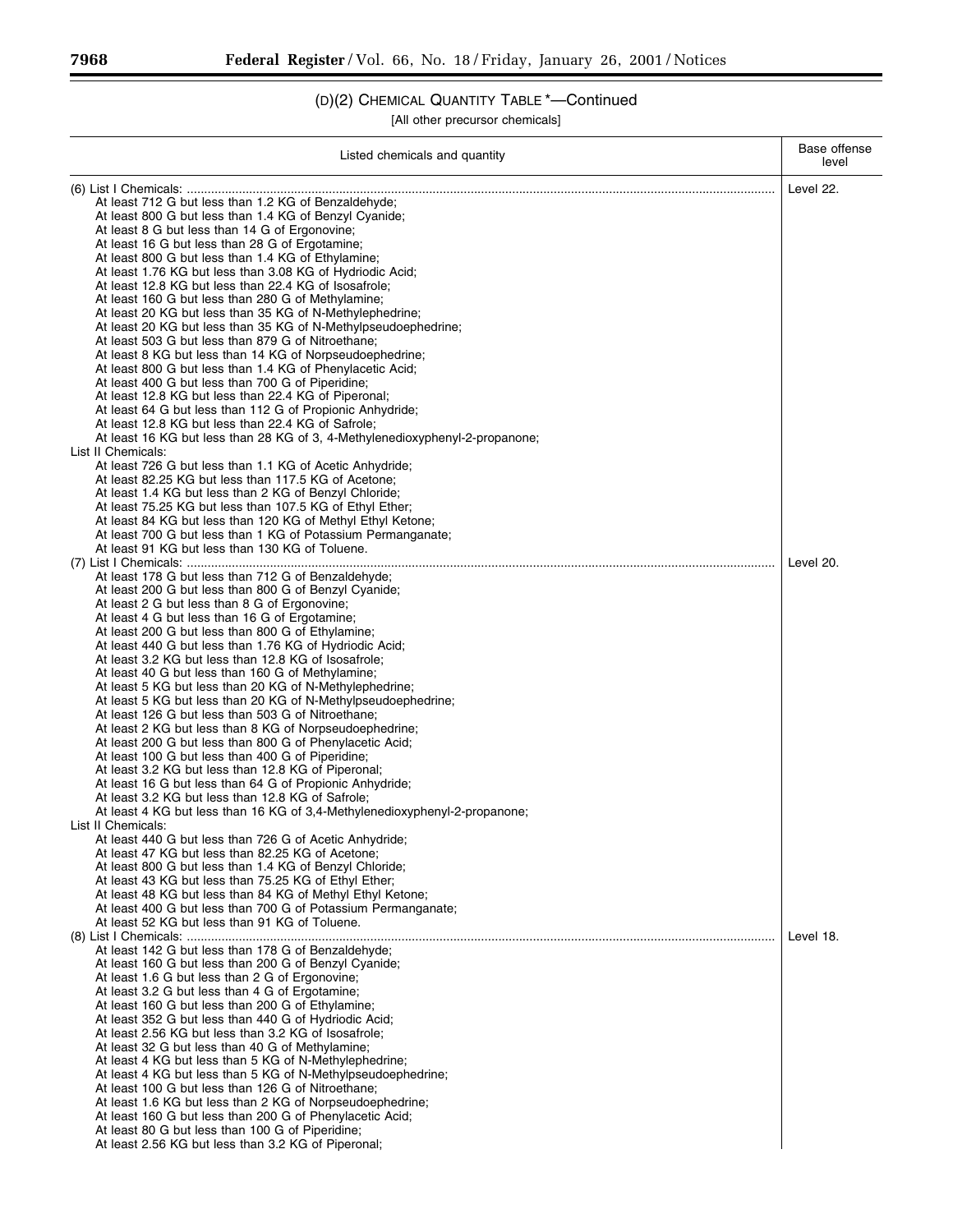[All other precursor chemicals]

| Listed chemicals and quantity                                                                                                  | Base offense<br>level |
|--------------------------------------------------------------------------------------------------------------------------------|-----------------------|
| At least 12.8 G but less than 16 G of Propionic Anhydride;                                                                     |                       |
| At least 2.56 KG but less than 3.2 KG of Safrole;                                                                              |                       |
| At least 3.2 KG but less than 4 KG of 3,4-Methylenedioxyphenyl-2-propanone;<br>List II Chemicals:                              |                       |
| At least 110 G but less than 440 G of Acetic Anhydride;                                                                        |                       |
| At least 11.75 KG but less than 47 KG of Acetone;                                                                              |                       |
| At least 200 G but less than 800 G of Benzyl Chloride;                                                                         |                       |
| At least 10.75 KG but less than 43 KG of Ethyl Ether;                                                                          |                       |
| At least 12 KG but less than 48 KG of Methyl Ethyl Ketone;<br>At least 100 G but less than 400 G of Potassium Permanganate;    |                       |
| At least 13 KG but less than 52 KG of Toluene.                                                                                 |                       |
|                                                                                                                                | Level 16.             |
| 3.6 KG or more of Anthranilic Acid;                                                                                            |                       |
| At least 107 G but less than 142 G of Benzaldehyde;                                                                            |                       |
| At least 120 G but less than 160 G of Benzyl Cyanide;<br>At least 1.2 G but less than 1.6 G of Ergonovine;                     |                       |
| At least 2.4 G but less than 3.2 G of Ergotamine;                                                                              |                       |
| At least 120 G but less than 160 G of Ethylamine;                                                                              |                       |
| At least 264 G but less than 352 G of Hydriodic Acid;                                                                          |                       |
| At least 1.92 KG but less than 2.56 KG of Isosafrole;                                                                          |                       |
| At least 24 G but less than 32 G of Methylamine;<br>4.8 KG or more of N-Acetylanthranilic Acid;                                |                       |
| At least 3 KG but less than 4 KG of N-Methylephedrine;                                                                         |                       |
| At least 3 KG but less than 4 KG of N-Methylpseudoephedrine;                                                                   |                       |
| At least 75 G but less than 100 G of Nitroethane;                                                                              |                       |
| At least 1.2 KG but less than 1.6 KG of Norpseudoephedrine;                                                                    |                       |
| At least 120 G but less than 160 G of Phenylacetic Acid;<br>At least 60 G but less than 80 G of Piperidine;                    |                       |
| At least 1.92 KG but less than 2.56 KG of Piperonal;                                                                           |                       |
| At least 9.6 G but less than 12.8 G of Propionic Anhydride;                                                                    |                       |
| At least 1.92 KG but less than 2.56 KG of Safrole;                                                                             |                       |
| At least 2.4 KG but less than 3.2 KG of 3,4-Methylenedioxyphenyl-2-propanone;                                                  |                       |
| List II Chemicals:                                                                                                             |                       |
| At least 88 G but less than 110 G of Acetic Anhydride;<br>At least 9.4 KG but less than 11.75 KG of Acetone;                   |                       |
| At least 160 G but less than 200 G of Benzyl Chloride;                                                                         |                       |
| At least 8.6 KG but less than 10.75 KG of Ethyl Ether;                                                                         |                       |
| At least 9.6 KG but less than 12 KG of Methyl Ethyl Ketone;                                                                    |                       |
| At least 80 G but less than 100 G of Potassium Permanganate;<br>At least 10.4 KG but less than 13 KG of Toluene.               |                       |
|                                                                                                                                | Level 14.             |
| At least 2.7 KG but less than 3.6 KG of Anthranilic Acid;                                                                      |                       |
| At least 71.2 G but less than 107 G of Benzaldehyde;                                                                           |                       |
| At least 80 G but less than 120 G of Benzyl Cyanide;                                                                           |                       |
| At least 800 MG but less than 1.2 G of Ergonovine;<br>At least 1.6 G but less than 2.4 G of Ergotamine;                        |                       |
| At least 80 G but less than 120 G of Ethylamine;                                                                               |                       |
| At least 176 G but less than 264 G of Hydriodic Acid;                                                                          |                       |
| At least 1.44 KG but less than 1.92 KG of Isosafrole;                                                                          |                       |
| At least 16 G but less than 24 G of Methylamine;                                                                               |                       |
| At least 3.6 KG but less than 4.8 KG of N-Acetylanthranilic Acid;<br>At least 2.25 KG but less than 3 KG of N-Methylephedrine; |                       |
| At least 2.25 KG but less than 3 KG of N-Methylpseudoephedrine;                                                                |                       |
| At least 56.25 G but less than 75 G of Nitroethane;                                                                            |                       |
| At least 800 G but less than 1.2 KG of Norpseudoephedrine;                                                                     |                       |
| At least 80 G but less than 120 G of Phenylacetic Acid;                                                                        |                       |
| At least 40 G but less than 60 G of Piperidine;<br>At least 1.44 KG but less than 1.92 KG of Piperonal;                        |                       |
| At least 7.2 G but less than 9.6 G of Propionic Anhydride;                                                                     |                       |
| At least 1.44 KG but less than 1.92 KG of Safrole;                                                                             |                       |
| At least 1.8 KG but less than 2.4 KG of 3, 4-Methylenedioxyphenyl-2-propanone;                                                 |                       |
| List II Chemicals:                                                                                                             |                       |
| At least 66 G but less than 88 G of Acetic Anhydride;                                                                          |                       |
| At least 7.05 KG but less than 9.4 KG of Acetone;<br>At least 120 G but less than 160 G of Benzyl Chloride;                    |                       |
| At least 6.45 KG but less than 8.6 KG of Ethyl Ether;                                                                          |                       |
| At least 7.2 KG but less than 9.6 KG of Methyl Ethyl Ketone;                                                                   |                       |
| At least 60 G but less than 80 G of Potassium Permanganate;                                                                    |                       |
| At least 7.8 KG but less than 10.4 KG of Toluene.                                                                              |                       |
| (11) List I Chemicals:                                                                                                         |                       |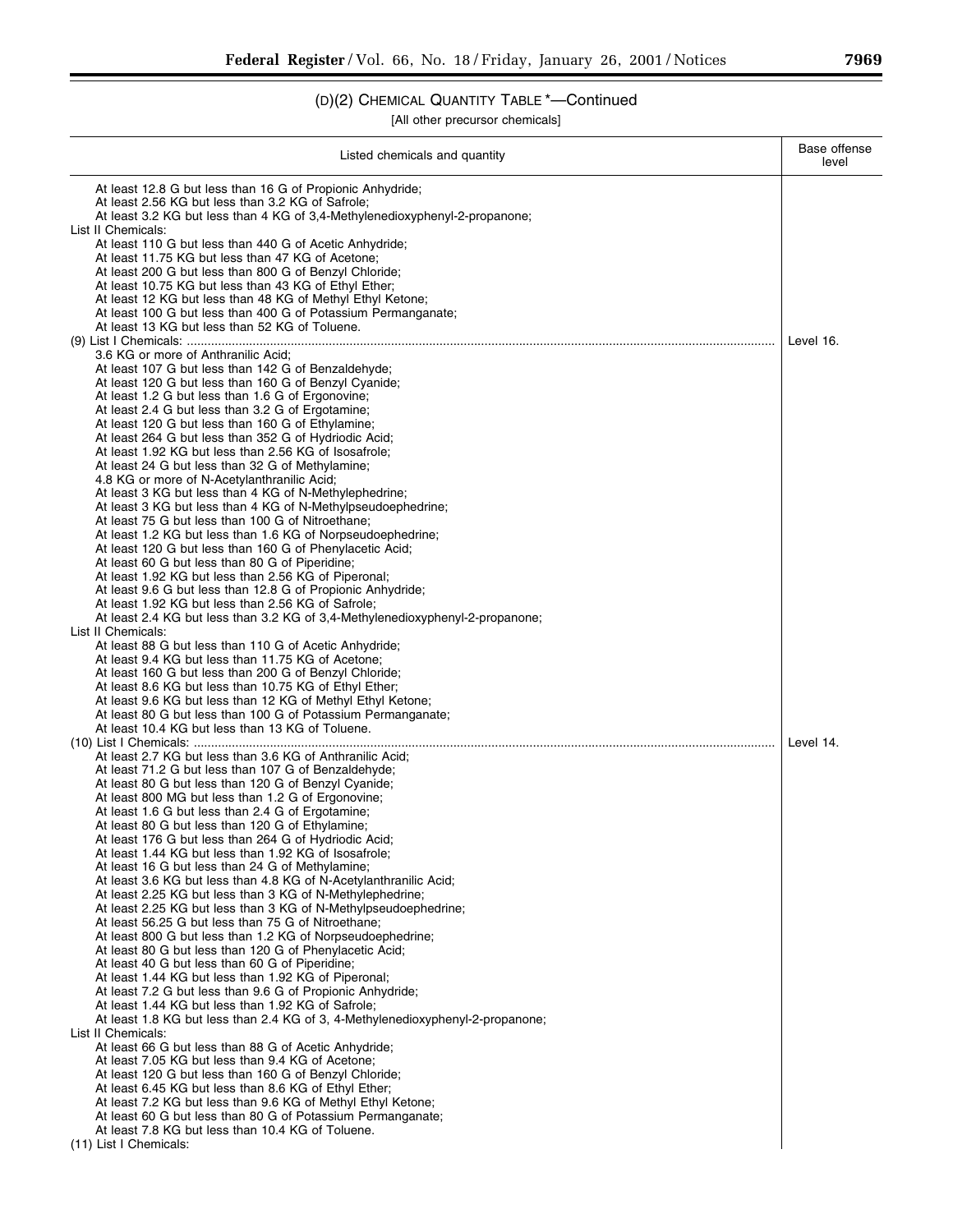[All other precursor chemicals]

| Listed chemicals and quantity                                             | Base offense<br>level |
|---------------------------------------------------------------------------|-----------------------|
| Less than 2.7 KG of Anthranilic Acid:                                     |                       |
| Less than 71.2 G of Benzaldehyde;                                         |                       |
| Less than 80 G of Benzyl Cyanide;                                         |                       |
| Less than 800 MG of Ergonovine;                                           |                       |
| Less than 1.6 G of Ergotamine;                                            |                       |
| Less than 80 G of Ethylamine;                                             |                       |
| Less than 176 G of Hydriodic Acid;                                        |                       |
| Less than 1.44 KG of Isosafrole:                                          |                       |
| Less than 16 G of Methylamine;                                            |                       |
| Less than 3.6 KG of N-Acetylanthranilic Acid;                             |                       |
| Less than 2.25 KG of N-Methylephedrine;                                   |                       |
| Less than 2.25 KG of N-Methylpseudoephedrine;                             |                       |
| Less than 56.25 G of Nitroethane:                                         |                       |
| Less than 800 G of Norpseudoephedrine;                                    |                       |
| Less than 80 G of Phenylacetic Acid;                                      |                       |
| Less than 40 G of Piperidine;                                             |                       |
| Less than 1.44 KG of Piperonal;                                           |                       |
| Less than 7.2 G of Propionic Anhydride;                                   |                       |
| Less than 1.44 KG of Safrole;                                             |                       |
| Less than 1.8 KG of 3, 4-Methylenedioxyphenyl-2-propanone;                |                       |
| List II Chemicals:                                                        |                       |
| Less than 66 G of Acetic Anhydride;                                       |                       |
| Less than 7.05 KG of Acetone;                                             |                       |
| Less than 120 G of Benzyl Chloride;                                       |                       |
| Less than 6.45 KG of Ethyl Ether;                                         |                       |
| Less than 7.2 KG of Methyl Ethyl Ketone;                                  |                       |
| Less than 60 G of Potassium Permanganate;<br>Less than 7.8 KG of Toluene. |                       |
|                                                                           |                       |

#### \***Notes:**

(A) Except as provided in subdivision (B), to calculate the base offense level in an offense that involves two or more chemicals, use the quantity of the single chemical that results in the greatest offense level, regardless of whether the chemicals are set forth in different tables or in different categories (*i.e.* list I or list II) under subsection (d) of this guideline.

(B) To calculate the base offense level in an offense that involves two or more chemicals set forth in the Ephedrine, Pseudoephedrine, and Phenylpropanolamine Quantity Table, (i) convert each chemical to its ephedrine equivalency using the table below; (ii) add the quantities that result from that equivalency; and (iii) use the Ephedrine, Pseudoephedrine, and Phenylpropanolamine Quantity Table to determine the base offense level.

#### Pseudoephedrine and

Phenylpropanolamine Equivalency Table

- 1 gm of Pseudoephedrine=1 gm of Ephedrine
- 1 gm of Phenylpropanolamine=1 gm of Ephedrine

(C) In a case involving ephedrine, pseudoephedrine, or

phenylpropanolamine tablets, use the weight of the ephedrine,

pseudoephedrine, or

phenylpropanolamine contained in the tablets, not the weight of the entire

tablets, in calculating the base offense level."

The Commentary to § 2D1.11 captioned ''Application Notes'' is amended by striking the text of Note 4 in its entirety and inserting the following:

''(A) Determining the Base Offense Level for Two or More Chemicals.— Except as provided in subdivision B, if the offense involves two or more chemicals, use the quantity of the single chemical that results in the greatest offense level, regardless of whether the chemicals are set forth in different tables or in different categories (*i.e.,* list I or list II) under subsection (d) of this guideline.

*Example:* The defendant was in possession of five kilograms of ephedrine and 300 grams of hydriodic acid. Ephedrine and hydriodic acid typically are used together in the same manufacturing process to manufacture methamphetamine. The base offense level for each chemical is calculated separately and the chemical with the higher base offense level is used. Five kilograms of ephedrine result in a base offense level of level 38; 300 grams of hydriodic acid result in a base offense level of 16. In this case, the base offense level would be level 38.

(B) Determining the Base Offense Level for Offenses Involving Ephedrine, Pseudoephedrine, or

Phenylpropanolamine.—If the offense involves two or more chemicals set forth in the Ephedrine, Pseudoephedrine, and Phenylpropanolamine Quantity Table, (i) convert each chemical to its ephedrine equivalency; (ii) add the quantities that result from that equivalency; and (iii) use the Ephedrine, Pseudoephedrine, and Phenylpropanolamine Quantity Table to determine the base offense level.

*Example:* The defendant was in possession of 80 grams of ephedrine and 50 grams of phenylpropanolamine. The 50 grams of phenylpropanolamine converts to 50 grams of ephedrine, which when added to the quantity of ephedrine, results in a total of 130 grams of ephedrine. In this case, the base offense level would be level 32.

(C) Upward Departure.—In a case involving two or more chemicals used to manufacture different controlled substances, or to manufacture one controlled substance by different manufacturing processes, an upward departure may be warranted if the offense level does not adequately address the seriousness of the offense.''.

The Commentary to § 2D1.11 captioned ''Application Notes'' is amended by striking Notes 5 and 6 in their entirety; and by redesignating Notes 7 and 8 as Notes 5 and 6, respectively.

The Commentary to § 2D1.11 captioned ''Background'' is amended in the first sentence by inserting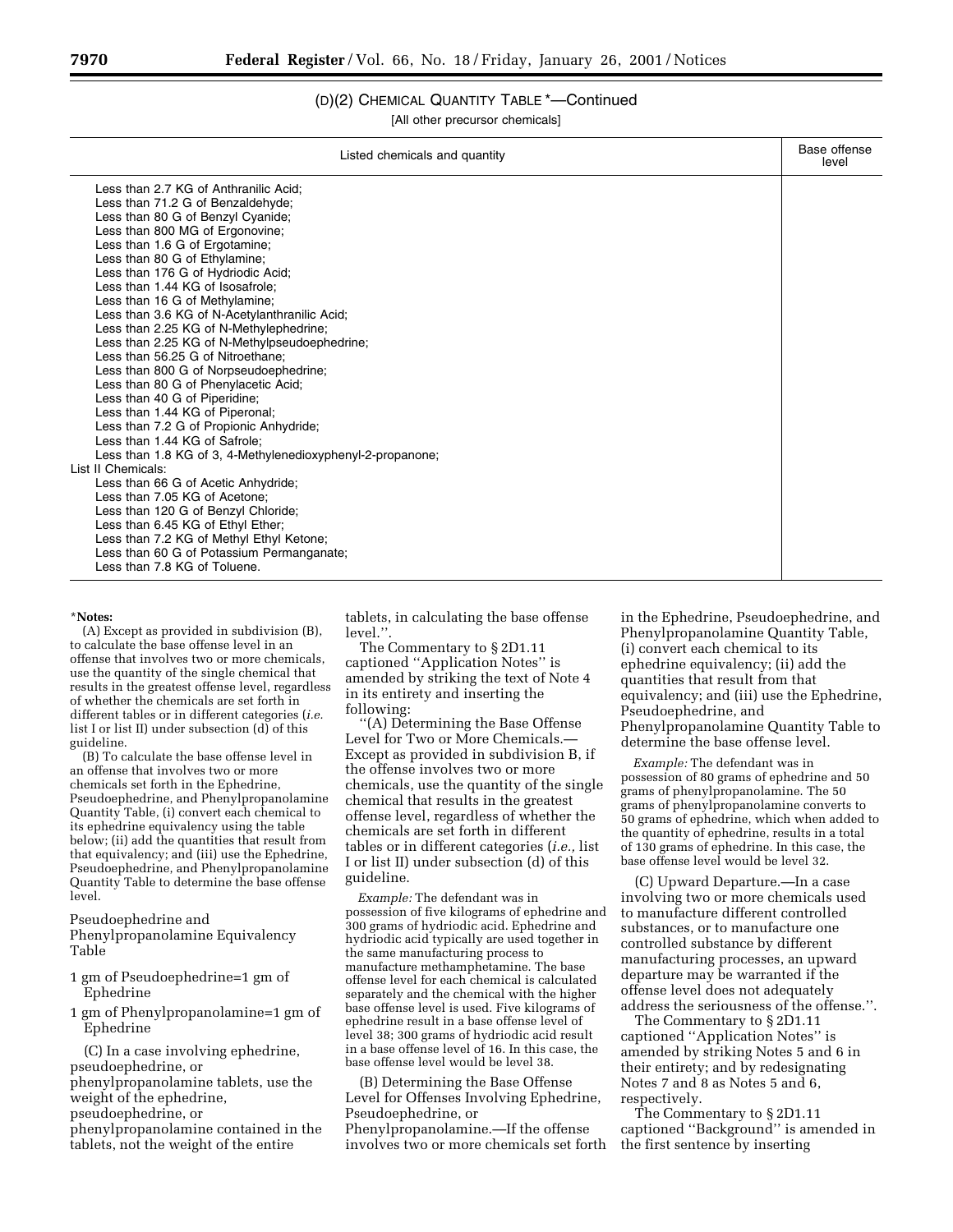''(including ephedrine, pseudoephedrine, and phenylpropanolamine)'' after ''list I chemicals''.

The Commentary to 2D1.1 captioned ''Application Notes'' is amended in Note 10 in the ''Drug Equivalency Tables'' by inserting after the subdivision captioned ''Schedule V Substances'' the following new subdivision:

List I Chemicals (Relating to the Manufacture of Amphetamine or Methamphetamine) \* \* \*

1 gm of Ephedrine=10 kg of marihuana 1 gm of Phenylpropanolamine=10 kg of marihuana

1 gm of Pseudoephedrine=10 kg of marihuana

\* \* \* Provided, that in a case involving ephedrine, pseudoephedrine, or phenylpropanolamine tablets, use the weight of the ephedrine,

pseudoephedrine, or

phenylpropanolamine contained in the tablets, not the weight of the entire tablets, in calculating the base offense level.''.

#### *Issues for Comment*

(1) Currently, there is a six level difference between the base offense levels in the Drug Quantity Table of § 2D1.1 and the Chemical Quantity Table in § 2D1.11. (The original relationship between controlled substances in § 2D1.1 and list I chemicals in § 2D1.11 presumed a 50 percent yield of controlled substances from each chemical and then reduced the entire table in § 2D1.11 by eight levels. The eight level distinction was later reduced to six levels as a result of a congressional directive.) This six level difference effectively creates a distinction between offenses involving possession of precursor chemicals with intent to manufacture a controlled substance and offenses involving an actual attempt to manufacture a controlled substance. However, the proposed amendment essentially will eliminate this distinction for cases involving ephedrine, pseudoephedrine, and phenylpropanolamine by (1) Eliminating that six-level difference in offense level from the § 2D1.1 offense level that corresponds to the amount of controlled substance that could be manufactured from a given quantity of precursor chemical (assuming a 50% yield); and (2) setting the maximum base offense level at level 38, the maximum base offense level provided for the manufacture of methamphetamine in § 2D1.1. The

Commission invites comment regarding whether the maximum base offense

level for the proposed Ephedrine, Pseudoephedrine,

Phenylpropanolamine Table in § 2D1.11 should be lower than level 38. A lower maximum base offense level would maintain a distinction between offenses involving possession of precursor chemicals with intent to manufacture methamphetamine and offenses involving an actual attempt to manufacture methamphetamine.

(2) In response to the congressional directive to increase penalties for offenses involving List I chemicals other than ephedrine, PPA, and pseudoephedrine, the Commission invites comment regarding whether, in addition to or instead of the proposed amendment, the penalty structure in § 2D1.11 should be changed to increase penalties for Benzaldehyde, Hydriodic Acid, Methylamine, Nitroethane, and Norpseudoephedrine at each quantity level in the Chemical Quantity Table, and if so, by how much.

#### *Proposed Amendment: Human Trafficking*

4. *Synopsis of Proposed Amendment:* This amendment implements the directive found at section 112(b) of the Victims of Trafficking and Violence Protection Act of 2000 (the ''Act''), Pub. L. 106–386.

The directive confers emergency authority on the Commission to amend the federal sentencing guidelines to reflect changes to 18 U.S.C. 1581(a) (Peonage), 1583 (Enticement into Slavery), and 1584 (Sale into Involuntary Servitude). The Commission is also directed to consider how to address four new statutes: 18 U.S.C. 1589 (Forced Labor); 18 U.S.C. 1590 (Trafficking with Respect to Peonage, Involuntary Servitude or Forced Labor); 18 U.S.C. 1591 (Sex Trafficking of Children by Force, Fraud or Coercion); and 18 U.S.C. § 1592 (Unlawful Conduct with Respect to Documents in Furtherance of Peonage, Involuntary Servitude or Forced Labor).

Specifically, the Commission is directed to ''review and, if appropriate, amend the sentencing guidelines applicable to \* \* \* the trafficking of persons including  $* * * \text{peanage}$ , involuntary servitude, slave trade offenses, and possession, transfer or sale of false immigration documents in furtherance of trafficking, and the Fair Labor Standards Act and the Migrant and Seasonal Agricultural Worker Protection Act.''

The Commission is directed to ''take all appropriate measures to ensure that these sentencing guidelines \* \* \* are sufficiently stringent to deter and adequately reflect the heinous nature of

these offenses.'' The Commission is also directed to ''consider providing sentencing enhancements'' in cases which involve: (A) a large number of victims; (B) a pattern of continued and flagrant violations; (C) the use or threatened use of a dangerous weapon; or (D) the death or bodily injury of any person.

To address this multi-faceted directive, this proposed amendment makes changes to several existing guidelines and creates a new guideline for criminal violations of the Migrant and Seasonal Agricultural Worker Protection Act. Although the directive instructs the Commission to amend the guidelines applicable to the Fair Labor Standards Act (29 U.S.C. 201 et. seq.), a criminal violation of the Act is only a Class B misdemeanor. *See* 29 U.S.C. 216. Thus, the guidelines are not applicable to those offenses.

The proposed amendment references the new offense at 18 U.S.C. 1591 to § 2G1.1 (Promoting Prostitution or Prohibited Sexual Conduct). Section 1591 punishes a defendant who participates in the transporting or harboring of a person, or who benefits from participating in such a venture, with the knowledge that force, fraud or coercion will be used to cause that person to engage in a commercial sex act or with knowledge that the person is not 18 years old and will be forced to engage in a commercial sex act. Despite the statute's inclusion in a chapter of title 18 devoted mainly to peonage offenses, section 1591 offenses are analogous to the offenses referenced to the prostitution guideline.

Section 2G1.1(b)(2) is proposed to be amended to include a [6][9] level increase for victimization of children who have not attained the age of 12 years, a [4][6] level increase for victimization of children who have not attained the age of 14 years, and a [2][3] level increase for children who have not attained the age of 16 years. This change increases by [2][5] levels the punishment for victimization of a child under 12 years of age and creates an additional category of victims—children between the ages of 12 and 14 years. These changes were proposed in recognition of Congress's distinction in section 1591 between offenses involving minors under 14 years of age (statutory cap of ''any term of years or life'') and offenses involving minors between 14 and 18 years of age (statutory cap of ''not more than 20 years''). This change conforms the guidelines to the penalties of section 1591.

The special instruction at § 2G1.1(d)(2) has been added to ensure that attempts to violate section 1591 are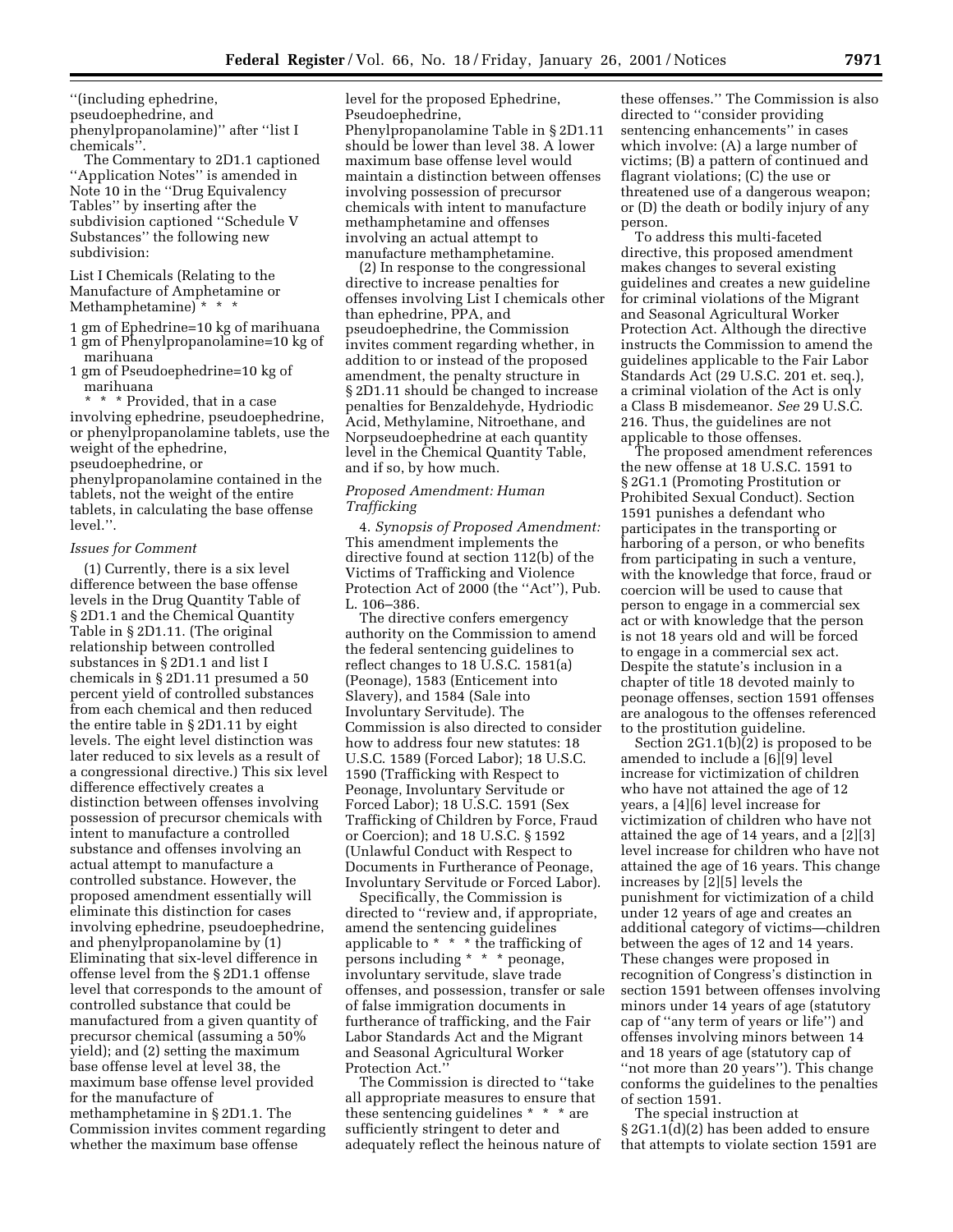not to be referred to § 2X1.1 (Attempt, Solicitation, or Conspiracy). This change implements Congress's direction in 18 U.S.C. 1594 that ''whoever attempts to violate section \* \* \* 1591 shall be punishable in the same manner as a completed violation of that section.''

An additional application note— Application Note 12—has been added to § 2G1.1 to provide an encouraged upward departure when an offense ''involved substantially more than [6][10][25] victims.'' This encouraged upward departure was added in response to Congress's directive that the Commission consider enhanced sentencing in cases which involve ''a large number of victims.'' A departure note is provided, rather than an enhancement, because of the current special grouping rule in § 2G1.1(d)(1) regarding multiple victims that requires that counts involving different victims not be grouped.

Section 1591 cases have been alternatively referred in Appendix A to § 2G2.1 (Sexually Exploiting a Minor by Production of Sexually Explicit Visual or Printed Material). This has been done in anticipation that some portion of section 1591 cases will involve children being forced or coerced to engage in commercial sex acts for the purpose of producing pornography. Such offenses, as recognized by the higher base offense level at § 2G2.1, are more serious because they both involve specific harm to an individual victim and further an additional criminal purpose, commercial pornography. In the interest of consistency and proportionality, the same changes have been made to § 2G2.1 as those discussed above for § 2G1.1.

The proposed amendment conforms to the view that § 2H4.1 (Peonage, Involuntary Servitude, and Slave Trade) continues to be an appropriate tool for determining sentences for violations of 18 U.S.C. 1581, 1583, and 1584 . Section 2H4.1 is also designed to cover offenses under three new statutes, 18 U.S.C. 1589, 1590, and 1592. Section 1589 punishes defendants who provide or obtain the labor services of another by the use of threats of serious harm or physical restraint against a person, or by a scheme or plan intended to make the person believe that if he or she did not perform the labor or services, he or she would suffer physical restraint or serious harm. This statute also applies to defendants who provide or obtain labor services of another by abusing or threatening abuse of the law or the legal process. *See* 18 U.S.C. 1589. Section 1590 punishes defendants who harbor, transport, or are otherwise involved in

obtaining, a person for labor or services. Section 1592 punishes a defendant who knowingly possesses, destroys, or removes an actual passport, other immigration document, or government identification document of another person in the course of a violation of §§ 1581 (peonage), 1583 (enticement into slavery), 1584 (sale into involuntary servitude), 1589 (forced labor), 1590 (trafficking with respect to these offenses), 1591 (sex trafficking of children by force, fraud or coercion), or 1594(a) (attempts to violate these offenses). Section 1592 also punishes a defendant who, with intent to violate § 1581, § 1583, § 1584, § 1589, § 1590, or § 1591, knowingly possesses, destroys, or removes an actual passport, other immigration document, or government identification document of another person. These statutes prohibit the types of behaviors which have been traditionally sentenced under § 2H4.1.

The proposed amendment provides an alternative, less punitive base offense level for those who violate 18 U.S.C. 1592, an offense which limits participation in peonage cases to the destruction or wrongful confiscation of a passport or other immigration document. This alternative, lower base level reflects the lower statutory maximum sentence set for section 1592 offenses (*i.e.,* 5 years). The amendment proposes level [15] as the appropriate level because similar offenses involving documents are punishable at level 15 under § 2L2.1 (Trafficking in a Document Relating to Naturalization, Citizenship or Legal Resident Status or a United States Passport). However, the proposed amendment also includes an additional, bracketed base offense level of [18].

Section 2H4.1(b)(2) has been expanded to provide a 2-level increase if a dangerous weapon was brandished or its use was threatened, with an increase to 4 levels for actual use. Currently, only actual use of a dangerous weapon is covered. This change reflects Congress's directive to consider an enhancement for the ''use or threatened use of a dangerous weapon.''

The proposed amendment adds an enhancement at § 2H4.1(b)(3), for offenses involving more than [6][10][25] victims. This change reflects Congress's directive to consider an enhancement for cases ''involving a large number of victims.'' Also, § 2H4.1, Application Note 3, which formerly provided an encouraged upward departure for offenses involving more than 10 victims, has been altered to encourage departure ''if the offense involved substantially more than [6][10][25] victims.''

The proposed amendment also adds § 2H4.1 to the list of guidelines in § 2X1.1 that expressly cover attempts and conspiracies. This change implements Congress's direction in 18 U.S.C. 1594 that ''whoever attempts to violate § 1581, § 1583, § 1584, § 1589, § 1590, or § 1591 shall be punishable in the same manner as a completed violation of that section.'' With the exception of section 1591, all the specified statutes are referenced to § 2H4.1. Conforming amendments are made to the title of § 2H4.1.

The proposed amendment creates a new guideline, § 2H4.2 (Willful Violations of the Migrant and Seasonal Agricultural Worker Protection Act), in response to Congress's directive to amend the guidelines applicable to such offenses. These offenses, which have a statutory maximum sentence of one year imprisonment for first offenses and three years imprisonment for subsequent offenses, currently are not referred to any specific guideline. The Department of Justice and Department of Labor both recommend creation of a discrete guideline for these offenses. The proposed base offense level (level [4][6]) has been proposed in recognition of the small statutory maximum sentences set for these cases by Congress. Similarly, § 2H4.2(b)(1), an enhancement for bodily injury, and § 2H4.2(b)(2), an enhancement for offenders who commit their offenses after previously sustaining a civil penalty for similar misconduct, have been established to respond to Congress's directive that the Commission consider sentencing enhancement for these offense characteristics. This section addresses the Department of Justice's and the Department of Labor's concern regarding prior administrative and civil adjudications.

This proposed amendment also addresses that portion of section 112 of the Act that amends chapter 77 of title 18, United States Code, to provide mandatory restitution for peonage and involuntary servitude offenses. The proposed amendment amends § 5E1.1 (Restitution) to include a reference to 18 U.S.C. 1593 in the guideline provision regarding mandatory restitution.

#### *Proposed Amendment*

Section 2G1.1 is amended by striking subsection (b)(2) in its entirety and inserting the following:

''[(2) If the offense involved a victim who had (A) not attained the age of 12 years, increase by [6][9] levels; (B) attained the age of 12 years but not attained the age of 14 years, increase by [4][6] levels; or (C) attained the age of 14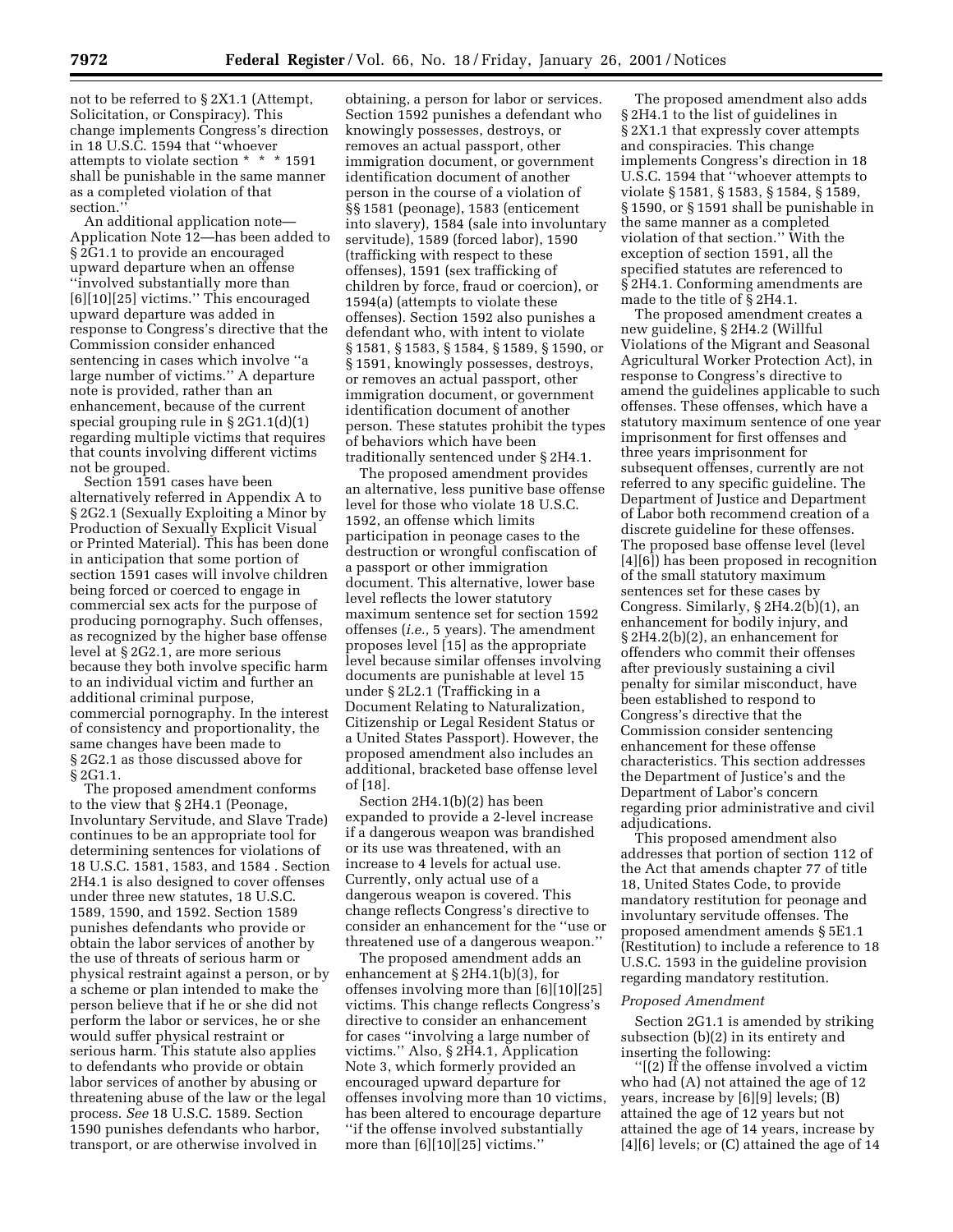years but had not attained the age of 16 years, increase by [2][3] levels.]''. Section 2G1.1(d) is amended by

adding at the end the following:

''(2) If the defendant was convicted of an attempt to commit an offense under 18 U.S.C. 1591, do not apply § 2X1.1 (Attempt, Solicitation, or Conspiracy (Not Covered by a Specific Offense Guideline)).''.

The Commentary to § 2G1.1 captioned ''Statutory Provisions'' is amended by inserting ''1591,'' before ''2421''.

The Commentary to § 2G1.1 captioned ''Application Notes'' is amended in Note 2 in the fourth sentence by adding ''(B)'' after ''purposes of subsection  $(b)(1)$ .".

The Commentary to § 2G1.1 captioned ''Application Notes'' is amended by adding at the end the following:

''[12.Upward Departure.—If the offense involved substantially more than [6][10][25] victims, an upward departure may be warranted.]''.

The Commentary to § 2G1.1 captioned ''Background'' is amended by adding at the end the following paragraph:

''This guideline also covers offenses under section 1591 of title 18, United States Code. These offenses involve recruiting or transporting a person in interstate commerce knowing either that (A) force, fraud, or coercion will be used to cause the person to engage in a commercial sex act; or (B) the person (i) had not attained the age of 18 years; and (ii) will be caused to engage in a commercial sex act.''.

Section 2G2.1 is amended by striking subsection (b)(1) in its entirety and inserting the following:

''[(1) If the offense involved a victim who had (A) not attained the age of 12 years, increase by [6][9] levels; (B) attained the age of 12 years but not attained the age of 14 years, increase by [4][6] levels; or (C) attained the age of 14 years but had not attained the age of 16 years, increase by [2][3] levels.]''.

Section 2G2.1(c) is amended by adding at the end the following:

''(2) If the defendant was convicted of an attempt to commit an offense under 18 U.S.C. 1591, do not apply § 2X1.1 (Attempt, Solicitation, or Conspiracy (Not Covered by a Specific Offense Guideline)).''.

The Commentary to § 2G2.1 captioned ''Statutory Provisions'' is amended by inserting ''1591,'' before ''2251(a)''.

The Commentary to § 2G2.1 captioned ''Application Notes'' is amended by adding at the end the following:

''[6. Upward Departure.—If the offense involved substantially more than [6][10][25] victims, an upward departure may be warranted.]''.

Section 2H4.1 is amended in the title by adding ''; Attempt or Conspiracy'' after ''Trade''.

Section 2H4.1(a) is amended by striking ''22'' and inserting the following:

''(1) 22; or

 $(2)$  [15][18], if the defendant was convicted only of an offense under 18 U.S.C. 1592."

Section 2H4.1(b) is amended by striking subdivision (2) in its entirety and inserting the following:

''[(2) If (i) a dangerous weapon was used, increase by 4 levels; or (ii) a dangerous weapon was brandished or its use was threatened, increase by 2 levels.]''.

Section 2H4.1(b) is amended by redesignating subdivisions (3) and (4) as subdivisions (4) and (5), respectively, and inserting after subdivision (2) the following:

''[(3) If the offense involved more than  $[6][10][25]$  victims, increase by  $[2][4]$ levels.]''.

The Commentary to § 2H4.1 captioned ''Statutory Provisions'' is amended by striking ''1588'' and inserting ''1590, 1592''.

The Commentary to § 2H4.1 captioned "Application Notes" is amended by striking the text of Note 3 in its entirety and inserting the following:

''Upward Departure.'' If the offense involved substantially more than [6][10][25] victims, an upward departure may be warranted.''.

The Commentary to § 2X1.1 captioned ''Application Notes'' is amended in Note 1 in the second paragraph by inserting after ''2E5.1;'' the following new lines:

''§ 2G1.1 (if the defendant was convicted of an attempt to commit an offense under 18 U.S.C. 1591 (*See* 18 U.S.C. 1594(a));

§ 2H4.1;''.

The Commentary to § 2X1.1 captioned ''Application Notes'' is amended in Note 1 in the third paragraph by inserting ''2H4.1'' after ''2H1.1''.

Appendix A (Statutory Index) is amended by inserting after the line referenced to ''18 U.S.C. 1588'' the following new lines:

''18 U.S.C. 1589 2H4.1

18 U.S.C. 1590 2H4.1

18 U.S.C. 1591 2G1.1, 2G2.1

18 U.S.C. 1592 2H4.1''.

Chapter Two, Part H, is amended in Subpart 4 by adding at the end the following:

''§ 2H4.2. Willful Violations of the Migrant and Seasonal Agricultural Worker Protection Act

(a) Base Offense Level: [4][6].

(b) Specific Offense Characteristics. (1) If the offense involved (i) serious bodily injury, increase by [4] levels; or (ii) bodily injury, increase by [2] levels.

(2) If the defendant committed any part of the instant offense subsequent to sustaining a civil or administrative adjudication for similar misconduct, increase by [2] levels.

#### Commentary

Statutory Provision: 29 U.S.C. 1851 Application Notes:

1. Definitions.—For purposes of subsection (b)(1), ''bodily injury'' and ''serious bodily injury'' have the meaning given those terms in Application Note 1 of the Commentary to § 1B1.1 (Application Instructions).

2. Application of Subsection (b)(2).— Section 1851 of title 29, United States Code, covers a wide range of conduct. Accordingly, the enhancement in subsection (b)(2) applies only if the instant offense is similar to previous misconduct that resulted in a civil or administrative adjudication under the provisions of the Migrant and Seasonal Agricultural Worker Protection Act (29 U.S.C. 1801 *et seq.*).''.

Appendix A (Statutory Index) is amended by inserting after the line referenced to ''29 U.S.C. 1141'' the following:

''29 U.S.C. 1851 2H4.2''.

Section 5E1.1(a)(1) is amended by inserting ''§ 1593,'' after ''18 U.S.C.''.

The Commentary to § 5E1.1 captioned ''Background'' is amended in the first paragraph by inserting ''1593,'' after ''18 U.S.C. §§ ''.

#### **Part (B): Proposed Non-Emergency Amendments**

*Proposed Amendment: Sexual Predators*

5. *Synopsis of Proposed Amendment:* This is a three-part amendment that includes:

(A) Amendments to implement the ''pattern of activity'' directive in the Protection of Children from Sexual Predators Act of 1998, Pub. L. 105–314 (the ''Act''), and related amendments.

(B) Amendments related to grouping certain child pornography counts of conviction.

(C) Amendments to implement the directive in the Act to provide an enhancement for transportation offenses under chapter 117 of title 18, United States Code, and other related amendments.

#### **Part (A): Enhancement for Pattern of Activity**

*Synopsis:* Part A proposes several options, including a possible combination of approaches to satisfy the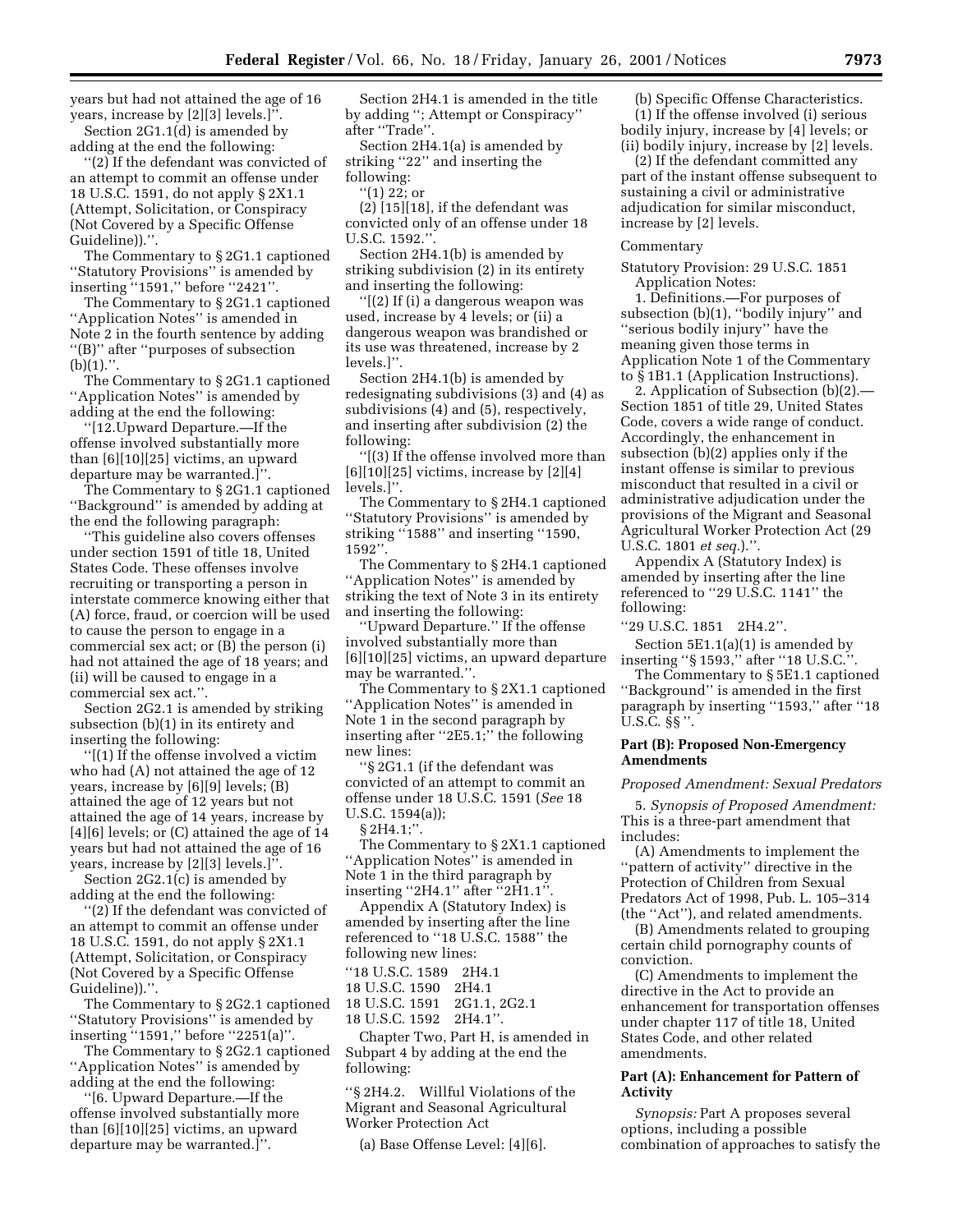Congressional directive in the Act that requires the Commission to increase the penalties in any case in which the defendant engaged in a pattern of activity involving the sexual abuse or exploitation of a minor. There are many types of conduct that may indicate that a defendant is a high risk sex offender engaging in a pattern of prohibited sexual conduct. Each of these components considers various aspects of sex offenders and the types of activity involved in a pattern of behavior. There are four options presented by this amendment that could be used either in combination or alone to implement the directive. In addition to these four options, the proposal amends the guideline covering terms of supervised release, § 5D1.2, to provide that the term of supervised release for a defendant convicted of a sex crime shall be the maximum term authorized by statute.

The first option would create a new Chapter Four guideline, § 4B1.5, that aims to incapacitate high risk sex offenders who have an instant offense of conviction of sexual abuse and a prior felony conviction for sexual abuse. Two options are contained within this option. Option 1A sanctions defendants whose instant offense of conviction and prior conviction involve prohibited sexual conduct. In contrast to option 1B, option 1A increases the defendant's criminal history to not less than category IV or V, as opposed to criminal history category VI. Option 1A also includes a wider range of offenses involving prohibited sexual conduct. Under Option 1A, chapter 109A offenses are bracketed for either (1) possible exclusion from the scope of instant offenses of conviction that would trigger the guideline, or (2) limiting those offenses to those that are perpetrated against a minor. Excluding chapter 109A offenses focuses application of the guideline to those defendants who use the internet or other interstate means to prey on minors.

Option 1B tracks legislation from the 106th Congress that proposed a mandatory minimum life sentence for defendants whose instant offense of conviction and prior conviction involved direct sexual contact. This option provides for sentences at or near the statutory maximum for these types of defendants.

The second option would create a Chapter Four guideline, § 4B1.6, that provides a five-level increase (and a minimum offense level of level 32) for defendants who engage in a pattern of activity involving prohibited sexual conduct. This guideline requires that (1) the defendant's instant offense of conviction is a sex crime; and (2) the

defendant previously has engaged in two or more instances of prohibited sexual conduct, whether or not that conduct resulted in a conviction.

The third option would provide a Chapter Two specific offense characteristic in the sexual abuse guidelines. This specific offense characteristic mirrors the current pattern of activity adjustment in § 2G2.2 (Trafficking in Material Involving the Sexual Exploitation of a Minor). A defendant who abuses or exploits a minor on two or more occasions will receive a two-level increase in offense level pursuant to this enhancement.

The fourth option provides language encouraging an upward departure for a defendant who commits repeated acts of sexual abuse of the same minor. This component would allow courts to sanction a defendant for a pattern of multiple acts of abuse of the same victim over a period of time.

#### *Proposed Amendment*

(1) Option 1: Chapter Four, Part B, is amended by adding at the end the following:

''§ 4B1.5. Repeat and Dangerous Sex Offender

(a) A defendant is a repeat and dangerous sex offender if—

(1) The instant offense of conviction is a sex crime; and

(2) The defendant committed the instant offense of conviction subsequent to sustaining at least one sex offense conviction.

(b) If (1) a repeat and dangerous sex offender is not a career offender pursuant to § 4B1.1 (Career Offender); and (2) the offense level for that repeat and dangerous sex offender from the table below is greater than the offense level otherwise applicable, the offense level from the table below shall apply.

| Offense statutory maximum                                                         | Offense<br>level |
|-----------------------------------------------------------------------------------|------------------|
| (B) 25 years or more                                                              | [37]<br>[34]     |
| (C) 20 years or more, but less<br>than 25 years<br>(D) 15 years or more, but less | [32]             |
| than 20 years<br>(E) 10 years or more, but less                                   | [29]             |
| than 15 years<br>(F) 5 years or more, but less than                               | [24]             |
| (G) More than 1 year, but less                                                    | [17]             |
|                                                                                   | [12]             |

(c) If an adjustment from § 3E1.1 (Acceptance of Responsibility) applies, decrease the applicable offense level in subsection (b) by the number of levels corresponding to that adjustment.

(d) A repeat and dangerous sex offender's criminal history category in every case shall be [Option 1A: not less than Category [IV][V]] [Option 1B: Category VI].

#### Commentary

Application Notes:

1. Definitions.—For purposes of this guideline:

'Offense Statutory Maximum' means the maximum term of imprisonment authorized for the instant offense of conviction that is a sex crime, including any increase in that maximum term under a sentencing enhancement provision that applies to that sex crime because of the defendant's prior criminal record (such as the sentencing enhancement provisions contained in 18 U.S.C. §§ 2247(a) and 2426(a)).

[Option 1A:

'Sex offense conviction' has the meaning given that term in 18 U.S.C. § 2426, but such term does not include trafficking in, receipt of, or possession of, child pornography.

2. Requirement of Sex Crime as Instant Offense of Conviction.—For purposes of subsection (a)(1), the instant offense of conviction must be an instant offense of conviction under [chapter 109A,] [chapter 109A perpetrated against a minor,] chapter 110 (not including trafficking in, receipt of, or possession of, child pornography, or recordkeeping offenses), or chapter 117 (not including transmitting information about a minor or filing a factual statement about alien individual), of title 18, United States Code, or an attempt or a conspiracy to commit such an offense.]

[Option 1B:

'Sex offense conviction' means a prior conviction for (A) any sex crime referred to in Application Note 2; or (B) any offense under State law consisting of conduct that would have been such a sex crime if the conduct had occurred within the special maritime and territorial jurisdiction of the United States. The term ''State'' has the meaning given that term in 18 U.S.C. § 2426(b)(2).

2. Requirement of Sex Crime as Instant Offense of Conviction.—For purposes of subsection (a)(1), the instant offense of conviction must be an instant offense of conviction under 18 U.S.C. § 2241, § 2242, § 2243, § 2244, § 2245, § 2251A, or § 2423, including an attempt or conspiracy to commit such an offense.]

3. Determination of Prior Sex Offense Convictions Under Subsection (a)(2).— For purposes of subsection (a)(2), the date that a defendant sustained a conviction shall be the date that the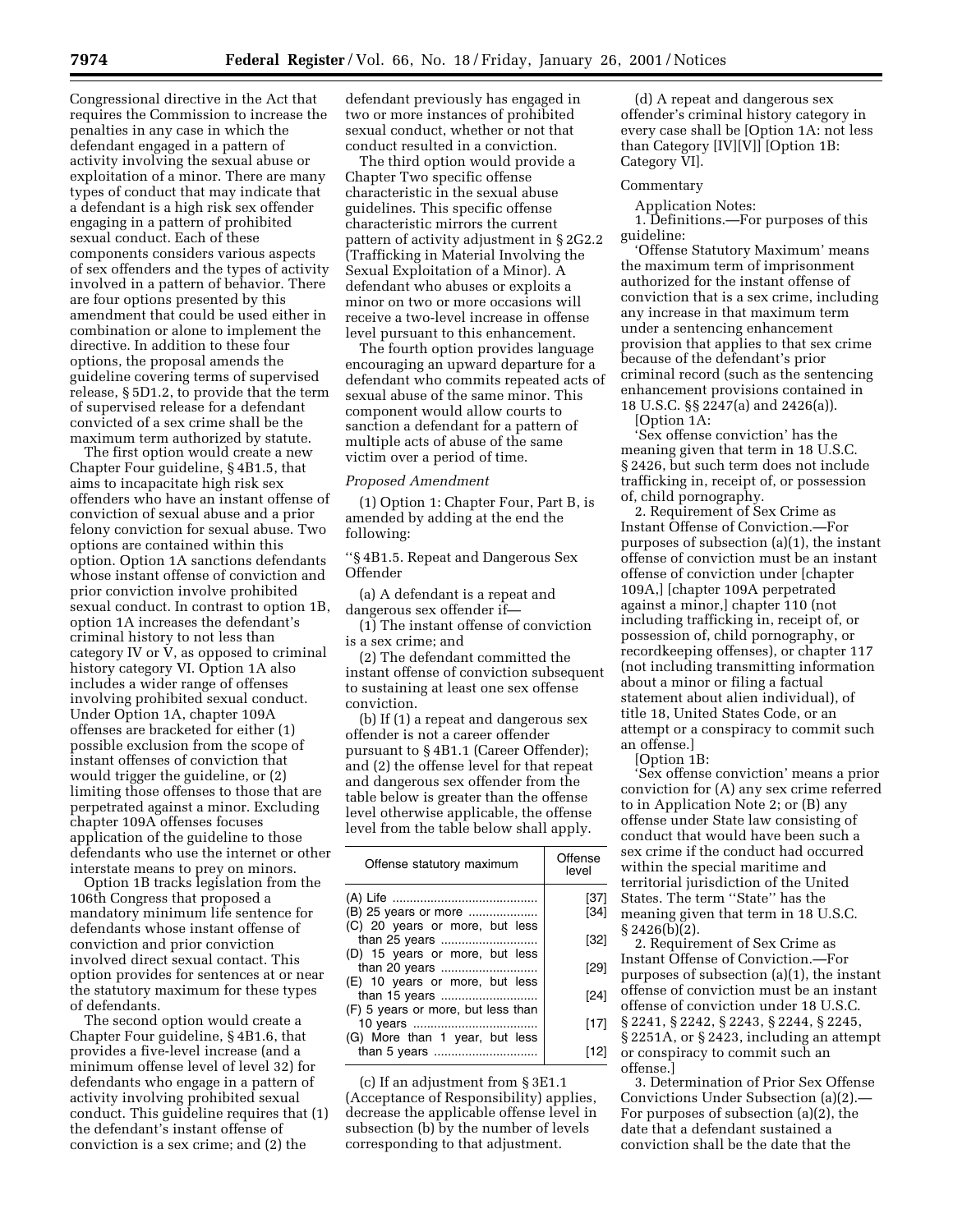guilt of the defendant was established, whether by guilty plea, trial or plea of nolo contendere.

4. Determination of Offense Statutory Maximum in the Case of Multiple Counts of Conviction.—In a case in which more than one count of the instant offense of conviction is a felony that is a sex crime, the court shall use the maximum authorized term of imprisonment for the count that has the greatest offense statutory maximum, for purposes of determining the offense statutory maximum under subsection (b).

[5. Departure Provision.—There may be cases in which reliable information indicates that the guideline sentence resulting from application of this guideline either understates or overstates the likelihood that the defendant will commit another sexual offense, or the seriousness of the defendant's criminal history. In such cases, an upward or a downward departure, respectively, may be warranted. Such reliable information may include, for example, risk assessments and other expert testimony regarding the likelihood of recidivism.]''.

(2) Option 2:

Chapter Four, Part B, [as amended by this amendment,] is amended by adding at the end the following:

''§ 4B1.6 Sexual Predator

If— (a) the defendant is not a career offender pursuant to § 4B1.1 (Career Offender) and is not a repeat and dangerous sex offender pursuant to § 4B1.5 (Repeat and Dangerous Sex Offender); and

(b)(1) the instant offense of conviction is a sex offense that the defendant committed as part of a pattern of activity involving prohibited sexual conduct [with a minor]; [[and][or] (2) the instant offense of conviction is a sex offense and the defendant is a sexual predator], increase by [5] levels; but if the resulting offense level is less than [32][30], increase to level [32][30].

#### Commentary

Application Notes:

1. Definitions.—For purposes of this guideline:

'Sex offense' means an offense under [chapter 109A,] [chapter 109A perpetrated against a minor,] chapter 110 (not including trafficking, receipt, or possession of, child pornography), or chapter 117 of title 18, United States Code, or an attempt or a conspiracy to commit any such offense.

'Pattern of activity' means any combination of two or more prior separate instances of prohibited sexual conduct by the defendant with a minor victim other than a minor victim of the instant offense of conviction, whether or not the conduct resulted in a conviction for such conduct.

'Prohibited sexual conduct' (A) means any sexual activity for which a person can be charged with a criminal offense; (B) includes the production of child pornography; (C) includes trafficking in child pornography if the defendant has a prior felony conviction for trafficking in child pornography; and (D) does not include possession of child pornography. 'Child pornography' has the meaning given that term in 18 U.S.C. 2256(8).

[2. Sexual Predator Determination.— For purposes of this guideline, the defendant is a sexual predator if the court determines, under the totality of the circumstances, that the defendant is likely to continue to engage in prohibited sexual conduct with minors in the future. [In making this determination, the court may rely on information such as expert psychosexual evaluations and other reliable evidence.]]

Background: This guideline is intended to provide lengthy incarceration for offenders who present a continuing danger to the public. It applies to any offender whose instant offense of conviction is a sex offense, regardless of the specific sex offense of conviction or Chapter Two guideline under which the offender is sentenced. The relevant criminal provisions provide for increased statutory maximum penalties for repeat sex offenders and make those increased statutory maximum penalties available if the defendant was convicted of any of several federal and state sex offenses (see 18 U.S.C. 2247, 2426). In addition, section 632 of Pub. L. 102–141 and section 505 of Pub. L. 105–314 directed the Commission to ensure lengthy incarceration for offenders who engage in a pattern of activity involving the sexual abuse or exploitation of minors.

[The guideline is intended to target those dangerous offenders for whom future sex offending is likely. Research has shown that recidivism rates vary depending on characteristics of the offender that may be determined at the time of sentencing, such as a proven sexual preference for minors or other psychopathy. Psychosexual evaluations by certified professionals using empirically-validated risk assessment instruments may be useful to identify those offenders who are most likely to reoffend.]

The statutory maximum term of supervised release is recommended for

offenders sentenced under this guideline. In addition, treatment and monitoring are important tools for supervising offenders and should be considered as special conditions of the term of supervised release that is imposed.]''.

(3) Option Three: Section 2A3.1(b) is amended by adding at the end the following:

''(7) If the defendant engaged in a pattern of activity involving the sexual abuse or exploitation of a minor, increase by [2] levels.''.

The Commentary to § 2A3.1 captioned ''Application Notes'' is amended by adding at the end the following:

''8. Pattern of Activity Enhancement.—

'Pattern of activity involving the sexual abuse or exploitation of a minor' means any combination of two or more separate instances of the sexual abuse or sexual exploitation of a minor by the defendant, whether or not the abuse or exploitation (A) occurred during the course of the offense; (B) involved the same or different victims; or (C) resulted in a conviction for such conduct.

'Sexual abuse or exploitation' means conduct constituting criminal sexual abuse of a minor, sexual exploitation of a minor (including trafficking in material relating to the sexual abuse or exploitation of a minor), abusive sexual contact of a minor, any similar offense under state law, any offense involving the promotion or enticement of minors to engage in sexual activity, or an attempt or a conspiracy to commit any of the above offenses.

If the defendant engaged in the sexual abuse or exploitation of a minor at any time (whether or not such abuse or exploitation occurred during the course of the offense or resulted in a conviction for such conduct) and subsection (b)(7) does not apply, an upward departure may be warranted. In addition, an upward departure may be warranted if the defendant received an enhancement under subsection (b)(7) but that enhancement does not adequately reflect the seriousness of the sexual abuse or exploitation involved or the likelihood of recidivism.

Prior convictions taken into account under subsection (b)(7) are also counted for purposes of determining criminal history points pursuant to Chapter Four, Part A (Criminal History).''.

Section 2A3.2(b) is amended by adding at the end the following:

''(5) If the defendant engaged in a pattern of activity involving the sexual abuse or exploitation of a minor, increase by [2] levels.''.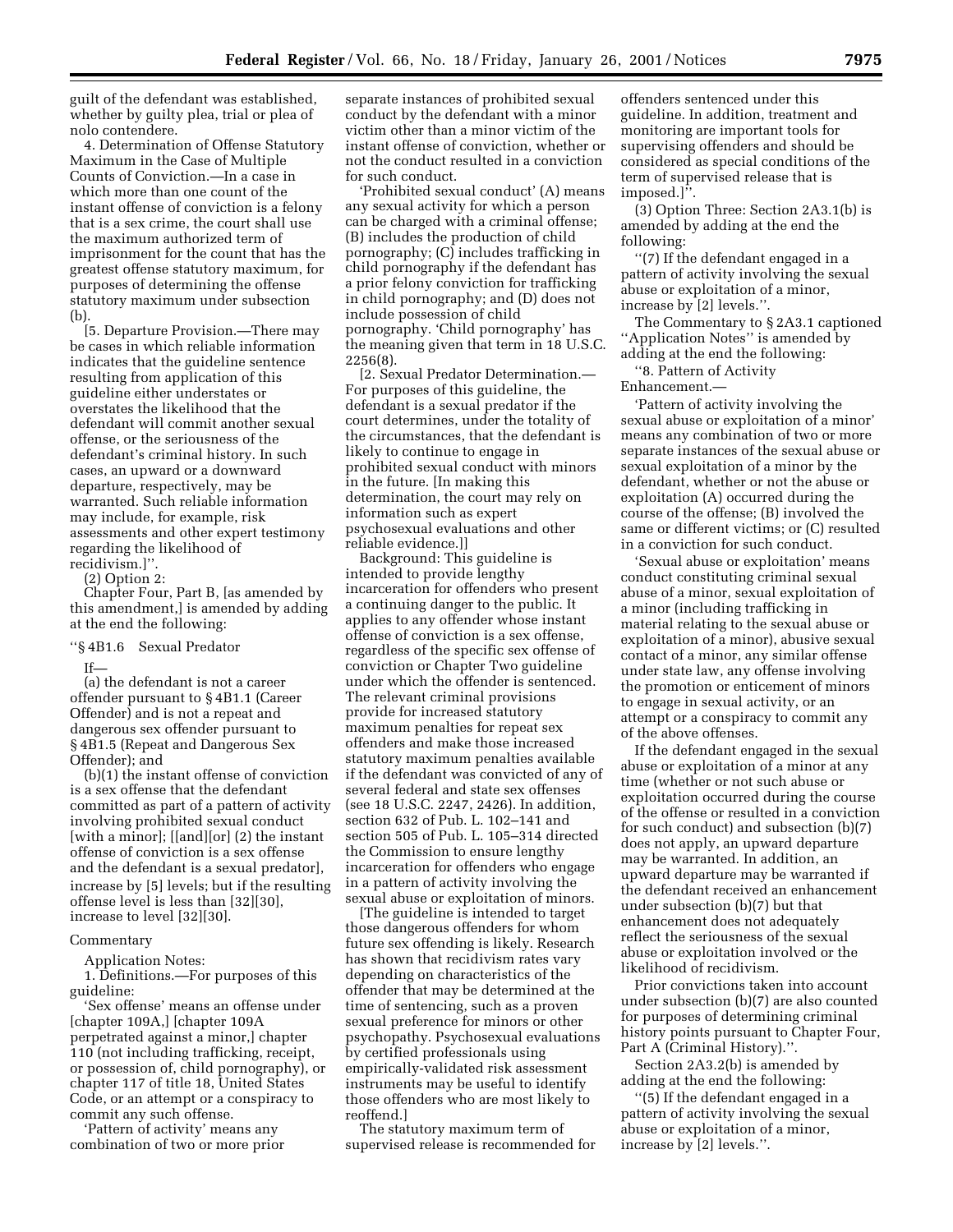The Commentary to § 2A3.2 captioned ''Application Notes'' is amended by adding at the end the following:

''9. Pattern of Activity Enhancement.—

'Pattern of activity involving the sexual abuse or exploitation of a minor' means any combination of two or more separate instances of the sexual abuse or sexual exploitation of a minor by the defendant, whether or not the abuse or exploitation (A) occurred during the course of the offense; (B) involved the same or different victims; or (C) resulted in a conviction for such conduct.

'Sexual abuse or exploitation' means conduct constituting criminal sexual abuse of a minor, sexual exploitation of a minor (including trafficking in material relating to the sexual abuse or exploitation of a minor), abusive sexual contact of a minor, any similar offense under state law, any offense involving the promotion or enticement of minors to engage in sexual activity, or an attempt or a conspiracy to commit any of the above offenses.

If the defendant engaged in the sexual abuse or exploitation of a minor at any time (whether or not such abuse or exploitation occurred during the course of the offense or resulted in a conviction for such conduct) and subsection (b)(5) does not apply, an upward departure may be warranted. In addition, an upward departure may be warranted if the defendant received an enhancement under subsection (b)(5) but that enhancement does not adequately reflect the seriousness of the sexual abuse or exploitation involved or the likelihood of recidivism.

Prior convictions taken into account under subsection (b)(5) are also counted for purposes of determining criminal history points pursuant to Chapter Four, Part A (Criminal History).''.

Section 2A3.3(b) is amended by adding at the end the following:

''(3) If the defendant engaged in a pattern of activity involving the sexual abuse or exploitation of a minor, increase by [2] levels."

The Commentary to § 2A3.3 captioned "Application Notes" is amended by adding at the end the following:

''5. Pattern of Activity Enhancement.—

'Pattern of activity involving the sexual abuse or exploitation of a minor' means any combination of two or more separate instances of the sexual abuse or sexual exploitation of a minor by the defendant, whether or not the abuse or exploitation (A) occurred during the course of the offense; (B) involved the same or different victims; or (C) resulted in a conviction for such conduct.

'Sexual abuse or exploitation' means conduct constituting criminal sexual abuse of a minor, sexual exploitation of a minor (including trafficking in material relating to the sexual abuse or exploitation of a minor), abusive sexual contact of a minor, any similar offense under state law, any offense involving the promotion or enticement of minors to engage in sexual activity, or an attempt or a conspiracy to commit any of the above offenses.

If the defendant engaged in the sexual abuse or exploitation of a minor at any time (whether or not such abuse or exploitation occurred during the course of the offense or resulted in a conviction for such conduct) and subsection (b)(3) does not apply, an upward departure may be warranted. In addition, an upward departure may be warranted if the defendant received an enhancement under subsection (b)(3) but that enhancement does not adequately reflect the seriousness of the sexual abuse or exploitation involved or the likelihood of recidivism.

Prior convictions taken into account under subsection (b)(3) are also counted for purposes of determining criminal history points pursuant to Chapter Four, Part A (Criminal History).''.

Section 2A3.4(b) is amended by adding at the end the following:

''(6) If the defendant engaged in a pattern of activity involving the sexual abuse or exploitation of a minor, increase by [2] levels.''.

The Commentary to § 2A3.4 captioned ''Application Notes'' is amended by adding at the end the following: ''9. Pattern of Activity

Enhancement.—

'Pattern of activity involving the sexual abuse or exploitation of a minor' means any combination of two or more separate instances of the sexual abuse or sexual exploitation of a minor by the defendant, whether or not the abuse or exploitation (A) occurred during the course of the offense; (B) involved the same or different victims; or (C) resulted in a conviction for such conduct.

'Sexual abuse or exploitation' means conduct constituting criminal sexual abuse of a minor, sexual exploitation of a minor (including trafficking in material relating to the sexual abuse or exploitation of a minor), abusive sexual contact of a minor, any similar offense under state law, any offense involving the promotion or enticement of minors to engage in sexual activity, or an attempt or a conspiracy to commit any of the above offenses.

If the defendant engaged in the sexual abuse or exploitation of a minor at any time (whether or not such abuse or exploitation occurred during the course

of the offense or resulted in a conviction for such conduct) and subsection (b)(6) does not apply, an upward departure may be warranted. In addition, an upward departure may be warranted if the defendant received an enhancement under subsection (b)(6) but that enhancement does not adequately reflect the seriousness of the sexual abuse or exploitation involved or the likelihood of recidivism.

Prior convictions taken into account under subsection (b)(6) are also counted for purposes of determining criminal history points pursuant to Chapter Four, Part A (Criminal History).''.

(4) Option Four: The Commentary to § 2A3.1 captioned ''Application Notes'' is amended by adding at the end the following:

''8. Upward Departure Provision.—If the defendant committed repeated acts of sexual abuse of the same minor over a period of time and the court determines that the guideline has not adequately taken these repeated acts into account, an upward departure may be warranted.''.

The Commentary to § 2A3.2 captioned ''Application Notes'' is amended by adding at the end the following:

''9. Upward Departure Provision.—If the defendant committed repeated acts of sexual abuse of the same minor over a period of time and the court determines that the guideline has not adequately taken these repeated acts into account, an upward departure may be warranted.''.

The Commentary to § 2A3.3 captioned ''Application Notes'' is amended by adding at the end the following:

''5. Upward Departure Provision.—If the defendant committed repeated acts of sexual abuse of the same minor over a period of time and the court determines that the guideline has not adequately taken these repeated acts into account, an upward departure may be warranted."

The Commentary to § 2A3.4 captioned ''Application Notes'' is amended by adding at the end the following:

''9. Upward Departure Provision.—If the defendant committed repeated acts of sexual abuse of the same minor over a period of time and the court determines that the guideline has not adequately taken these repeated acts into account, an upward departure may be warranted.''.

(5) Conforming Amendments: The Commentary to § 2A3.1 captioned ''Application Notes'' is amended by striking Notes 5 and 7 in their entirety; and by redesignating Note 6 as Note 5.

The Commentary to § 2A3.2 captioned ''Application Notes'' is amended by striking Note 8.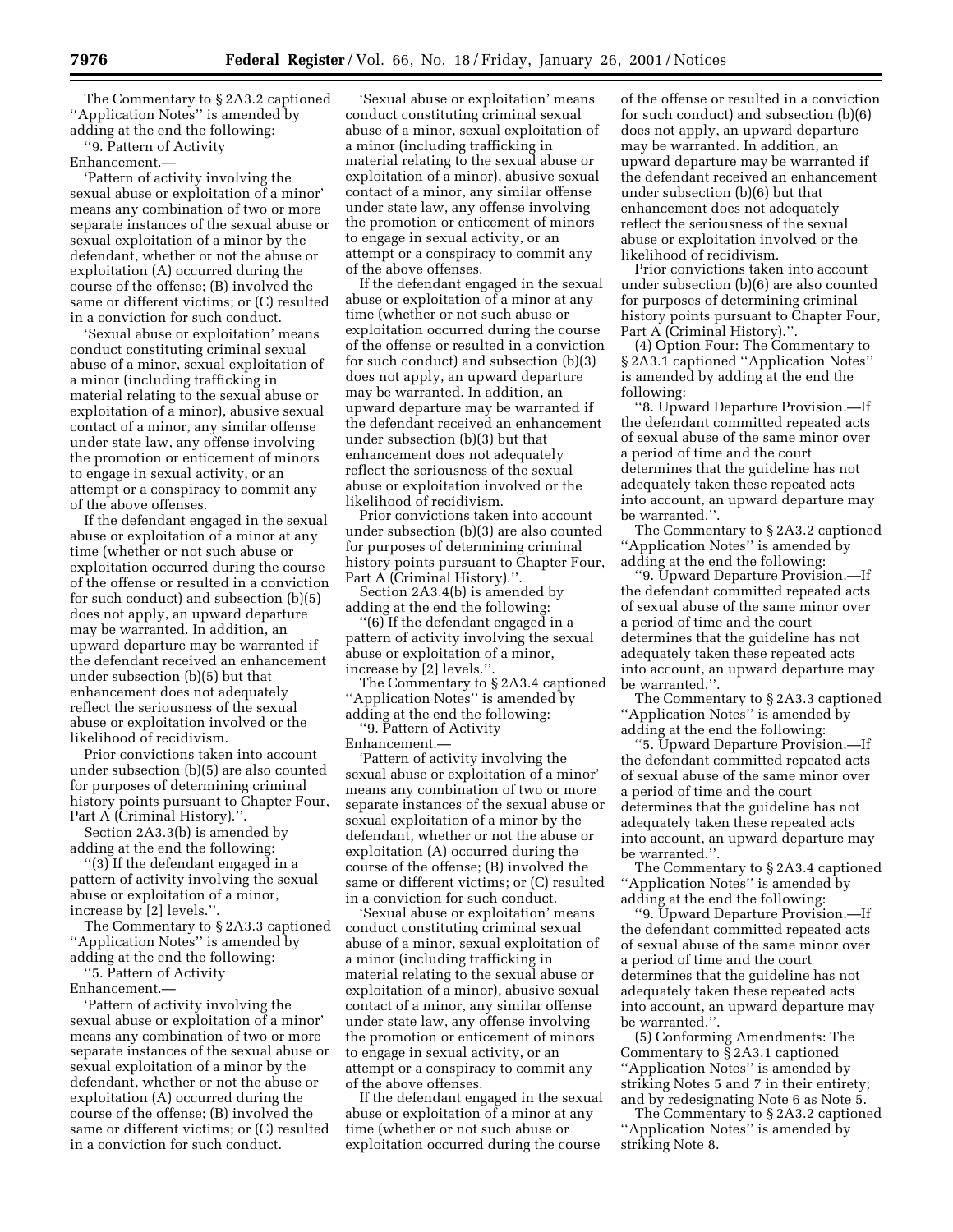The Commentary to § 2A3.3 captioned trafficking and possession counts ''Application Notes'' is amended by striking Note 4.

The Commentary to § 2A3.4 captioned ''Application Notes'' is amended by striking Note 8.

(6) Supervised Release Provision: Section 5D1.2 is amended by striking subsection (b) in its entirety and inserting the following:

''(b) Except as otherwise provided— (1) The term of supervised release imposed shall be not less than any

statutorily required term of supervised release; and (2) If the instant offense of conviction

is a sex offense, the term of supervised release shall be the maximum term of supervised release authorized by statute.''.

The Commentary to § 5D1.2 captioned ''Application Notes'' is amended in Note 1 by inserting ''Safety Valve Cases.—'' before ''A defendant who qualifies''; in Note 2 by inserting ''Supervised Release Cases.—'' before ''Upon motion of the Government''; by redesignating Notes 1 and 2 as Notes 2 and 3, respectively; and by inserting before Note 2, as redesignated by this amendment, the following:

''1. Definition.—For purposes of this guideline, the term 'sex offense' means an offense under [chapter 109A,] [chapter 109A perpetrated against a minor,] chapter 110 (not including trafficking, receipt, or possession of, child pornography), or chapter 117 of title 18, United States Code, or an attempt or a conspiracy to commit any such offense.''.

*Issue for Comment:* Option Two proposes a new guideline at § 4B1.6 that would provide a five-level increase and a minimum offense level of level [32] if the defendant is a sexual predator. As highlighted by the bracketed language ''[and][or]'' in § 4B1.6(b)(2), the Commission invites comment regarding whether the court must find both that the defendant is a sexual predator and that the defendant engaged in a pattern of activity involving sexual abuse or exploitation, or whether a finding of one of these factors would be sufficient in order for the five-level increase to apply.

#### **Part (B): Grouping**

*Synopsis:* Part B of the proposed amendment resolves a circuit conflict regarding who the ''victim'' is in child pornography cases for purposes of grouping of multiple counts. The amendment proposes two options for resolving the circuit conflict on the grouping of multiple counts of child pornography trafficking, receipt, and possession. Option One would allow grouping of child pornography

pursuant to § 3D1.2(d). This grouping provision does not require a determination of whether counts involve the same victim in order to calculate a combined adjusted offense level for multiple counts of conviction. Option Two would not permit the grouping of multiple counts of child pornography trafficking and possession pursuant to § 3D1.2. This option is based on the premise that multiple acts of possession or trafficking represent separate instances of fear and risk of harm, and would require the assignment of units pursuant to § 3D1.4.

#### *Proposed Amendment*

(1) Option One: Section 3D1.2(d) is amended by inserting after ''§§ 2F1.1, 2F1.2;'' the following new line:

''§§ 2G2.2, 2G2.4;''.

(2) Option Two: The Commentary to § 2G2.1 captioned ''Application Notes'' is amended in Note 2 by adding at the end the following new paragraph:

''Similarly, [multiple counts involving the exploitation of the same minor are not to be grouped under § 3D1.2 and] counts involving the production of material involving the exploitation of a minor are not to be grouped under § 3D1.2 with counts involving the trafficking of material involving the exploitation of a minor, even in cases in which the production count and the trafficking count involve the same minor (*i.e.*, cases that involve both a count of producing material involving the exploitation of a minor and a count of trafficking in the same material). In such cases, the harm involved in producing the material is separate and distinct from the harm involved in trafficking in that material.''.

The Commentary to § 2G2.2 captioned ''Application Notes'' is amended by adding at the end the following application note:

'4. For purposes of Chapter Three, Part D (Multiple Counts), multiple counts involving trafficking in, receiving, transporting, shipping, advertising, or possessing with the intent to distribute, material involving the exploitation of a minor are not to be grouped under § 3D1.2 (Groups of Closely Related Counts). Such counts do not involve 'substantially the same harm' for purposes of § 3D1.2.

Similarly, such counts are not to be grouped under § 3D1.2 with counts involving the production of material involving the exploitation of a minor, even in cases in which the production count and the trafficking count involve the same minor (*i.e.*, cases that involve both a count of producing material involving the exploitation of a minor

and a count of trafficking in the same material). In such cases, the harm involved in producing the material is separate and distinct from the harm involved in trafficking in that material.''.

The Commentary to § 2G2.4 captioned ''Application Notes'' is amended by adding at the end the following application note:

''3. For purposes of Chapter Three, Part D (Multiple Counts), multiple counts involving the possession of material involving the exploitation of a minor are not to be grouped under § 3D1.2 (Groups of Closely Related Counts). Such counts do not involve 'substantially the same harm' for purposes of § 3D1.2.''.

Section 3D1.2(d) is amended by inserting '', 2G2.2, 2G2.4;'' after ''2G2.1''.

#### **Part (C): Enhancement for Transportation Offenses and Other Amendments**

*Synopsis:* Part C of the proposed amendment responds to the directive in the Act to provide an enhancement for offenses under chapter 117 of title 18, United States Code, involving the transportation of minors for prostitution or prohibited sexual conduct. Pursuant to the authority in the Act and pursuant to the Commission's general authority under 28 U.S.C. 994 to promulgate guideline amendments, the amendment proposes a number of offense level increases in § 2A3.2, the ''statutory rape'' guideline, and in § 2A3.4, the abusive sexual contact guideline. Specifically, the amendment proposes to do the following:

(1) Distinguish between chapter 117 violations that involve the commission of an underlying sexual act and those violations (*e.g.*, sting cases) that do not, by providing in an alternative base offense level in § 2A3.2 three additional levels for chapter 117 violations that also involve an underlying sexual act.

(2) Provide an across-the-board threelevel increase in the base offense level for offenses sentenced under § 2A3.2, such that the base offense level (A) for statutory rape in its most basic form unaccompanied by aggravating conduct is increased from level 15 to level 18; (B) for a chapter 117 violation (unaccompanied by a sexual act) is increased from level 18 to level 21; and (C) a chapter 117 violation (accompanied by a sexual act) results in a base offense level of level 24. This increase also maintains the proportionality between §§ 2A3.2 and 2G2.2.

(3) Provide an enhancement of 2 levels if the offense involved incest as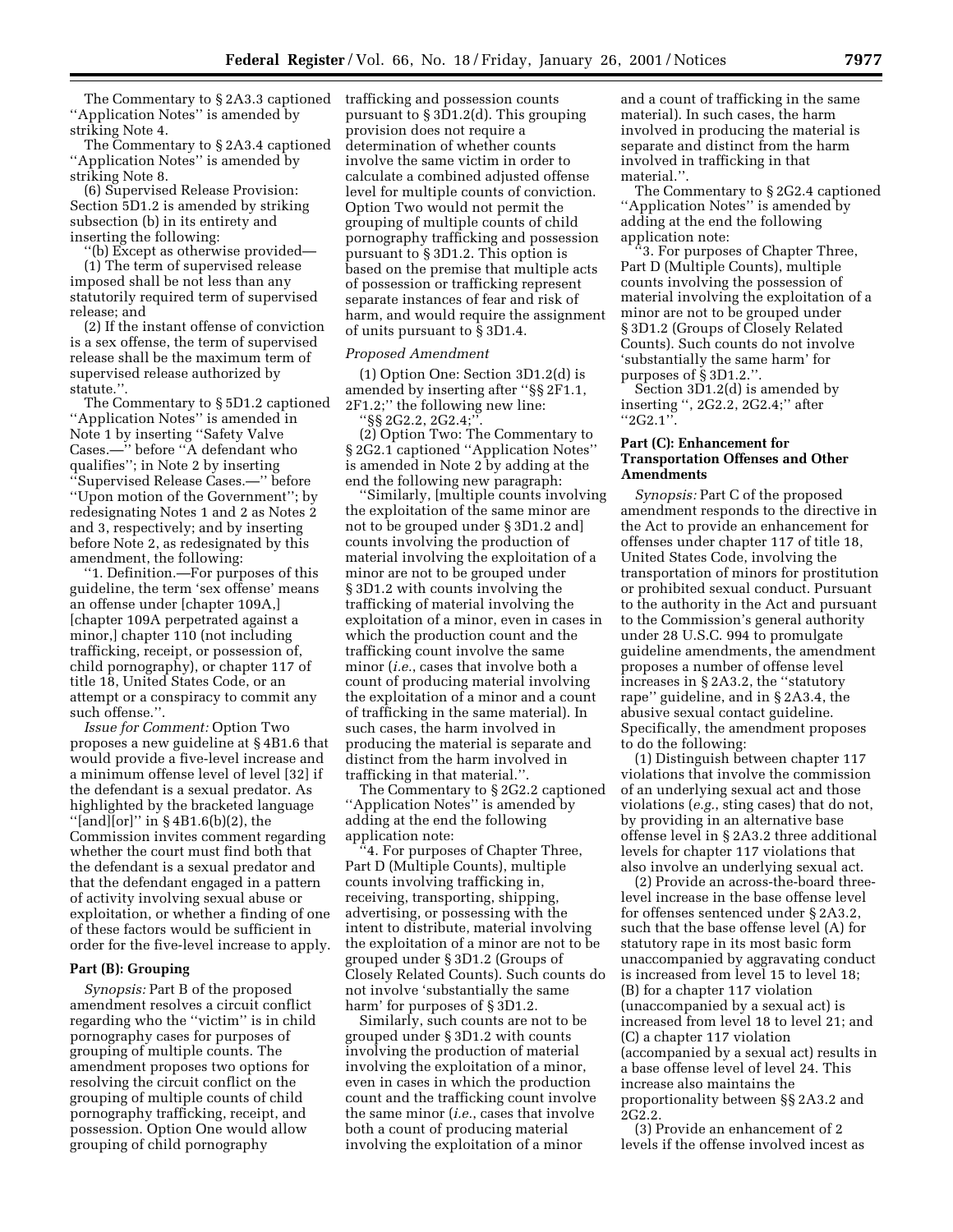an additional enhancement to the twolevel enhancement for custody, care, or supervisory control, and provide in the Commentary a definition of ''incest'' that tracks that found in the Model Penal Code. A review of the 228 case files from FY 99 that involved sex crimes against children revealed that 26% of the offenders were parents or relatives of the victim. Additionally, 45 other offenders were either the boyfriend/girlfriend of the parent, or a step-parent or step grandparent of the victim.

(4) Amend the Statutory Index to include a reference to the statutory rape guideline, § 2A3.2, for chapter 117 offenses. Often in ''sting'' cases, the defendant travels across state lines in order to meet a minor for what the defendant believes will be an encounter involving consensual sexual activity.

(5) Make conforming changes to the existing three-level decrease for chapter 117 violations that do not include aggravating conduct so that such violations receive the offense level applicable to statutory rape in its basic form.

(6) Make technical changes (such as the addition of headings and the reordering of applications notes) not intended to have substantive effect.

In addition, the amendment proposes to amend the guideline covering the production of child pornography, § 2G2.1, to provide additional enhancements to account for aggravating conduct that may be present in such cases, specifically, the production of sadistic or masochistic material, serious bodily injury, or the trafficking of produced materials. Note that the addition of the enhancement in § 2G2.1 for the production of sadistic or masochistic material would result in the grouping of child pornography trafficking and production counts of conviction under § 3D1.2(c), contrary to the proposal in Option 2 of Part B of this amendment. These amendments also are intended to restore proportionality in sentences between child pornography production offenses and child pornography trafficking offenses.

#### *Proposed Amendment*

Section 2A3.1(b) is amended by adding at the end the following:

''(7) If the offense involved incest, increase by 2 levels.''.

The Commentary to § 2A3.1 captioned ''Application Notes'' is amended in Note 1 by striking ''For purposes of this guideline—'' and inserting the following:

''Definitions.—For purposes of this guideline:

'Incest' means any sexual act between the defendant and the victim in any case in which the defendant-victim relationship is that of (A) ancestordescendant (*e.g.*, parent-child and grandparent-child); (B) brother-sister of the whole or half blood; (C) sisterbrother of the whole or half blood; (D) uncle-nephew of the whole blood; (E) uncle-niece of the whole blood; (F) aunt-nephew of the whole blood; or (G) aunt-niece of the whole blood. The relationships referred to in this definition include blood relationships without regard to legitimacy, the relationship of parent-child by adoption, and the relationship of step parent-step child.''; and by inserting after ''18 U.S.C. 2256(8).'' the following new paragraph:

'' 'Sexual act' has the meaning given that term in 18 U.S.C. 2246(2).'

The Commentary to § 2A3.1 captioned ''Application Notes'' is amended in Note 2 by inserting ''Custody, Care, and Supervisory Control Enhancement.—'' before ''Subsection''.

Section 2A3.2(a) is amended by redesignating subdivisions (1) and (2) as subdivisions (2) and (3), respectively; and by inserting after ''Base Offense Level:'' the following:

''(1) [24], if the offense involved a violation of chapter 117 of title 18, United States Code and the commission, or attempted commission, of a sexual act;''.

Section 2A3.2(a) is amended in redesignated subdivision (2) by striking "18" and inserting "[21]"; and by inserting '', but not the commission, or attempted commission, of a sexual act'' before the semicolon.

Section 2A3.2(a) is amended in redesignated subdivision (3) by striking "15" and inserting "[18]".

Section 2A3.2(b) is amended by striking subdivision (4) in its entirety and inserting the following:

'(4) If (A) none of subsections  $(b)(1)$ through (b)(3) applies; and (B) subsection (a)(1) applies, decrease by 6 levels.'';

By redesignating subdivision (4) as subdivision (5); and by inserting after subdivision (3) the following:

'(4) If the offense involved incest, increase by 2 levels.''.

The Commentary to § 2A3.2 captioned ''Application Notes'' is amended in Note 1 by striking ''For purposes of this guideline—'' and inserting the following:

''Definitions.—For purposes of this guideline:

'Incest' means any sexual act between the defendant and the victim in any case in which the defendant-victim relationship is that of (A) ancestor-

descendant (*e.g.*, parent-child and grandparent-child); (B) brother-sister of the whole or half blood; (C) sisterbrother of the whole or half blood; (D) uncle-nephew of the whole blood; (E) uncle-niece of the whole blood; (F) aunt-nephew of the whole blood; or (G) aunt-niece of the whole blood. The relationships referred to in this definition include blood relationships without regard to legitimacy, the relationship of parent-child by adoption, and the relationship of step parent-step child.''; and by inserting after ''(sexual abuse)'' the following paragraph:

'' 'Sexual act' has the meaning given that term in 18 U.S.C. 2246(2).'

The Commentary to § 2A3.2 captioned "Application Notes" is amended by striking Note 2 in its entirety; and by redesignating Notes 3 through 7 as Notes 2 through 6, respectively.

The Commentary to § 2A3.2 captioned ''Application Notes'' is amended in redesignated Note 2 (formerly Note 3) by inserting ''Custody, Care, and Supervisory Control Enhancement.—'' before ''Subsection''; and by inserting ''(A)'' after ''(b)(1)''.

The Commentary to § 2A3.2 captioned ''Application Notes'' is amended in redesignated Note 3 (formerly Note 4) by inserting "Abuse of Position of Trust.before ''If the''; and by inserting ''(A) or (B)'' after ''(b)(1)''.

The Commentary to § 2A3.2 captioned ''Application Notes'' is amended in redesignated Note 4 (formerly Note 5) by inserting ''Misrepresentation of Identity.—'' before ''The enhancement''.

The Commentary to § 2A3.2 captioned ''Application Notes'' is amended in redesignated Note 5 (formerly Note 6) by inserting ''Use of Computer or Internet-Access Device.—'' before ''Subsection (b)(3) provides''.

The Commentary to § 2A3.2 captioned ''Application Notes'' is amended in redesignated Note 6 (formerly Note 7) by inserting ''Cross Reference.—'' before ''Subsection (c)(1)''.

The Commentary to § 2A3.2 captioned ''Application Notes'' is amended by striking Note 8 in its entirety and inserting the following:

''7. Upward Departure Considerations.—There may be cases in which the offense level determined under this guideline substantially understates the seriousness of the offense. In such cases, an upward departure may be warranted. The following is a non-exhaustive list of factors that the court may consider in determining whether an upward departure is warranted: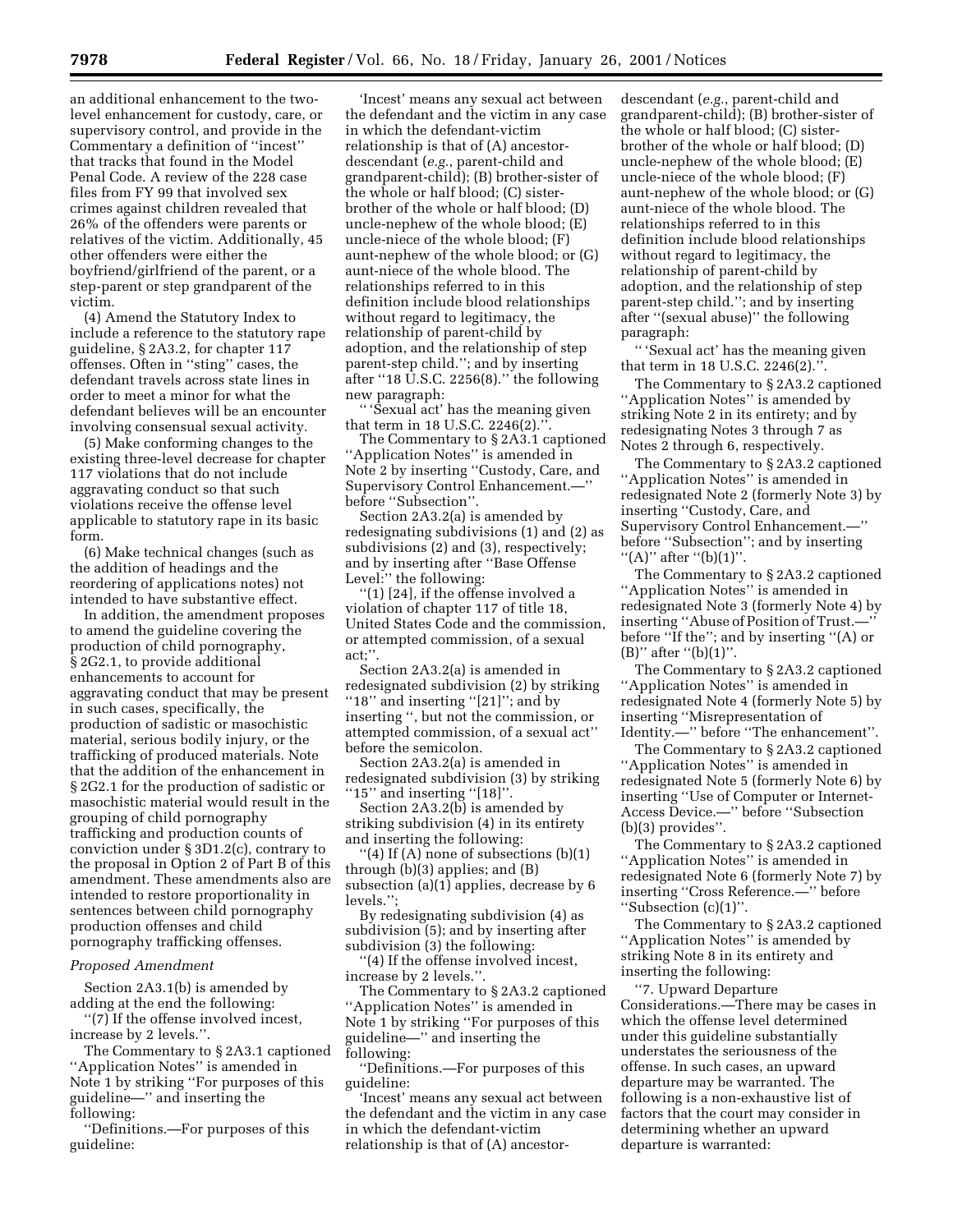(A) The defendant's criminal history includes a prior sentence for conduct that is similar to the instant offense.

(B) The defendant committed the criminal sexual act in furtherance of a commercial scheme such as pandering, transporting persons for the purpose of prostitution, or the production of pornography.''.

Section 2A3.4(b) is amended by adding at the end the following:

''(6) If the offense involved incest, increase by 2 levels.

(7) If the offense involved a violation of chapter 117 of title 18, United States Code, increase by 3 levels.''.

The Commentary to § 2A3.4 captioned ''Application Notes'' is amended in Note 1 by striking ''For purposes of this guideline—'' and inserting the following:

''Definitions.—For purposes of this guideline:

'Incest' means any sexual act between the defendant and the victim in any case in which the defendant-victim relationship is that of (A) ancestordescendant (*e.g.*, parent-child and grandparent-child); (B) brother-sister of the whole or half blood; (C) sisterbrother of the whole or half blood; (D) uncle-nephew of the whole blood; (E) uncle-niece of the whole blood; (F) aunt-nephew of the whole blood; or (G) aunt-niece of the whole blood. The relationships referred to in this definition include blood relationships without regard to legitimacy, the relationship of parent-child by adoption, and the relationship of step parent-step child.'';

and by inserting at the end the following:

'' 'Sexual act' has the meaning given that term in 18 U.S.C. § 2246(2)."

Section 2G2.1(b) is amended by adding at the end the following:

''(4) If (A) the offense involved the production of sexually explicit material that portrays sadistic or masochistic conduct or other depictions of violence; or (B) the victim sustained serious bodily injury, increase by [2][4] levels.

(5) If the offense involved any distribution of the sexually explicit material, increase by [2] levels.''.

The Commentary to § 2G2.1 captioned ''Application Notes'' is amended by striking Note 1 in its entirety and inserting the following:

''1. Definitions.—For purposes of this guideline:

'Minor' means an individual who had not attained the age of 18 years.

'Distribution' has the meaning given that term in Application Note 1 of the Commentary to § 2G2.2 (Trafficking in Material Involving the Sexual

Exploitation of a Minor; Receiving, Transporting, Advertising, or Possessing Material Involving the Sexual Exploitation of a Minor with Intent to Traffic).''.

Appendix A (Statutory Index) is amended in the line referenced to ''18 U.S.C. § 2423(b)'' by inserting '', 2A3.4'' after ''2A3.3''.

#### *Issues for Comment*

(1) The Commission invites comment on whether and, if so, to what extent, the guidelines covering sexual abuse, §§ 2A3.1 (Criminal Sexual Abuse), 2A3.2 (Criminal Sexual Abuse of a Minor (Statutory Rape)), 2A3.3 (Criminal Sexual Abuse of a Ward), and 2A3.4 (Abusive Sexual Contact), should be amended to provide an enhancement if the offense involved the transportation, persuasion, inducement, enticement, or coercion of a child to engage in prohibited sexual conduct. Do enhancements added to these guidelines (that became effective November 1, 2000) for use of a computer and/or misrepresentation of a criminal participant's identity sufficiently provide an appropriate enhancement, or is an additional enhancement in these guidelines for other aggravating conduct needed?

(2) The Commission invites comment on whether and, if so, to what extent, the guidelines covering sexual abuse, §§ 2A3.1 (Criminal Sexual Abuse), 2A3.2 (Criminal Sexual Abuse of a Minor (Statutory Rape)), 2A3.3 (Criminal Sexual Abuse of a Ward), and 2A3.4 (Abusive Sexual Contact), should be amended to provide an enhancement in order to maintain proportionality between these guidelines and the guidelines covering pornography offenses, particularly, 2G2.2 (Trafficking In Material Involving the Sexual Exploitation of a Minor).

#### *Proposed Amendment: Stalking and Domestic Violence*

6. *Synopsis of Proposed Amendment:* This proposed amendment addresses section 1107 of the Victims of Trafficking and Violence Act 2000 (the ''Act''), Pub. L. 106–386. That section amends 18 U.S.C. 2261, 2261A, and 2262 to broaden the reach of these statutes to include international travel to stalk, commit domestic violence, or violate a protective order. Section 2261A also is amended to broaden the category of persons protected by this statute to include intimate partners of the person. The Act also amends section 2261A to provide a new offense at section 2262A(2) which prohibits the use of the mail or any facility of interstate or foreign commerce to

commit a stalking offense. Several technical changes were also made to these statutes.

The Act also includes a directive to the Commission to amend the federal sentencing guidelines to reflect the changes made to 18 U.S.C. 2261 with specific consideration to be given to the following factors:

(i) Whether the Federal Sentencing Guidelines relating to stalking offences should be modified in light of the amendment made by this subsection; and

(ii) Whether any changes the Commission may make to the Federal Sentencing Guidelines pursuant to clause (i) should also be made with respect to offenses under chapter 110A of title 18, United States Code (stalking and domestic violence offenses).

This proposed amendment increases the base offense level in § 2A6.2 (Stalking or Domestic Violence) and adds a cross reference to § 1B1.5 (Interpretation of References to Other Offense Guidelines).

For several reasons, the proposed amendment treats the new stalking by mail offense the same under the guidelines as other stalking offenses and covers it under § 2A6.2 (Stalking or Domestic Violence). First, the statutory penalties for stalking by mail are the same as the statutory penalties for other stalking offenses. Second, although there was some consideration to referring this new offense to § 2A6.1 (Threatening or Harassing Communications), stalking by mail offenses differ significantly from threatening communications in that stalking by mail offenses require the defendant's intent to kill, or injure a person, or place a person in reasonable fear of death or serious bodily injury. Third, referencing stalking by mail offenses to § 2A6.1, could possibly result in these offenses receiving higher penalties than other stalking offenses. For example, a defendant who writes a threatening letter, violates a protective order and engages in some conduct evidencing an intent to carry out such threat, receives an offense level of level 20 under § 2A6.1. A defendant who commits a stalking offense, violates a protective order, and actually commits bodily injury on the person who is the subject of the protection order, receives an offense level of level 18 under § 2A6.2. Arguably, the second defendant should receive punishment, equal to, or perhaps greater than that received by the first defendant.

Because of the concern with regard to the proportionality in sentencing stalking and domestic violence offenses vis-a-vis other crimes, such as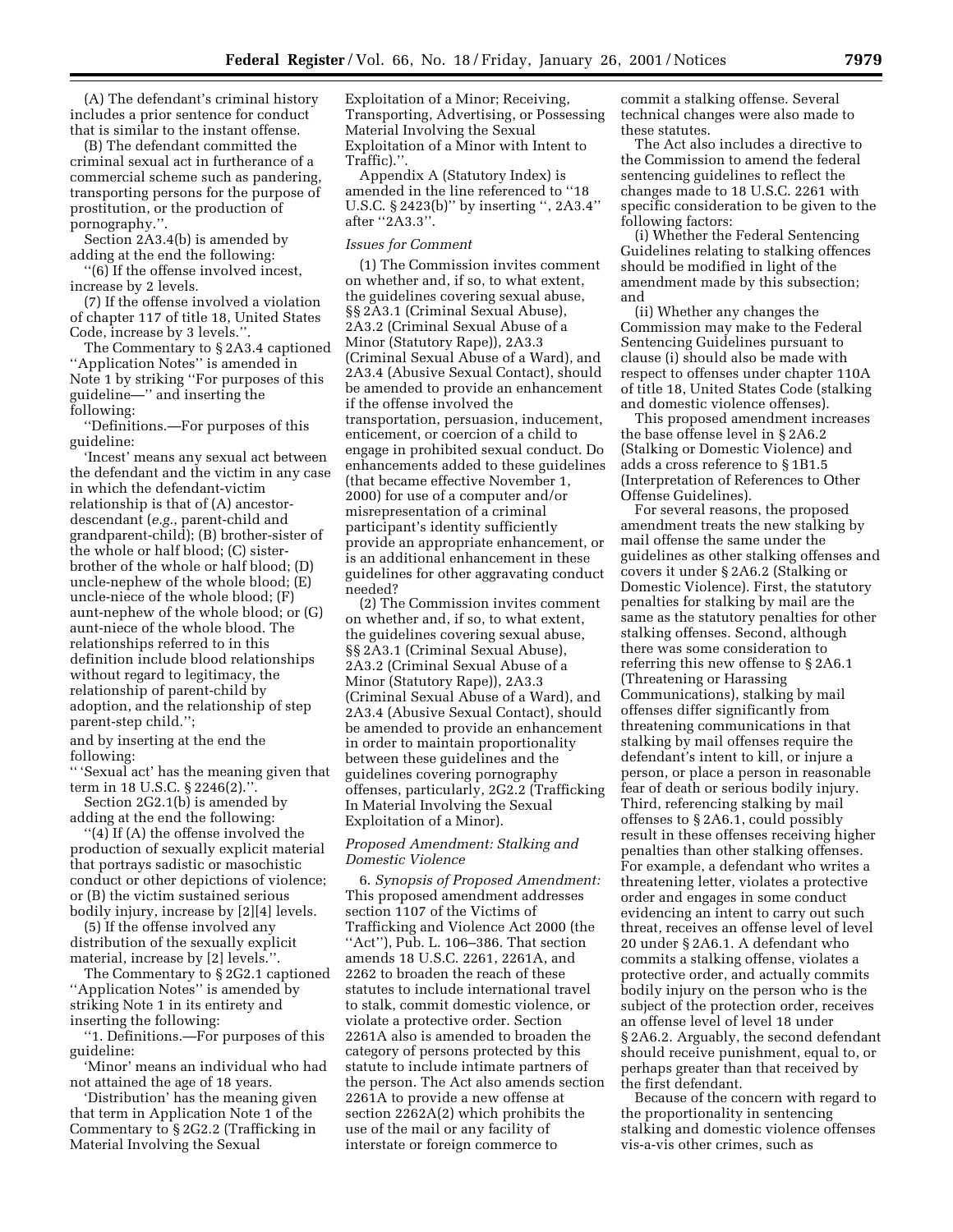threatening or harassing communications, this amendment proposes to increase the base offense level in § 2A6.2 from level 14 to level [16][18]. Setting the base offense level at level [16] [18] for stalking and domestic violence crimes ensures that these offenses are sentenced at or above the offense levels for offenses involving threatening and harassing communications.

This amendment also amends Application Note 3 to § 1B1.5 (Interpretation of References to Other Offense Guidelines) to clarify generally the operation of cross references. A review of the 16 cases sentenced under this guideline in fiscal years 1998 and 1999 indicated that there is some confusion as to whether a cross reference can and should be applied to conduct that is not within federal jurisdiction (*e.g.*, conduct in violation of state or local law) as is often the case in stalking and domestic violence offenses. This new application note makes clear that, unless otherwise specified, cross references in Chapter Two are to be determined consistent with the provisions of § 1B1.3 (Relevant Conduct). Therefore, in a case in which the guideline includes a reference to use another guideline if the conduct involved another offense, the other offense includes conduct that may be a state or local offense or conduct that occurred under circumstances that would constitute a federal offense had the conduct taken place within the territorial or maritime jurisdiction of the United States.

#### *Proposed Amendment*

Section 2A6.2(a) is amended by striking "14" and inserting "[16][18]".

The Commentary to § 2A6.2 captioned ''Application Notes'' is amended in Note 1 by striking the last paragraph in its entirety and inserting:

''Stalking' means (A) traveling with the intent to kill, injure, harass, or intimidate another person and, in the course of, or as a result of, such travel, placing the person in reasonable fear of death or serious bodily injury to that person, the person's immediate family, including that person's spouse or intimate partner; or (B) using the mail or any facility of interstate or foreign commerce to engage in a course of conduct that places that person in reasonable fear of the death of, or serious bodily injury to, any of the persons described in subdivision (A) of this note. *See* 18 U.S.C. § 2261A. 'Immediate family' has the meaning set forth in 18 U.S.C. § 115(c)(2). 'Course of conduct' and 'spouse or intimate partner' have the meaning given those

terms in 18 U.S.C. § 2266(2) and (7), respectively.''.

The Commentary to § 1B1.5 captioned ''Application Notes'' is amended in Note 3 by inserting after the first sentence the following:

''Consistent with the provisions of § 1B1.3 (Relevant Conduct), such other offense includes conduct that may be a state or local offense or conduct that occurred under circumstances that would constitute a federal offense had the conduct taken place within the territorial or maritime jurisdiction of the United States.''.

*Proposed Amendment: Re-Promulgation of Emergency Amendment Regarding Enhanced Penalties for Amphetamine or Methamphetamine Laboratory Operators as Permanent Amendment*

7. *Synopsis of Proposed Amendment:* This proposed amendment addresses the ''substantial risk'' directive in the Methamphetamine and Club Drug Anti-Proliferation Act of 2000 (the ''Act''), section 102 of Pub. L. 106–310.

The Act requires the Commission to promulgate amendments under emergency amendment authority. Although the Act generally provides that the Commission shall promulgate various amendments ''as soon as practicable,'' the substantial risk directive specifically requires that the amendment implementing the directive shall apply ''to any offense occurring on or after the date that is 60 days after the date of the enactment'' of the Act. Because of ex post facto concerns raised by this 60-day clause, the Commission promulgated an amendment in November 2000 that implemented the substantial risk directive. The amendment became effective December 16, 2000.

The directive instructs the Commission to amend the federal sentencing guidelines with respect to any offense relating to the manufacture, attempt to manufacture, or conspiracy to manufacture amphetamine or methamphetamine in (A) the Controlled Substances Act (21 U.S.C. 801 *et seq.*); (B) the Controlled Substances Import and Export Act (21 U.S.C. 951 *et seq.*); or (C) the Maritime Drug Law Enforcement Act (46 U.S.C. App. 1901 *et seq.*).

In carrying out this directive, the Act requires the Commission to provide the following enhancements—

(A) if the offense created a substantial risk of harm to human life (other than a life described in subparagraph (B)) or the environment, increase the base offense level for the offense—

(i) By not less than 3 offense levels above the applicable level in effect on the date of the enactment of this Act; or

(ii) If the resulting base offense level after an increase under clause (i) would be less than level 27, to not less than level 27; or

(B) If the offense created a substantial risk of harm to the life of a minor or incompetent, increase the base offense level for the offense—

(i) By not less than 6 offense levels above the applicable level in effect on the date of the enactment of this Act; or

(ii) if the resulting base offense level after an increase under clause (i) would be less than level 30, to not less than level 30.

Three options are now presented to implement the directive on a permanent basis.

Option 1.—Option 1 proposes to repromulgate the emergency amendment without any changes. The pertinent parts of Option 1 are as follows:

(1) Guidelines Amended.—The amendment provides new enhancements in §§ 2D1.1 (Unlawful Manufacturing, Importing, Exporting, or Trafficking) and 2D1.10 (Endangering Human Life While Illegally Manufacturing a Controlled Substance) that also apply in the case of an attempt or a conspiracy to manufacture amphetamine or methamphetamine. The amendment does not amend § 2D1.11 (Unlawfully Distributing, Importing, Exporting or Possessing a Listed Chemical) or § 2D1.12 (Unlawful Possession, Manufacture, Distribution, or Importation or Prohibited Flask or Equipment). Although offenses that involve the manufacture of amphetamine or methamphetamine also are referenced in Appendix (A) (Statutory Index) to §§ 2D1.11 and 2D1.12, the cross reference in these guidelines, which applies if the offense involved the manufacture of a controlled substance, will result in application of § 2D1.1 and accordingly, the new enhancements.

(2) Structure.—The basic structure of the amendment to §§ 2D1.1 and 2D1.10 tracks the structure of the directive. Accordingly, in § 2D1.1, the amendment provides a three-level increase and a minimum offense level of level 27 if the offense (A) involved the manufacture of amphetamine or methamphetamine; and (B) created a substantial risk of either harm to human life or the environment. For offenses that created a substantial risk of harm to the life of a minor or an incompetent, the amendment provides a six-level increase and a minimum offense level of 30.

However, the structure of the amendment in § 2D1.10 differs from that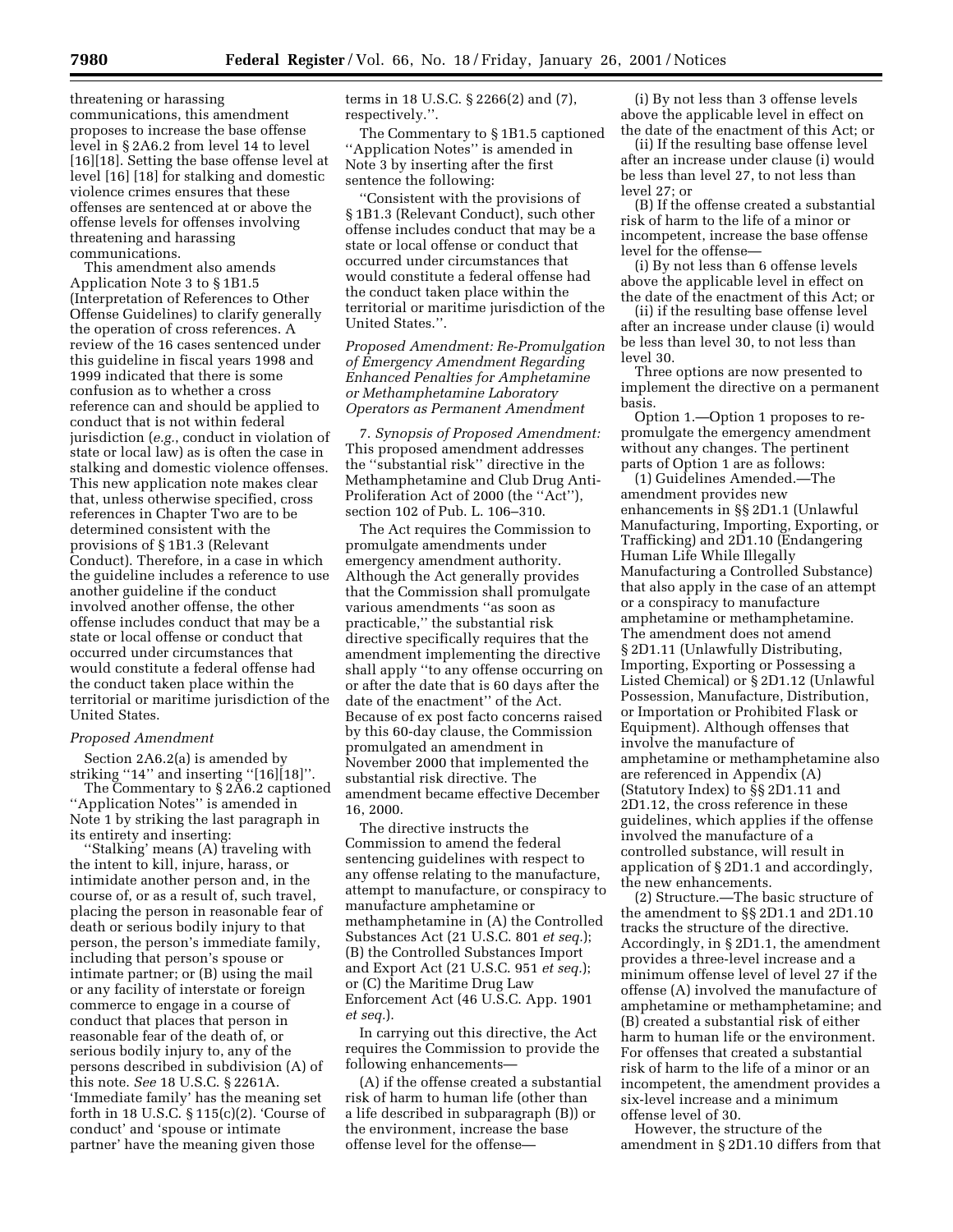in § 2D1.1 with respect to the first prong of the enhancement (regarding substantial risk of harm to human life or to the environment). Specifically, the amendment provides a three-level increase and a minimum offense level of level 27 if the offense involved the manufacture of amphetamine or methamphetamine without making application of the enhancement dependent upon whether the offense also involved a substantial risk of either harm to human life or the environment. Consideration of whether the offense involved a substantial risk of harm to human life is unnecessary because § 2D1.10 applies only to convictions under 21 U.S.C. 858, and the creation of a substantial risk of harm to human life is an element of a § 858 offense. Therefore, the base offense level already takes into account the substantial risk of harm to human life. Consideration of whether the offense involved a substantial risk of harm to the environment is unnecessary because the directive predicated application of the enhancement on substantial risk of harm either to human life or to the environment, and the creation of a substantial risk of harm to human life is necessarily present because it is an element of the offense.

(3) Determining ''Substantial Risk of Harm''.—Neither the directive nor any statutory provision defines ''substantial risk of harm''. Based on an analysis of relevant case law that interpreted ''substantial risk of harm'', the amendment provides commentary setting forth factors that may be relevant in determining whether a particular offense created a substantial risk of harm.

(4) Definitions.—The definition of ''incompetent'' is modeled after several state statutes, which proved useful for purposes of this amendment.

The definition of ''minor'' has the meaning given that term in Application Note 1 of the Commentary to § 2A3.1 (Criminal Sexual Abuse).

Option 2.—Option 2 proposes to expand the emergency amendment, as set forth in Option 1, to apply to the manufacture of all controlled substances rather than only amphetamine or methamphetamine. Although the directive specifically instructs the Commission to provide increased penalties for the manufacture of amphetamine and methamphetamine, the Commission may, under its general promulgation authority, expand the scope of an emergency amendment when it re-promulgates the amendment as a permanent amendment. The reason for the proposed expansion is that if the manufacture of any controlled substance

creates a substantial risk of harm to human life or the environment, there is a strong argument that the increased penalties should apply regardless of the type of controlled substances involved in the offense. The pertinent parts of Option 2 are as follows:

(1) § 2D1.1.—The enhancement in subsection (b)(6) is proposed to apply to the manufacture of any controlled substance, not just to the manufacture of amphetamine or methamphetamine. The expansion to all controlled substances in § 2D1.1 is rather straightforward. Conforming changes are made to the Commentary, but the amendment to § 2D1.1 otherwise remains the same as the emergency amendment.

(2) § 2D1.10.—Option 2's proposed expansion to all controlled substances in § 2D1.10 requires a restructuring of the guideline (as it was amended by the emergency amendment).

First, Option 2 proposes to increase the alternative base offense level in subsection (a) $(1)$  from "3 plus" to "6 plus the offense level from the Drug Quantity Table in § 2D1.1''. This proposed increase corresponds to the proposed deletion of subsection (b)(1)(A) of the emergency amendment. As explained above in the description of Option 1 under ''Structure,'' subsection (b)(1)(A) provides a three-level increase ''if the offense involved the manufacture of amphetamine or methamphetamine,'' without making application of the enhancement dependent upon whether the offense also involved a substantial risk of either harm to human life or the environment. However, if the emergency amendment is to be expanded to apply to the manufacture of all controlled substances, this enhancement no longer is appropriate. In order not to lose the three-level increase that was provided by this enhancement, the three levels from this enhancement are built into the alternative base offense level in subsection (a)(1).

Second, Option 2 proposes two alternatives for addressing the minimum offense level of level 27 that also was provided by the enhancement in subsection (b)(1)(A). Option 2(a) increases the current alternative base offense level in subsection (a)(2) from level 20 to level 27. Although this option is consistent with expanding the entire emergency amendment to all controlled substances, the impact of this change is likely to be significant for lower level drug offenders. Option 2(b) proposes to add an additional alternative base offense level of level 27 if the offense involved the manufacture of amphetamine or methamphetamine,

but maintains the alternative base offense level 20 for all other controlled substances. Although this option has less of an impact on lower level drug offenders than Option 2(a), it is not consistent with the approach otherwise taken in Option 2 of expanding the emergency amendment to cover all controlled substances.

Finally, Option 2 makes the enhancement that applies if the offense created a substantial risk of harm to the life of a minor or an incompetent applicable to all controlled substances. Conforming amendments are made to the Commentary.

Option 3.—This option assumes that the manufacture of amphetamine or methamphetamine is inherently dangerous and poses a substantial risk of harm to human life or the environment. Thus, the statutorily directed minimum enhancement and minimum offense level is automatic for the manufacture of amphetamine or methamphetamine. For all other controlled substances, it must be proved that the manufacturing process created the substantial risk of harm.

This option also combines the substantial risk enhancement with the environmental damage enhancement in § 2D1.1(b)(5).

#### *Proposed Amendment*

Option 1:

Sections 2D1.1 and 2D1.10, as amended by Amendment 608 (*see* Supplement to the 2000 Supplement to Appendix C), are repromulgated with the following minor, editorial changes:

The Commentary to § 2D1.1 captioned ''Background'' is amended by striking ''Public Law 106–878'' and inserting ''Public Law 106–310''.

The Commentary to § 2D1.10 captioned ''Background'' is amended by striking ''Public Law 106–878'' and inserting ''Public Law 106–310''. Option 2:

Section 2D1.1(b)(6)(A) is amended in subdivision (i) by striking

''amphetamine or methamphetamine'' and inserting ''a controlled substance''.

Section  $2D1.1(b)(6)(B)$  is amended in subdivision (i) by striking ''amphetamine or methamphetamine'' and inserting ''a controlled substance''.

The Commentary to § 2D1.1 captioned ''Application Notes'' is amended in Note 20 by inserting ''Hazardous or Toxic Substances.—''before ''Subsection  $(b)(5)$  applies".

The Commentary to § 2D1.1 captioned ''Application Notes'' is amended in the heading to Note 21 by striking ''Amphetamine and Methamphetamine'' and inserting ''Controlled Substances''.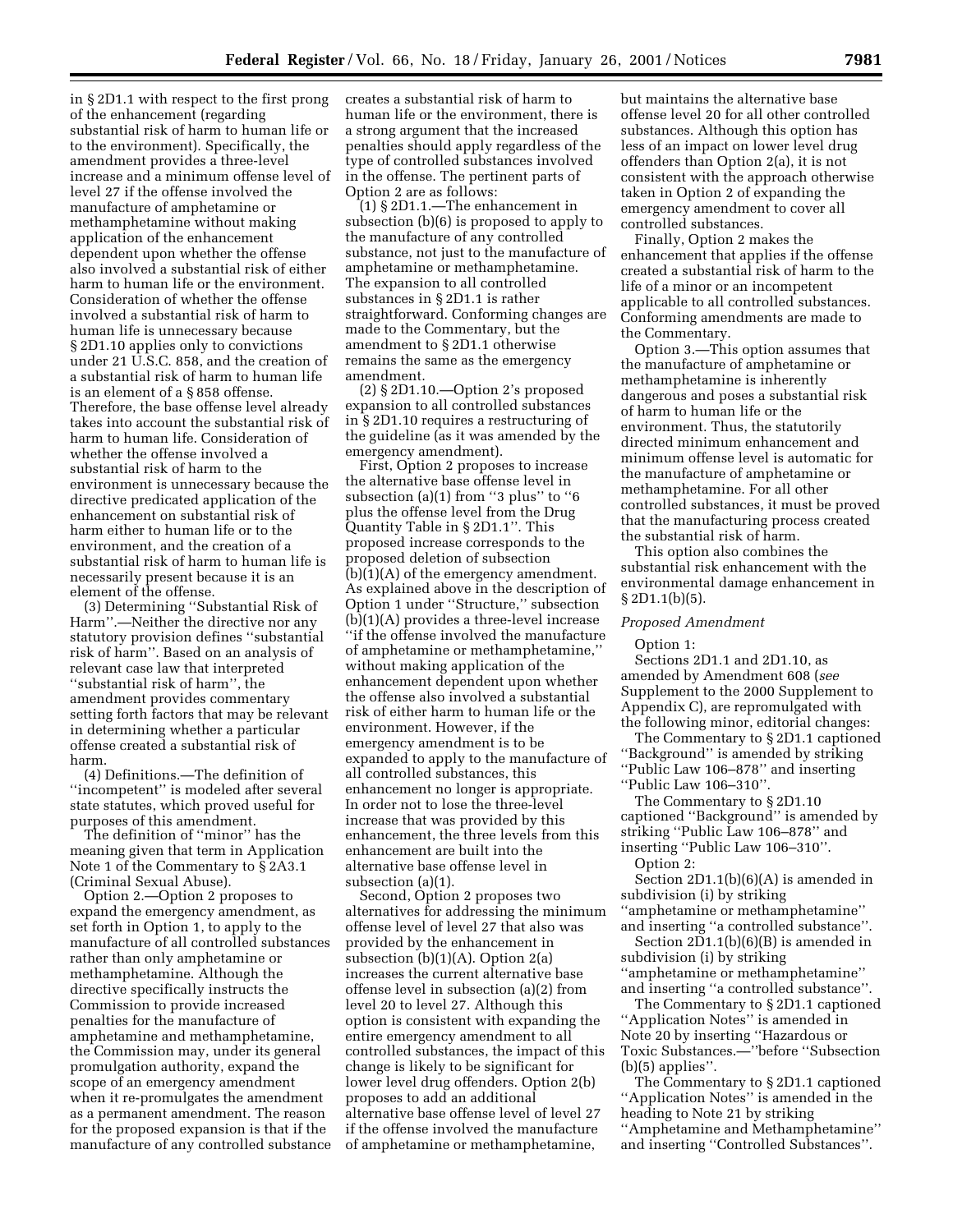The Commentary to § 2D1.1 captioned ''Application Notes'' is amended in Note 21(A)(iv) by striking

''amphetamine or methamphetamine'' and inserting ''illicit''.

The Commentary to § 2D1.1 captioned ''Background'' is amended by inserting '', in a broader form,'' after ''Subsection

(b)(6) implements''. Section 2D1.10 is amended by striking subdivisions (a) and (b) in their entirety

and inserting the following: ''(a) Base Offense Level (Apply the greater):

(1) 6 plus the offense level from the Drug Quantity Table in § 2D1.1; or

[Option 2(a): (2) 27.]

[Option 2(b): (2) 27, if the offense involved the manufacture of

amphetamine or methamphetamine; or (3) 20, otherwise.]

(b) Specific Offense Characteristic

(1) If the offense created a substantial risk of harm to the life of a minor or an incompetent, increase by 3 levels. If the resulting offense level is less than level 30, increase to level 30.''

The Commentary to § 2D1.10 captioned ''Application Notes'' is amended in the heading to Note 1 by striking ''Associated with the Manufacture of Amphetamine and Methamphetamine''.

The Commentary to § 2D1.10 captioned ''Application Notes'' is amended in Note 1(A)(iv) by striking ''amphetamine or methamphetamine laboratory" and inserting "illicit".

The Commentary to § 2D1.10 captioned ''Background'' is amended by striking ''Subsection'' and inserting ''Subsections (a)(2) and''; by striking ''implements'' and inserting ''implement , in a broader form,''; and by striking ''Public Law 106–878'' and inserting ''Public Law 106–310''.

Option 3:

Section 2D1.1(b) is amended by redesignating subdivision (7) as (6); and by striking subdivisions (5) and (6) in their entirety and inserting the following:

''(5) (Apply the greater):

(A) If the offense involved (i) an unlawful discharge, emission, or release into the environment of a hazardous or toxic substance; or (ii) the unlawful transportation, treatment, storage, or disposal of a hazardous waste, increase by 2 levels.

(B) If the offense (i) involved the manufacture of amphetamine or methamphetamine; or (ii)(I) involved the manufacture of a controlled substance other than amphetamine or methamphetamine; and (II) created a substantial risk of harm to human life or the environment, increase by 3 levels. If the resulting offense level is less than level 27, increase to level 27.

(C) If the offense (i) involved the manufacture of a controlled substance; and (ii) created a substantial risk of harm to the life of a minor or an incompetent, increase by 6 levels. If the resulting offense level is less than level 30, increase to level 30.''.

The Commentary to § 2D1.1 captioned ''Application Notes'' is amended in Note 20 by inserting ''(A)'' after ''Subsection (b)(5)''.

The Commentary to § 2D1.1 captioned ''Application Notes'' is amended in the heading to Note 21 by striking ''Amphetamine and Methamphetamine'' and inserting ''Controlled Substances''.

The Commentary to § 2D1.1 captioned ''Application Notes is amended in Note 21(A) by striking ''subsection (b)(6)'' and inserting ''subsections (b)(5)(B) and  $(b)(5)(C)$ ".

The Commentary to § 2D1.1 captioned ''Application Notes'' is amended in Note 21(A)(iv) by striking ''amphetamine or methamphetamine'' and inserting ''illicit''.

The Commentary to § 2D1.1 captioned ''Application Notes'' is amended in Note 21 subdivision (B) by striking  $''(b)(6)''$  and inserting  $''(b)(5)''$ .

The Commentary to § 2D1.1 captioned ''Background'' is amended by inserting "(A)" after "Subsection (b)(5)"; by striking ''Subsection (b)(6)'' and inserting ''Subsections (b)(5)(B) and (b)(5)(C)''; by striking implements'' and inserting ''implement, in a broader form,''; and by striking ''Public Law 106–878'' and inserting ''Public Law 106–310''.

Section 2D1.10(a) is amended in subdivision (2) by striking "20" and inserting "27"

Section 2D1.10(b) is amended by striking subdivision (1) in its entirety and inserting the following:

''(1) If the offense created a substantial risk of harm to the life of a minor or an incompetent, increase by 3 levels. If the resulting offense level is less than level 30, increase to level 30.''

The Commentary to 2D1.10 captioned ''Application Notes'' is amended in the title to Note 1 by striking ''Associated with the Manufacture of Amphetamine and Methamphetamine''.

The Commentary to 2D1.10 captioned "Application Notes" is amended in Note 1(A)(iv) by striking ''amphetamine or methamphetamine'' and inserting ''illicit''.

The Commentary to 2D1.10 captioned ''Background'' is amended by striking ''Subsection'' and inserting ''Subsections (a)(2) and''; by striking ''implements'' and inserting ''implement, in a broader form,''; and by striking ''Public Law 106–878'' and inserting ''Public Law 106–310''.

*Issue for Comment:* The Commission invites comment regarding whether it should provide, for controlled substances other than amphetamine or methamphetamine, an upward departure rather than an enhancement provision if the manufacture of the controlled substance created a substantial risk of harm to human life or the environment.

#### *Proposed Amendment: Mandatory Restitution for Amphetamine and Methamphetamine Offenses*

8. *Synopsis of Proposed Amendment:* This proposed amendment implements the provision in the Methamphetamine Anti-Proliferation Act of 2000, section 3613 of Pub. L. 106–310, that amends 21 U.S.C. 853(q) to provide mandatory restitution for offenses that involve the manufacture of methamphetamine. The proposed amendment amends § 5E1.1 (Restitution) to include a reference to 21 U.S.C. § 853(q) in the guideline provision regarding mandatory restitution.

#### *Proposed Amendment*

Section 5E1.1 is amended in subsection (a)(1) by inserting '', or 21 U.S.C. § 853(q)'' after ''3663A''.

The Commentary to § 5E1.1 captioned ''Background'' is amended in the first paragraph by inserting '', and 21 U.S.C. § 853(q)'' after ''3663A''.

#### *Proposed Amendment: Safety Valve*

9. *Synopsis of Proposed Amendment:* This amendment proposes to delete the language in  $\S 2D1.1(b)(6)$  that limits application of the safety valve to defendants at offense levels 26 and greater. The proposed amendment also deletes commentary that is outdated because of the operation of § 5C1.2 (Limitation on Applicability on Statutory Minimum Sentences in Certain Cases). Conforming changes are made to § 5C1.2.

#### *Proposed Amendment*

Section 2D1.1(b)(6) is amended by striking ''subdivisions (1)–(5)'' and inserting ''subsections (a)(1)–(5)''; and by striking ''and the offense level determined above is level 26 or greater''.

The Commentary to § 2D1.1 captioned ''Application Notes'' is amended by striking Note 14 in its entirety; and by redesignating Notes 15 through 20 as Notes 14 through 19, respectively.

Section 5C1.2 is amended in the first paragraph by striking ''In'' and inserting ''(a) Except as provided in subsection (b), in''.

Section 5C1.2 is amended by inserting after subsection (a), as so designated by this amendment, the following: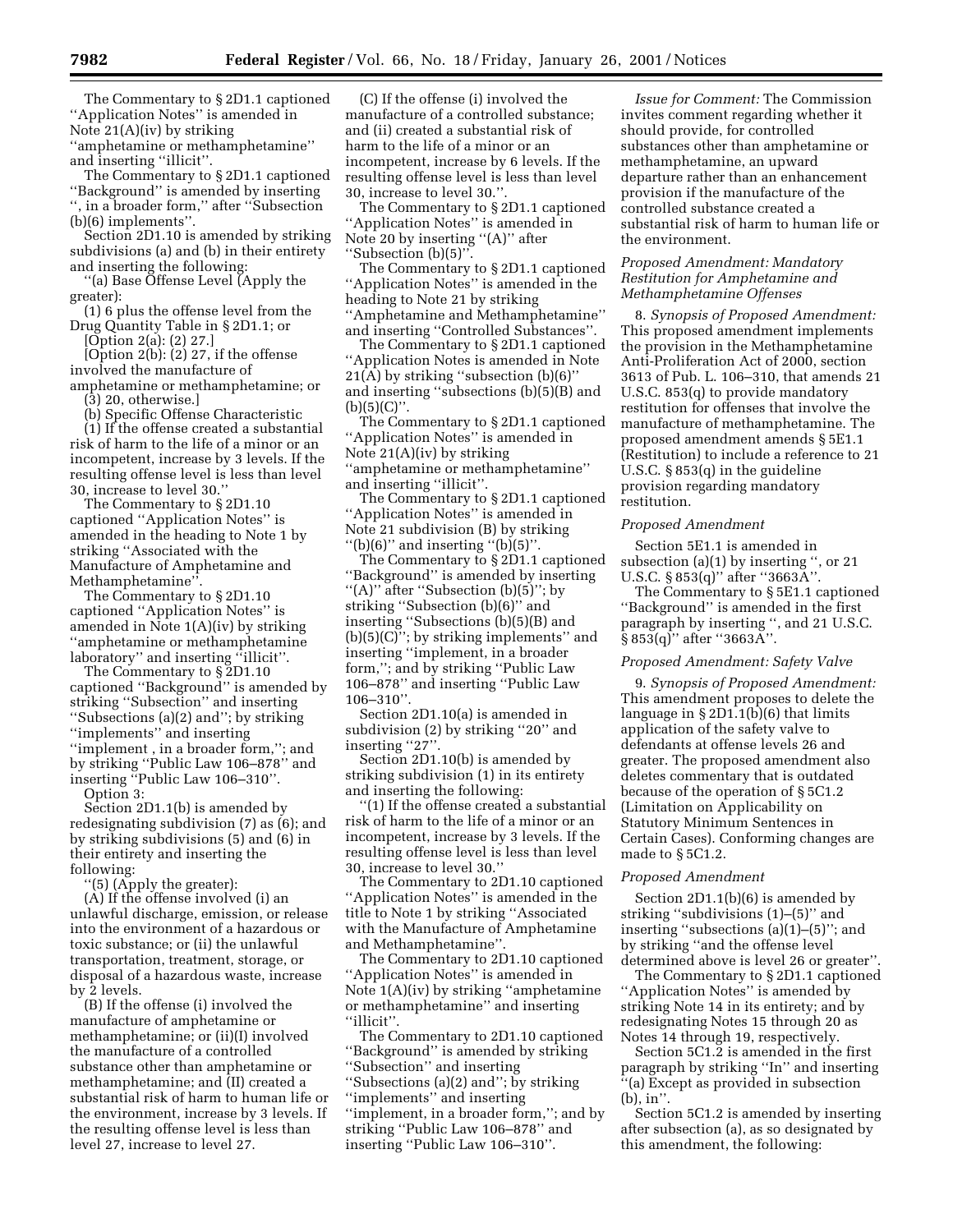''(b) In the case of a defendant (1) who meets the criteria set forth in subsection (a); and (2) for whom the statutorily required minimum sentence is at least five years, the offense level applicable from Chapters Two (Offense Conduct) and Three (Adjustments) shall be not less than level 17.''.

The Commentary to § 5C1.2 captioned ''Application Notes'' is amended in Notes 2 through 7 by striking "subdivision" each place it appears and inserting ''subsection (a)''; and by striking ''subdivisions'' in Note 3 and inserting ''subsection (a)''.

#### *Proposed Amendment: Anhydrous Ammonia*

10. *Synopsis of Proposed Amendment:* This proposed amendment addresses the new offense, at section 423 of the Controlled Substances Act (21 U.S.C. 864), of stealing or transporting across state lines anhydrous ammonia knowing, intending, or having reasonable cause to believe that such anhydrous ammonia will be used to manufacture a controlled substance. This new offense, created by the Methamphetamine Anti-Proliferation Act of 2000, section 3653 of Pub. L. 106–310, carries the statutory penalties contained in section 403 of the Controlled Substances Act (21 U.S.C. 843), *i.e.,* not more than fours years' imprisonment (or not more than eight years' imprisonment in the case of certain prior convictions) or not more than 10 years' imprisonment (or not more than 20 years' imprisonment in the case of certain prior convictions) if the offense involved the manufacture of methamphetamine.

The proposed amendment references the new offense to § 2D1.12 (Unlawful Possession, Manufacture, Distribution, or Importation of Prohibited Flask or Equipment; Attempt or Conspiracy). Reference to this guideline is appropriate because the new offense is similar to other offenses already referenced to the guideline and having the same penalty structure, such as 21 U.S.C. 843(a)(6), which among other things makes it unlawful to possess any chemical, product, or material which may be used to manufacture a controlled substance. The proposed amendment also makes minor, nonsubstantive changes to the guideline in order to fully reference the new and existing offenses into the guideline.

#### *Proposed Amendment*

Section 2D1.12 is amended in the heading by inserting ''Transportation, Exportation,'' after ''Distribution,''; by striking ''or'' before ''Equipment'' and inserting a comma; and by inserting '', Chemical, Product, or Material'' after ''Equipment''.

Section 2D1.12 is amended in each of subsections (a) $(1)$ , (a) $(2)$ , and  $(b)(1)$ , by inserting ''flask,'' after ''prohibited''; and by inserting '', chemical, product, or material'' after ''equipment''.

The Commentary to § 2D1.12 captioned ''Statutory Provisions'' is amended by inserting ''§ '' before ''843''; and by inserting '', 864'' after ''(7)''.

The Commentary to § 2D1.12 captioned ''Application Notes'' is amended by striking the text of Note 1 in its entirety and inserting the following:

''If the offense involved the large-scale [(A)] manufacture, distribution, transportation, exportation, or importation of prohibited flasks, equipment, chemicals, products, or material [; or (B) theft of anhydrous ammonia,] an upward departure may be warranted.'

Appendix A (Statutory Index) is amended by inserting after the line referenced to ''21 U.S.C. § 863'' the following:

''21 U.S.C. § 864 2D1.12''. *Issue for Comment:* The Commission invites comment regarding whether the enhancement at § 2D1.12(b)(1) is sufficient to account for the seriousness of attempting or intending to manufacture methamphetamine through the use of anhydrous ammonia. Should, for example, subsection (b)(1) of § 2D1.12 provide for an enhancement of up to [10] levels, or should an alternative method be provided to account for the seriousness of using anhydrous ammonia, such as a cross reference to § 2D1.11 using a conversion to methamphetamine if anhydrous ammonia is involved? Generally, what is the most appropriate penalty structure for offenses involving anhydrous ammonia?

#### *Proposed Amendment: GHB*

11. *Synopsis of Proposed Amendment:* This proposed amendment implements the Hillory J. Farias and Samantha Reid Date-Rape Drug Prohibition Act of 2000, Pub. L. 106– 172 (the ''Act''), which provides the emergency scheduling of gamma hydroxybutyric acid (''GHB'') as a Schedule I controlled substance under the Controlled Substances Act when the drug is used illicitly. (There are approved applications of GHB under the Federal Food, Drug, and Cosmetic Act, for which the drug is scheduled in Schedule III.) The Act also amended section 401(b)(1)(C) of the Controlled Substances Act (21 U.S.C. 841(b)(1)(C)) and section 1010(b)(3) of the Controlled Substances Import and Export Act (21

U.S.C. § 960(b)(3)) to provide penalties of not more than 20 years for an offense that involves GHB. Additionally, the Act added gamma butyrolactone (''GBL'') to the list of List I chemicals in section 401(b)(1)(C) of the Controlled Substances Act (21 U.S.C. 841(b)(1)(C)).

Under the current structure of the Drug Quantity Table in § 2D1.1, GHB and other Schedule I and II depressants, with statutory maximum terms of imprisonment of 20 years, are sentenced identically to Schedule III substances, which have a five-year statutory maximum. The guidelines provide a maximum offense level of level 20 for these substances, which equates to a sentencing range of 33 to 44 months for offenders with minimal or no criminal history (Criminal History Category I). The lack of penalty distinctions between offenses with such divergent statutory maxima raises proportionality concerns. Recognizing the need to provide higher penalties for the more serious offenses involving Schedule I and II depressants, the proposed amendment eliminates the maximum base offense level of level 20 in the Drug Quantity Table of § 2D1.1 for Schedule I and II depressants (including GHB). The same change is made with respect to flunitrazepam, which, for sentencing purposes, is tied to Schedule I and II depressants.

The proposed amendment also amends the Chemical Quantity Table in § 2D1.11 to include GBL, a precursor for GHB, as a List I chemical. Offense levels for GBL were established in the same fashion as other list I chemicals. The offense level for a specific quantity of GHB that can be produced from a given quantity of GBL, assuming a 50 percent yield, was determined using the Drug Quantity Table in § 2D1.1. From this offense level, six levels were subtracted. This result identifies the corresponding offense level in the Chemical Quantity Table in § 2D1.11.

The proposed amendment also adds Iodine to the Chemical Quantity Table in response to a recent classification of iodine as a List II chemical. Iodine is used to produce hydrogen iodide which, in the presence of water, becomes hydriodic acid, a list I chemical that is a reagent used in the production of amphetamine and methamphetamine. The penalties for Iodine were established based upon its conversion to hydriodic acid.

#### *Proposed Amendment*

#### (1) Uncap Schedule I and II Depressants

Section 2D1.1(c)(1) is amended by striking the period after ''Hashish Oil'' and inserting a semi-colon; and by inserting at the end the following: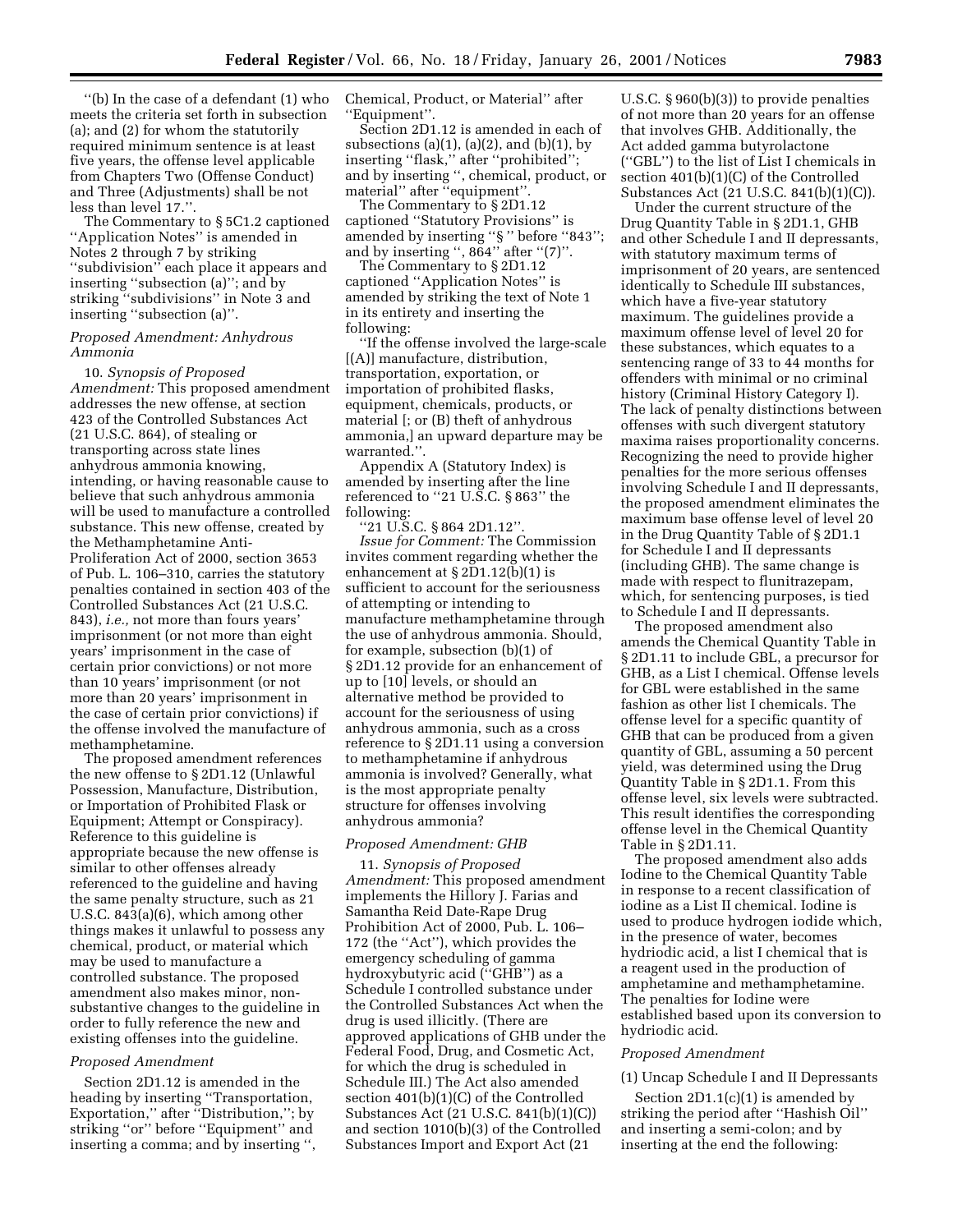''30,000,000 units or more of Schedule I or II Depressants; 1,875,000 units or more of Flunitrazepam.''.

Section 2D1.1(c)(2) is amended by striking the period after ''Hashish Oil'' and inserting a semi-colon; and by inserting at the end the following:

''At least 10,000,000 but less than 30,000,000 units of Schedule I or II Depressants; At least 625,000 but less than 1,875,000 units of Flunitrazepam.''.

Section 2D1.1(c)(3) is amended by striking the period after ''Hashish Oil'' and inserting a semi-colon; and by inserting at the end the following:

''At least 3,000,000 but less than 10,000,000 units of Schedule I or II Depressants; At least 187,500 but less than 625,000 units of Flunitrazepam.''.

Section 2D1.1(c)(4) is amended by striking the period after ''Hashish Oil'' and inserting a semi-colon; and by inserting at the end the following:

'At least 1,000,000 but less than 3,000,000 units of Schedule I or II Depressants; At least 62,500 but less than 187,500 units of Flunitrazepam.''.

Section 2D1.1(c)(5) is amended by striking the period after ''Hashish Oil'' and inserting a semi-colon; and by inserting at the end the following:

''At least 700,000 but less than 1,000,000 units of Schedule I or II Depressants; At least 43,750 but less than 62,500 units of Flunitrazepam.''.

Section 2D1.1(c)(6) is amended by striking the period after ''Hashish Oil'' and inserting a semi-colon; and by inserting at the end the following:

'At least 400,000 but less than 700,000 units of Schedule I or II Depressants; At least 25,000 but less than 43,750 units of Flunitrazepam.''.

Section 2D1.1(c)(7) is amended by striking the period after ''Hashish Oil'' and inserting a semi-colon; and by inserting at the end the following:

''At least 100,000 but less than 400,000 units of Schedule I or II Depressants; At least 6,250 but less than 25,000 units of Flunitrazepam.''

Section 2D1.1(c)(8) is amended by striking the period after ''Hashish Oil'' and inserting a semi-colon; and by inserting at the end the following:

''At least 80,000 but less than 100,000 units of Schedule I or II Depressants; At least 5,000 but less than 6,250 units of Flunitrazepam.''.

Section 2D1.1(c)(9) is amended by striking the period after ''Hashish Oil'' and inserting a semi-colon; and by inserting at the end the following:

''At least 60,000 but less than 80,000 units of Schedule I or II Depressants; At least 3,750 but less than 5,000 units of Flunitrazepam.''.

Section 2D1.1(c)(10) is amended in the line referenced to Schedule I or II

Depressants by striking ''40,000 or more'' and inserting ''At least 40,000 but less than 60,000''; and in the line referenced to Flunitrazepam, by striking ''2,500 or more'' and inserting ''At least 2,500 but less than 3,750''.

The Commentary to § 2D1.1 captioned ''Application Notes'' is amended in Note 10 in the Drug Equivalency Tables in the subdivision captioned ''Flunitrazepam \* \* \* '' in the heading by striking '' \* \* \* '' after ''Flunitrazepam''; and by striking the following:

'' \* \* \* Provided, that the combined equivalent weight of flunitrazepam, all Schedule I or II depressants, Schedule III substances, Schedule IV substances, and Schedule V substances shall not exceed 99.99 kilograms of marihuana."

The Commentary to § 2D1.1 captioned ''Application Notes'' is amended in Note 10 in the Drug Equivalency Tables in the subdivision captioned ''Schedule I or II Depressants \* \* \* '' in the heading by striking "\*  $*$  \* " after ''Schedule I or II Depressants''; and by striking the following:

'' \* \* \* Provided, that the combined equivalent weight of all Schedule I or II depressants, Schedule III substances, Schedule IV substances (except flunitrazepam), and Schedule V substances shall not exceed 59.99 kilograms of marihuana.''.

(2) Adding GBL and Iodine to the Chemical Quantity Table in § 2D1.11

Section 2D1.11(d)(1) is amended by inserting at the end the following:

''10,000 KG or more of Gammabutyrolactone."

Section 2D1.11(d)(2) is amended in the subdivision captioned ''List I Chemicals'' by inserting at the end the following:

''At least 3,000 KG but less than 10,000 KG of Gamma-butyrolactone;'';

and in the subdivision captioned ''List II Chemicals'' by striking the period after ''Toluene'' and inserting a semi-colon; and by inserting at the end the following:

''7.52 KG or more of Iodine.''. Section 2D1.11(d)(3) is amended in the subdivision captioned ''List I Chemicals'' by inserting at the end the following:

''At least 1,000 KG but less than 3,000 KG of Gamma-butyrolactone;'';

and in the subdivision captioned ''List II Chemicals'' by striking the period after ''Toluene'' and inserting a semi-colon; and by inserting at the end the following:

''At least 2.51 KG but less than 7.52 KG of Iodine.''.

Section 2D1.11(d)(4) is amended in the subdivision captioned ''List I

Chemicals'' by inserting at the end the following:

''At least 700 KG but less than 1,000 KG of Gamma-butyrolactone;'';

and in the subdivision captioned ''List II Chemicals'' by striking the period after ''Toluene'' and inserting a semi-colon; and by inserting at the end the following:

''At least 1.76 KG but less than 2.51 KG of Iodine.'

Section 2D1.11(d)(5) is amended in the subdivision captioned ''List I Chemicals'' by inserting at the end the following:

''At least 400 KG but less than 700 KG of Gamma-butyrolactone;'';

and in the subdivision captioned ''List II Chemicals'' by striking the period after ''Toluene'' and inserting a semi-colon; and by inserting at the end the following:

''At least 1 KG but less than 1.76 KG of Iodine.''.

Section 2D1.11(d)(6) is amended in the subdivision captioned ''List I Chemicals'' by inserting at the end the following:

''At least 100 KG but less than 400 KG of Gamma-butyrolactone;'';

and in the subdivision captioned ''List II Chemicals'' by striking the period after ''Toluene'' and inserting a semi-colon; and by inserting at the end the following:

''At least 250.8 G but less than 1 KG of Iodine.''.

Section 2D1.11(d)(7) is amended in the subdivision captioned ''List I Chemicals'' by inserting at the end the following:

''At least 80 KG but less than 100 KG of Gamma-butyrolactone;'';

and in the subdivision captioned ''List II Chemicals'' by striking the period after ''Toluene'' and inserting a semi-colon; and by inserting at the end the following:

''At least 200.64 G but less than 250.8 G of Iodine.''.

Section 2D1.11(d)(8) is amended in the subdivision captioned ''List I Chemicals'' by inserting at the end the following:

''At least 60 KG but less than 80 KG of Gamma-butyrolactone;'';

and in the subdivision captioned ''List II Chemicals'' by striking the period after ''Toluene'' and inserting a semi-colon; and by inserting at the end the following:

''At least 150.48 G but less than 200.64 KG of Iodine.''.

Section 2D1.11(d)(9) is amended in the subdivision captioned ''List I Chemicals'' by inserting at the end the following:

''At least 40 KG but less than 60 KG of Gamma-butyrolactone;'';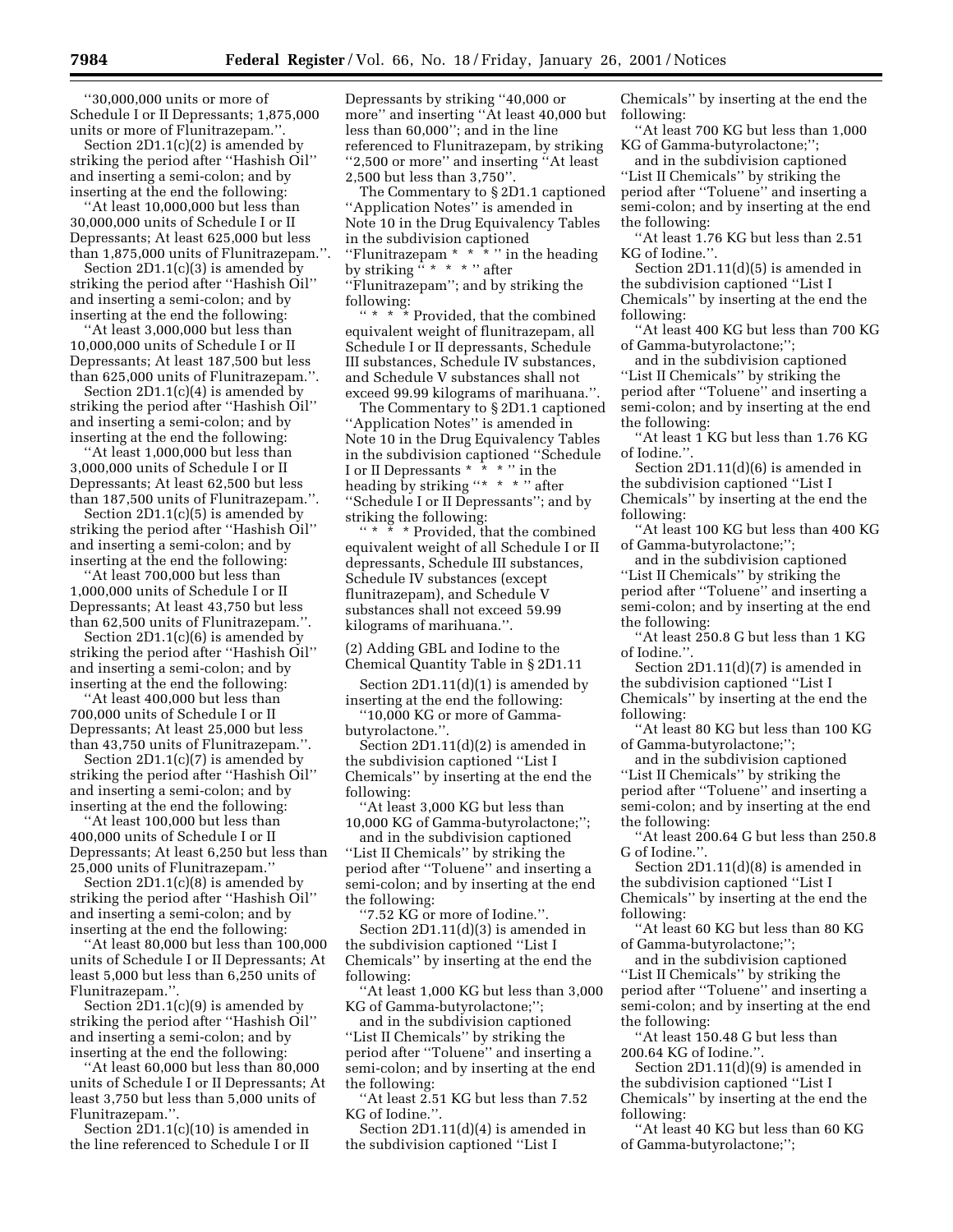and in the subdivision captioned ''List II Chemicals'' by striking the period after ''Toluene'' and inserting a semi-colon; and by inserting at the end the following:

''At least 100.32 G but less than 150.48 G of Iodine.''.

Section 2D1.11(d)(10) is amended in the subdivision captioned ''List I Chemicals'' by inserting at the end the following:

''Less than 40 KG of Gammabutyrolactone;'';

and in the subdivision captioned ''List II Chemicals'' by striking the period after ''Toluene'' and inserting a semi-colon; and by inserting at the end the following:

''Less than 100.32 G of Iodine.''.

#### *Proposed Amendment: Economic Crime Package*

12. *Synopsis of Proposed Amendment:* The Economic Crime Package consists of six parts. Part A is a proposal to consolidate the theft, property destruction and fraud guidelines. Part B contains three options for the loss table for the consolidated guideline and two options for a revised loss table in § 2T4.1 (Tax Table). Part C contains two proposals to amend the definition of loss for the consolidated guideline. Part D proposes necessary changes to several guidelines which refer to the loss tables in either § 2B1.1 (Larceny, Embezzlement, and Other Forms of Theft) or § 2F1.1 (Fraud and Deceit) if the Commission were to adopt one of the proposed new loss tables. Part E contains the technical and conforming amendments to the guidelines that would be necessary as a result of the theft and fraud consolidation. Part F contains a proposal to resolve a circuit split regarding the computation of tax loss in § 2T1.1.

#### **Part A. Consolidation of Theft, Property Destruction and Fraud**

*Synopsis of Proposed Amendment:* This amendment consolidates the three guidelines covering theft (§ 2B1.1), property destruction (§ 2B1.3), and fraud (§ 2F1.1). Consolidation of these guidelines is proposed in response to concerns raised by probation officers, judges, and practitioners over several years. The issues were among those discussed during Commission public hearings in 1997 and 1998 on difficulties posed by having different commentary in the theft and fraud guidelines applicable to the calculation and definition of loss and related issues. Commentators have also noted that although theft and fraud offenses are conceptually similar, differences in

guideline structure can lead to disparate penalty levels among similar cases, depending on how the offense is charged, and the court's choice of the applicable guideline pursuant to § 1B1.2.

Bracketed place holders are indicated for the loss table (see Part B), definition of loss (see Part C), and the options regarding two circuit conflicts: Tax loss (see Part F) and new commentary regarding the application of subsection (b)(3) regarding a ''person in the business of receiving and selling receiving stolen property,'' and a scholarship fraud enhancement and accompanying application note. In the event that the Commission does not promulgate the consolidation proposal, these bracketed options can be promulgated separately.

*Base Offense Level:* The proposal calls for a base offense level of level 6. The current base offense level for fraud offenses is level 6; the base offense level for theft and property destruction offenses currently is level 4. Starting with the base offense level 6, the proposed loss table for the consolidated guideline envisions two-level increments for increasing loss amounts beginning at \$5,000. Currently the loss table for theft offenses provides onelevel enhancements when loss exceeds \$100, \$1,000, \$2,000, and \$5,000, respectively, so that a theft offense involving more than \$2,000 in loss results in an offense level of level 7, with the possibility of an additional increase for more-than-minimal planning. Under the proposed consolidated loss table, a theft offense involving more than \$2,000 (but less than \$5,000) would receive the base offense level of level 6, with no possible increase for more-than-minimal planning.

In contrast, under the proposed table, a fraud offense involving the same amount of loss would start with the same base offense level of level 6 but would receive no additional increase based on the loss amount. Under the current fraud table, this offense would result in an offense level of level 7 for loss because the current fraud loss table provides a one-level increase for loss amounts in excess of \$2,000 (but less than \$5,000).

*More than Minimal Planning:* Section 2F1.1(b)(2) currently provides a twolevel increase if the offense involved (A) more than minimal planning, or (B) a scheme to defraud more than one victim. The proposal deletes this enhancement from the consolidated guideline. The more than minimal planning enhancement is deleted due to the potential overlap between this

enhancement and the sophisticated means enhancement. The scheme to defraud more than one victim enhancement is deleted for two reasons: (1) If the adjustment were retained unmodified in a consolidated guideline, it would apply to cases currently sentenced under § 2B1.1 where it is not currently applicable; and (2) in its current form it might be hard to justify providing a two-level increase in every case in which there is more-than-one victim, particularly in the face of the new Chapter Three adjustment in the vulnerable victim guideline (§ 3A1.1) that provides (only) a two-level increase if the offense involved ''a large number of vulnerable victims.''

As an alternative to the scheme to defraud more than one victim enhancement, this amendment provides an enhancement based on the number of victims, to provide additional punishment for offenses involving multiple victims. The victim table proposes building in the current ''massmarketing'' enhancement as an alternative way of triggering the twolevel increase provided if there were more than 4 and less than 50 victims. The amendment proposes that if the proposed victim table is adopted, and a victim enhancement is applicable in a given case, then the enhancement under 3A1.1(b)(2) for ''a large number of vulnerable victims'' could not also apply in that case.

*Theft of Undelivered U.S. Mail:* The current ''floor'' offense level of level 6 for the theft of undelivered United States mail is proposed to be deleted because the proposal raises the base offense level from level 4 to 6 for such offenses, making the floor unnecessary. However, if the Commission adopts the enhancement providing for a two-level reduction if loss is less than \$2,000, it might be necessary to retain this floor of level 6.

*In the Business of Receiving and Selling Stolen Property:* Section 2B1.1(b)(4)(B) provides a 2-level enhancement if the offense involved receiving stolen property and the defendant was in the business of receiving and selling stolen property. The proposed amendment addresses an issue that has arisen in case law regarding what conduct qualifies a defendant for the 4-level enhancement.

In determining the meaning of ''in the business of'', three circuits apply what has been coined the ''fence test'' in which the court must consider (1) if the stolen property was bought and sold, and (2) to what extent the stolen property transactions encouraged others to commit property crimes. Three other circuits have adopted the ''totality of the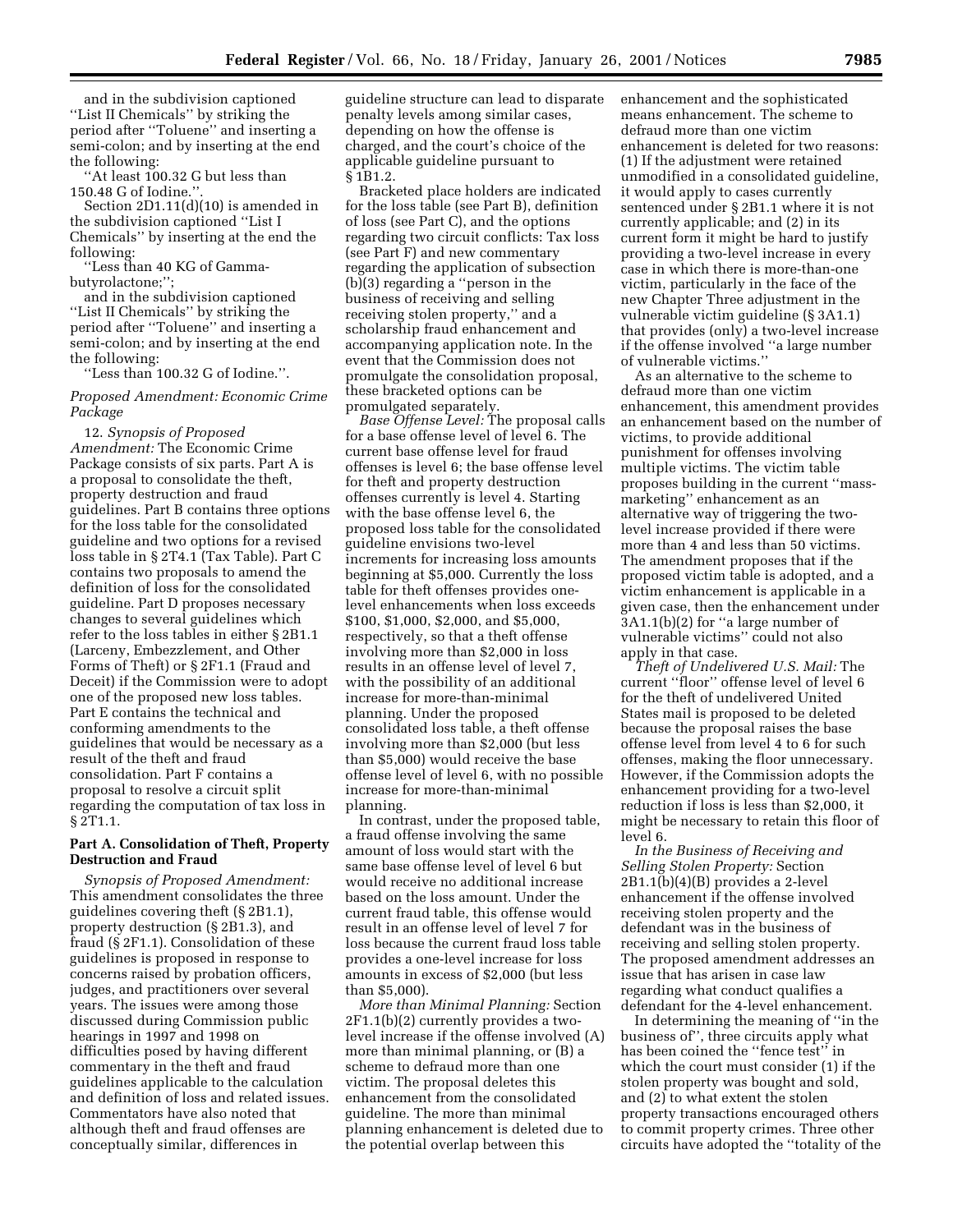circumstances test'' that focuses on the ''regularity and sophistication'' of the defendant's operation. Though the factors considered by all of these circuits are similar, the approaches are different.

The fence test involves making an ultimate determination of whether (1) the stolen property was bought and sold, and (2) the stolen property transactions encouraged others to commit property crimes. In making this determination, the court considers factors such as the regularity of the defendant's operation, the volume of the business, the quick turnover of the stolen items, the value of the stolen items, the sophistication of the defendant's operation, any use of a legitimate business to facilitate the turnover of the stolen items, the defendant's connections with thieves and purchasers of the stolen items, and the use of technology and communications.

The totality of the circumstances test involves consideration of the circumstances in each case with particular emphasis on the regularity and sophistication of the defendant's operation, looking at such factors as the amount of income generated through fencing activities, the value of the property handled, the defendant's past activities, the defendant's demonstrated interest in continuing or expanding the operation, the use of technology and communication, and the defendant's connections with thieves and purchasers of stolen property.

This amendment adopts the totality of the circumstances test, basing application of the enhancement on the circumstances surrounding the defendant and his business as opposed to the effect the fencing operation has in encouraging others to commit crimes.

#### *College Scholarship Fraud*

Subsection (b)(9)(D) implements the the directive in section 3 of the College Scholarship Fraud Prevention Act of 1999, Pub. L. 106–420. The directive requires the Commission to amend the guidelines:

\* \* \* in order to provide for enhanced penalties for any offense involving fraud or misrepresentation in connection with the obtaining or providing of, or the furnishing of information to a consumer on, any scholarship, grant, loan, tuition, discount, award, or other financial assistance for purposes of financing an education at an institution of higher education, such that those penalties are comparable to the base offense level for misrepresentation that the defendant was acting on behalf of a charitable, educational, religious, or political organization, or a government agency.

The amendment adds an additional alternative enhancement that applies if the offense involves a misrepresentation to a consumer in connection with obtaining, providing, or furnishing financial assistance for an institution of higher education. This proposed enhancement is targeted at the provider of the financial assistance or scholarship services, not the individual applicant for such assistance or scholarship, consistent with the intent of the legislation.

*Risk of Bodily Injury Enhancement:* The proposal provides for two substantive changes with respect to the enhancement involving conscious or reckless risk of serious bodily injury. First, it increases the ''floor'' offense level from level 13 to level 14. Second, it inserts ''death'' before the term ''or serious bodily injury'' because, as a practical matter, a risk of serious bodily injury is likely also to entail a risk of death. Including ''of death'' also will provide consistency throughout the *Guidelines Manual.* Currently, ''risk of death or serious bodily injury'' appears in a number of other guidelines as either an alternative base offense level, specific offense characteristic, or invited upward departure (*see, e.g.,* § 2A2.2 comment (n.3); § 2K1.4(a)(1)(2); § 2Q1.4(b)(1)). The fraud guideline is the only guideline in which risk of serious bodily injury appears as a sentencing factor without a reference to ''risk of death''.

This enhancement stems from a 1988 congressional directive in which the Commission was instructed to amend the fraud guideline to provide an appropriate enhancement for a fraud offense that creates a conscious or reckless risk of serious bodily injury. The Commission was further instructed to consider the appropriateness of a minimum enhancement of two offense levels for this conduct. The legislation did not require a ''floor'' offense level.

The proposal increases the ''floor'' from level 13 to level 14 to promote proportionality between this and other guidelines covering similar conduct. Within the current theft and fraud guidelines, there are three specific offense characteristics that have a higher floor offense level than the current risk of bodily injury enhancement: (1) ''Chop shops'': level 14; (2) jeopardizing the solvency of a financial institution: level 24; and (3) personally receiving more than \$1 million from a financial institution: level 24 (congressionally directed minimum).

Other conceptually similar offense conduct under various guidelines is graded as follows:

(1) Reckless voluntary manslaughter (§ 2A1.4): level 14

(2) Operating a common carrier under influence of drugs or alcohol, no death or serious bodily injury resulting (§ 2D2.3): level 13

(3) Arson creating a substantial risk of death or serious bodily injury (§ 2K1.4): level 20

(4) Immigration smuggling offense creating a substantial risk of death or serious bodily injury (§ 2L1.1): 2-level enhancement, ''floor'' of level 18

(5) Environmental offenses resulting in risk of death or serious bodily injury (§§ 2Q1.1, 2Q1.2, 2Q1.3, 2Q1.4): Offense level varies from level 17 to level 24.

*Gross Receipts Enhancement:* The proposed amendment presents two options for modifying this enhancement, which currently provides a 4-level increase and a floor offense level of level 24 for a defendant who personally derives more than \$1 million in gross receipts from an offense that affected a financial institution.

The gross receipts enhancement derives from a 1990 congressional directive requiring a minimum offense level of level 24 if the defendant derived more than \$1 million in gross receipts from certain offenses that affected financial institutions. The Commission had received and implemented a related directive the previous year requiring that the guidelines provide a ''substantial period of incarceration'' for certain specific offenses that ''substantially jeopardize the safety and soundness of a federally insured financial institution.'' In each case, the Commission constructed an enhancement that was considerably broader and more severe than the directive required. In part, this was the Commission's way of responding to the increases in statutory maximum penalties for financial institution offenses that Congress enacted in 1989 and 1990. The Commission had modestly increased the penalties for all fraud offenses with substantial monetary losses in 1989. Rather than increase the loss table again, or adopt a generally applicable enhancement for fraud against financial institutions, the Commission elected to use the two congressionally directed enhancements as mechanisms for ensuring more stringent penalties for the more severe forms of those offenses.

Option 1 deletes the 4-level increase for deriving more than \$1 million in gross receipts from the offense but retains the ''floor'' offense level of level 24 for such conduct (in order to retain compliance with the congressional directive). The 4-level increase is deleted under the assumption that a loss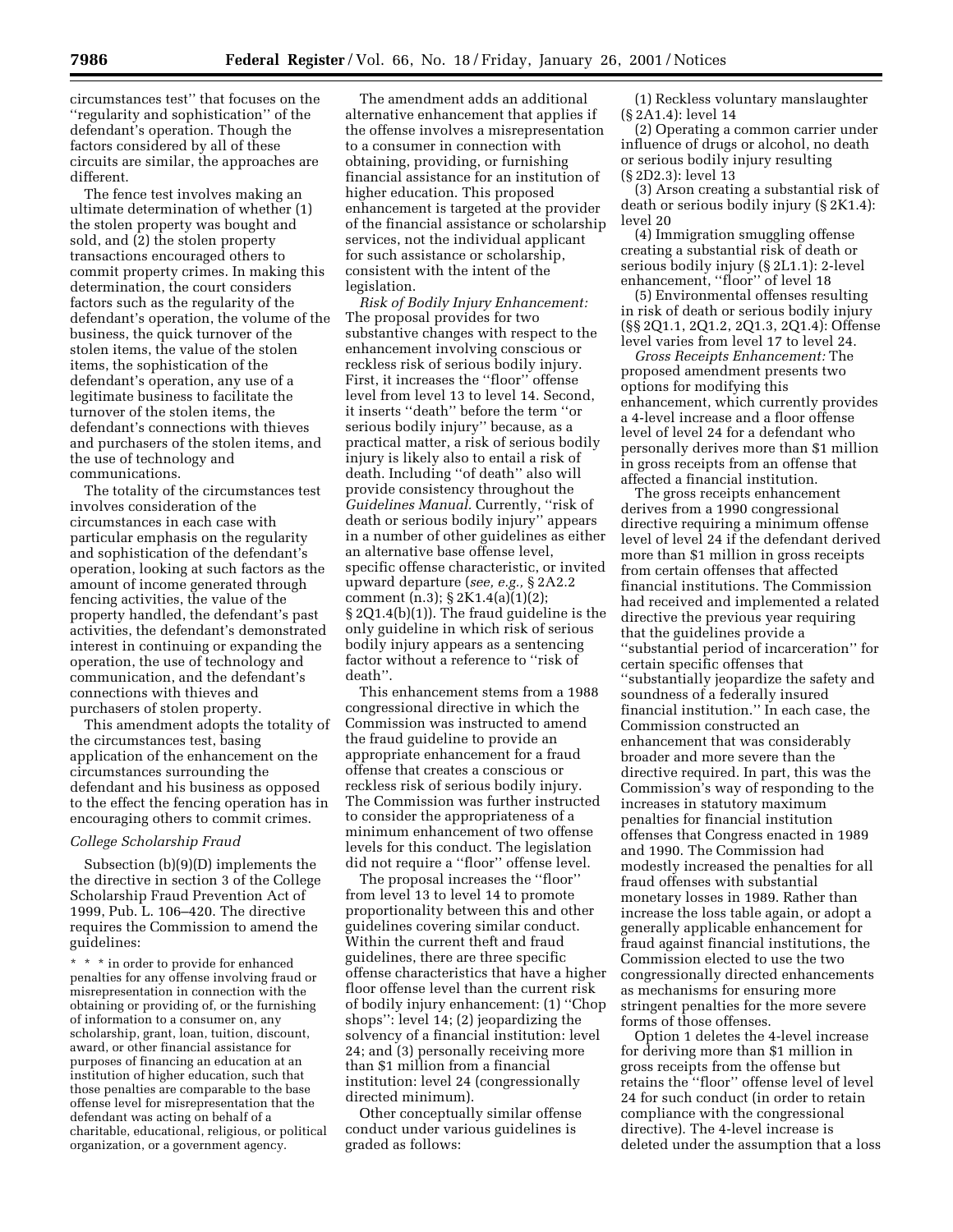table will be adopted that builds in increases for relatively high dollar losses; the deletion would prevent double-counting for the fact of a high dollar loss. Option 2 retains the current floor offense level but reduces the 4 level enhancement to 2 levels.

Sentencing Data: Due to the structure of this enhancement and the Commission's data collection methods it is impossible to determine which offenders received increases for jeopardizing a financial institution and which offenders received increases for gross receipts in excess of \$1,000,000. Nevertheless, 33 fraud offenders (0.5 %) received an increase under this enhancement.

#### *Additional Cross References*

(A) This proposal adds a more generally applicable cross reference that would apply whenever a broadly applicable fraud statute is used to reach conduct that is more specifically addressed in another Chapter Two guideline [if the resulting offense level is greater].

Currently, Application Note 14 in the fraud guideline instructs the user to move to another, more appropriate Chapter Two guideline under circumstances in which: (1) The defendant is convicted of a broadly applicable fraud statue (*e.g.,* 18 U.S.C. § 1001), and (2) the convicted conduct is more appropriately covered by another Chapter Two guideline specifically tailored to that conduct. In essence, this note is not a cross reference, but rather a reminder of the principles enunciated in § 1B1.2 regarding application of the guideline most appropriate for the convicted conduct. Moreover, unlike the more typical cross reference, under this instruction the user locates and applies the more appropriate guideline, even if it yields an offense level lower than would have been obtained under the fraud guideline.

Experience over the years demonstrates that this application note is not well known or understood, and hence, not applied consistently. One way of possibly addressing these problems would be to convert the application note into a cross reference. The more highly visible approach of incorporating the instruction directly into the guideline should ensure more consistent application, without changing the basic policy of using the cross reference to move to the guideline most appropriate for the conduct of which the defendant was convicted.

#### **Proposed Amendment (Part A)**

Chapter Two, Part F, is amended in the heading by striking ''—Offenses

Involving Fraud or Deceit''; and by striking §§ 2F1.1 and 2F1.2 in their entirety.

Chapter Two is amended by striking the heading to Part B; by striking the heading to Subpart 1; by striking the Introductory Commentary to such subpart; and by striking §§ 2B1.1 and 2B1.3 in their entirety and inserting the following:

#### *''Part B—Basic Economic Offenses*

1. Theft, Embezzlement, Receipt of Stolen Property, Property Destruction, Fraud and Insider Trading

#### Introductory Commentary

These sections address basic forms of property offenses: theft, embezzlement, fraud, forgery, counterfeiting (other than offenses involving altered or counterfeit bearer obligation of the United States), insider trading, transactions in stolen goods, and simple property damage or destruction. (Arson is dealt with separately in Part K, Offenses Involving Public Safety.) These guidelines apply to offenses prosecuted under a wide variety of federal statutes, as well as offenses that arise under the Assimilative Crimes Act.

§ 2B1.1. Larceny, Embezzlement, and Other Forms of Theft; Offenses Involving Stolen Property; Property Damage or Destruction; Fraud and Deceit; Offenses Involving Altered or Counterfeit Instruments Other than Counterfeit Bearer Obligations of the United States

(a) Base Offense Level: 6

(b) Specific Offense Characteristics

(1) If the loss exceeded [\$2000][\$5,000], increase the offense

level as follows:

[Loss Table Options—See Part B of this amendment]

(2) If the offense—

(A) (i) involved more than 4, but less than 50, victims; or (ii) was committed through mass-marketing, increase by 2 levels; or

(B) involved 50 or more victims, increase by 4 levels.

(3) If the theft was from the person of another, increase by 2 levels.

(4) If the offense involved receiving stolen property, and the defendant was a person in the business of receiving and selling stolen property, increase by 2 levels.

(5) If the offense involved misappropriation of a trade secret and the defendant knew or intended that the offense would benefit any foreign government, foreign instrumentality, or foreign agent, increase by 2 levels.

(6) If the offense involved theft to, damage of, or destruction of property from a national cemetery, increase by 2 levels.

[(7) If the loss was \$2,000 or less, decrease by 2 levels.]

(8) If the offense involved (A) a misrepresentation that the defendant was acting on behalf of a charitable, educational, religious or political organization, or a government agency; (B) a misrepresentation or other fraudulent action during the course of a bankruptcy proceeding; (C) a violation of any prior, specific judicial or administrative order, injunction, decree, or process not addressed elsewhere in the guidelines [; or (D) a misrepresentation to a consumer in connection with obtaining, providing, or furnishing financial assistance for an institution of higher education, increase by 2 levels]. If the resulting offense level is less than level 10, increase to level 10.

(9) If (A) the defendant relocated, or participated in relocating, a fraudulent scheme to another jurisdiction to evade law enforcement or regulatory officials; (B) a substantial part of a fraudulent scheme was committed from outside the United States; or (C) the offense otherwise involved sophisticated means, increase by 2 levels. If the resulting offense level is less than level 12, increase to level 12.

(10) If the offense involved—

(A) the possession or use of any device-making equipment;

(B) the production or trafficking of any unauthorized access device or counterfeit access device; or

(C) (i) the unauthorized transfer or use of any means of identification unlawfully to produce or obtain any other means of identification; or (ii) the possession of 5 or more means of identification that unlawfully were produced from another means of identification or obtained by the use of another means of identification, increase by 2 levels. If the resulting offense level is less than level 12, increase to level 12.

(11) If the offense involved an organized scheme to steal vehicles or vehicle parts, and the offense level is less than level 14, increase to level 14.

(12) If the offense involved (A) the conscious or reckless risk of death or serious bodily injury; or (B) possession of a dangerous weapon (including a firearm) in connection with the offense, increase by 2 levels. If the resulting offense level is less than level 14, increase to level 14.

(13) If the offense substantially jeopardized the safety and soundness of a financial institution, increase by 4 levels. If the resulting offense level is less than level 24, increase to level 24.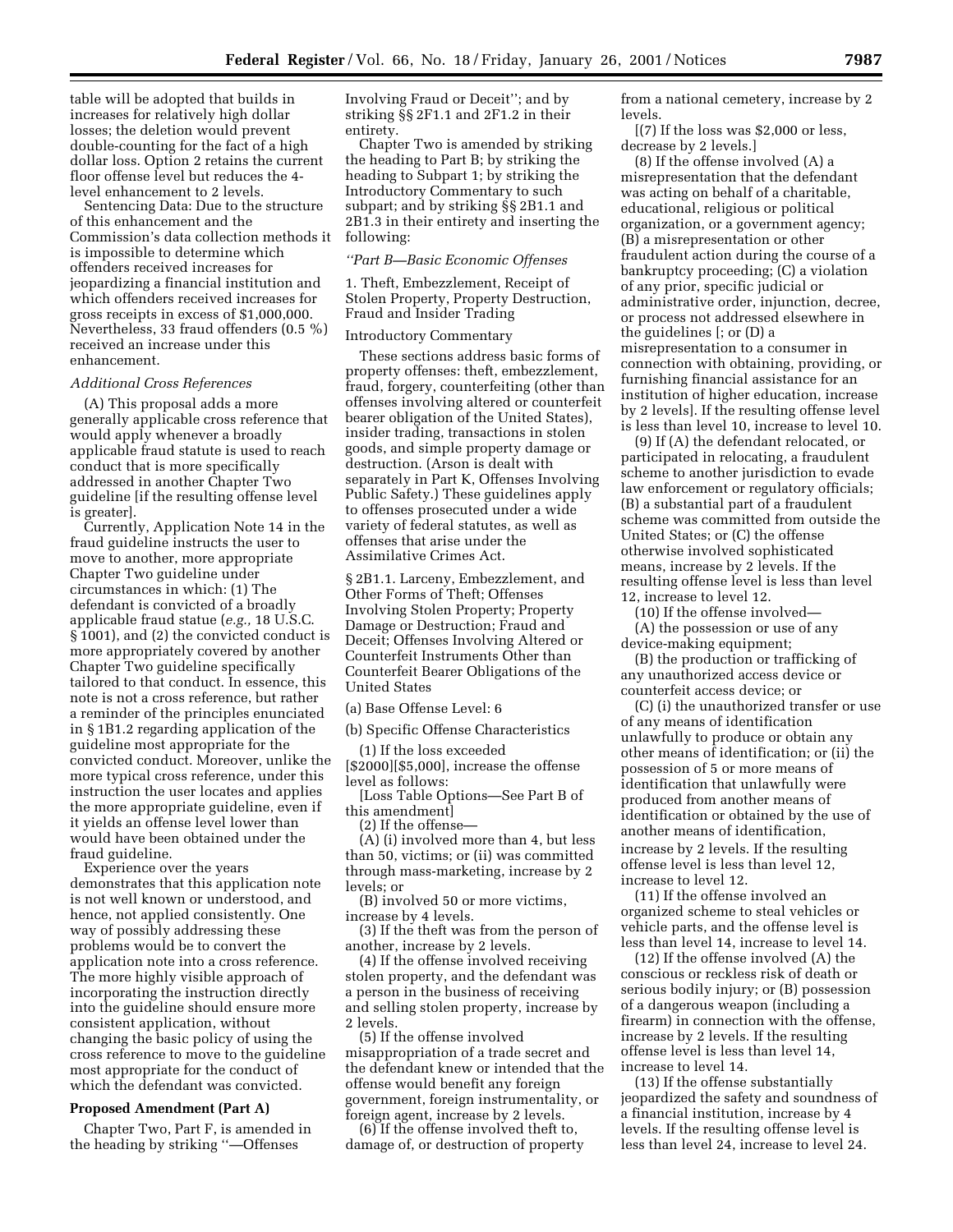[Option 1: (14) If (A) the defendant derived more than \$1,000,000 in gross receipts from one or more financial institutions as a result of the offense; and (B) the offense level is less than level 24, increase to level 24.]

[Option 2: (14) If the defendant derived more than \$1,000,000 in gross receipts from one or more financial institutions as a result of the offense, increase by 2 levels. If the resulting offense level is less than level 24, increase to level 24.]

#### (c) Cross References

(1) If (A) a firearm, destructive device, explosive material, or controlled substance was taken, or the taking of such item was an object of the offense; or (B) the stolen property received, transported, transferred, transmitted, or possessed was a firearm, destructive device, explosive material, or controlled substance, apply § 2D1.1 (Unlawful Manufacturing, Importing, Exporting, or Trafficking; Attempt or Conspiracy), § 2D2.1 (Unlawful Possession; Attempt or Conspiracy), § 2K1.3 (Unlawful Receipt, Possession, or Transportation of Explosive Materials; Prohibited Transactions Involving Explosive Materials), or § 2K2.1 (Unlawful Receipt, Possession, or Transportation of Firearms or Ammunition; Prohibited Transactions Involving Firearms or Ammunition), as appropriate, if the resulting offense level is greater than that determined above.

(2) If the offense involved arson, or property damage by use of explosives, apply § 2K1.4 (Arson; Property Damage by Use of Explosives), if the resulting offense level is greater than that determined above.

(3) If (A) none of subdivisions (1) or (2) of this subsection apply; (B) the defendant was convicted under a statute proscribing false, fictitious, or fraudulent statements or representations generally (*e.g.*, 18 U.S.C. § 1001, § 1341, § 1342, or § 1343); and (C) the count of conviction establishes an offense more aptly covered by another guideline in Chapter Two, apply that other guideline [if the resulting offense level is greater].

#### (d) Special Instruction

(1) If the defendant is convicted under 18 U.S.C. § 1030(a)(4) or (a)(5) the minimum guideline sentence, notwithstanding any other adjustment, shall be six months' imprisonment.

#### Commentary

*Statutory Provisions:* 7 U.S.C. §§ 6, 6b, 6c, 6h, 6o, 13, 23; 15 U.S.C. §§ 50, 77e, 77q, 77x, 78j, 78ff, 80b-6, 1644; 18 U.S.C. §§ 225, 285–289, 471–473, 500, 510, 553(a)(1), 641, 656, 657, 659, 662,

664, 1001–1008, 1010–1014, 1016–1022, 1025, 1026, 1028, 1029, 1030(a)(4), 1030(a)(5), 1031, 1341–1344, 1361, 1363, 1702, 1703 (if vandalism or malicious mischief, including destruction of mail is involved), 1708, 1831, 1832, 2113(b), 2312–2317; 29 U.S.C. § 501(c). For additional statutory provision(s), *see* Appendix A (Statutory Index).

Application Notes:

1. For purposes of this guideline.— 'Financial institution'' as used in this guideline, is defined to include any institution described in 18 U.S.C. §§ 20, 656, 657, 1005–1007, and 1014; any state or foreign bank, trust company, credit union, insurance company, investment company, mutual fund, savings (building and loan) association, union or employee pension fund; any health, medical or hospital insurance association; brokers and dealers registered, or required to be registered, with the Securities and Exchange Commission; futures commodity merchants and commodity pool operators registered, or required to be registered, with the Commodity Futures Trading Commission; and any similar entity, whether or not insured by the federal government. ''Union or employee pension fund'' and ''any health, medical, or hospital insurance association,'' as used above, primarily include large pension funds that serve many individuals (*e.g.,* pension funds of large national and international organizations, unions, and corporations doing substantial interstate business), and associations that undertake to provide pension, disability, or other benefits (*e.g.*, medical or hospitalization insurance) to large numbers of persons.

'Firearm' and ''destructive device'' are defined in the Commentary to § 1B1.1 (Application Instructions).

'Foreign instrumentality' and ''foreign agent'' are defined in 18 U.S.C. § 1839(1) and (2), respectively.

'From the person of another' refers to property, taken without the use of force, that was being held by another person or was within arms' reach. Examples include pick-pocketing or non-forcible purse-snatching, such as the theft of a purse from a shopping cart.

'Mass-marketing' means a plan, program, promotion, or campaign that is conducted through solicitation by telephone, mail, the Internet, or other means to induce a large number of persons to (A) purchase goods or services; (B) participate in a contest or sweepstakes; or (C) invest for financial profit. The enhancement would apply, for example, if the defendant conducted or participated in a telemarketing campaign that solicited a large number

of individuals to purchase fraudulent life insurance policies.

'National cemetery' means a cemetery (A) established under section 2400 of title 38, United States Code; or (B) under the jurisdiction of the Secretary of the Army, the Secretary of the Navy, the Secretary of the Air Force, or the Secretary of the Interior.

'Trade secret' is defined in 18 U.S.C. § 1839(3).

2. [Definition of Loss—See Part C of this amendment]

3. Controlled substances should be valued at their estimated street value.

[4. Enhancement for Business of Receiving and Selling Stolen Property.—

(A) In General.—The court shall consider the totality of the circumstances to determine whether a defendant was in the business of receiving and selling stolen property for purposes of subsection (b)(4).

(B) Factors to Consider.—The following is a non-inclusive list of factors that the court may consider in determining whether the defendant was in the business of receiving and selling stolen property for purposes of subsection (b)(4):

(i) The regularity or sophistication of the defendant's activities;

(ii) The value and size of the inventory of stolen property maintained by the defendant;

(iii) The extent to which the defendant's activities encouraged or facilitated other crimes; or

(iv) The defendant's past activities involving stolen property.]

5. Application of Subsection (b)(8).— (A) In General.—The adjustments in subsection (b)(8) are alternative rather than cumulative. If, in a particular case, however, more than one of the enumerated factors applied, an upward departure may be warranted.

(B) Misrepresentation Defendant Was Acting On Behalf of Charitable Institution.—Subsection (b)(8)(A) provides an adjustment for a misrepresentation that the defendant was acting on behalf of a charitable, educational, religious or political organization, or a government agency. Examples of conduct to which this factor applies would include a group of defendants who solicit contributions to a non-existent famine relief organization by mail, a defendant who diverts donations for a religiously affiliated school by telephone solicitations to church members in which the defendant falsely claims to be a fund-raiser for the school, or a defendant who poses as a federal collection agent in order to collect a delinquent student loan.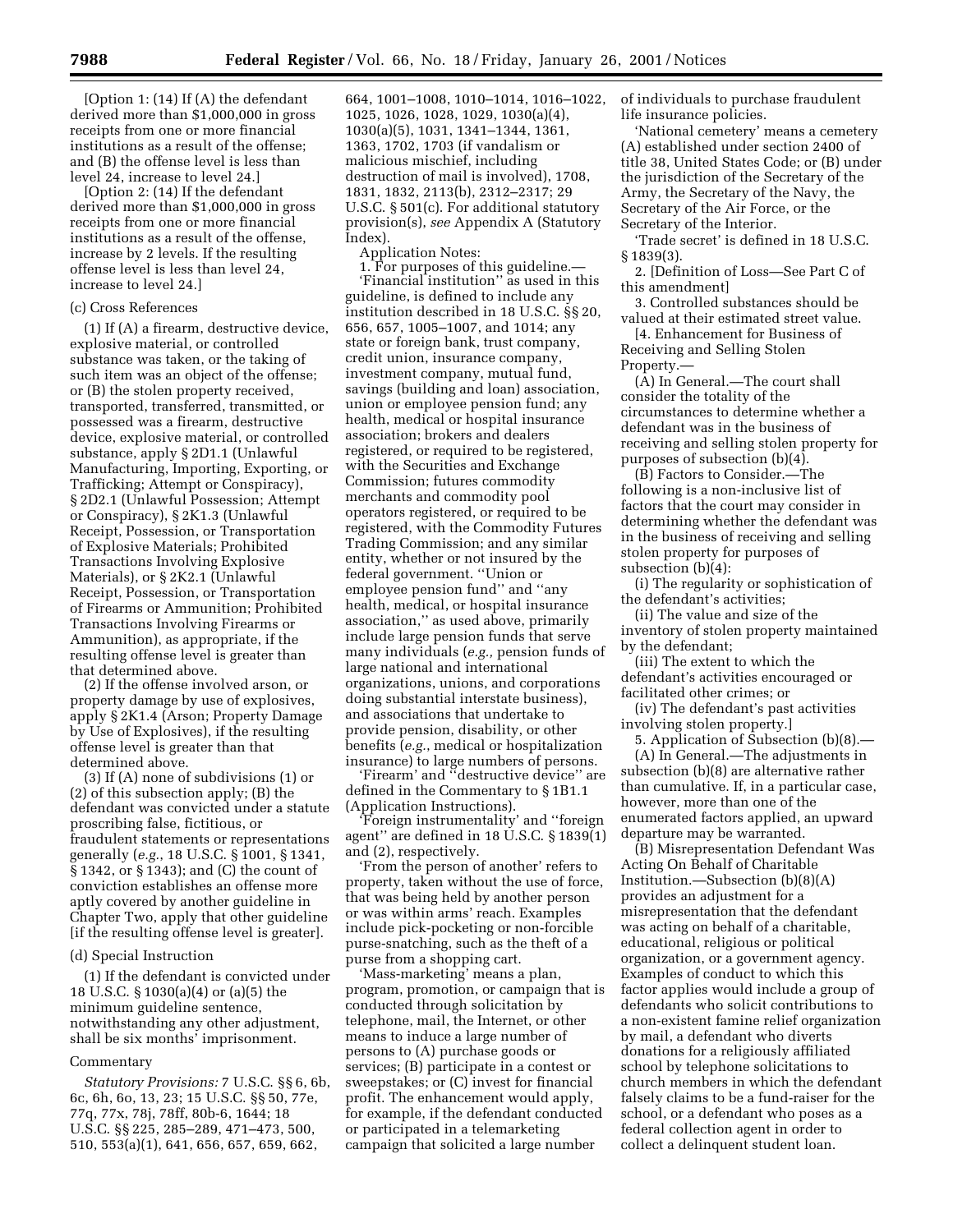(C) Fraud in Contravention of Prior Judicial Order.—Subsection (b)(8)(C) provides an enhancement if the defendant commits a fraud in contravention of a prior, official judicial or administrative warning, in the form of an order, injunction, decree, or process, to take or not to take a specified action. A defendant who does not comply with such a prior, official judicial or administrative warning demonstrates aggravated criminal intent and deserves additional punishment. If it is established that an entity the defendant controlled was a party to the prior proceeding that resulted in the official judicial or administrative action, and the defendant had knowledge of that prior decree or order, this enhancement applies even if the defendant was not a specifically named party in that prior case. For example, a defendant whose business previously was enjoined from selling a dangerous product, but who nonetheless engaged in fraudulent conduct to sell the product, is subject to this enhancement. This enhancement does not apply if the same conduct resulted in an enhancement pursuant to a provision found elsewhere in the guidelines (*e.g.*, a violation of a condition of release addressed in § 2J1.7 (Commission of Offense While on Release) or a violation of probation addressed in § 4A1.1 (Criminal History Category)).

(D) College Scholarship Fraud.— For the purposes of subsection  $(b)(8)(D)$ —

'Financial assistance' means any scholarship, grant, loan, tuition, discount, award, or other financial assistance for the purposes of financing an education.

'Institution of higher education' has the meaning given that term in section 101 of the Higher Education Act of 1954 (20 U.S.C. § 1001).]

(E) Non-Applicability of Enhancement.—If the conduct that forms the basis for an enhancement under  $(b)(8)(B)$  or  $(C)$  is the only conduct that forms the basis for an adjustment under § 3C1.1 (Obstruction of Justice), do not apply an adjustment under § 3C1.1.

6. Application of Subsection (b)(9).— (A) Definition of United States.— 'United States' means each of the 50 states, the District of Columbia, the Commonwealth of Puerto Rico, the United States Virgin Islands, Guam, the Northern Mariana Islands, and American Samoa.

(B) Sophisticated Means Enhancement.—For purposes of subsection (b)(9)(C), "sophisticated means'' means especially complex or especially intricate offense conduct

pertaining to the execution or concealment of an offense. For example, in a telemarketing scheme, locating the main office of the scheme in one jurisdiction but locating soliciting operations in another jurisdiction would ordinarily indicate sophisticated means. Conduct such as hiding assets or transactions, or both, through the use of fictitious entities, corporate shells, or offshore bank accounts also ordinarily would indicate sophisticated means.

(C) Non-Applicability of Enhancement.—If the conduct that forms the basis for an enhancement under subsection (b)(9) is the only conduct that forms the basis for an adjustment under § 3C1.1 (Obstruction of Justice), do not apply an adjustment under § 3C1.1.

7. Application of Subsection (b)(10).— (A) Definitions.—

'Counterfeit access device' (A) has the meaning given that term in 18 U.S.C. § 1029(e)(2); and (B) also includes a telecommunications instrument that has been modified or altered to obtain unauthorized use of telecommunications service. 'Telecommunications service' has the meaning given that term in 18 U.S.C.  $§ 1029(e)(9).$ 

'Device-making equipment' (A) has the meaning given that term in 18 U.S.C. § 1029(e)(6); and (B) also includes (i) any hardware or software that has been configured as described in 18 U.S.C. § 1029(a)(9); and (ii) a scanning receiver referred to in 18 U.S.C. § 1029(a)(8). 'Scanning receiver' has the meaning given that term in 18 U.S.C. § 1029(e)(8).

'Means of identification' has the meaning given that term in 18 U.S.C. § 1028(d)(3), except that such means of identification shall be of an actual (*i.e.,* not fictitious) individual other than the defendant or a person for whose conduct the defendant is accountable under § 1B1.3 (Relevant Conduct).

'Produce' includes manufacture, design, alter, authenticate, duplicate, or assemble. 'Production' includes manufacture, design, alteration, authentication, duplication, or assembly.

'Unauthorized access device' has the meaning given that term in 18 U.S.C. § 1029(e)(3).

 $(B)$  Subsection  $(b)(10)(C)(i)$ .—This subsection applies in a case in which a means of identification of an individual other than the defendant (or a person for whose conduct the defendant is accountable under § 1B1.3 (Relevant Conduct)) is used without that individual's authorization unlawfully to produce or obtain another means of identification.

(C) Examples of Conduct Under (b)(10)(C)(i).—Examples of conduct to which this subsection should apply are as follows:

(i) A defendant obtains an individual's name and social security number from a source (*e.g.,* from a piece of mail taken from the individual's mailbox) and obtains a bank loan in that individual's name. In this example, the account number of the bank loan is the other means of identification that has been obtained unlawfully.

(ii) A defendant obtains an individual's name and address from a source (*e.g.,* from a driver's license in a stolen wallet) and applies for, obtains, and subsequently uses a credit card in that individual's name. In this example, the credit card is the other means of identification that has been obtained unlawfully.

(D) Nonapplicability of subsection (b)(10)(C)(i):—Examples of conduct to which this subsection should not apply are as follows:

(i) A defendant uses a credit card from a stolen wallet only to make a purchase. In such a case, the defendant has not used the stolen credit card to obtain another means of identification.

(ii) A defendant forges another individual's signature to cash a stolen check. Forging another individual's signature is not producing another means of identification.

 $(E)$  Subsection  $(b)(10)(C)(ii)$ .—This subsection applies in any case in which the offense involved the possession of 5 or more means of identification that unlawfully were produced or obtained, regardless of the number of individuals in whose name (or other identifying information) the means of identification were so produced or so obtained.

(F) Upward Departure.—In a case involving unlawfully produced or unlawfully obtained means of identification, an upward departure may be warranted if the offense level does not adequately address the seriousness of the offense. Examples may include the following:

(i) The offense caused substantial harm to the victim's reputation or credit record, or the victim suffered a substantial inconvenience related to repairing the victim's reputation or a damaged credit record.

(ii) An individual whose means of identification the defendant used to obtain unlawful means of identification is erroneously arrested or denied a job because an arrest record has been made in the individual's name.

(iii)The defendant produced or obtained numerous means of identification with respect to one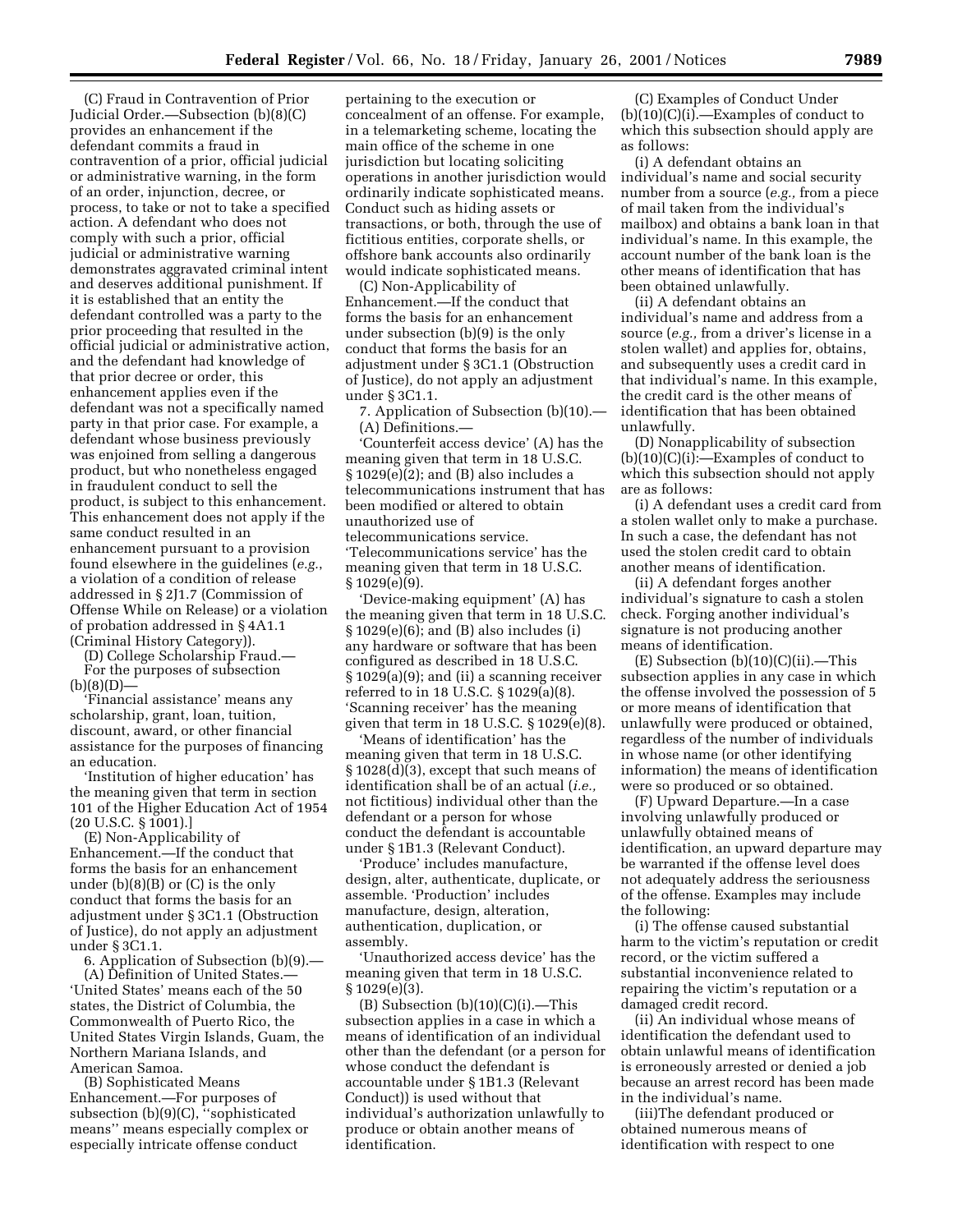individual and essentially assumed that individual's identity.

(G) Counterfeit Access Devices.—In a case involving any counterfeit access device or unauthorized access device, loss includes any unauthorized charges made with the counterfeit access device or unauthorized access device. In any such case, loss shall be not less than \$500 per access device. However, if the unauthorized access device is a means of telecommunications access that identifies a specific telecommunications instrument or telecommunications account (including an electronic serial number/mobile identification number (ESN/MIN) pair), and that means was only possessed, and not used, during the commission of the offense, loss shall be not less than \$100 per unused means.

8. Chop Shop Enhancement.—For purposes of (b)(11), a minimum offense level is provided in the case of an ongoing, sophisticated operation (such as an auto theft ring or 'chop shop') to steal vehicles or vehicle parts, or to receive stolen vehicles or vehicle parts. ''Vehicles'' refers to all forms of vehicles, including aircraft and watercraft.

9. Substantially Jeopardized the Safety and Soundness of a Financial Institution.—For the purposes of subsection (b)(13), an offense shall be considered to have substantially jeopardized the safety and soundness of a financial institution if, as a consequence of the offense, the institution became insolvent; substantially reduced benefits to pensioners or insureds; was unable on demand to refund fully any deposit, payment, or investment; was so depleted of its assets as to be forced to merge with another institution in order to continue active operations; or was placed in substantial jeopardy of any of the above.

10. Application of Subsection of  $(b)(14)$ .

In General.—For the purposes of (b)(14), the defendant shall be considered to have derived more than \$1,000,000 in gross receipts if the gross receipts to the defendant individually, rather than to all participants, exceeded \$1,000,000.

Gross Receipts From the Offense.— 'Gross receipts from the offense' includes all property, real or personal, tangible or intangible, which is obtained directly or indirectly as a result of such offense. *See* 18 U.S.C. § 982(a)(4).

11. Cross References.—

(A) General Fraud Statutes.— Subsection (c)(3) provides a cross reference to another Chapter Two guideline in cases in which the defendant is convicted of a general

fraud statute, and the count of conviction (or a stipulation as described in § 1B1.2(a)) establishes an offense more aptly covered by another guideline [and the resulting offense level is greater]. Sometimes, offenses involving fraudulent statements are prosecuted under 18 U.S.C. § 1001, or a similarly general statute, although the offense is also covered by a more specific statute. Examples include false entries regarding currency transactions, for which § 2S1.3 would be more apt, and false statements to a customs officer, for which § 2T3.1 likely would be more apt. In certain other cases, the mail or wire fraud statutes, or other relatively broad statutes, are used primarily as jurisdictional bases for the prosecution of other offenses.

(B) Identification Documents.— Offenses involving identification documents, false identification documents, and means of identification, in violation of 18 U.S.C. § 1028, also are covered by this guideline. If the primary purpose of the offense was to violate, or assist another to violate, the law pertaining to naturalization, citizenship, or legal resident status, apply § 2L2.1 (Trafficking in a Document Relating to Naturalization) or § 2L2.2 (Fraudulently Acquiring Documents Relating to Naturalization), as appropriate, rather than § 2F1.1.

12. Continuing Financial Crimes Enterprise.—If the defendant is convicted under 18 U.S.C. § 225 (relating to a continuing financial crimes enterprise), the offense level is that applicable to the underlying series of offenses comprising the 'continuing financial crimes enterprise.'

13. Upward Departure in Cases Involving Theft of Information from a Protected Computer.—In cases involving theft of information from a 'protected computer', as defined in 18 U.S.C. § 1030(e)(2)(A) or (B), an upward departure may be warranted where the defendant sought the stolen information to further a broader criminal purpose.

14. Multiple Count Indictments.— Some fraudulent schemes may result in multiple-count indictments, depending on the technical elements of the offense. The cumulative loss produced by a common scheme or course of conduct should be used in determining the offense level, regardless of the number of counts of conviction. *See* Chapter Three, Part D (Multiple Counts).

15. Upward Departure in Cases Involving Access Devices.—Offenses involving access devices, in violation of 18 U.S.C. §§ 1028 and 1029, are also covered by this guideline. In such a case, an upward departure may be warranted where the actual loss does

not adequately reflect the seriousness of the conduct.

16. Vulnerable Victims.—

(A) In General.—Except as provided in subdivision (b)(2)(B), if the fraud exploited vulnerable victims, an enhancement shall apply. *See* § 3A1.1 (Hate Crime Motivation or Vulnerable Victim).

(B) Nonapplicability of § 3A1.1(b)(2) in Certain Cases.—If subsection (b)(2)[(B)] applies, an enhancement under § 3A1.1(b)(2) shall not apply.

Background: This guideline covers offenses involving theft, stolen property, property damage or destruction, fraud, forgery, and counterfeiting (other than offenses involving altered or counterfeit bearer obligations of the United States). It also covers offenses involving altering or removing motor vehicle identification numbers, trafficking in automobiles or automobile parts with altered or obliterated identification numbers, odometer laws and regulations, obstructing correspondence, the falsification of documents or records relating to a benefit plan covered by the Employment Retirement Income Security Act, and the failure to maintain, or falsification of, documents required by the Labor Management Reporting and Disclosure Act.

Because federal fraud statutes often are broadly written, a single pattern of offense conduct usually can be prosecuted under several code sections, as a result of which the offense of conviction may be somewhat arbitrary. Furthermore, most fraud statutes cover a broad range of conduct with extreme variation in severity. The specific offense characteristics [and cross references] contained in this guideline are designed with these considerations in mind.

[Loss Background Commentary—See Part C]

Theft from the person of another, such as pickpocketing or non-forcible pursesnatching, receives an enhanced sentence because of the increased risk of physical injury. This guideline does not include an enhancement for thefts from the person by means of force or fear; such crimes are robberies and are covered under § 2B3.1 (Robbery).

A minimum offense level of level 14 is provided for offenses involving an organized scheme to steal vehicles or vehicle parts. Typically, the scope of such activity is substantial, but the value of the property may be particularly difficult to ascertain in individual cases because the stolen property is rapidly resold or otherwise disposed of in the course of the offense. Therefore, the specific offense characteristic of 'organized scheme' is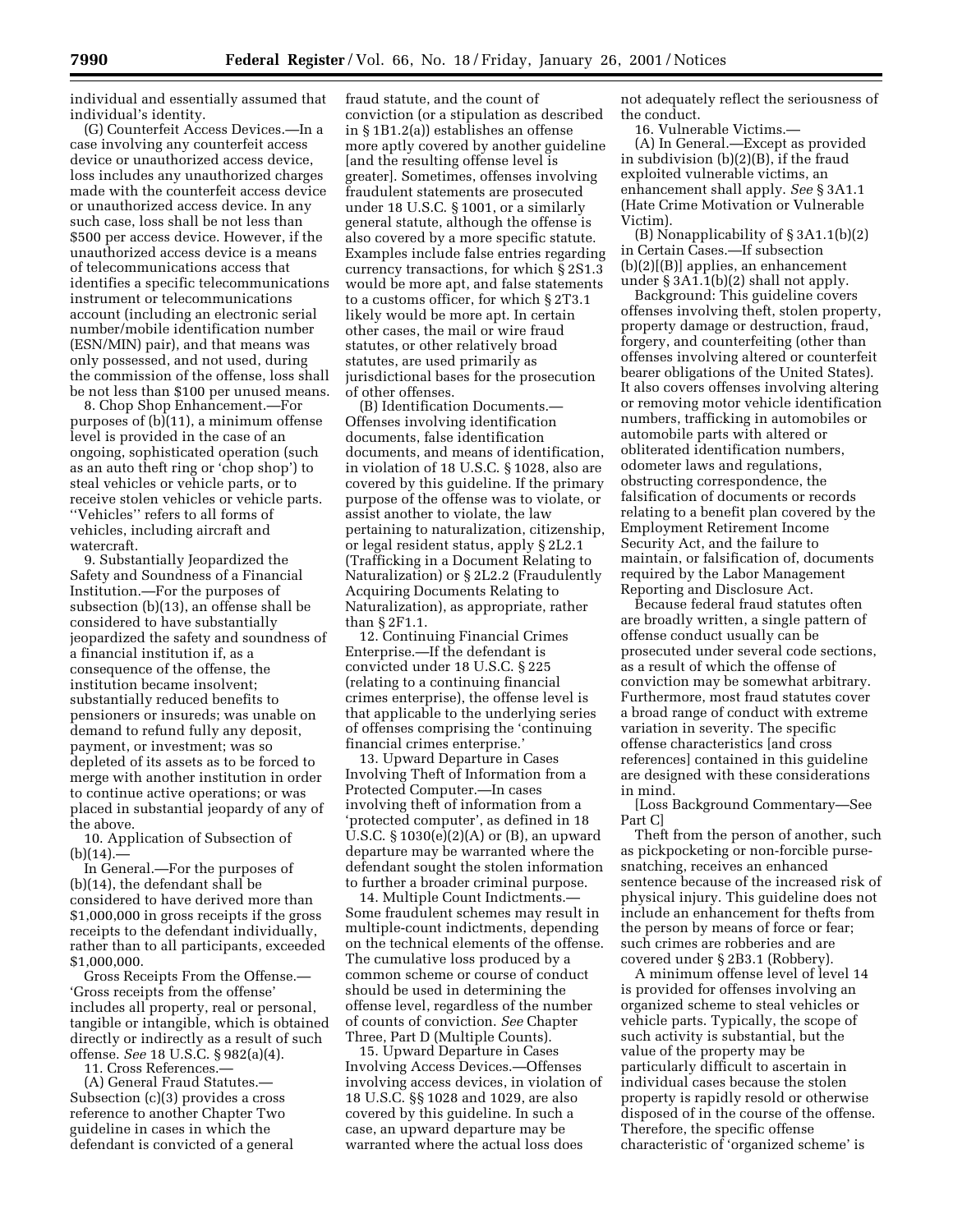used as an alternative to 'loss' in setting a minimum offense level.

Use of false pretenses involving charitable causes and government agencies enhances the sentences of defendants who take advantage of victims' trust in government or law enforcement agencies or the generosity and charitable motives of victims. Taking advantage of a victim's selfinterest does not mitigate the seriousness of fraudulent conduct; rather, defendants who exploit victims' charitable impulses or trust in government create particular social harm. In a similar vein, a defendant who has been subject to civil or administrative proceedings for the same or similar fraudulent conduct demonstrates aggravated criminal intent and is deserving of additional punishment for not conforming with the requirements of judicial process or orders issued by federal, state, or local administrative agencies.

Offenses that involve the use of transactions or accounts outside the United States in an effort to conceal illicit profits and criminal conduct involve a particularly high level of sophistication and complexity. These offenses are difficult to detect and require costly investigations and prosecutions. Diplomatic processes often must be used to secure testimony and evidence beyond the jurisdiction of United States courts. Consequently, a minimum level of 12 is provided for these offenses.

Subsection (b)(6) implements the instruction to the Commission in section 2 of Public Law 105–101.

Subsection (b)(9) implements, in a broader form, the instruction to the Commission in section 6(c)(2) of Public Law 105–184.

Subsections (b)(10)(A) and(B) implement the instruction to the Commission in section 4 of the Wireless Telephone Protection Act, Public Law 105–172.

Subsection (b)(10)(C) implements the directive to the Commission in section 4 of the Identity Theft and Assumption Deterrence Act of 1998, Public Law 105–318. This subsection focuses principally on an aggravated form of identity theft known as 'affirmative identity theft' or 'breeding,' in which a defendant uses another individual's name, social security number, or some other form of identification (the 'means of identification') to 'breed' (*i.e.,* produce or obtain) new or additional forms of identification. Because 18 U.S.C. § 1028(d) broadly defines 'means of identification,' the new or additional forms of identification can include items such as a driver's license, a credit

card, or a bank loan. This subsection provides a minimum offense level of level 12, in part, because of the seriousness of the offense. The minimum offense level accounts for the fact that the means of identification that were 'bred' (*i.e.,* produced or obtained) often are within the defendant's exclusive control, making it difficult for the individual victim to detect that the victim's identity has been 'stolen.' Generally, the victim does not become aware of the offense until certain harms have already occurred (*e.g.,* a damaged credit rating or inability to obtain a loan). The minimum offense level also accounts for the non-monetary harm associated with these types of offenses, much of which may be difficult or impossible to quantify (*e.g.,* harm to the individual's reputation or credit rating, inconvenience, and other difficulties resulting from the offense). The legislative history of the Identity Theft and Assumption Deterrence Act of 1998 indicates that Congress was especially concerned with providing increased punishment for this type of harm.

Subsection (b)(12)(B) implements, in a broader form, the instruction to the Commission in section 110512 of Public Law 103–322.

Subsection (b)(13) implements, in a broader form, the instruction to the Commission in section 961(m) of Public Law 101–73.

Subsection (b)(14) implements, in a broader form, the instruction to the Commission in section 2507 of Public Law 101–647.

Subsection (d) implements the instruction to the Commission in section 805(c) of Public Law 104–132.''.

The Commentary to § 1B1.1 captioned ''Application Notes'' is amended in Note 1 by striking subdivision (f) in its entirety.

The Commentary to § 1B1.1 captioned ''Application Notes'' is amended in Note 4 in the second paragraph by striking ''For example, the adjustments from § 2F1.1(b)(2) (more than minimal planning) and § 3B1.1 (Aggravating Role) are applied cumulatively.''.

The Commentary to § 2A2.2 captioned ''Application Notes'' is amended in Note 2 by striking ''more than minimal planning,''.

The Commentary to § 2A2.2 captioned ''Application Notes'' is amended by adding at the end the following:

''4. 'More than minimal planning' means more planning than is typical for commission of the offense in a simple form. 'More than minimal planning' also exists if significant affirmative steps were taken to conceal the offense, other than conduct to which § 3C1.1 (Obstructing or Impeding the

Administration of Justice) applies. For example, waiting to commit the offense when no witnesses were present would not alone constitute more than minimal planning. By contrast, luring the victim to a specific location, or wearing a ski mask to prevent identification, would constitute more than minimal planning.''.

The Commentary to § 2B2.1 captioned ''Application Notes'' is amended in Note 1 by striking '''More than minimal planning", "firearm," and inserting "Firearm,'".

The Commentary to § 2B2.1 captioned "Application Notes" is amended in Note 2 by striking ''§ 2B1.1 (Larceny, Embezzlement, and Other Forms of Theft)'' and inserting ''§ 2B1.1 (Theft, Property Destruction, and Fraud).''.

The Commentary to § 2B2.1 captioned ''Application Notes'' is amended by adding at the end the following:

''4. 'More than minimal planning' means more planning than is typical for commission of the offense in a simple form. 'More than minimal planning' also exists if significant affirmative steps were taken to conceal the offense, other than conduct to which § 3C1.1 (Obstructing or Impeding the Administration of Justice) applies. For example, checking the area to make sure no witnesses were present would not alone constitute more than minimal planning. By contrast, obtaining building plans to plot a particular course of entry, or disabling an alarm system, would constitute more than minimal planning.''.

#### *Issues for Comment*

(1) The Commission invites comment on whether and how the rules on inchoate and partially completed offenses, as currently expressed in § 2X1.1, § 1B1.2 application note 7, § 2B1.1 application note 2 (last paragraph), and § 2F1.1 application Note 10, should apply under the proposed revised and consolidated economic crime guideline (§ 2B1.1) and the proposed revised definition of ''loss.'' If the current rules are retained, how might they be revised to make their application clearer, simpler, and more consistent? Alternatively, should the current rules be replaced with permissive, encouraged downward departure commentary? If the current rules are modified in regard to offenses sentenced under the revised, consolidated guideline, what conforming changes should be made in § 2X1.1 to ensure similar treatment for similar offense conduct not subject to the revised consolidated guideline?

(2) The Commission also requests comment on whether, and if so, to what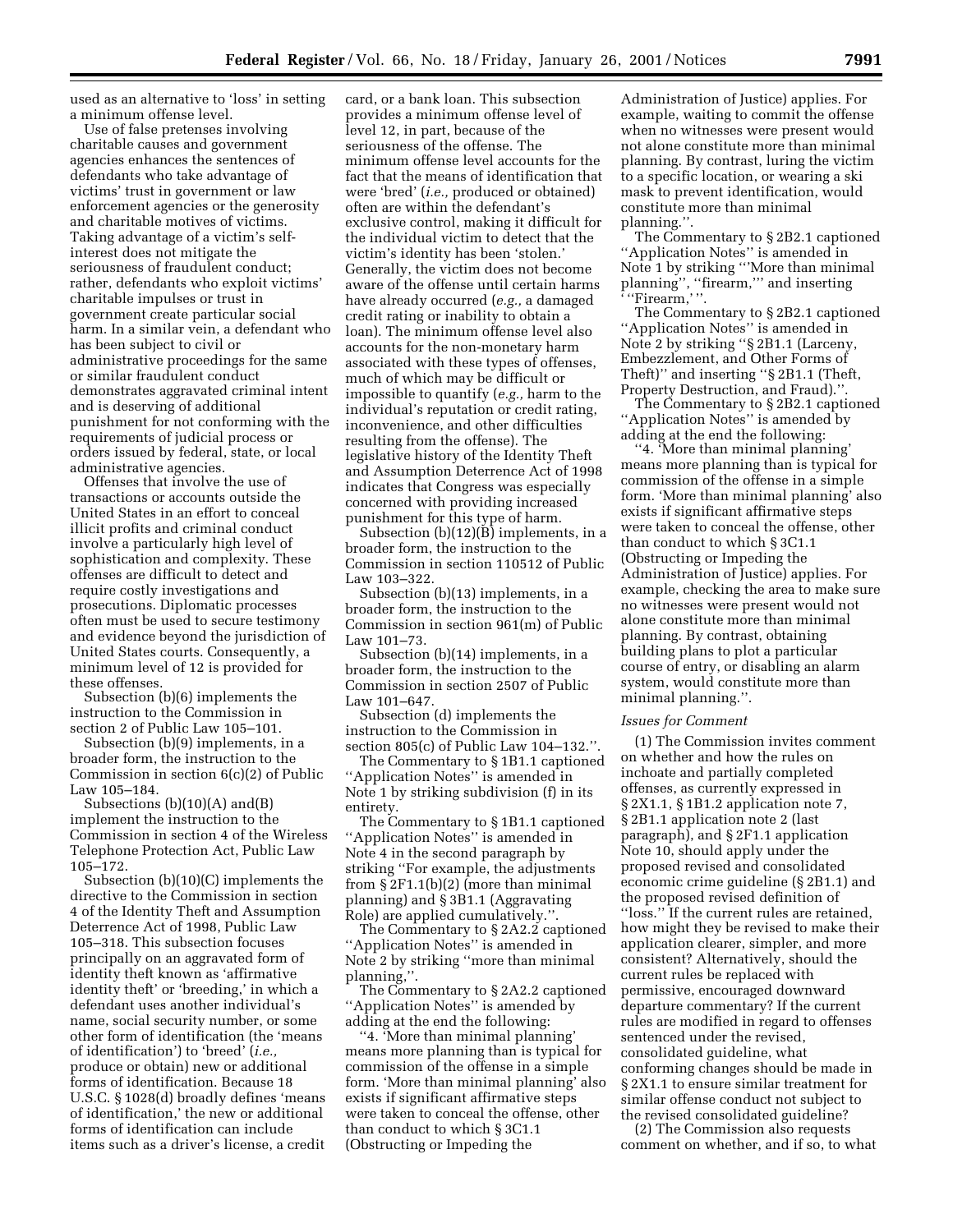extent it should provide an enhancement for the destruction of, or damage to, unique or irreplaceable items of cultural heritage, archaeological, or historical significance. As one means of providing an enhancement, should the Commission provide an alternative loss calculation based on the cultural heritage, archaeological, or historical significance of the item or based on the cost of the item's restoration and repair? *See, e.g., United States* v. *Shumway,* 47 F.3d 1413, 1424 (10th Cir. 1997). Alternatively, should the Commission provide an upward departure provision for such cases, or some combination of an alternative measure of loss and an upward departure provision? Should the Commission also consider amending the current enhancement for damage to, or destruction of, property of a national cemetery in §§ 2B1.1 and 2B1.3 to include, for example, offenses involving human remains and funerary objects located on federal or Indian land?

#### **Part B. Loss Tables for Consolidated Guideline and § 2T4.1 (Tax Table)**

*Synopsis of Proposed Amendment:* This amendment proposes three options for a loss table for the consolidated guideline, § 2B1.1, and two options for a loss table for § 2T4.1 (Tax Table). If a decision is made to use the same table, the effect would be to sentence the offenses under both guidelines in a similar manner. This would represent a change from the current relationship in which tax offenses generally face slightly higher offense levels for a given loss amount than fraud and theft offenses.

Regarding the tables for both guidelines, each option attempts to compress the loss table by (generally) moving from one-level to two-level increments, thus increasing the range of losses that correspond to an individual increment. This is designed to minimize fact-finding and the appearance of false precision.

#### **Proposed Amendment (Part B)**

Sections 2B1.1(b)(1), as amended by Part A of this amendment, is further amended to read as follows:

#### Option One

''(1) If the loss exceeded \$2,000, increase the offense level as follows:

| Loss (apply the greatest)                                                                                                                   | Increase in<br>level             |
|---------------------------------------------------------------------------------------------------------------------------------------------|----------------------------------|
| (A) \$2,000 or less<br>(B) More than \$2,000<br>(C) More than \$5,000<br>(D) More than \$10,000    add 4.<br>(E) More than \$20,000  add 6. | no increase.<br>add 1.<br>add 2. |
| (F) More than \$40,000  add 8.                                                                                                              |                                  |

| Loss (apply the greatest)                                                                                                                                                                                                                                      | Increase in<br>level                                                                              |
|----------------------------------------------------------------------------------------------------------------------------------------------------------------------------------------------------------------------------------------------------------------|---------------------------------------------------------------------------------------------------|
| (G) More than \$80,000<br>(H) More than \$200,000<br>(I) More than \$500,000<br>(J) More than \$1,200,000<br>(K) More than \$2,500,000<br>(L) More than \$7,500,000<br>(M) More than \$20,000,000<br>(N) More than \$50,000,000<br>(O) More than \$100,000,000 | add 10.<br>add 12.<br>add 14.<br>add 16.<br>add 18.<br>add 20.<br>add 22.<br>add 24.<br>add 26.". |
|                                                                                                                                                                                                                                                                |                                                                                                   |

#### Option Two

''(1) If the loss exceeded \$5,000, increase the offense level as follows:

| Loss (apply the greatest)   | Increase in<br>level |
|-----------------------------|----------------------|
| (A) \$5,000 or less         | no increase.         |
| (B) More than \$5,000       | add 2.               |
| (C) More than \$10,000      | add 4.               |
| (D) More than \$30,000      | add 6.               |
| (E) More than \$70,000      | add 8.               |
| (F) More than \$120,000     | add 10.              |
| (G) More than \$200,000     | add 12.              |
| (H) More than \$400,000     | add 14.              |
| (I) More than \$1,000,000   | add 16.              |
| (J) More than \$2,500,000   | add 18.              |
| (K) More than \$7,000,000   | add 20.              |
| (L) More than \$20,000,000  | add 22.              |
| (M) More than \$50,000,000  | add 24.              |
| (N) More than \$100,000,000 | add 26.".            |

#### Option Three

(1) If the loss exceeded \$5,000, increase the offense level as follows:

| Loss (apply the greatest)   | Increase in<br>level |
|-----------------------------|----------------------|
| (A) \$5,000 or less         | no increase.         |
| (B) More than \$5,000       | add 2.               |
| (C) More than \$10,000      | add 4.               |
| (D) More than \$20,000      | add 6.               |
| (E) More than \$40,000      | add 8.               |
| (F) More than \$80,000      | add 10.              |
| (G) More than \$160,000     | add 12.              |
| (H) More than \$400,000     | add 14.              |
| (I) More than \$1,000,000   | add 16.              |
| (J) More than \$2,500,000   | add 18.              |
| (K) More than \$7,5000,000  | add 20.              |
| (L) More than \$20,000,000  | add 22.              |
| (M) More than \$50,000,000  | add 24.              |
| (N) More than \$125,000,000 | add 26.".            |

Section 2T4.1 is amended by striking the table in its entirety and inserting the following:

#### Option One

| Offense level |
|---------------|
| 6.            |
| 8.            |
| 10.           |
| 12.           |
| 14.           |
| 16.           |
| 18.           |
| 20.           |
| 22.           |
|               |

| Tax loss (apply the greatest) |                                                                                                                                                                                                            | Offense level |
|-------------------------------|------------------------------------------------------------------------------------------------------------------------------------------------------------------------------------------------------------|---------------|
|                               | (J) More than \$2,500,000    24.<br>(K) More than \$7,500,000  26.<br>(L) More than \$20,000,000  26.<br>(L) More than \$20,000,000  38.<br>(M) More than \$50,000,000  30.<br>(N) More than \$100,000,000 | 32."          |

#### Option Two

| "Tax loss (apply the greatest) | Offense level |
|--------------------------------|---------------|
| (A) \$5,000 or less            | 6             |
| (B) More than \$5,000          | 8             |
| (C) More than \$10,000         | 10            |
| (D) More than \$30,000         | 12            |
| (E) More than \$70,000         | 14            |
| (F) More than \$120,000        | 16            |
| (G) More than \$200,000        | 18            |
| (H) More than \$400,000        | 20            |
| (I) More than \$1,000,000      | 22            |
| (J) More than \$2,500,000      | 24            |
| (K) More than \$7,000,000      | 26            |
| (L) More than \$20,000,000     | 28            |
| (M) More than \$50,000,000     | 30            |
| (N) More than \$100,000,000    | 32."          |
|                                |               |

#### **Part C. Revised Definition of Loss for Offenses Sentenced Pursuant to § 2B1.1, the Consolidated Guideline**

*Synopsis of Proposed Amendment:* The proposed amendment provides two major options to create one definition of loss for offenses sentenced pursuant to § 2B1.1 (Larceny, Embezzlement and Other Forms of Theft) and § 2F1.1 (Fraud and Deceit). Each option is designed to resolve circuit conflicts, address case law and application issues, and to promote consistency in application. To the extent practicable, each of the proposed definitions retains existing language and concepts that have not proven problematic. The first option was prepared by the Commission and is intended to invite comment on the major issues related to the definition of loss, including those presented in the second option. The second option was prepared by the Criminal Law Committee (CLC) of the Judicial Conference and is included for publication in its entirety in recognition of the years of effort that the members of that committee have put into the preparation of a new definition of loss.

The proposed amendment would accomplish the following purposes:

(1) Combine the loss definitions in the commentary to the theft and fraud guidelines into one definition with a simplified format;

(2) Provide definitions for key concepts of loss, including ''actual loss'', ''pecuniary harm'', and ''intended loss'';

(3) Provide two options for a causation standard: (A) ''but for'' causation standard (and an example) plus reasonable foreseeability; and (B)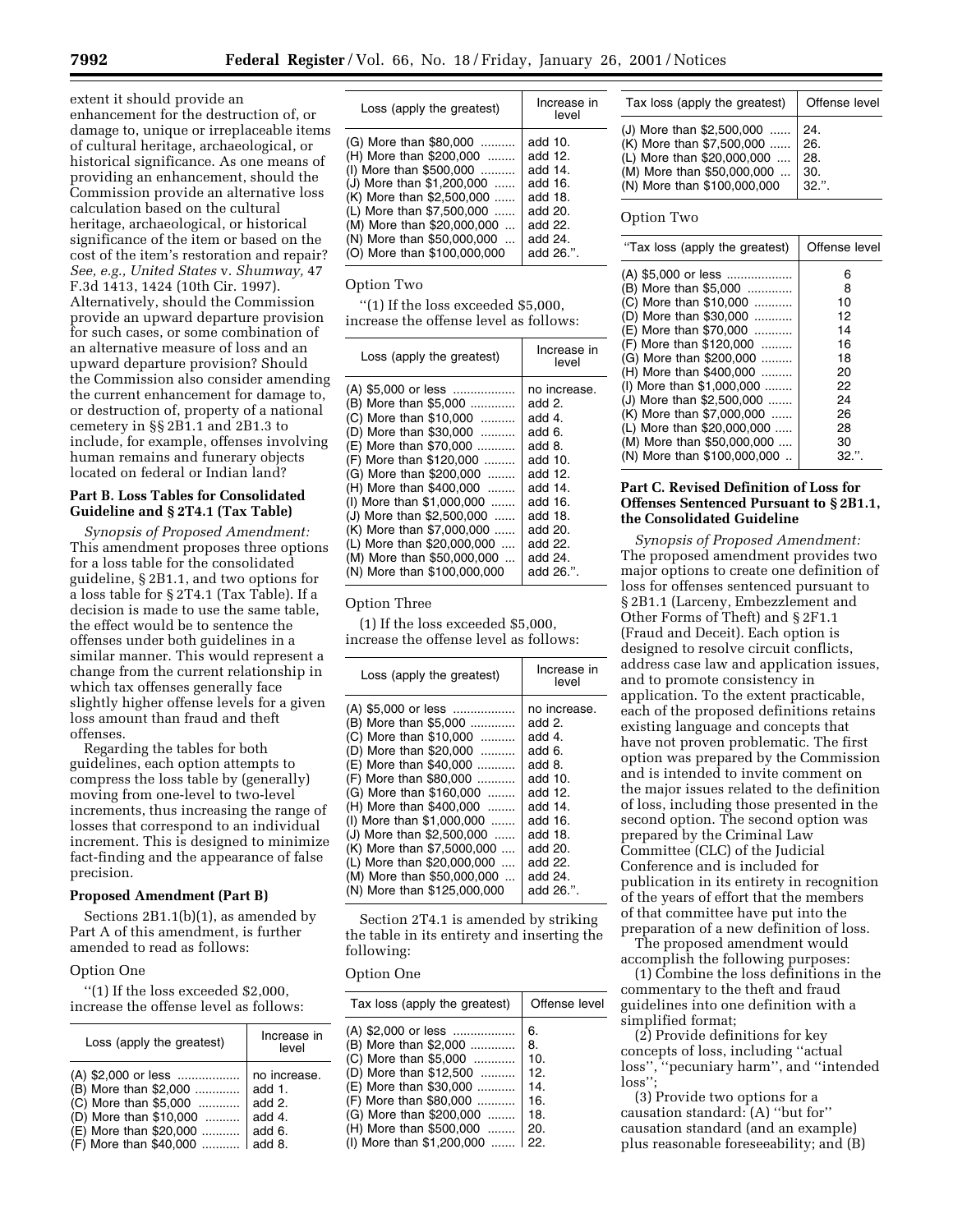combine current loss concepts from §§ 2B1.1 and 2F1.1 and make clear ''but for'' causation is required but without concept of reasonable foreseeability;

(4) Clarify the concept of intended loss in terms of the applicability of any credits or offsets, and to resolve a circuit conflict to provide that intended loss includes unlikely or impossible losses that are intended;

(5) Provide two options for when loss should be measured: (A) at the time of sentencing; and (B) when the offense was detected;

(6) Provide three options for what should be considered the time of detection: (A) when the offense is discovered by a victim or governmental agency; (B) when the defendant should have known the offense was detected [or about to be detected]; and (C) at the earlier of those two occurrences;

(7) Provide two options regarding inclusion of interest: (A) to explicitly exclude interest; and (B) to provide for the inclusion of only that interest that is accrued and unpaid that was bargained for as part of a lending transaction involved in the offense;

(8) Exclude certain costs incurred by the government and victims in connection with prosecution and criminal investigation of the offense;

(9) Provide for exclusion from loss of certain economic benefits transferred to victims, to be measured at the time of detection;

(10) Provide an option for certain exceptions to what constitutes ''economic benefits'': (A)(i) benefits of "de minimis" value; or (ii) benefits that are substantially different from what the victim intended to receive; and (B) services fraudulently rendered by defendants posing as licensed professionals and for goods falsely represented as approved by a regulatory agency or for which regulatory approval was obtained by fraud;

(11) Provide two options for excluding certain benefits transferred to victims of investment fraud schemes, both of which would resolve a circuit conflict: (A) Exclude gain to an individual investor in the scheme from being used to offset the loss to other individual investors in the scheme; and (B) exclude benefits transferred to victims designed to lure additional investments in the scheme from being used to offset the loss;

(12) Provide greater clarity regarding the flexibility that judges have in estimating loss;

(13) Provide four options for the use of gain: (A) Allow the use of gain as one of the factors to be used in estimating loss; (B) allow use of pecuniary gain as an alternative measure of loss if the gain is greater than loss; (C) provide for use of gain when loss cannot reasonably be determined or when gain is greater than loss; and (D) allow use of gain as an alternative when loss cannot reasonably be determined but the gain can be determined;

(14) Provide that the special loss rules establish a minimum loss rule in the specific context described;

(15) Further revise the special rule on determining loss in cases involving diversion of government program benefits to resolve an apparent circuit conflict;

(16) Reformat and clarify the provisions dealing with departures, including a bracketed option that would permit a downward departure where the loss exceeds the greater of the [defendant's] actual or intended [personal] gain; and

(17) Reposition into the background commentary examples from the current rules on inclusion of consequential damages in offenses involving product substitution and government contract fraud, consistent with option one regarding a causation standard.

#### **Proposed Amendment (Part C)**

#### *Option One (Commission Proposal)*

The Commentary to § 2B1.1 captioned ''Application Notes'', as amended by Part A of this amendment, is further amended by inserting after Note 1 the following:

''2. For purposes of subsection  $(b)(1)$ .

(A) General Rule.—Subject to the exclusions in subdivision (B), loss is the greater of actual loss or intended loss.

[Option 1: 'Actual loss' means the reasonably foreseeable pecuniary harm that resulted or will result from the conduct for which the defendant is accountable under § 1B1.3 (Relevant Conduct).

'Reasonably foreseeable pecuniary harm' means pecuniary harm that the defendant knew, or under the circumstances of the particular case, reasonably should have known, likely would result, in the ordinary course of events, from that conduct. For example, in an offense involving unlawfully accessing, or exceeding authorized access to, a 'protected computer,' as defined in 18 U.S.C. § 1030(e)(2)(A) or (B), 'loss' is the reasonably foreseeable pecuniary harm to the victim, which typically includes costs such as conducting a damage assessment and restoring the system and data to their condition prior to the offense, and any lost revenue due to interruption of service.

For example, defendant H pays defendant D \$500 to inspect a home

defendant H has contracted to purchase. Defendant D does not actually conduct an inspection, but rather mails defendant H a fraudulent inspection report stating that the property is free of all defects. Two days before closing, an underground oil tank—which must be removed before the sale may close—is discovered on the property. Due to the resulting unavoidable delay caused by the need to remove the tank, the closing must be postponed. Because defendant H's lease on his present residence expired on the original closing date, defendant H must locate temporary housing at additional cost. Further, defendant H loses the financing he had obtained and must procure new financing, at a higher interest rate, from another bank. On his way to the new bank to complete the paper work for the new loan, defendant H is in an automobile accident resulting in damage to the vehicle and injuries to defendant H. The \$500 paid for the inspection report is includeable in loss as a direct loss. The increased rental payment for temporary housing and the cost resulting from the higher interest rates are also included in loss because they follow in the ordinary course and, therefore, are foreseeable. However, although the damage incurred in the automobile accident would not have occurred but for the fraud, it nevertheless did not follow in the ordinary course of events and was not foreseeable by a reasonable person in the defendant's position. Accordingly, it is not included in loss.]

[Option 2: 'Actual loss' means the pecuniary harm that resulted or will result from the conduct for which the defendant is accountable under § 1B1.3 (Relevant Conduct). 'Pecuniary harm' includes the value of the property taken, damaged, or destroyed, and the value of money and services unlawfully taken. Ordinarily, in a case in which property is taken or destroyed, the loss is the fair market value of the particular property at issue. If the market value is difficult to ascertain or inadequately measures harm to the victim, the court may measure loss in some other way, such as reasonable replacement cost to the victim.]

'Intended loss' means the pecuniary harm that was intended to result from the conduct for which the defendant is accountable under § 1B1.3. 'Intended loss' includes intended harm that would have been impossible or unlikely to occur (*e.g.,* as in a government sting operation, or an insurance fraud in which the claim exceeded the insured value)[so long as the intended loss reasonably would have resulted if the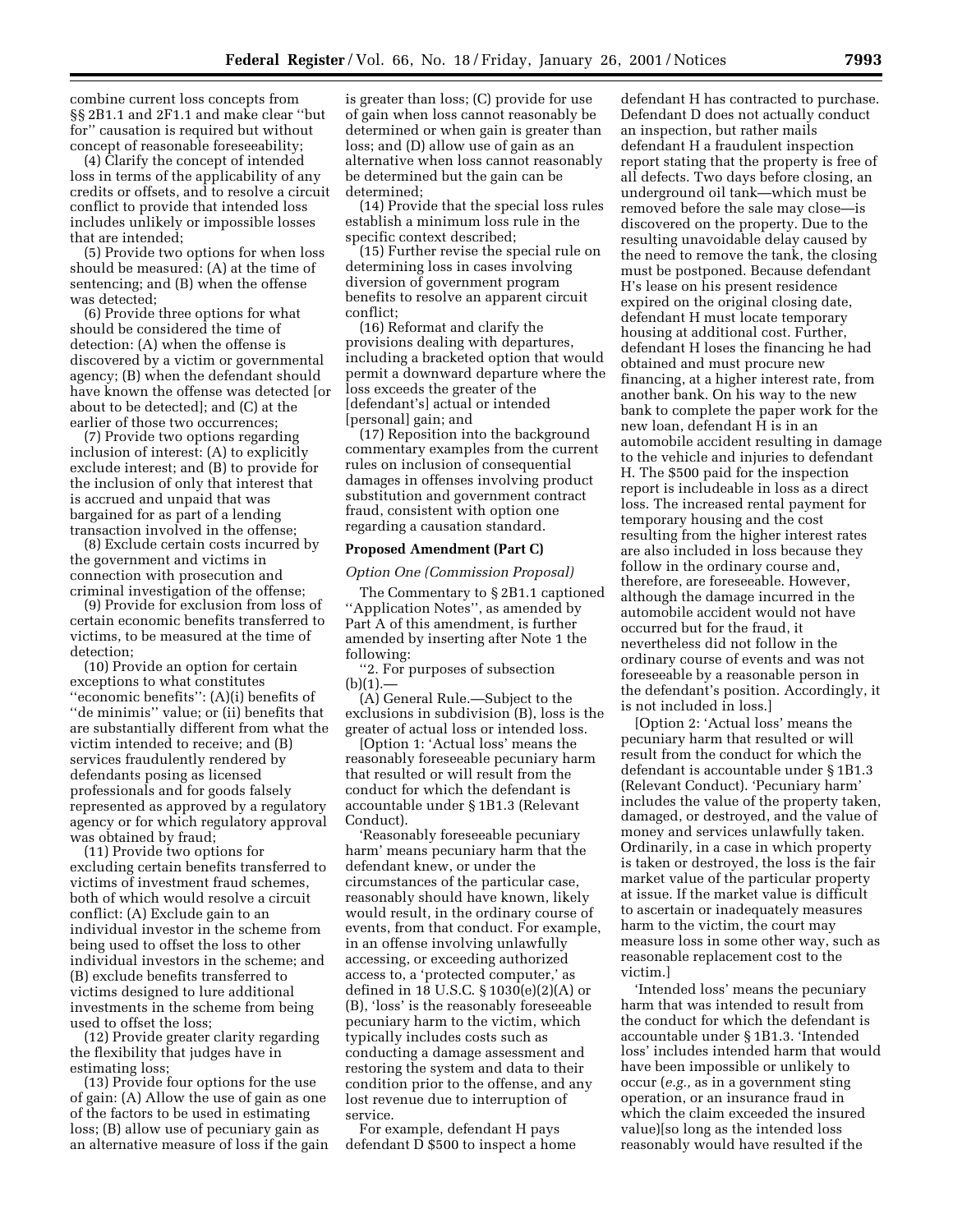facts were as the defendant believed them to be].

[Option 1:

(B) Time of measurement.—Loss ordinarily should be measured at the time of sentencing, except as provided herein.]

[Option 2:

(B) Time of measurement.—Loss ordinarily should be measured at the time the offense was detected. An offense is detected [Option 2A: When the offense is discovered by a victim or a governmental agency.] [Option 2B: When the defendant knew or reasonably should have known that the offense was detected [or about to be detected] by a victim or a public law enforcement agency.] [Option 2C: The earlier of when an offense is discovered by a victim or a governmental agency or the defendant knew or reasonably should have known that the offense was detected [or about to be detected] by a victim or a public law enforcement agency.]

(C) Exclusions from Loss.—

[Option 1: (i) Interest of any kind, finance charges, late fees, penalties, amounts based on an agreed-upon return or rate of return, or other opportunity costs.]

[Option 2: (i) Interest of any kind, except if it is bargained for as part of a lending transaction that is involved in the offense. In such a case, the court shall include any such interest that is accrued and unpaid as of the time the defendant knew or should have known that the offense had been detected.]

(ii) Costs to the government of, and costs incurred by victims primarily to aid the government in, the prosecution and criminal investigation of an offense, even if such costs are reasonably foreseeable.

[(iii) The value of the economic benefit the defendant or other persons acting jointly with the defendant transferred to the victim before the offense was detected.]

(I) For purposes of this subdivision.— ''Economic benefit'' [includes][means] money, property, or services performed.

''Transferred'' means pledged or otherwise provided as collateral, returned, repaid, or otherwise conveyed.

(II) The value of any ''economic benefit'' transferred to the victim by the defendant ordinarily shall be measured at the time the offense was detected.

(III) However, in a case involving collateral pledged by a defendant, the ''economic benefit'' of such collateral to the victim for purposes of this subdivision is the amount the victim has recovered at the time of sentencing from disposition of the collateral. If the collateral has not been disposed of by that time, the 'economic benefit' of the

collateral is its value at the time of sentencing.

[(IV) However, loss shall not be reduced by the value of:

(1) [benefits of de minimis value transferred by the defendant to the victim(s)][economic benefit transferred to the victim that has little or no value to the victim because it is substantially different from what the victim intended to receive]; or

(2) services fraudulently rendered to victims by persons falsely posing as licensed professionals, or goods falsely represented as approved by a governmental regulatory agency, or goods for which regulatory approval by a government agency was obtained by fraud.]

[Option 1:(V) In a case involving a fraudulent investment scheme, such as a Ponzi scheme, the loss shall not be reduced by the value of the economic benefit transferred to any individual investor in the scheme in excess of that investor's principal investment (*i.e.,* the gain to an individual investor in the scheme shall not be used to offset the loss to another individual investor in the scheme).]

[Option 2:(V) In a case involving a fraudulent investment scheme, such as a Ponzi scheme, loss shall not be reduced by the benefit transferred to victims designed to lure additional 'investments' in the scheme.]

(D) Estimation of Loss.—In order to determine the applicable offense level, the court need only make a reasonable estimate of the loss. The sentencing judge is in a unique position to assess the evidence and estimate the loss based upon that evidence. For this reason, the court's loss determination is entitled to appropriate deference. *See* 18 U.S.C. § 3742(e) and (f).

The estimate of the loss shall be based on available information, taking into account, as appropriate and practicable under the circumstances, factors such as the following:

(i) The fair market value of the property, or other thing of value, taken or otherwise unlawfully acquired, misapplied, misappropriated, or destroyed; or if the fair market value is impracticable to determine or inadequately measures the harm, the cost to the victim of replacing that property or other thing of value.

(ii) The cost of repairs to damaged property, not to exceed the replacement cost had the property been destroyed.

(iii) The approximate number of victims multiplied by the average loss to each victim.

(iv) More general factors, such as the scope and duration of the offense and

revenues generated by similar operations.

[Option 1:(v) The gain from the offense.]

[Option 2:

(E) Pecuniary Gain.—The court shall use the defendant's pecuniary gain as an alternative measure of loss if the pecuniary gain is greater than loss (which may be zero).

''Pecuniary gain'' has the meaning given that term in Application Note 3(h) of the Commentary to § 8A1.2 (Application Instructions— Organizations) (*i.e.,* the before-tax profit resulting from the relevant conduct of the offense).]

[Option 3:

(E) Pecuniary Gain.—The court shall use the defendant's pecuniary gain as an alternative measure of loss if (i) loss cannot reasonably be determined; or (ii) gain is greater than loss.

'Pecuniary gain' has the meaning given that term in Application Note 3(h) of the Commentary to § 8A1.2 (Application Instructions— Organizations) (*i.e.,* the before-tax profit resulting from the relevant conduct of the offense).]

[Option 4:

(E) Gain.—The Court shall use the defendant's gain if loss cannot reasonably be determined. For purposes of this application note, ''gain'' means the proceeds from the illegal activity.]

[(F) Special Rules.—The following special rules shall be used to assist in determining loss in the cases indicated:

(i) Stolen or Counterfeit Credit Cards and Access Devices; Purloined Numbers and Codes.—In a case involving any counterfeit access device or unauthorized access device, loss includes any unauthorized charges made with the counterfeit access device or unauthorized access device. In any such case, loss shall be not less than \$500 per access device. However, if the unauthorized access device is a means of telecommunications access that identifies a specific telecommunications instrument or telecommunications account (including an electronic serial number/mobile identification number (ESN/MIN) pair), and that means was only possessed, and not used, during the commission of the offense, loss shall be not less than \$100 per unused means. For purposes of this application note, ''counterfeit access device'' and ''unauthorized access device'' have the meaning given those terms in Application Note 15.

(ii) Government Benefits.—In a case involving government benefits (*e.g.,* grants, loans, entitlement program payments), loss shall be considered to be not less than the value of the benefits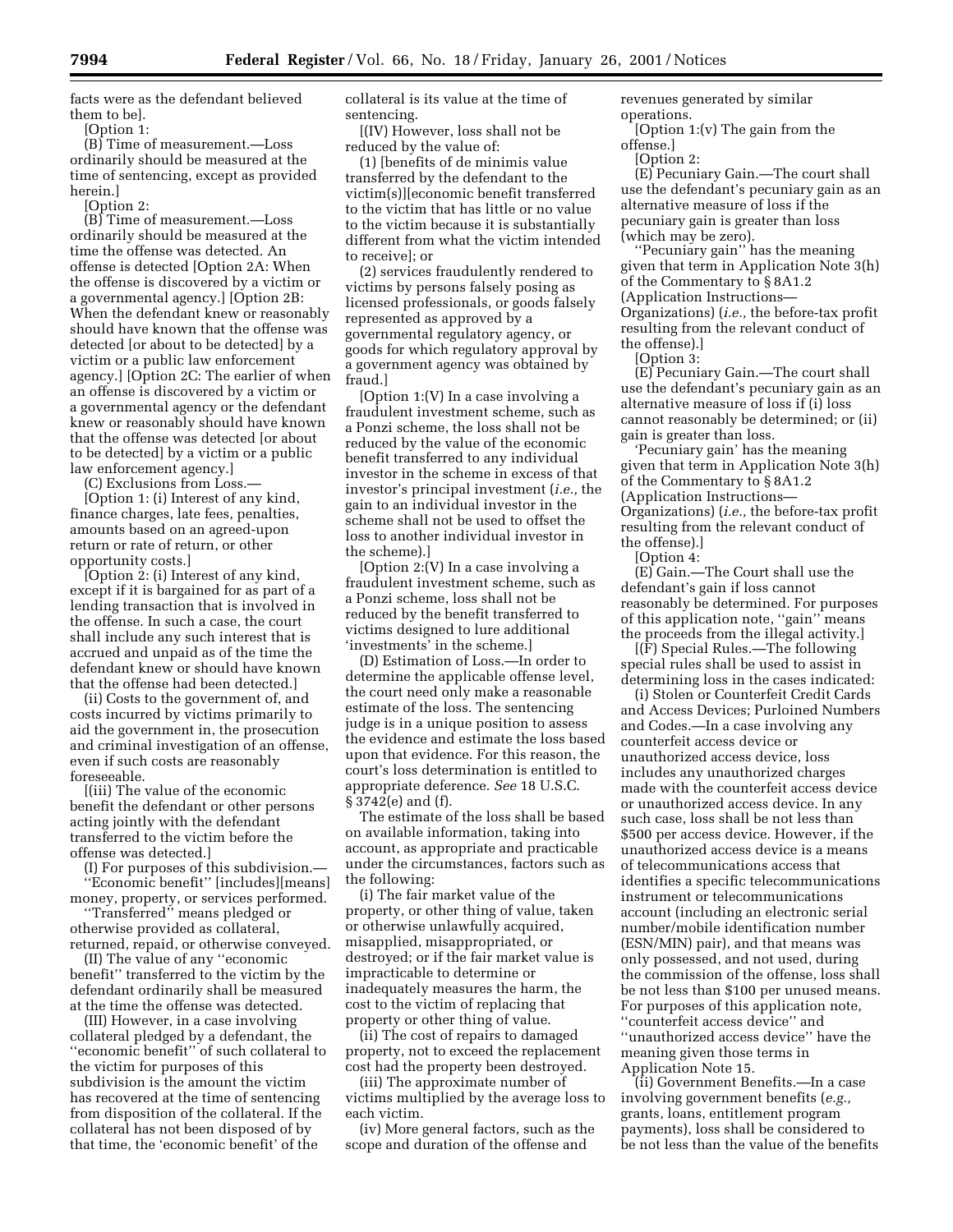obtained by unintended recipients or diverted to unintended uses, as the case may be. For example, if the defendant was the intended recipient of food stamps having a value of \$100 but fraudulently received food stamps having a value of \$150, the loss is \$50.

In a case involving a Davis-Bacon Act violation (*i.e.,* a violation of 40 U.S.C. § 276a, criminally prosecuted under 18 U.S.C. § 1001), the value of the benefits shall be considered to be not less than the difference between the legally required and actual wages paid.

In the case of a loan (*e.g.,* a student educational loan), the value of the benefits shall be considered to be not less than the amount of savings in interest over the life of the loan compared to alternative loan terms for which the applicant would have qualified.]

(G) Departure Considerations.— (i) Upward Departure

Considerations.—There may be cases in which the offense level determined under this guideline substantially understates the seriousness of the offense. In such cases, an upward departure may be warranted. The following is a non-exhaustive list of factors that the court may consider in determining whether an upward departure is warranted:

(I) A primary objective of the offense was an aggravating, non-monetary objective. For example, a primary objective of the offense was to inflict emotional harm.

(II) The offense caused or risked substantial non-monetary harm. For example, the offense caused physical harm, psychological harm, or severe emotional trauma, or resulted in a substantial invasion of a privacy interest.

(III) The offense involved a substantial amount of interest of any kind, finance charges, late fees, penalties, anticipated profits, amounts based on an agreedupon return or rate of return, or other opportunity costs, not included in the determination of loss for purposes of subsection (b)(1).

(IV) The offense created a risk of substantial loss beyond the loss determined for purposes of subsection (b)(1).

(V) The offense endangered the solvency or financial security of one or more victims.

(ii) Downward Departure Considerations. There also may be cases in which the offense level determined under this guideline substantially overstates the seriousness of the offense. In such cases, a downward departure may be warranted. The following is a non-exhaustive list of factors that the

court may consider in determining whether a downward departure is warranted.

(I) The primary objective of the offense was a mitigating, non-monetary objective, such as to fund medical treatment for a sick parent. However, if, in addition to that primary objective, a substantial objective of the offense was to benefit the defendant economically, a downward departure for this reason would not ordinarily be warranted.

[(II)The loss significantly exceeds the greater of the [defendant's] actual or intended [personal] gain, and therefore significantly overstates the culpability of the defendant.]''.

The Commentary to § 2B1.1 captioned ''Background Commentary'', as amended by Part A of this proposed amendment, is further amended by inserting the following after the second paragraph:

The Commission has determined that, ordinarily, the sentences of defendants convicted of federal offenses should reflect the nature and magnitude of the pecuniary harm caused by their crimes. Accordingly, along with other relevant factors under the guidelines, loss serves as a measure of the seriousness of the offense and the defendant's relative culpability and is a principal factor in determining the offense level under this guideline. Because of the structure of the Sentencing Table (Chapter 5, Part A), subsection (b)(1) results in an overlapping range of enhancements based on the loss.

[Except as excluded above, both direct and indirect pecuniary harm that is a reasonably foreseeable result of the offense will be taken into account in determining the loss. Accordingly, in any particular case, the determination of loss may include consideration of factors not specifically set forth in this guideline. For example, in an offense involving unlawfully accessing, or exceeding authorized access to, a protected computer, as defined in 18 U.S.C. § 1030(e)(2)(A) or (B), loss is the reasonably foreseeable pecuniary harm to the victim, which typically includes costs such as conducting a damage assessment and restoring the system and data to their condition prior to the offense [, and any lost revenue due to interruption of service]. Likewise, in a product substitution case, the loss includes the victim's reasonably foreseeable costs of making substitute transactions and handling or disposing of the product delivered, or modifying the product so that it can be used for its intended purpose, plus the victim's reasonably foreseeable cost of correcting the actual or potential disruption to the victim's business caused by the product

substitution. Similarly, in a defense contract fraud case, loss includes the reasonably foreseeable administrative cost to the government and other participants of repeating or correcting the procurement action affected, plus any increased cost to procure the product or service involved that was reasonably foreseeable.]''.

#### *Option Two (Criminal Law Committee Proposal)*

The Commentary to § 2B1.1 captioned ''Application Notes'', as amended by Part A of this amendment, is further amended by inserting after Note 1 the following:

''2. For purposes of subsection  $(b)(1)$ —

(A) General Rule.—Loss is the greater of the actual loss or the intended loss.

'Actual loss' means the reasonably foreseeable pecuniary harm that resulted or will result from the conduct for which the defendant is accountable under § 1B1.3 (Relevant Conduct).

'Reasonably foreseeable pecuniary harm' means pecuniary harm that the defendant knew or, under the circumstances of the particular case, reasonably should have known likely would result in the ordinary course of events from the conduct for which the defendant is accountable under § 1B1.3 (Relevant Conduct).

'Intended loss' means the pecuniary harm that was intended to result from the conduct for which the defendant is accountable under § 1B1.3, even if that harm would have been impossible or unlikely to occur (*e.g.,* as in a government sting operation, or an intended insurance fraud in which the claim exceeded the insured value), so long as the intended loss would reasonably have resulted if the facts were as the defendant believed them to be.

(B) Exclusions from Loss.—Loss does not include the following:

(i) Interest of any kind, finance charges, late fees, penalties, anticipated profits, or amounts based on an agreedupon return or rate of return.

(ii) Costs to the government of, and costs incurred by victims primarily to aid the government in, the prosecution and criminal investigation of an offense, even if such costs are reasonably foreseeable.

(C) Credits In Determining Loss.— (i) Loss shall be determined by excluding the value of the economic benefit the defendant or other persons acting jointly with the defendant transferred to the victim before the offense was detected. However, loss shall not be reduced by the value of: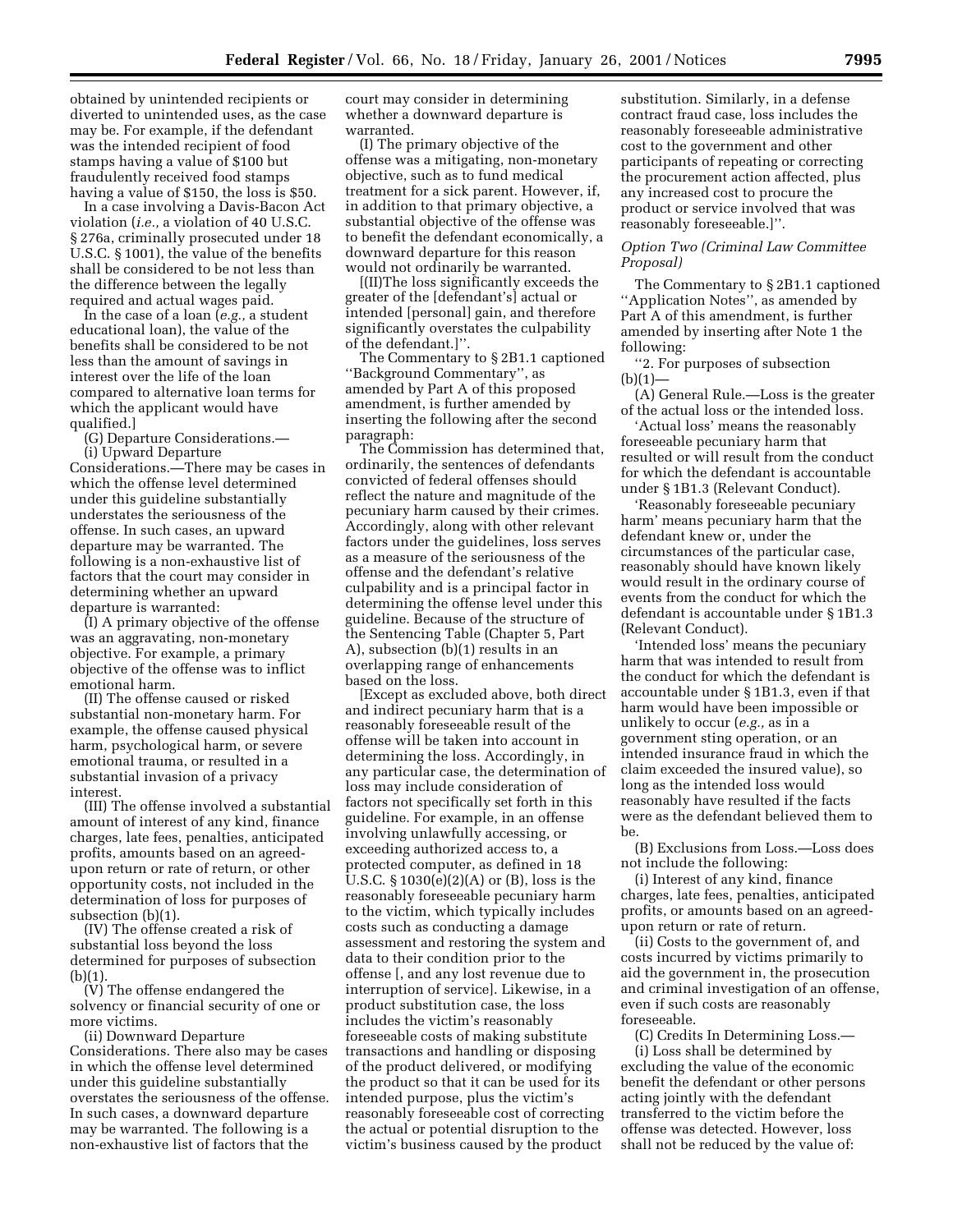(a) benefits of de minimis value transferred by the defendant to the victim(s).

(b) services fraudulently rendered to victims by persons falsely posing as licensed professionals, or goods falsely represented as approved by a governmental regulatory agency, or goods for which regulatory approval by a government agency was obtained by fraud.

(ii) In a case involving a fraudulent investment scheme, such as a 'Ponzi scheme,' the loss shall not be reduced by the value of the economic benefit transferred to any investor in the scheme in excess of that investor's principal investment (*i.e.,* the gain to one investor in the scheme shall not be used to offset the loss to another investor in the scheme).

(iii) For purposes of this subsection: (A) 'economic benefit' means money, property, or services performed; and (B) 'transferred' includes pledged or otherwise provided as collateral, returned, repaid, or otherwise conveyed.

(D) Time of measurement: Loss should ordinarily be measured at the time the offense was detected.

(i) For purposes of this guideline, an offense is detected when the defendant knew or reasonably should have known that the offense was detected by a victim or a public law enforcement agency.

(ii) Except as provided in subsection (D)(iii), the value of any 'economic benefit' transferred to the victim by the defendant for purposes of Subsection (C) shall be measured at the time the offense was detected.

(iii) However, in a case involving collateral pledged by a defendant, the 'economic benefit' of such collateral to the victim for purposes of Subsection (C) is the amount the victim has recovered at the time of sentencing from disposition of the collateral. If the collateral has not been disposed of by that time, the 'economic benefit' of the collateral is its value at the time of sentencing.

(E) Estimation of Loss. The court need not determine the precise amount of the loss. Rather, it need only make a reasonable estimate of loss. The sentencing judge is in a unique position to assess the evidence and estimate the loss based upon that evidence. For this reason, the court's loss determination is entitled to appropriate deference. See 18 U.S.C. 3742(e) and (f).

The estimate of the loss shall be based on available information, taking into account and using as appropriate and practicable under the circumstances, factors such as the following:

(i) The fair market value of the property, or other thing of value, taken

or otherwise unlawfully acquired, misapplied, misappropriated, or destroyed; or if the fair market value is impracticable to determine or inadequately measures the harm, the cost to the victim of replacing that property or other thing of value.

(ii) The cost of repairs to damaged property, not to exceed the replacement cost had the property been destroyed.

(iii) The approximate number of victims multiplied by the average loss to each victim.

(iv) More general factors, such as the scope and duration of the offense and revenues generated by similar operations.

(F) Gain. The court shall use the defendant's gain as an alternative measure of loss when loss cannot otherwise reasonably be determined, but the defendant's gain can reasonably be determined.

(G) Special Rules. The following special rules shall be used to assist in determining actual loss in the cases indicated:

(i) Stolen or Counterfeit Credit Cards and Access Devices; Purloined Numbers and Codes. In a case involving stolen or counterfeit credit cards (*see* 15 U.S.C. 1602(k)), stolen or counterfeit access devices (*see* 18 U.S.C. 1029(e)(1)), or purloined numbers or codes, the actual loss includes any unauthorized charges made with the credit cards, access devices, or numbers or codes. The actual loss determined for each such credit card, access device, number or code shall be not less than \$500.

(ii) Diversion of Government Program Benefits. In a case involving diversion of government program benefits, actual loss is the value of the benefits diverted from intended recipients or uses. For example, if the defendant was the lawful recipient of food stamps having a value of \$100 but fraudulently received food stamps having a value of \$150, the loss is \$50.

(iii) Davis-Bacon Act Cases. In a case involving a Davis-Bacon Act violation (*i.e.,* a violation of 40 U.S.C. 276a, criminally prosecuted under 18 U.S.C. 1001), the actual loss is the difference between the legally required and actual wages paid.

(H) Departure Considerations.

(1) Upward Departure Considerations. There may be cases in which the loss substantially understates the seriousness of the offense or the culpability of the defendant. In such cases, an upward departure may be warranted. The following is a nonexhaustive list of factors that the court may consider in determining whether an upward departure is warranted:

(a) A primary objective of the offense was an aggravating, non-monetary objective, such as to inflict emotional harm.

(b) The offense resulted in or risked substantial non-monetary harm. For example, the offense caused physical harm, psychological harm, or severe emotional trauma, or resulted in a substantial invasion of a privacy interest.

(c) The offense created a risk of substantial loss beyond the loss determined above.

(d) The offense endangered the solvency or financial security of one or more victims.

(e) The offense involved a substantial risk that a victim would lose a significant portion of his or her net worth or suffer other significant financial hardship.

(2) Downward Departure Considerations. There may be cases in which the loss substantially overstates the seriousness of the offense or the culpability of the defendant. In such cases, a downward departure may be warranted. The following is a nonexhaustive list of factors that the court may consider in determining whether a downward departure is warranted:

(a) The primary objective of the offense was a mitigating, non-monetary objective, such as to fund medical treatment for a sick parent. However, if, in addition to that primary objective, a substantial objective of the offense was to benefit the defendant economically, a downward departure for this reason would not ordinarily be warranted.

(b) The loss significantly exceeds the greater of the defendant's actual or intended personal gain, and therefore significantly overstates the culpability of the defendant.''.

The Commentary to § 2B1.1 captioned ''Background'', as amended by Part A of this amendment, is further amended by inserting after the second paragraph the following:

The Commission has determined that, ordinarily, the sentences of defendants convicted of federal offenses should reflect the nature and magnitude of the pecuniary harm caused by their crimes. Accordingly, along with other relevant factors under the guidelines, loss serves as a measure of the seriousness of the offense and the defendant's relative culpability and is a principal factor in determining the offense level under this guideline.

Both direct and indirect pecuniary harm that is a reasonably foreseeable result of the offense will be taken into account in determining the loss. For example, in an offense involving unlawfully accessing, or exceeding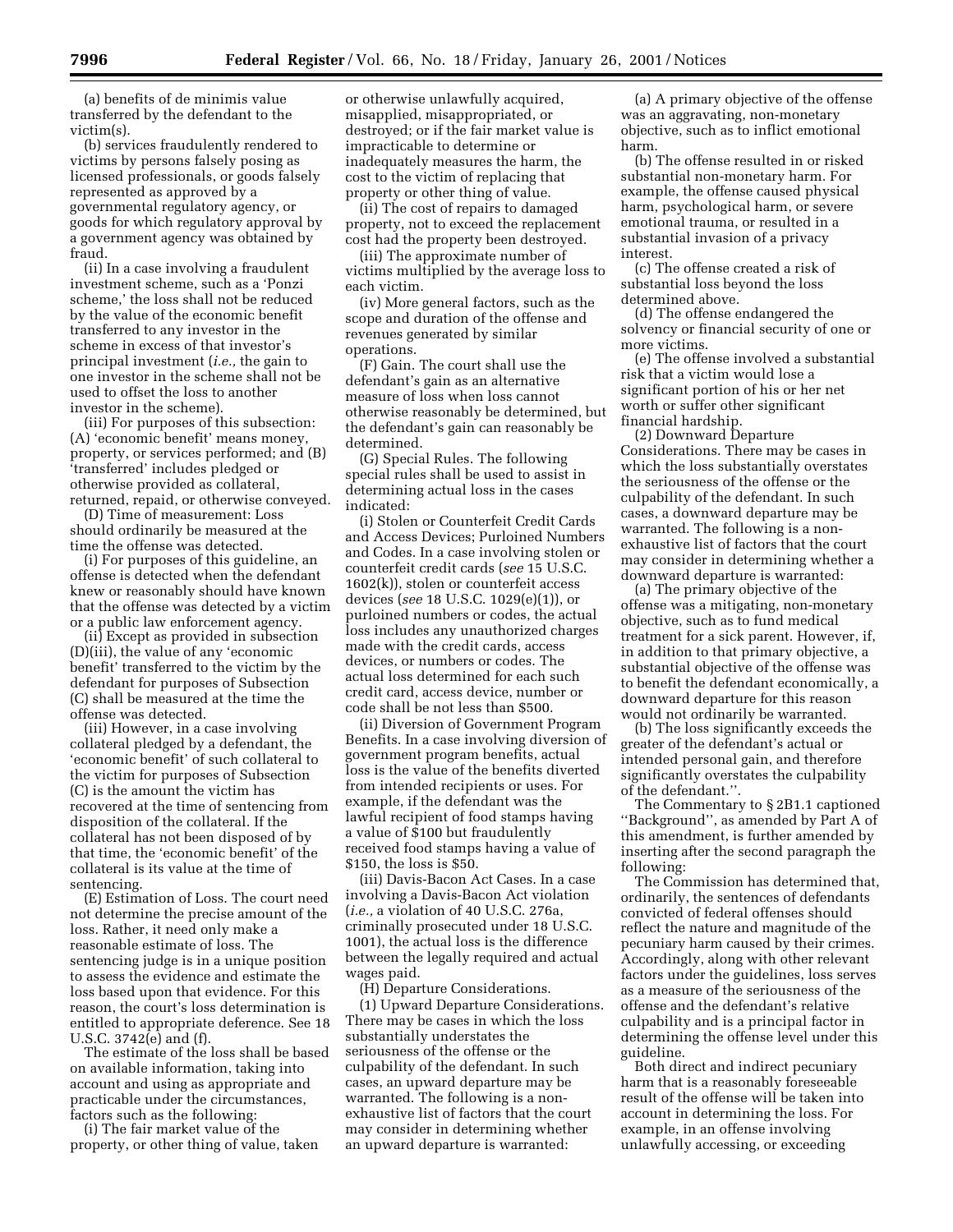authorized access to, a ''protected computer,' as defined in 18 U.S.C. § 1030(e)(2)(A) or (B), 'loss' is the reasonably foreseeable pecuniary harm to the victim, which typically includes costs such as conducting a damage assessment and restoring the system and data to their condition prior to the offense. Likewise, in a product substitution case, the loss includes the victim's reasonably foreseeable costs of making substitute transactions and handling or disposing of the product delivered or modifying the product so that it can be used for its intended purpose, plus the victim's reasonably foreseeable cost of correcting the actual or potential disruption to the victim's business caused by the product substitution. Similarly, in a defense contract fraud case, loss includes the reasonably foreseeable administrative cost to the government and other participants of repeating or correcting the procurement action affected, plus any increased cost to procure the product or service involved that was reasonably foreseeable.''.

#### **Part D. Referring Guidelines for Theft and Fraud**

*Synopsis of Proposed Amendment:* The following proposed amendments are intended to be made in conjunction with a change to the loss tables in § 2B1.1 (Larceny, Embezzlement, and Other Forms of Theft) or § 2F1.1 (Fraud and Deceit). The amendments provide a 1-level increase in several guidelines that refer to the loss tables for cases in which the loss is more than \$2,000 but not more than \$5,000. This increase would be provided to avoid a 1-level decrease that would otherwise occur for offenses involving losses of more than \$2,000 but not more than \$5,000 because the proposed table does not provide the first increase for loss amount until loss exceeds \$5,000.

#### **Proposed Amendments (Part D)**

Section 2B2.3(b) is amended by striking subdivision (3) in its entirety and inserting the following:

''(3) If (A) the offense involved invasion of a protected computer; and (B) the loss resulting from the invasion (i) exceeded \$2,000 but did not exceed \$5,000, increase by 1 level; or (ii) exceeded \$5,000, increase by the number of levels from the table in § 2B1.1 (Theft, Property Destruction, and Fraud) corresponding to that amount.''.

Section 2B3.3(b) is amended by striking subdivision (1) in its entirety and inserting the following:

''(1) If the greater of the amount obtained or demanded (A) exceeded

\$2,000 but did not exceed \$5,000, increase by 1 level; or (B) exceeded \$5,000, increase by the number of levels from the table in § 2B1.1 (Theft, Property Destruction, and Fraud) corresponding to that amount.''.

Section 2B4.1(b) is amended by striking subdivision (1) in its entirety and inserting the following:

''(1) If the greater of the value of the bribe or the improper benefit to be conferred (A) exceeded \$2,000 but did not exceed \$5,000, increase by 1 level; or (B) exceeded \$5,000, increase by the number of levels from the table in § 2B1.1 (Theft, Property Destruction, and Fraud) corresponding to that amount.''.

Section 2B5.1(b) is amended by striking subdivision (1) in its entirety and inserting the following:

''(1) If the face value of the counterfeit items (A) exceeded \$2,000 but did not exceed \$5,000, increase by 1 level; or (B) exceeded \$5,000, increase by the number of levels from the table in § 2B1.1 (Theft, Property Destruction, and Fraud) corresponding to that amount.''.

Section 2B5.3(b) is amended by striking subdivision (1) in its entirety and inserting the following:

 $'(1)$  If the infringement amount  $(A)$ exceeded \$2,000 but did not exceed \$5,000, increase by 1 level; or (B) exceeded \$5,000, increase by the number of levels from the table in § 2B1.1 (Theft, Property Destruction, and Fraud) corresponding to that amount.''.

Section 2B6.1(b) is amended by striking subdivision (1) in its entirety and inserting the following:

''(1) If the retail value of the motor vehicles or parts (A) exceeded \$2,000 but did not exceed \$5,000, increase by 1 level; or (B) exceeded \$5,000, increase by the number of levels from the table in § 2B1.1 (Theft, Property Destruction, and Fraud) corresponding to that amount.''.

Section 2C1.1(b)(2) is amended by striking subdivision (A) in its entirety and inserting the following:

''(A) If the value of the payment, the benefit received or to be received in return for the payment, or the loss to the government from the offense, whichever is greatest (i) exceeded \$2,000 but did not exceed \$5,000, increase by 1 level; or (ii) exceeded \$5,000, increase by the number of levels from the table in § 2B1.1 (Theft, Property Destruction, and Fraud) corresponding to that amount.''.

Section 2C1.2(b)(2) is amended by striking subdivision (A) in its entirety and inserting the following:

''(A) If the value of the gratuity (i) exceeded \$2,000 but did not exceed \$5,000, increase by 1 level; or (ii) exceeded \$5,000, increase by the number of levels from the table in § 2B1.1 (Theft, Property Destruction, and Fraud) corresponding to that amount.''.

Section 2C1.6(b) is amended by striking subdivision (1) in its entirety and inserting the following:

''(1) If the value of the gratuity (i) exceeded \$2,000 but did not exceed \$5,000, increase by 1 level; or (ii) exceeded \$5,000, increase by the number of levels from the table in § 2B1.1 (Theft, Property Destruction, and Fraud) corresponding to that amount.''.

Section 2C1.7(b)(1) is amended by striking subdivision (A) in its entirety and inserting the following:

''(A) If the loss to the government, or the value of anything obtained or to be obtained by a public official or others acting with a public official, whichever is greater, (i) exceeded \$2,000 but did not exceed \$5,000, increase by 1 level; or (ii) exceeded \$5,000, increase by the number of levels from the table in § 2B1.1 (Theft, Property Destruction, and Fraud) corresponding to that amount.''.

Section 2E5.1(b) is amended by striking subdivision (2) in its entirety and inserting the following:

''(2) If the value of the prohibited payment or the value of the improper benefit to the payer, whichever is greater (A) exceeded \$2,000 but did not exceed \$5,000, increase by 1 level; or (B) exceeded \$5,000, increase by the number of levels from the table in § 2B1.1 (Theft, Property Destruction, and Fraud) corresponding to that amount.''.

Section 2G2.2(b)(2)(A) is amended by striking ''§ 2F1.1 (Fraud and Deceit)'' and inserting ''§ 2B1.1 (Theft, Property Destruction, and Fraud)''.

Section 2G3.1(b)(1)(A) is amended by striking ''§ 2F1.1 (Fraud and Deceit)'' and inserting ''§ 2B1.1 (Theft, Property Destruction, and Fraud)''.

Section 2G3.2(b)(2) is amended by striking ''at § 2F1.1 (b)(1)'' and inserting ''in § 2B1.1 (Theft, Property Destruction, and Fraud)."

Section 2Q2.1(b)(3) is amended by striking subdivision (A) in its entirety and inserting the following:

''(A) If the market value of the fish, wildlife, or plants (i) exceeded \$2,000 but did not exceed \$5,000, increase by 1 level; or (ii) exceeded \$5,000, increase by the number of levels from the table in § 2B1.1 (Theft, Property Destruction, and Fraud) corresponding to that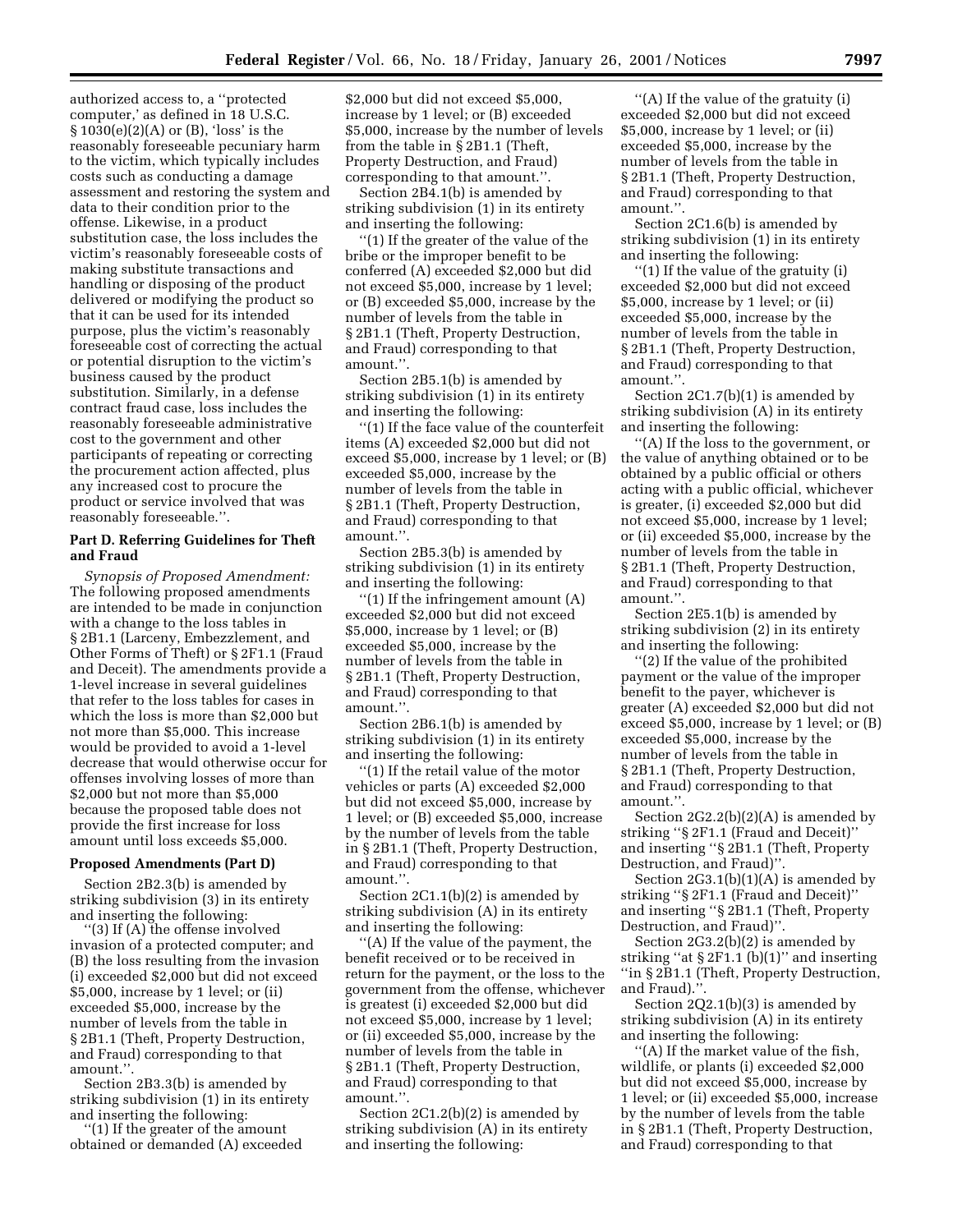amount, [but in no event more than [18] levels]; or''.

Section 2S1.3(a) is amended by striking ''§ 2F1.1 (Fraud and Deceit)'' and inserting ''§ 2B1.1 (Theft, Property Destruction, and Fraud)''.

#### **Part E. Technical and Conforming Amendments**

The Commentary to § 1B1.2 captioned ''Application Notes'' is amended in Note 1 in the fourth paragraph by striking ''§ 2B1.1 (Larceny, Embezzlement, and Other Forms of Theft)'' and inserting ''§ 2F1.1 (Theft, Property Destruction, and Fraud)''.

The Commentary to § 1B1.3 captioned ''Application Notes'' is amended in Note 5 by striking ''§ 2F1.1 (Fraud and Deceit)'' and inserting ''§ 2B1.1 (Theft, Property Destruction, and Fraud)''.

Chapter Two, Part B, Subpart 1, is amended by inserting after § 2B1.3 the following:

''§ 2B1.4. Insider Trading

(a) Base Offense Level: 8.

(b) Specific Offense Characteristic. (1) Increase by the number of levels from the table in § 2B1.1 (Theft, Property Destruction, and Fraud) corresponding to the gain resulting from the offense.

#### Commentary

Statutory Provisions: 15 U.S.C. 78j and 17 CFR 240.10b–5. For additional statutory provision(s), see Appendix A (Statutory Index).

#### Application Note

1. Section 3B1.3 (Abuse of Position of Trust or Use of Special Skill) should be applied only if the defendant occupied and abused a position of special trust. Examples might include a corporate president or an attorney who misused information regarding a planned but unannounced takeover attempt. It typically would not apply to an ordinary ''tippee.''

Background: This guideline applies to certain violations of Rule 10b–5 that are commonly referred to as 'insider trading.' Insider trading is treated essentially as a sophisticated fraud. Because the victims and their losses are difficult if not impossible to identify, the gain, *i.e.*, the total increase in value realized through trading in securities by the defendant and persons acting in concert with him or to whom he provided inside information, is employed instead of the victims' losses.

Certain other offenses, *e.g.*, 7 U.S.C. 13(e), that involve misuse of inside information for personal gain also may appropriately be covered by this guideline.''.

The Commentary to § 2B5.1 captioned ''Application Notes'' is amended in Note 3 by striking ''§ 2F1.1 (Fraud and Deceit)'' and inserting ''§ 2B1.1 (Theft, Property Destruction, and Fraud)''.

The Commentary to § 2B5.3 captioned ''Background'' is amended in the second sentence of the first paragraph by striking ''guidelines'' and inserting ''guideline''.

The Commentary to § 2B2.3 captioned ''Application Notes'' is amended in Note 2 by striking ''§ 2B1.1 (Larceny, Embezzlement, and Other Forms of Theft)'' and inserting ''§ 2B1.1 (Theft, Property Destruction, and Fraud)''.

The Commentary to § 2B3.1 captioned ''Application Notes'' is amended in Note 3 by striking ''§ 2B1.1 (Larceny, Embezzlement, and Other Forms of Theft)'' and inserting ''§ 2B1.1 (Theft, Property Destruction, and Fraud)''.

The Commentary to § 2B6.1 captioned ''Application Notes'' is amended in Note 1 by striking ''§ 2B1.1 (Larceny, Embezzlement, and Other Forms of Theft)'' and inserting ''§ 2B1.1 (Theft, Property Destruction, and Fraud)''.

The Commentary to § 2B6.1 captioned ''Application Notes'' is amended by striking Note 2 in its entirety and inserting the following:

'2. The 'Increase by the number of levels from the table in § 2B1.1 (Theft, Property Destruction, and Fraud) corresponding to that amount,' as used in subsection (b)(1), refers to the number of levels corresponding to the retail value of the motor vehicles or parts involved.''.

The Commentary to § 2C1.1 captioned ''Application Notes'' is amended in Note 2 by striking ''§ 2B1.1 (Larceny, Embezzlement, and Other Forms of Theft) and includes both actual and intended loss'' and inserting ''§ 2B1.1 (Theft, Property Destruction, and Fraud)''.

The Commentary to § 2C1.7 captioned ''Application Notes'' is amended in Note 3 by striking ''§ 2B1.1 (Larceny, Embezzlement, and Other Forms of Theft) and includes both actual and intended los'' and inserting ''§ 2B1.1 (Theft, Property Destruction, and Fraud)''.

Section 2H3.3(a) is amended in subdivision (2) by inserting ''or destruction'' after ''theft''; and by striking ''§ 2B1.1 (Larceny, Embezzlement, and Other Forms of Theft)'' and inserting ''§ 2B1.1 (Theft, Property Destruction, and Fraud)''.

Section 2H3.3(a) is amended by striking subdivision (3) in its entirety.

The Commentary to § 2H3.3 captioned ''Background'' is amended by striking ''§ 2B1.1 (Larceny, Embezzlement, and Other Forms of Theft) or § 2B1.3

(Property Damage or Destruction)'' and inserting ''§ 2B1.1 (Theft, Property Destruction, and Fraud)''.

The Commentary to § 2J1.1 captioned ''Application Notes'' is amended in Note 2 by striking ''§ 2B1.1 (Larceny, Embezzlement, and Other Forms of Theft)'' and inserting ''§ 2B1.1 (Theft, Property Destruction, and Fraud)''.

Section 2K1.4(a) is amended in subdivision (3) by striking ''§ 2F1.1 (Fraud and Deceit) if the offense was committed in connection with a scheme to defraud; or'' and inserting ''§ 2B1.1 (Theft, Property Destruction, and Fraud).''.

Section 2K1.4(a) is amended by striking subdivision (4) in its entirety.

Section 2K1.4(b)(2) is amended in subdivision (2) by striking "(4)" and

inserting  $''(3)$ ".

Section 2N2.1(b)(1) is amended by striking ''§ 2F1.1 (Fraud and Deceit)'' and inserting ''§ 2B1.1 (Theft, Property Destruction, and Fraud)''.

The Commentary to § 2N2.1 captioned ''Application Notes'' is amended in Note 2 by inserting ''theft, property destruction, and'' after ''involved'' and by striking ''(*e.g.*, theft, bribery, revealing trade secrets, or destruction of property)'' and inserting ''(*e.g.*, bribery).''.

The Commentary to § 2N2.1 captioned ''Application Notes'' is amended in Note 4 by striking ''2F1.1 (Fraud and Deceit)'' and inserting ''§ 2B1.1 (Theft, Property Destruction, and Fraud)''.

Section 2N3.1(b)(1) is amended by striking ''§ 2F1.1 (Fraud and Deceit)'' and inserting ''§ 2B1.1 (Theft, Property Destruction, and Fraud)''.

The Commentary to § 2N3.1 captioned ''Background'' is amended in the first paragraph by striking ''the guideline for fraud and deception, § 2F1.1,'' and inserting ''§ 2B1.1 (Theft, Property Destruction, and Fraud)''.

Section 2Q1.6(a)(2) is amended by striking ''§ 2B1.3 (Property Damage or Destruction)'' and inserting ''§ 2B1.1 (Theft, Property Destruction, and Fraud)''.

Section 2T1.6(b)(1) is amended by striking ''§ 2B1.1 (Larceny, Embezzlement, and Other Forms of Theft)'' and inserting ''§ 2B1.1 (Theft, Property Destruction, and Fraud)''.

The Commentary to § 3B1.3 captioned ''Application Notes'' is amended by adding at the end the following:

''4. The following additional illustrations of an abuse of a position of trust pertain to theft or embezzlement from employee pension or welfare benefit plans or labor unions:

(A) If the offense involved theft or embezzlement from an employee pension or welfare benefit plan and the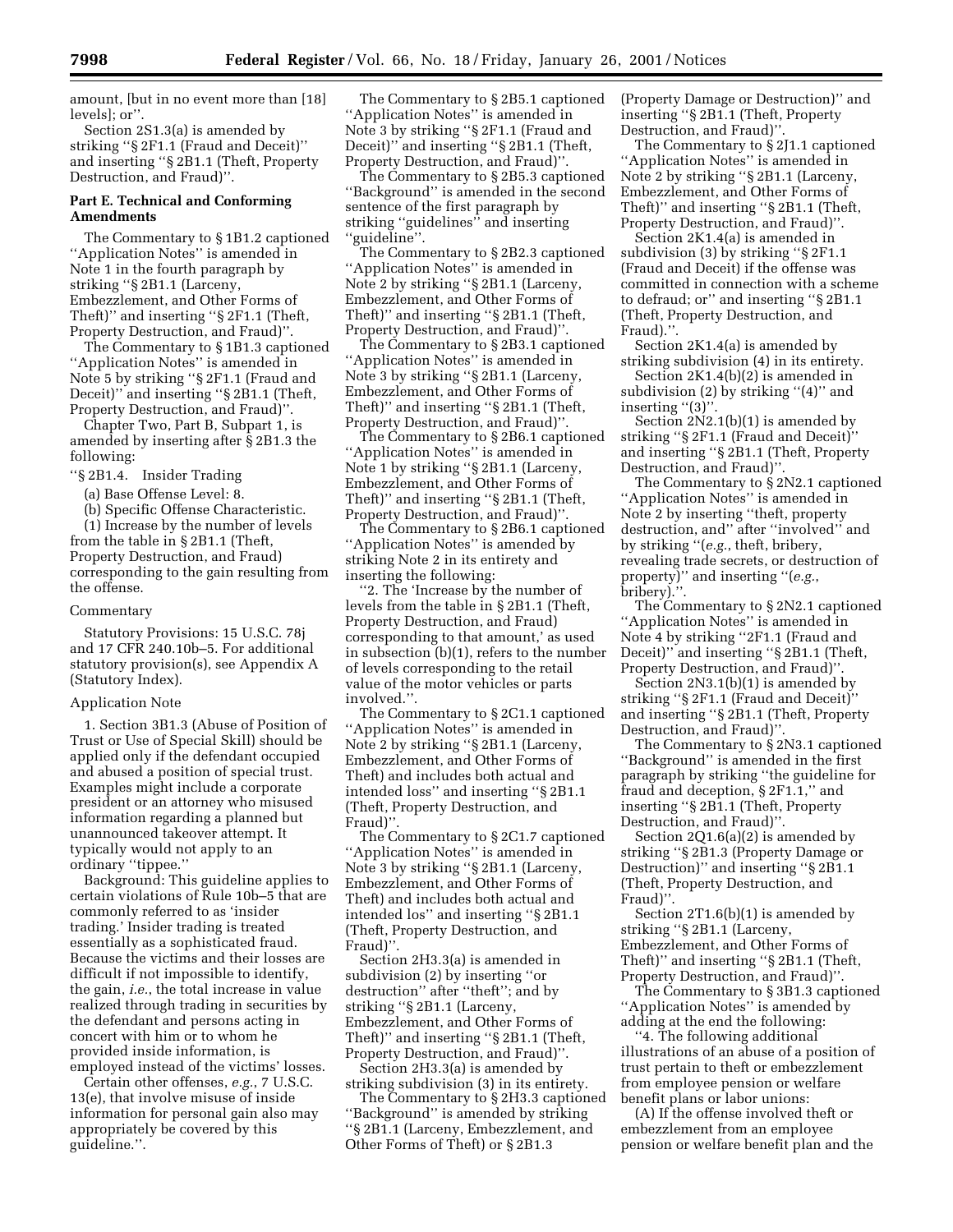defendant was a fiduciary of the benefit plan, an adjustment under this section for abuse of a position of trust will apply. ''Fiduciary of the benefit plan'' is defined in 29 U.S.C. 1002(21)(A) to mean a person who exercises any discretionary authority or control in respect to the management of such plan or exercises authority or control in respect to management or disposition of its assets, or who renders investment advice for a fee or other direct or indirect compensation with respect to any moneys or other property of such plan, or has any authority or responsibility to do so, or who has any discretionary authority or responsibility in the administration of such plan.

(B) If the offense involved theft or embezzlement from a labor union and the defendant was a union officer or occupied a position of trust in the union (as set forth in 29 U.S.C. 501(a)), an adjustment under this section for an abuse of a position of trust will apply.''.

Section 3D1.2(d) is amended by striking ''2B1.3'' and inserting ''2B1.4''; and by striking ''§§ 2F1.1, 2F1.2;''.

The Commentary to § 3D1.2 captioned ''Application Notes'' is amended in the third paragraph of Note 6 by striking '', and would include, for example, larceny, embezzlement, forgery, and fraud''.

Section 3D1.3(b) is amended by striking ''(*e.g.*, theft and fraud)''.

The Commentary to § 3D1.3 captioned ''Application Notes'' is amended in Note 3 by striking ''(*e.g.*, theft and fraud)''; and by striking ''In addition, the adjustment for 'more than minimal planning' frequently will apply to multiple count convictions for property offenses.''.

The Commentary to § 3D1.5 captioned ''Illustrations of the Operation of the Multiple-Count Rules'' is amended by striking Illustration 2 in its entirety and by redesignating Illustrations 3 and 4 as illustrations 2 and 3, respectively.

The Commentary to § 3D1.5 captioned ''Illustrations of the Operation of the Multiple-Count Rules" is amended in Illustration, as redesignated by this amendment, 3 by striking ''§ 2F1.1 (Fraud and Deceit)'' and inserting ''§ 2B1.1 (Theft, Property Destruction, and Fraud)''; and in the last sentence by striking ''§ 2F1.1'' after ''or'' and inserting ''2B1.1''.

The Commentary to § 8A1.2 captioned ''Application Notes'' is amended in Note 3(i) by striking ''§§ 2B1.1 (Larceny, Embezzlement, and Other Forms of Theft), 2F1.1 (Fraud and Deceit)'' and inserting ''§ 2B1.1 (Theft, Property Destruction, and Fraud)''.

Section 8C2.1(a) is amended by striking ''2B1.3'' and inserting ''2B1.4'' and by striking ''§§ 2F1.1; 2F1.2;''.

The Commentary to § 8C2.1 captioned ''Application Notes'' is amended in Note 2 by striking wherever it appears ''§ 2F1.1 (Fraud and Deceit)'' each place it appears and inserting ''§ 2B1.1 (Theft, Property Destruction, and Fraud)''.

Appendix A (Statutory Index) is amended in the line referenced to 7 U.S.C. 6 by striking ''2F1.1'' and inserting ''2B1.1''.

Appendix A (Statutory Index) is amended in the line referenced to 7 U.S.C. 6b(A) by striking ''2F1.1'' and inserting ''2B1.1''.

Appendix A (Statutory Index) is amended in the line referenced to 7 U.S.C. 6b(C) by striking ''2F1.1'' and inserting "2B1.1".

Appendix A (Statutory Index) is amended in the line referenced to 7 U.S.C. 6c by striking ''2F1.1'' and inserting ''2B1.1''.

Appendix A (Statutory Index) is amended in the line referenced to 7 U.S.C. 6h by striking ''2F1.1'' and inserting ''2B1.1''.

Appendix A (Statutory Index) is amended in the line referenced to 7 U.S.C. 6o by striking ''2F1.1'' and inserting ''2B1.1''.

Appendix A (Statutory Index) is amended in the line referenced to 7 U.S.C. 13(a)(2) by striking ''2F1.1'' and inserting "2B1.1"

Appendix A (Statutory Index) is amended in the line referenced to 7 U.S.C.  $13(a)(3)$  by striking "2F1.1" and inserting "2B1.1"

Appendix A (Statutory Index) is amended in the line referenced to 7 U.S.C. 13(a)(4) by striking ''2F1.1'' and inserting "2B1.1"

Appendix A (Statutory Index) is amended in the line referenced to 7 U.S.C. 13(d) by striking "2F1.2" and inserting ''2B1.4''.

Appendix A (Statutory Index) is amended in the line referenced to 7 U.S.C. 13(f) by striking ''2F1.2'' and inserting ''2B1.4''.

Appendix A (Statutory Index) is amended in the line referenced to 7 U.S.C. 23 by striking ''2F1.1'' and inserting "2B1.1"

Appendix A (Statutory Index) is amended in the line referenced to 7 U.S.C. 270 by striking ''2F1.1'' and inserting "2B1.1"

Appendix A (Statutory Index) is amended in the line referenced to 7 U.S.C. 2024(b) by striking ''2F1.1'' and inserting "2B1.1"

Appendix A (Statutory Index) is amended in the line referenced to 7 U.S.C. 2024(c) by striking ''2F1.1'' and inserting "2B1.1".

Appendix A (Statutory Index) is amended in the line referenced to 12 U.S.C. 631 by striking ''2F1.1'' and inserting " $2\overline{B}1.1$ ".

Appendix A (Statutory Index) is amended in the line referenced to 15 U.S.C. 50 by striking "2F1.1" and inserting ''2B1.1''.

Appendix A (Statutory Index) is amended in the line referenced to 15 U.S.C. 77e by striking ''2F1.1'' and inserting "2B1.1".

Appendix A (Statutory Index) is amended in the line referenced to 15 U.S.C. 77q by striking ''2F1.1'' and inserting "2B1.1"

Appendix A (Statutory Index) is amended in the line referenced to 15 U.S.C. 77x by striking ''2F1.1'' and inserting "2B1.1".

Appendix A (Statutory Index) is amended in the line referenced to 15 U.S.C. 78j by striking ''2F1.1'' and inserting ''2B1.1''; and by striking ''2F1.2'' and inserting ''2B1.4''.

Appendix A (Statutory Index) is amended in the line referenced to 15 U.S.C. 78ff by striking ''2F1.1'' and inserting ''2B1.1''.

Appendix A (Statutory Index) is amended in the line referenced to 15 U.S.C. 80b–6 by striking ''2F1.1'' and inserting ''2B1.1''.

Appendix A (Statutory Index) is amended in the line referenced to 15 U.S.C. 158 by striking ''2F1.1'' and inserting ''2B1.1''.

Appendix A (Statutory Index) is amended in the line referenced to 15 U.S.C. 645(a) by striking ''2F1.1'' and inserting "2B1.1"

Appendix A (Statutory Index) is amended in the line referenced to 15 U.S.C. 645(b) by striking '', 2F1.1''.

Appendix A (Statutory Index) is amended in the line referenced to 15

U.S.C. 645(c) by striking '', 2F1.1''. Appendix A (Statutory Index) is amended in the line referenced to 15 U.S.C. 714m(a) by striking ''2F1.1'' and inserting "2B1.1"

Appendix A (Statutory Index) is amended in the line referenced to 15 U.S.C. 714m(b) by striking '', 2F1.1''.

Appendix A (Statutory Index) is amended in the line referenced to 15 U.S.C. 1281 by striking ''2B1.3'' and inserting "2B1.1".

Appendix A (Statutory Index) is amended in the line referenced to 15 U.S.C. 1644 by striking "2F1.1" and inserting "2B1.1".

Appendix A (Statutory Index) is amended in the line referenced to 15 U.S.C. 1681q by striking ''2F1.1'' and inserting "2B1.1"

Appendix A (Statutory Index) is amended in the line referenced to 15 U.S.C. 1693n(a) by striking ''2F1.1'' and inserting "2B1.1".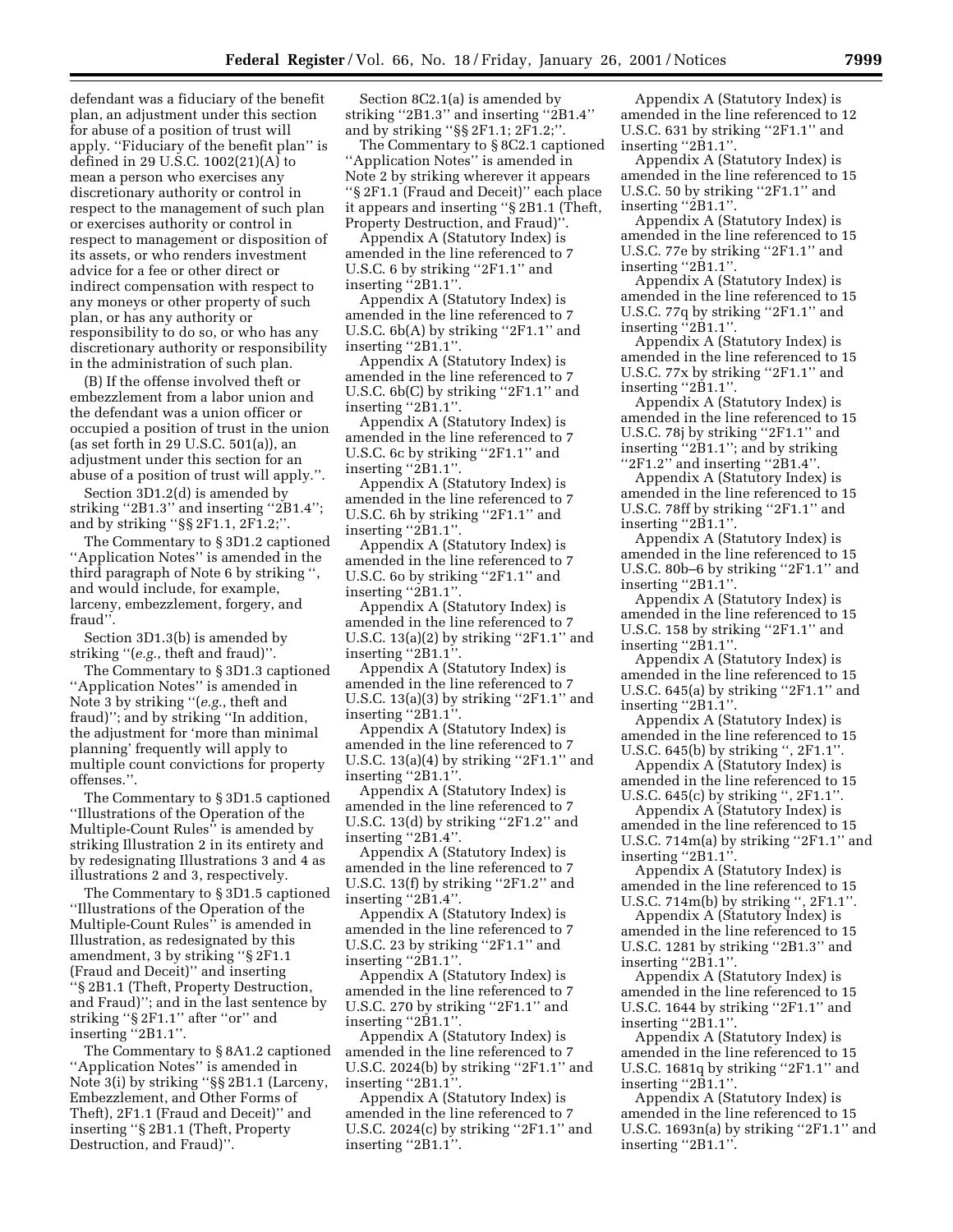Appendix A (Statutory Index) is amended in the line referenced to 16 U.S.C. 114 by striking '', 2B1.3''.

Appendix A (Statutory Index) is amended in the line referenced to 16 U.S.C. 117c by striking '', 2B1.3''.

Appendix A (Statutory Index) is amended in the line referenced to 16 U.S.C. 123 by striking ''2B1.3,''.

Appendix A (Statutory Index) is amended in the line referenced to 16 U.S.C. 146 by striking ''2B1.3,''.

Appendix A (Statutory Index) is amended in the line referenced to 16 U.S.C. 413 by striking '', 2B1.3''.

Appendix A (Statutory Index) is amended in the line referenced to 16 U.S.C. 433 by striking '', 2B1.3''.

Appendix A (Statutory Index) is amended in the line referenced to 16 U.S.C. 831t(b) by striking ''2F1.1'' and inserting ''2B1.1''.

Appendix A (Statutory Index) is amended in the line referenced to 16 U.S.C. 831t(c) by striking ''2F1.1'' and inserting "2B1.1"

Appendix A (Statutory Index) is amended in the line referenced to 18 U.S.C. 32(a), (b) by striking ''2B1.3'' and inserting "2B1.1"

Appendix A (Statutory Index) is amended in the line referenced to 18 U.S.C. 33 by striking "2B1.3" and inserting "2B1.1"

Appendix A (Statutory Index) is amended in the line referenced to 18 U.S.C. 37 by striking ''2B1.3'' and inserting ''2B1.1''.

Appendix A (Statutory Index) is amended in the line referenced to 18 U.S.C. 43 by striking ''2B1.3'' and inserting "2B1.1"

Appendix A (Statutory Index) is amended in the line referenced to 18 U.S.C. 112(a) by striking ''2B1.3'' and inserting "2B1.1".

Appendix A (Statutory Index) is amended in the line referenced to 18 U.S.C. 152 by striking "2F1.1" and inserting "2B1.1"

Appendix A (Statutory Index) is amended in the line referenced to 18 U.S.C. 153 by striking ", 2F1.1"

Appendix A (Statutory Index) is amended in the line referenced to 18 U.S.C. 155 by striking ''2F1.1'' and inserting "2B1.1"

Appendix A (Statutory Index) is amended in the line referenced to 18 U.S.C. 225 by striking '', 2F1.1''.

Appendix A (Statutory Index) is amended in the line referenced to 18 U.S.C. 285 by striking '', 2F1.1''.

Appendix A (Statutory Index) is amended in the line referenced to 18 U.S.C. 286 by striking ''2F1.1'' and inserting "2B1.1".

Appendix A (Statutory Index) is amended in the line referenced to 18 U.S.C. 287 by striking ''2F1.1'' and inserting "2B1.1".

Appendix A (Statutory Index) is amended in the line referenced to 18 U.S.C. 288 by striking "2F1.1" and inserting "2B1.1".

Appendix A (Statutory Index) is amended in the line referenced to 18 U.S.C. 289 by striking ''2F1.1'' and inserting "2B1.1"

Appendix A (Statutory Index) is amended in the line referenced to 18 U.S.C. 332 by striking ", 2F1.1"

Appendix A (Statutory Index) is amended in the line referenced to 18 U.S.C. 335 by striking ''2F1.1'' and inserting "2B1.1".

Appendix A (Statutory Index) is amended in the line referenced to 18 U.S.C. 470 by inserting ''2B1.1,'' before ''2B5.1''; and by striking '', 2F1.1''.

Appendix A (Statutory Index) is amended in the line referenced to 18 U.S.C. 471 by inserting ''2B1.1,'' before ''2B5.1''; and by striking '', 2F1.1''.

Appendix A (Statutory Index) is amended in the line referenced to 18 U.S.C. 472 by inserting ''2B1.1,'' before ''2B5.1''; and by striking '', 2F1.1''.

Appendix A (Statutory Index) is amended in the line referenced to 18 U.S.C. 473 by inserting ''2B1.1,'' before ''2B5.1''; and by striking '', 2F1.1''.

Appendix A (Statutory Index) is amended in the line referenced to 18 U.S.C. 474 by inserting ''2B1.1,'' before ''2B5.1''; and by striking '', 2F1.1''.

Appendix A (Statutory Index) is amended in the line referenced to 18 U.S.C. 474A by inserting "2B1.1," before "2B5.1"; and by striking ", 2F1.1''.

Appendix A (Statutory Index) is amended in the line referenced to 18 U.S.C. 476 by inserting ''2B1.1,'' before ''2B5.1''; and by striking '', 2F1.1''.

Appendix A (Statutory Index) is amended in the line referenced to 18 U.S.C. 477 by inserting ''2B1.1,'' before ''2B5.1''; and by striking '', 2F1.1''.

Appendix A (Statutory Index) is amended in the line referenced to 18 U.S.C. 478 by striking ''2F1.1'' and inserting "2B1.1"

Appendix A (Statutory Index) is amended in the line referenced to 18 U.S.C. 479 by striking ''2F1.1'' and inserting "2B1.1".

Appendix A (Statutory Index) is amended in the line referenced to 18 U.S.C. 480 by striking ''2F1.1'' and inserting "2B1.1"

Appendix A (Statutory Index) is amended in the line referenced to 18 U.S.C. 481 by striking ''2F1.1'' and inserting "2B1.1"

Appendix A (Statutory Index) is amended in the line referenced to 18 U.S.C. 482 by striking ''2F1.1'' and inserting "2B1.1".

Appendix A (Statutory Index) is amended in the line referenced to 18 U.S.C. 483 by striking ''2F1.1'' and inserting  $"2\tilde{B}1.1"$ .

Appendix A (Statutory Index) is amended in the line referenced to 18 U.S.C. 484 by inserting ''2B1.1,'' before ''2B5.1''; and by striking '', 2F1.1''.

Appendix A (Statutory Index) is amended in the line referenced to 18 U.S.C. 485 by inserting ''2B1.1,'' before ''2B5.1''; and by striking '', 2F1.1''.

Appendix A (Statutory Index) is amended in the line referenced to 18 U.S.C. 486 by inserting ''2B1.1,'' before ''2B5.1''; and by striking '', 2F1.1''.

Appendix A (Statutory Index) is amended in the line referenced to 18 U.S.C. 488 by striking ''2F1.1'' and inserting "2B1.1".

Appendix A (Statutory Index) is amended in the line referenced to 18 U.S.C. 491 by inserting ''2B1.1,'' before ''2B5.1''; and by striking '', 2F1.1''.

Appendix A (Statutory Index) is amended in the line referenced to 18 U.S.C. 493 by inserting ''2B1.1,'' before ''2B5.1''; and by striking '', 2F1.1''.

Appendix A (Statutory Index) is amended in the line referenced to 18 U.S.C. 494 by striking ''2F1.1'' and inserting ''2B1.1''.

Appendix A (Statutory Index) is amended in the line referenced to 18 U.S.C. 495 by striking ''2F1.1'' and inserting "2B1.1".

Appendix A (Statutory Index) is amended in the line referenced to 18 U.S.C. 496 by striking ''2F1.1'' and inserting "2B1.1".

Appendix A (Statutory Index) is amended in the line referenced to 18 U.S.C. 497 by striking ''2F1.1'' and inserting "2B1.1".

Appendix A (Statutory Index) is amended in the line referenced to 18 U.S.C. 498 by striking ''2F1.1'' and inserting ''2B1.1''.

Appendix A (Statutory Index) is amended in the line referenced to 18 U.S.C. 499 by striking "2F1.1" and inserting "2B1.1".

Appendix A (Statutory Index) is amended in the line referenced to 18 U.S.C. 500 by striking '', 2F1.1''.

Appendix A (Statutory Index) is amended in the line referenced to 18 U.S.C. 501 by inserting "2B1.1," before ''2B5.1''; and by striking '', 2F1.1''.

Appendix A (Statutory Index) is amended in the line referenced to 18 U.S.C. 502 by striking ''2F1.1'' and inserting "2B1.1".

Appendix A (Statutory Index) is amended in the line referenced to 18 U.S.C. 503 by striking ''2F1.1'' and inserting "2B1.1".

Appendix A (Statutory Index) is amended in the line referenced to 18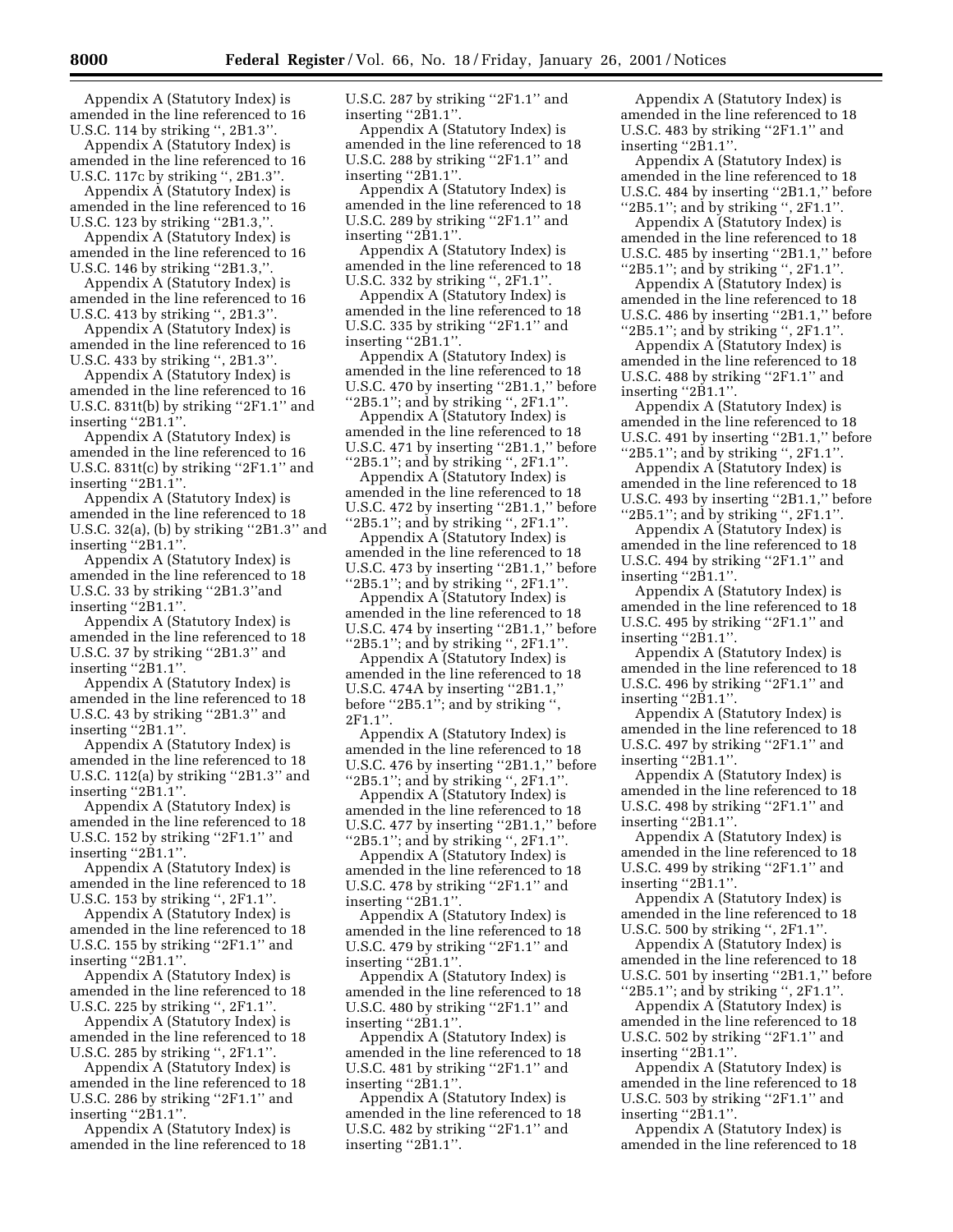U.S.C. 505 by striking ''2F1.1'' and inserting "2B1.1".

Appendix A (Statutory Index) is amended in the line referenced to 18 U.S.C. 506 by striking ''2F1.1'' and inserting "2B1.1".

Appendix A (Statutory Index) is amended in the line referenced to 18 U.S.C. 507 by striking ''2F1.1'' and inserting "2B1.1"

Appendix A (Statutory Index) is amended in the line referenced to 18 U.S.C. 508 by striking ''2F1.1'' and inserting ''2B1.1''.

Appendix A (Statutory Index) is amended in the line referenced to 18 U.S.C. 509 by striking ''2F1.1'' and inserting  $"2\text{B}1.1"$ 

Appendix A (Statutory Index) is amended in the line referenced to 18 U.S.C. 510 by striking ''2F1.1'' and inserting "2B1.1"

Appendix A (Statutory Index) is amended in the line referenced to 18 U.S.C. 513 by striking ''2F1.1'' and inserting "2B1.1"

Appendix A (Statutory Index) is amended in the line referenced to 18 U.S.C. 514 by striking "2F1.1" and inserting ''2B1.1''.

Appendix A (Statutory Index) is amended in the line referenced to 18 U.S.C. 642 by inserting ''2B1.1,'' before ''2B5.1'' and striking '', 2F1.1''.

Appendix A (Statutory Index) is amended in the line referenced to 18 U.S.C. 656 by striking '', 2F1.1''.

Appendix A (Statutory Index) is amended in the line referenced to 18 U.S.C. 657 by striking ", 2F1.1'

Appendix A (Statutory Index) is amended in the line referenced to 18 U.S.C. 659 by striking ", 2F1.1"

Appendix A (Statutory Index) is amended in the line referenced to 18 U.S.C. 663 by striking '', 2F1.1''.

Appendix A (Statutory Index) is amended in the line referenced to 18 U.S.C. 665(a) by striking '', 2F1.1''.

Appendix A (Statutory Index) is amended in the line referenced to 18 U.S.C. 666(a)(1)(A) by striking '', 2F1.1''.

Appendix A (Statutory Index) is amended in the line referenced to 18 U.S.C. 709 by striking ''2F1.1'' and inserting "2B1.1"

Appendix A (Statutory Index) is amended in the line referenced to 18 U.S.C. 712 by striking ''2F1.1'' and inserting "2B1.1"

Appendix A (Statutory Index) is amended in the line referenced to 18 U.S.C. 911 by striking ''2F1.1'' and inserting "2B1.1".

Appendix A (Statutory Index) is amended in the line referenced to 18 U.S.C. 914 by striking ''2F1.1'' and inserting "2B1.1"

Appendix A (Statutory Index) is amended in the line referenced to 18 U.S.C. 915 by striking ''2F1.1'' and inserting "2B1.1".

Appendix A (Statutory Index) is amended in the line referenced to 18 U.S.C. 917 by striking ''2F1.1'' and inserting "2B1.1".

Appendix A (Statutory Index) is amended in the line referenced to 18 U.S.C. 970(a) by striking ''2B1.3'' and inserting "2B1.1"

Appendix A (Statutory Index) is amended in the line referenced to 18 U.S.C. 1001 by striking ''2F1.1'' and inserting ''2B1.1''.

Appendix A (Statutory Index) is amended in the line referenced to 18 U.S.C. 1002 by striking ''2F1.1'' and inserting "2B1.1"

Appendix A (Statutory Index) is amended in the line referenced to 18 U.S.C. 1003 by inserting ''2B1.1,'' before ''2B5.1'' and striking '', 2F1.1''.

Appendix A (Statutory Index) is amended in the line referenced to 18 U.S.C. 1004 by striking '', 2F1.1''; and by inserting ''2B1.1,'' before ''2B5.1''.

Appendix A (Statutory Index) is amended in the line referenced to 18 U.S.C. 1005 by striking ''2F1.1'' and inserting ''2B1.1''.

Appendix A (Statutory Index) is amended in the line referenced to 18 U.S.C. 1006 by striking '', 2F1.1''; and by inserting ''2B1.1,'' before ''2B5.1''.

Appendix A (Statutory Index) is amended in the line referenced to 18 U.S.C. 1007 by striking ''2F1.1'' and inserting "2B1.1".

Appendix A (Statutory Index) is amended in the line referenced to 18 U.S.C. 1010 by striking "2F1.1" and inserting "2B1.1"

Appendix A (Statutory Index) is amended in the line referenced to 18 U.S.C. 1011 by striking ''2F1.1'' and inserting "2B1.1"

Appendix A (Statutory Index) is amended in the line referenced to 18 U.S.C. 1012 by inserting ''2B1.1,'' before  $"2C1.3"$  and striking ",  $2F1.1"$ 

Appendix A (Statutory Index) is amended in the line referenced to 18 U.S.C. 1013 by striking ''2F1.1'' and inserting "2B1.1"

Appendix A (Statutory Index) is amended in the line referenced to 18 U.S.C. 1014 by striking ''2F1.1'' and inserting ''2B1.1''.

Appendix A (Statutory Index) is amended in the line referenced to 18 U.S.C. 1015 by striking ''2F1.1'' and inserting "2B1.1"

Appendix A (Statutory Index) is amended in the line referenced to 18 U.S.C. 1016 by striking ''2F1.1'' and inserting "2B1.1"

Appendix A (Statutory Index) is amended in the line referenced to 18 U.S.C. 1017 by striking ''2F1.1'' and inserting "2B1.1".

Appendix A (Statutory Index) is amended in the line referenced to 18 U.S.C. 1018 by striking ''2F1.1'' and inserting ''2B1.1''.

Appendix A (Statutory Index) is amended in the line referenced to 18 U.S.C. 1019 by striking ''2F1.1'' and inserting ''2B1.1''.

Appendix A (Statutory Index) is amended in the line referenced to 18 U.S.C. 1020 by striking "2F1.1" and inserting "2B1.1".

Appendix A (Statutory Index) is amended in the line referenced to 18 U.S.C. 1021 by striking ''2F1.1'' and inserting "2B1.1"

Appendix A (Statutory Index) is amended in the line referenced to 18 U.S.C. 1022 by striking ''2F1.1'' and inserting ''2B1.1''.

Appendix A (Statutory Index) is amended in the line referenced to 18 U.S.C. 1023 by striking '', 2F1.1'' .

Appendix A (Statutory Index) is amended in the line referenced to 18 U.S.C. 1025 by striking ''2F1.1'' and inserting ''2B1.1''.

Appendix A (Statutory Index) is amended in the line referenced to 18 U.S.C. 1026 by striking ''2F1.1'' and inserting "2B1.1"

Appendix A (Statutory Index) is amended in the line referenced to 18 U.S.C. 1028 by striking ''2F1.1'' and inserting "2B1.1"

Appendix A (Statutory Index) is amended in the line referenced to 18 U.S.C. 1029 by striking ''2F1.1'' and inserting ''2B1.1''.

Appendix A (Statutory Index) is amended in the line referenced to 18 U.S.C. 1030(a)(4) by striking ''2F1.1'' and inserting ''2B1.1''.

Appendix A (Statutory Index) is amended in the line referenced to 18 U.S.C. 1030(a)(5) by striking ''2B1.3'' and inserting "2B1.1"

Appendix A (Statutory Index) is amended in the line referenced to 18 U.S.C. 1030(a)(6) by striking ''2F1.1'' and inserting ''2B1.1''.

Appendix A (Statutory Index) is amended in the line referenced to 18 U.S.C. 1031 by striking "2F1.1" and inserting "2B1.1".

Appendix A (Statutory Index) is amended in the line referenced to 18 U.S.C. 1032 by inserting ''2B1.1,'' before ''2B4.1''; and by striking '', 2F1.1''.

Appendix A (Statutory Index) is amended in the line referenced to 18 U.S.C. 1033 by striking ''2F1.1,''.

Appendix A (Statutory Index) is amended in the line referenced to 18 U.S.C. 1035 by striking ''2F1.1'' and inserting "2B1.1"

Appendix A (Statutory Index) is amended in the line referenced to 18 U.S.C. 1341 by inserting ''2B1.1,'' before ''2C1.7''; and by striking '', 2F1.1''.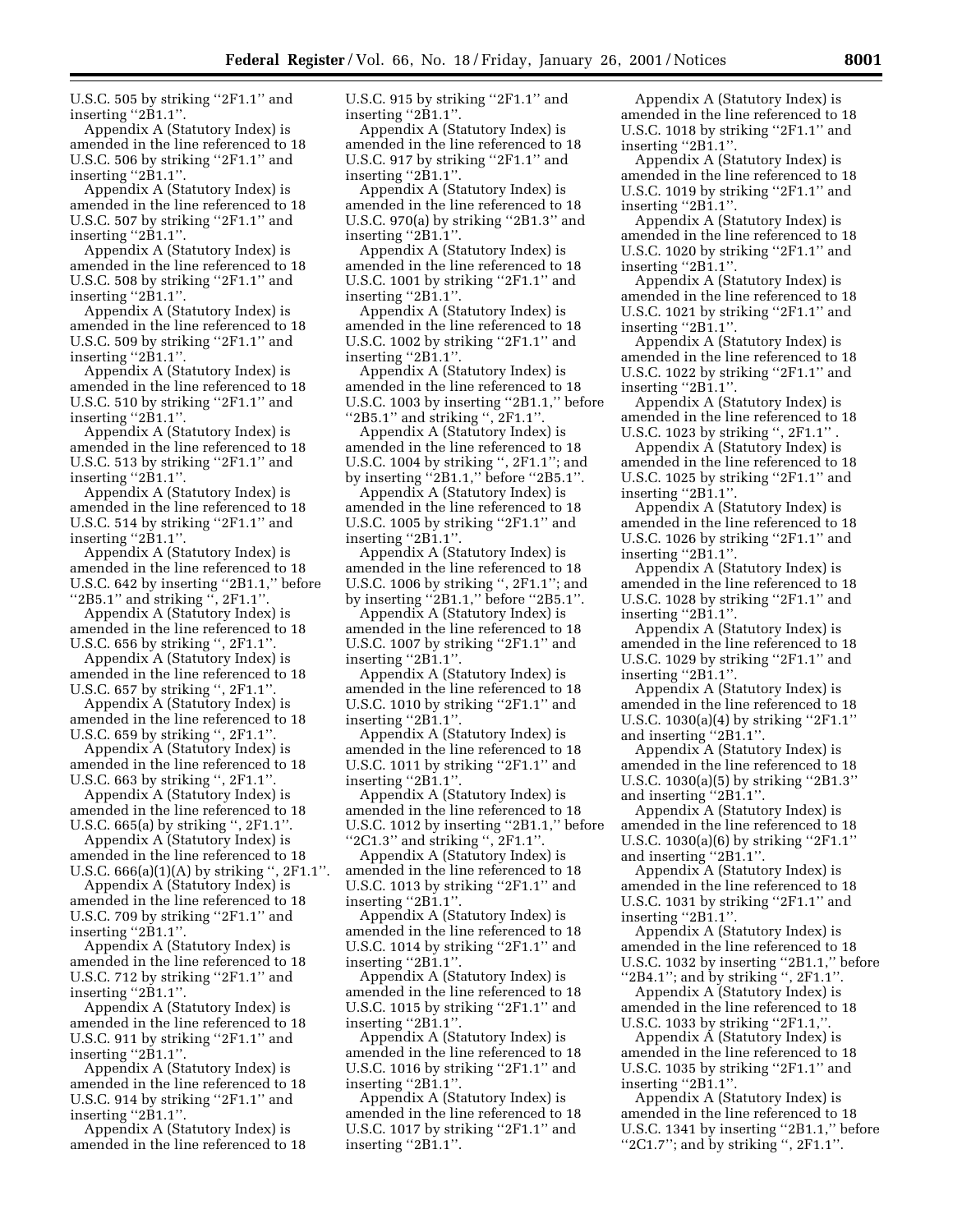Appendix A (Statutory Index) is amended in the line referenced to 18 U.S.C. 1342 by inserting ''2B1.1,'' before ''2C1.7''; and by striking '', 2F1.1''.

Appendix A (Statutory Index) is amended in the line referenced to 18 U.S.C. 1343 by inserting ''2B1.1,'' before

''2C1.7''; and by striking '', 2F1.1''. Appendix A (Statutory Index) is

amended in the line referenced to 18 U.S.C. 1344 by striking ''2F1.1'' and inserting ''2B1.1''.

Appendix A (Statutory Index) is amended in the line referenced to 18 U.S.C. 1347 by striking ''2F1.1'' and inserting "2B1.1"

Appendix A (Statutory Index) is amended in the line referenced to 18 U.S.C. 1361 by striking ''2B1.3'' and inserting "2B1.1".

Appendix A (Statutory Index) is amended in the line referenced to 18 U.S.C. 1362 by striking ''2B1.3'' and inserting ''2B1.1''.

Appendix A (Statutory Index) is amended in the line referenced to 18 U.S.C. 1363 by striking ''2B1.3'' and inserting ''2B1.1.

Appendix A (Statutory Index) is amended in the line referenced to 18 U.S.C. 1366 by striking ''2B1.3'' and inserting ''2B1.1''.

Appendix A (Statutory Index) is amended in the line referenced to 18 U.S.C. 1422 by inserting ''2B1.1,'' before

''2C1.2''; and by striking '', 2F1.1''. Appendix A (Statutory Index) is amended in the line referenced to 18 U.S.C. 1702 by striking ''2B1.3,''.

Appendix A (Statutory Index) is amended in the line referenced to 18 U.S.C. 1703 by striking ''2B1.3,''.

Appendix A (Statutory Index) is amended in the line referenced to 18 U.S.C. 1704 by striking '', 2F1.1''.

Appendix A (Statutory Index) is amended in the line referenced to 18 U.S.C. 1705 by striking ''2B1.3'' and inserting "2B1.1"

Appendix A (Statutory Index) is amended in the line referenced to 18 U.S.C. 1706 by striking ''2B1.3'' and inserting "2B1.1"

Appendix A (Statutory Index) is amended in the line referenced to 18 U.S.C. 1708 by striking ", 2F1.1"

Appendix A (Statutory Index) is amended in the line referenced to 18 U.S.C. 1712 by striking ''2F1.1'' and inserting "2B1.1"

Appendix A (Statutory Index) is amended in the line referenced to 18 U.S.C. 1716C by striking ''2F1.1'' and inserting "2B1.1".

Appendix A (Statutory Index) is amended in the line referenced to 18 U.S.C. 1720 by striking "2F1.1" and inserting "2B1.1"

Appendix A (Statutory Index) is amended in the line referenced to 18 U.S.C. 1728 by striking ''2F1.1'' and inserting "2B1.1".

Appendix A (Statutory Index) is amended in the line referenced to 18 U.S.C. 1852 by striking '', 2B1.3''.

Appendix A (Statutory Index) is amended in the line referenced to 18 U.S.C. 1853 by striking '', 2B1.3''.

Appendix A (Statutory Index) is amended in the line referenced to 18 U.S.C. 1854 by striking '', 2B1.3''.

Appendix A (Statutory Index) is amended in the line referenced to 18 U.S.C. 1857 by striking '' 2B1.3,'' and inserting ''2B1.1,''

Appendix A (Statutory Index) is amended in the line referenced to 18 U.S.C. 1861 by striking "2F1.1" and inserting "2B1.1".

Appendix A (Statutory Index) is amended in the line referenced to 18 U.S.C. 1902 by striking ''2F1.2'' and inserting ''2B1.4''.

Appendix A (Statutory Index) is amended in the line referenced to 18 U.S.C. 1919 by striking ''2F1.1'' and inserting ''2B1.1''.

Appendix A (Statutory Index) is amended in the line referenced to 18 U.S.C. 1920 by striking ''2F1.1'' and inserting ''2B1.1''.

Appendix A (Statutory Index) is amended in the line referenced to 18 U.S.C. 1923 by striking ''2F1.1'' and inserting "2B1.1"

Appendix A (Statutory Index) is amended in the line referenced to 18 U.S.C. 1992 by striking ''2B1.3'' and inserting "2B1.1".

Appendix A (Statutory Index) is amended in the line referenced to 18 U.S.C. 2071 by striking '', 2B1.3''.

Appendix A (Statutory Index) is amended in the line referenced to 18 U.S.C. 2072 by striking ''2F1.1'' and inserting "2B1.1"

Appendix A (Statutory Index) is amended in the line referenced to 18 U.S.C. 2073 by striking ''2F1.1'' and inserting "2B1.1"

Appendix A (Statutory Index) is amended in the line referenced to 18 U.S.C. 2197 by striking ''2F1.1'' and inserting ''2B1.1''.

Appendix A (Statutory Index) is amended in the line referenced to 18 U.S.C. 2272 by striking ''2F1.1'' and inserting ''2B1.1''.

Appendix A (Statutory Index) is amended in the line referenced to 18 U.S.C. 2275 by striking ''2B1.3'' and inserting "2B1.1"

Appendix A (Statutory Index) is amended in the line referenced to 18 U.S.C. 2276 by striking ''2B1.3'' and inserting "2B1.1"

Appendix A (Statutory Index) is amended in the line referenced to 18 U.S.C. 2280 by striking ''2B1.3'' and inserting ''2B1.1''.

Appendix A (Statutory Index) is amended in the line referenced to 18 U.S.C. 2281 by striking ''2B1.3'' and inserting "2B1.1".

Appendix A (Statutory Index) is amended in the line referenced to 18 U.S.C. 2314 by striking ",  $2F1.1$ "

Appendix A (Statutory Index) is amended in the line referenced to 18 U.S.C. 2315 by striking '', 2F1.1'' .

Appendix A (Statutory Index) is amended in the line referenced to 18 U.S.C. 2332a by striking ''2B1.3'' and inserting ''2B1.1''.

Appendix A (Statutory Index) is amended in the line referenced to 19 U.S.C. 1434 by striking "2F1.1" and inserting "2B1.1"

Appendix A (Statutory Index) is amended in the line referenced to 19 U.S.C. 1435 by striking ''2F1.1'' and inserting "2B1.1"

Appendix A (Statutory Index) is amended in the line referenced to 19 U.S.C. 1436 by striking "2F1.1" and inserting "2B1.1".

Appendix A (Statutory Index) is amended in the line referenced to 19 U.S.C. 1919 by striking ''2F1.1'' and inserting ''2B1.1''.

Appendix A (Statutory Index) is amended in the line referenced to 19 U.S.C. 2316 by striking ''2F1.1'' and inserting "2B1.1"

Appendix A (Statutory Index) is amended in the line referenced to 20 U.S.C. 1097(a) by striking '', 2F1.1''.

Appendix A (Statutory Index) is amended in the line referenced to 20 U.S.C. 1097(b) by striking ''2F1.1'' and inserting "2B1.1"

Appendix A (Statutory Index) is amended in the line referenced to 20 U.S.C. 1097(d) by striking ''2F1.1'' and inserting "2B1.1"

Appendix A (Statutory Index) is amended in the line referenced to 21 U.S.C. 333(a)(2) by striking ''2F1.1'' and inserting "2B1.1"

Appendix A (Statutory Index) is amended in the line referenced to 22 U.S.C. 1980(g) by striking ''2F1.1'' and inserting "2B1.1"

Appendix A (Statutory Index) is amended in the line referenced to 22 U.S.C. 2197(n) by striking ''2F1.1'' and inserting ''2B1.1''.

Appendix A (Statutory Index) is amended in the line referenced to 22 U.S.C. 4221 by striking ''2F1.1'' and inserting "2B1.1"

Appendix A (Statutory Index) is amended in the line referenced to 25 U.S.C. 450d by striking '', 2F1.1''.

Appendix A (Statutory Index) is amended in the line referenced to 26 U.S.C. 7208 by striking "2F1.1" and inserting "2B1.1".

Appendix A (Statutory Index) is amended in the line referenced to 26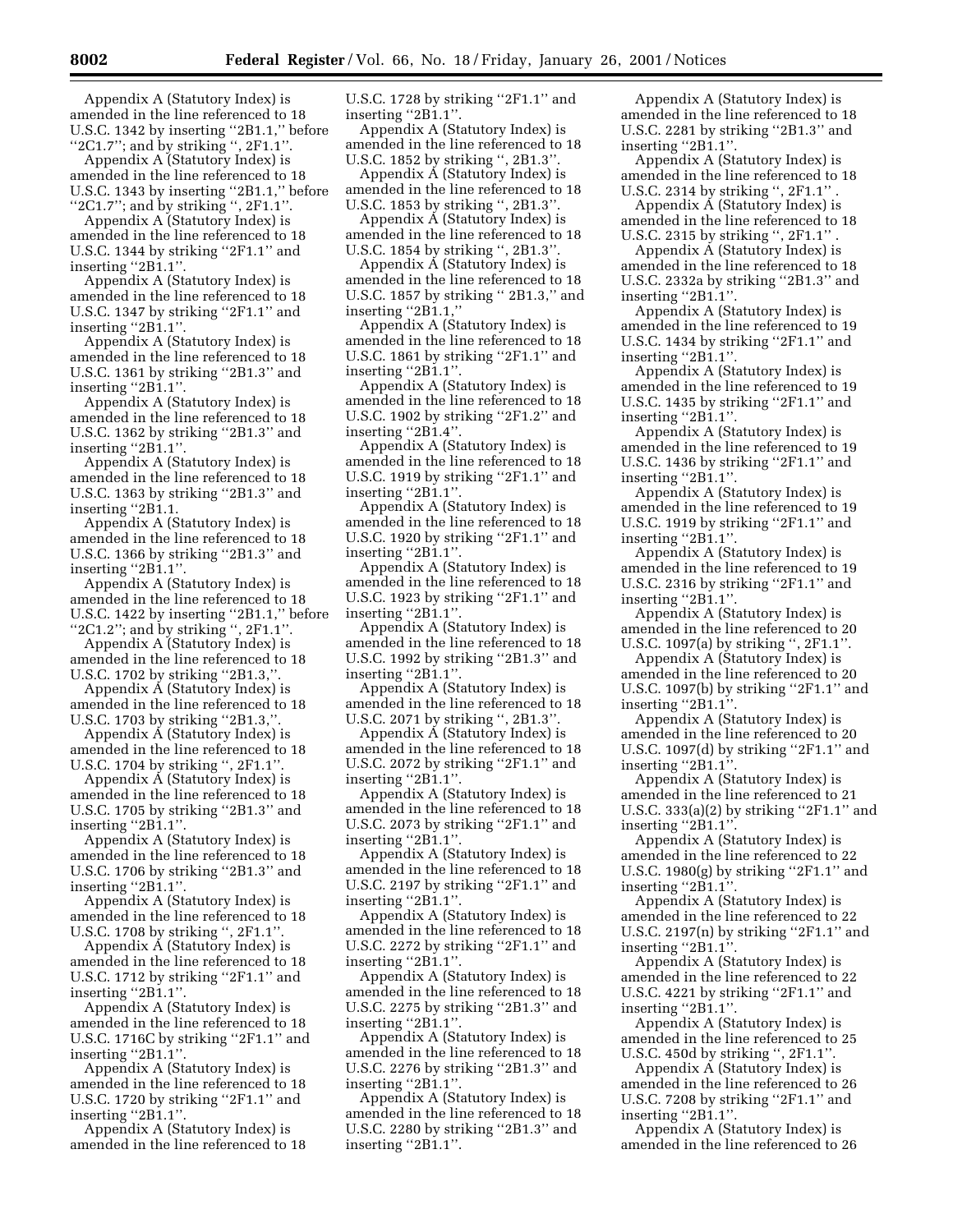U.S.C. 7214 by inserting ''2B1.1,'' before ''2C1.2'' and striking '', 2F1.1''.

Appendix A (Statutory Index) is amended in the line referenced to 26 U.S.C. 7232 by striking ''2F1.1'' and inserting ''2B1.1''.

Appendix A (Statutory Index) is amended in the line referenced to 29 U.S.C. 1141 by inserting ''2B1.1,'' before ''2B3.2'' and striking '', 2F1.1''.

Appendix A (Statutory Index) is amended in the line referenced to 38 U.S.C. 787 by striking ''2F1.1'' and inserting "2B1.1"

Appendix A (Statutory Index) is amended in the line referenced to 38 U.S.C. 3502 by striking ''2F1.1'' and inserting "2B1.1"

Appendix A (Statutory Index) is amended in the line referenced to 41 U.S.C. 423(e) by inserting ''2B1.1,'' before ''2C1.1''; and by striking '', 2F1.1''.

Appendix A (Statutory Index) is amended in the line referenced to 42 U.S.C. 408 by striking ''2F1.1'' and inserting "2B1.1"

Appendix A (Statutory Index) is amended in the line referenced to 42 U.S.C. 1307(a) by striking ''2F1.1'' and inserting "2B1.1"

Appendix A (Statutory Index) is amended in the line referenced to 42 U.S.C. 1307(b) by striking ''2F1.1'' and inserting "2B1.1"

Appendix A (Statutory Index) is amended in the line referenced to 42 U.S.C. 1307a–7b by striking '', 2F1.1''.

Appendix A (Statutory Index) is amended in the line referenced to 42 U.S.C. 1383(d)(2) by striking ''2F1.1'' and inserting "2B1.1"

Appendix A (Statutory Index) is amended in the line referenced to 42 U.S.C. 1383a(a) by striking ''2F1.1'' and inserting ''2B1.1''.

Appendix A (Statutory Index) is amended in the line referenced to 42 U.S.C. 1383a(b) by striking ''2F1.1'' and inserting "2B1.1"

Appendix A (Statutory Index) is amended in the line referenced to 42 U.S.C. 1395nn(a) by striking ''2F1.1'' and inserting ''2B1.1''.

Appendix A (Statutory Index) is amended in the line referenced to 42 U.S.C. 1395nn(c) by striking ''2F1.1'' and inserting "2B1.1"

Appendix A (Statutory Index) is amended in the line referenced to 42 U.S.C. 1396h(a) by striking ''2F1.1'' and inserting "2B1.1"

Appendix A (Statutory Index) is amended in the line referenced to 42 U.S.C. 1713 by striking ''2F1.1'' and inserting "2B1.1"

Appendix A (Statutory Index) is amended in the line referenced to 42 U.S.C. 1760(g) by striking '', 2F1.1''.

Appendix A (Statutory Index) is amended in the line referenced to 42 U.S.C. 1761(o)(1) by striking ''2F1.1'' and inserting "2B1.1"

Appendix A (Statutory Index) is amended in the line referenced to 42 U.S.C. 1761(o)(2) by striking '', 2F1.1''.

Appendix A (Statutory Index) is amended in the line referenced to 42 U.S.C. 3220(a) by striking ''2F1.1'' and inserting ''2B1.1''.

Appendix A (Statutory Index) is amended in the line referenced to 42 U.S.C. 3220(b) by striking '', 2F1.1''.

Appendix A (Statutory Index) is amended in the line referenced to 42 U.S.C. 3426 by striking ''2F1.1'' and inserting "2B1.1"

Appendix A (Statutory Index) is amended in the line referenced to 42 U.S.C. 3791 by striking ", 2F1.1"

Appendix A (Statutory Index) is amended in the line referenced to 42 U.S.C. 3792 by striking ''2F1.1'' and inserting ''2B1.1''.

Appendix A (Statutory Index) is amended in the line referenced to 42 U.S.C. 3795 by striking ", 2F1.1"

Appendix A (Statutory Index) is amended in the line referenced to 42 U.S.C. 5157(a) by striking ''2F1.1'' and inserting "2B1.1"

Appendix A (Statutory Index) is amended in the line referenced to 45 U.S.C. 359(a) by striking ''2F1.1'' and inserting "2B1.1"

Appendix A (Statutory Index) is amended in the line referenced to 46 U.S.C. 1276 by striking ''2F1.1'' and inserting "2B1.1".

Appendix A (Statutory Index) is amended in the line referenced to 49 U.S.C. 121 by striking ''2F1.1'' and inserting "2B1.1".

Appendix A (Statutory Index) is amended in the line referenced to 49 U.S.C. 11903 by striking ''2F1.1'' and inserting "2B1.1"

Appendix A (Statutory Index) is amended in the line referenced to 49 U.S.C. 11904 by striking ''2F1.1'' and inserting "2B1.1".

Appendix A (Statutory Index) is amended in the line referenced to 49 U.S.C. 14912 by striking ''2F1.1'' and inserting "2B1.1"

Appendix A (Statutory Index) is amended in the line referenced to 49 U.S.C. 16102 by striking ''2F1.1'' and inserting "2B1.1"

Appendix A (Statutory Index) is amended in the line referenced to 49 U.S.C. 60123(d) by striking ''2B1.3'' and inserting "2B1.1"

Appendix A (Statutory Index) is amended in the line referenced to 49 U.S.C. 80116 by striking ''2F1.1''and inserting "2B1.1"

Appendix A (Statutory Index) is amended in the line referenced to 49 U.S.C. 80501 by striking ''2B1.3'' and inserting "2B1.1".

Appendix A (Statutory Index) is amended in the line referenced to 49 U.S.C. App. § 1687(g) by striking ''2B1.3'' and inserting ''2B1.1''.

#### **Part F: Computing Tax Loss Under § 2T1.1**

*Synopsis of Proposed Amendment:* This proposed amendment addresses a circuit conflict regarding how tax loss under § 2T1.1 (Tax Evasion) is computed for cases that involve a defendant's under-reporting of income on both individual and corporate tax returns. Such a case often arises when (1) the defendant fails to report, and pay corporate income taxes on, income earned by the corporation, (2) diverts that unreported corporate income for the defendant's personal use, and (3) fails to report, and to pay personal income taxes on, that income. The proposed amendment clarifies that the amount of the tax loss is the aggregate amount of federal income tax that would have due by both the corporation and the individual defendant.

More specifically, the circuits are split on which methodology should be used to calculate tax loss in these cases. Two circuits use a sequential calculation method the aggregate tax loss. Under this method, the court determines the corporate federal income tax that would have been due, subtracts that amount from the amount diverted to the defendant personally, then determines the personal federal income tax that would have been due on the reduced diverted amount. *See United States* v. *Harvey*, 996 F.2d 919 (7th Cir. 1993); *United States* v. *Martinez-Rios*, 143 F.3d 662 (2d Cir. 1998). In contrast, one circuit holds that the court should determine the aggregate tax loss by adding the corporate federal income tax that would have been due on the total amount of unreported income and the personal federal income tax that would have been due on that total amount. *See United States* v. *Cseplo*, 42 F.3d 36 (6th Cir. 1994).

The amendment adopts the *Harvey* approach, clarifying the existing rule in Application Note 7 of § 2T1.1 that ''if the offense involves both individual and corporate tax returns, the tax loss is the aggregate tax loss from the offenses taken together''.

The amendment also clarifies that the loss in § 2T1.1 refers to federal, and not state and local, tax loss. The alternative interpretation of this provision would greatly complicate the guideline because of the multitude of state and local tax rates and provisions.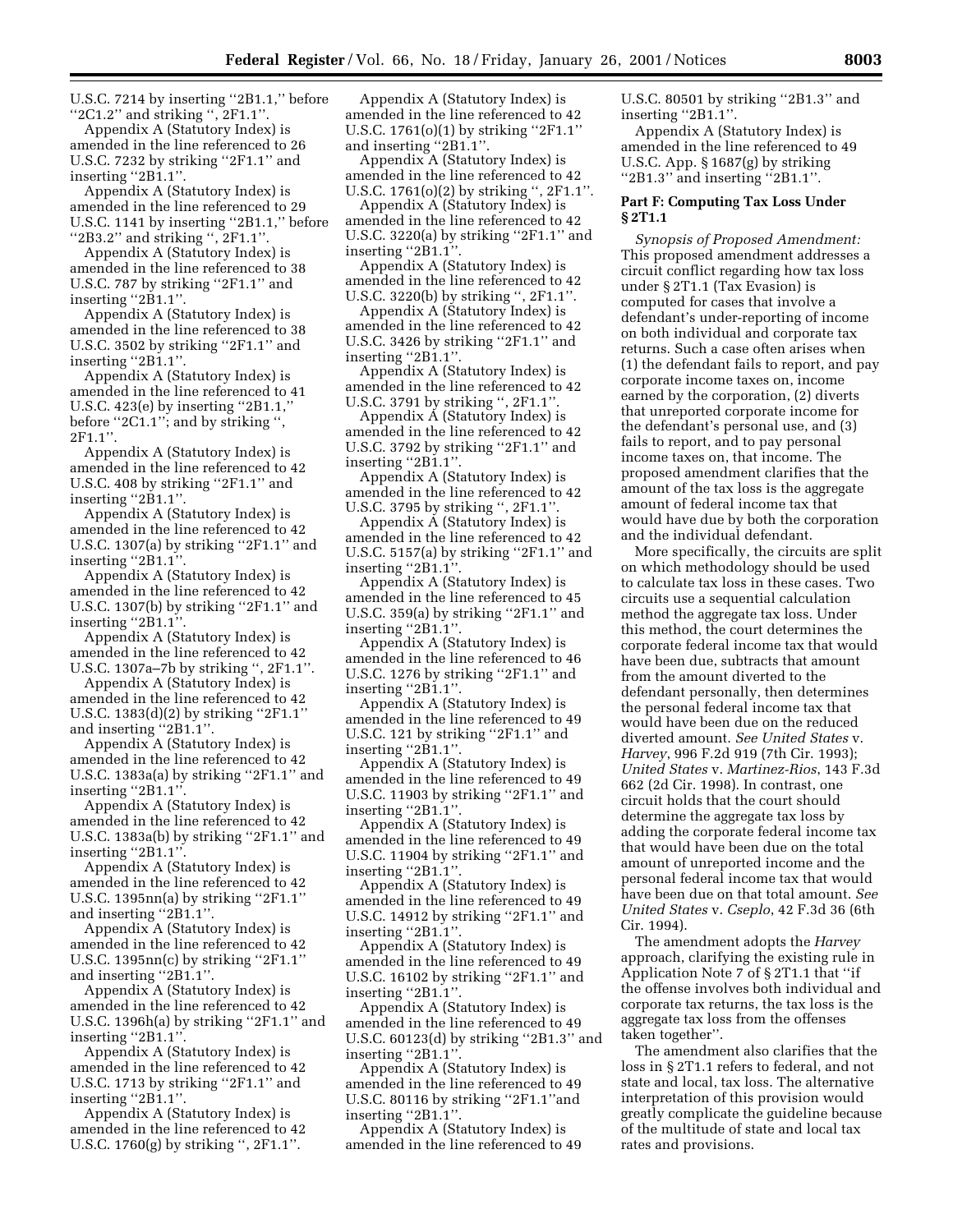The amendment also adds an application note to § 2T1.1 clarifying that a tax evasion count and a count charging the offense that provided the income on which tax was evaded are grouped together under § 3D1.2(c). This application note is consistent with the longstanding view of the staff as to how such counts should be treated for grouping purposes.

#### **Proposed Amendment (Part F)**

Section  $\S 2T1.1(c)(1)$  is amended in by adding at the end the following:

''(D) If the offense involved (i) conduct described in paragraphs (A), (B), or (C); and (ii) both individual and corporate tax returns, the tax loss is the aggregate tax loss from the offenses taken together.''.

Section 2T1.1(c)(2) is amended by inserting "(A)" before "If"; and by adding at the end the following:

''(B) If the offense involved (i) conduct described in paragraph (A), and; (ii) both individual and corporate tax returns, the tax loss is the aggregate tax loss from the offenses taken together.''.

The Commentary to § 2T1.1 captioned ''Application Notes'' is amended in Note 1 by adding at the end the following paragraph:

''Tax loss'' means federal tax loss; it does not include state or local tax loss.''.

The Commentary to § 2T1.1 is amended in Note 7 by adding at the end the following:

''Accordingly, in a case in which a defendant fails to report income derived from a corporation on either the defendant's individual tax return or the corporate tax return, the tax loss is the aggregate amount due to the treasury from the offenses taken together. For example, the defendant, the sole owner of a corporation, fraudulently understates the corporation's income in the amount of \$100,000 on the corporation's tax return, diverts the funds to his own use, and does not report these funds on the defendant's individual tax return. For purposes of this example, assume that the applicable tax rate is 34% and the applicable individual tax rate is 28%. The tax loss attributable to the defendant's corporate tax returns is \$34,000 (\$100,000 multiplied by 34%). The tax loss attributable to the defendant's individual tax return is based on the unreported \$100,000 in income less the \$34,000 in corporate tax on these same funds. This avoids double counting because the \$34,000 in corporate tax reduces the defendant's effective income from \$100,000 to \$66,000. The tax loss attributable to the defendant's individual tax return is \$18,480

(\$66,000 multiplied by 28%). Consequently, the aggregate tax loss for the offenses, taken together, is \$52,480 (\$34,000 plus \$18,480)."

The Commentary to § 2T1.1 captioned ''Application Notes'' is amended by adding at the end the following:

'8. If the defendant is sentenced for a count charging an offense from which the defendant derived income and a count charging a tax offense involving that criminally derived income, the counts are to be grouped together as closely related counts under subsection (c) of § 3D1.2 (Groups of Closely Related Counts). Such counts are to be grouped together whether or not the amount of criminally derived income is sufficient to warrant the enhancement under subsection (b)(1).''.

#### *Issues for Comment*

(1) The proposed amendment uses a sequential method to determine tax loss in cases in which the defendant is both the individual and the corporate tax payer. Commission invites comment on whether § 2T1.1 instead should be amended to provide that, in such cases, the aggregate tax loss is the sum of (A) the total amount of unreported income multiplied by the corporate tax rate; and (B) the total amount of unreported income multiplied by the individual tax rate

(2) The Commission also invites comment on whether the definition of ''tax loss'' should include interest and penalties in evasion-of-payment tax cases. Such cases are distinguishable from evasion-of-assessment tax cases.

(3) The Commission also invites comment on whether the ''sophisticated concealment'' enhancement in §§ 2T1.1(b)(2) and 2T1.4(b)(2) should be revised to conform to the ''sophisticated means'' enhancement in § 2F1.1(b)(6)(C), including imposition of a minimum of offense level of level 12.

#### *Proposed Amendment: Aggravating and Mitigating Factors in Fraud and Theft Cases*

13. *Synopsis of Proposed Amendment:* This amendment proposes two options to provide for the consideration of a number of aggravating and mitigating factors that may be present in theft and fraud cases. Option One provides for a four-level increase if the offense involved significantly aggravating factors, a twolevel increase if the offense involved aggravating factors, a two-level decrease if the offense involved mitigating factors, and a four-level decrease if the offense involved significantly mitigating factors. Option One provides a nonexhaustive list of aggravating and

mitigating factors for the court to consider in determining whether, on balance and after weighing the presence and intensity of the factors, the offense involves significantly aggravating, aggravating, mitigating, or significantly mitigating factors. In contrast, Option Two provides for a two-level increase if the offense involved certain aggravating factor(s) and no mitigating factors or if the aggravating factor(s) present in the case outweigh all mitigating factors present in the case, and a two-level decrease if the offense involved certain mitigating factors and no aggravating factors or if the mitigating factor(s) present in the case outweigh all aggravating factors present in the case. Option Two provides an exhaustive list of aggravating and mitigating factors that may trigger application of the enhancement.

An issue for comment follows regarding whether any of the factors in the existing specific offense characteristics in the fraud (§ 2F1.1), theft (§ 2B1.1), and property destruction (§ 2B1.3) guidelines should be incorporated into the aggravating and mitigating factors found in either of Option One or Two and, accordingly, eliminated as a specific offense characteristic within the guideline.

#### *Proposed Amendment*

#### Option 1

Section 2B1.1, as amended by Amendment 12, is further amended by redesignating subsections (b)(8) through  $(b)(14)$  as subsections  $(b)(9)$  through (b)(15), respectively; and by inserting after subsection (b)(7) the following:

''(8) If the offense involved—

(A) Aggravating circumstances, increase by 2 levels;

[(B) Significantly aggravating circumstances, increase by 4 levels;]

(C) Mitigating circumstances, decrease by 2 levels;

[(D) Significantly mitigating circumstances, decrease by 4 levels.]

[In cases falling between (A) and (B), increase by 3 levels; in cases falling between (C) and (D), decrease by 3 levels.]''.

The Commentary to § 2B1.1 captioned ''Application Notes'', as amended by Amendment 12, is further amended by adding at the end the following:

''17. (A) Whether an offense involved aggravating circumstances or significantly aggravating circumstances is based on consideration of the presence and intensity of aggravating factors, such as the following:

(i) The offense caused or risked reasonably foreseeable, substantial nonmonetary harm;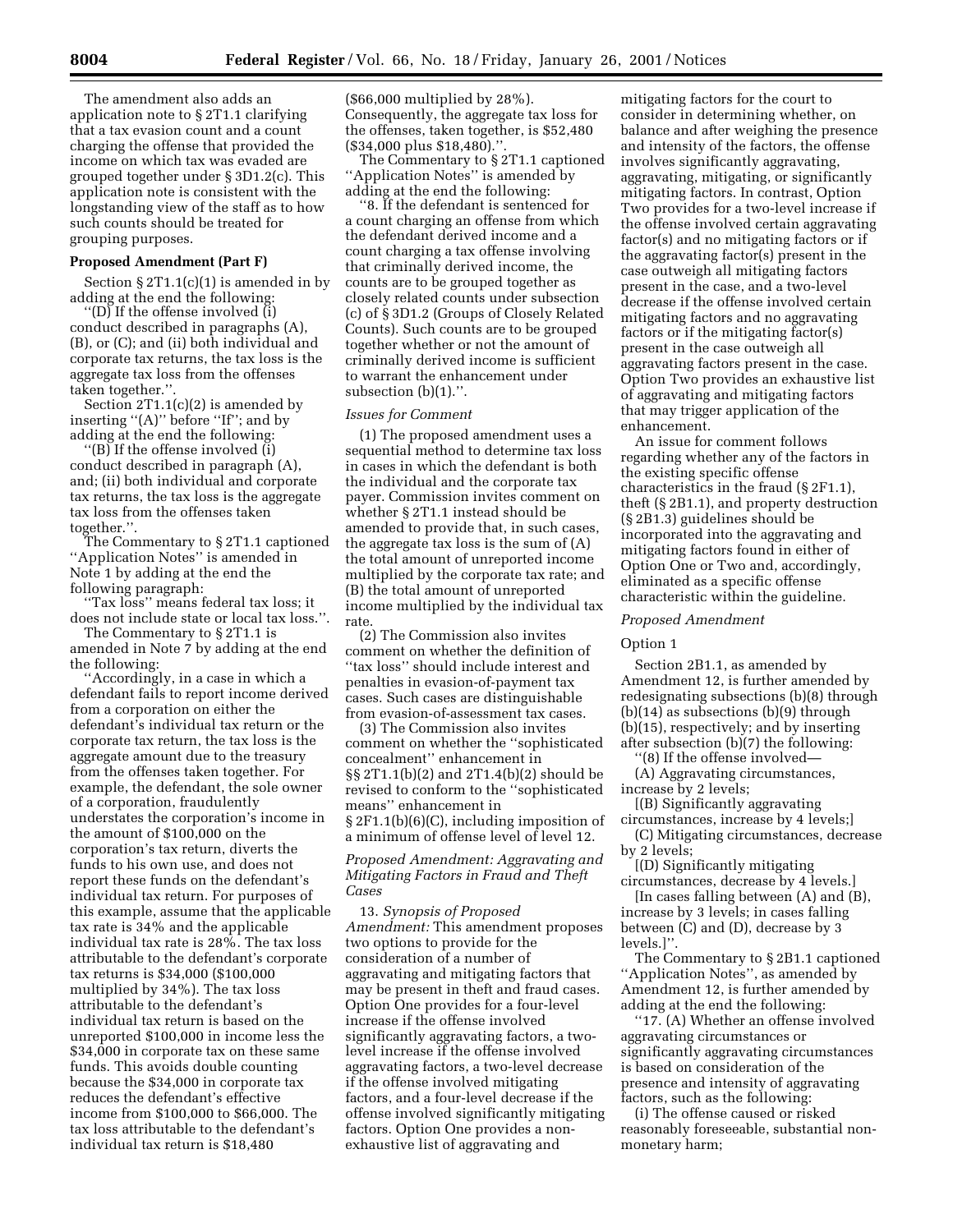(ii) False statements were made for the purpose of facilitating some other crime;

(iii) The offense caused reasonably foreseeable, physical or psychological harm or emotional trauma;

(iv) The offense endangered national security or military readiness;

(v) The offense caused a loss of confidence in an important institution;

(vi) The offense involved the knowing endangerment of the solvency of one or more victims;

(vii) The offense involved more than [10][25] victims;

(viii) The offense involved the destruction or damage to irreplaceable items of cultural, historical or archeological significance;

[(ix) The loss amount determined above was at or near the highest amount possible for the range of loss that corresponds to the applicable offense level determined by the loss table].

(B) Whether an offense contains mitigating circumstances or significantly mitigating circumstances is based on consideration of the presence and intensity of mitigating factors such as the following:

(i) The defendant, prior to detection of the offense, made significant efforts to limit the pecuniary harm caused by the crime;

(ii) [The defendant's attempted offense was impossible or extremely unrealistic;]

(iii) The defendant's actual or intended gain was substantially less than the loss determined above;

(iv) The offense was not committed for commercial advantage or financial gain;

(v) The offense was committed because of extreme financial hardship [caused by extraordinary unforseen circumstances not caused by the defendant and beyond the defendant's control] [caused by excessive costs for the life sustaining needs of the defendant or his immediate family];

(vi) The offense involved minimal or no planning;

[(vii) The loss amount determined above was at or near the lowest amount possible for the range of loss that corresponds to the applicable offense level determined by the loss table].

(C) In a case involving both aggravating and mitigating factors, the court will determine, after consideration of all of the factors, whether the case involves, on balance, aggravating[, significantly aggravating,] or mitigating[, or significantly mitigating] circumstances.

(D) When applying this section, the court must make specific findings regarding the offense characteristics,

and clearly articulate the factors and weight given those factors, that the court is relying on to determine whether the offense involved aggravating circumstances, [significantly aggravating circumstances,] mitigating circumstances [or significantly mitigating circumstances]. Such a determination should be based on the presence and intensity, rather than on a simple counting, of the factors listed above.

(E) Consistent with the overall structure of the guidelines, the government bears the burden of persuasion in establishing the factors associated with aggravating circumstances, while the defendant bears the burden of persuasion in establishing the factors associated with mitigating circumstances.

(F) Application of this section does not preclude consideration of any of these factors, for the purposes of an upward or downward departure, even though the reason for the departure has been taken into consideration in determining the guideline range, if the court determines that the factor is present to an unusual or extraordinary degree.''.

#### Option 2

Section 2B1.1, as amended by Amendment 12, is further amended by redesignating subsections (b)(8) through (b)(14) as subsections (b)(9) through (b)(15), respectively; and by inserting after subsection (b)(7) the following:

''(8) If the offense—

(A) Involved (i) at least one qualifying aggravating factor and no qualifying mitigating factors; or (ii) one or more qualifying aggravating factors the seriousness of which outweigh the mitigating effect of all qualifying mitigating factors present in the offense, increase by 2 levels; or

(B) Involved (i) at least one qualifying mitigating factor and no qualifying aggravating factors; or (ii) one or more qualifying mitigating factors the mitigating effect of which outweigh the seriousness of all qualifying aggravating factors present in the offense, decrease by 2 levels.''.

The Commentary to § 2B1.1 captioned ''Application Notes'', as amended by Amendment 12, is further amended by adding at the end the following:

''17. For purposes of subsection (b)(8): 'Qualifying aggravating factor' means any of the following:

(A) the offense involved [a large number of] [more than 10] victims, and subsection (b)(3) is not applicable;

(B) The offense [involved the knowing endangerment of the solvency of one or more victims] [caused one or more

victims to suffer insolvency or substantial financial hardship]; and subsection (b)(7) does not apply;

(C) The offense caused reasonably foreseeable, substantial non-monetary harm (*e.g.*, physical or psychological harm or emotional trauma);

(D) The defendant's conduct was unusually heinous, cruel, brutal or degrading to a victim;

(E) The offense was committed for the purpose of facilitating another crime;

(F) The offense endangered public health or safety, national security, or military readiness;

(G) The offense (i) substantially disrupted an important government function; or (ii) caused a loss of confidence in an important institution and the enhancement in subsection (b)(7)(A) does not apply; or

(H) The offense involved destruction or substantial damage to unique property of environmental, cultural, historical, or archeological significance. 'Qualifying mitigating factor' means any of the following:

(A) Prior to detection of the offense, the defendant remedied, or made every reasonable effort to remedy, the harm resulting from the offense;

(B) The defendant's attempted offense (i) did not involve a government 'sting' operation; (ii) was highly improbable of success; and (iii) did not result in actual loss;

(C) The defendant neither intended to profit, nor actually profited, from the offense, and the offense was not committed for the purpose of inflicting non-monetary harm; or

(D) The defendant committed the offense in order to avoid a perceived greater harm, other than the avoidance or mitigation of personal financial hardship, (*e.g.*, the defendant committed the offense in order to fund medical treatment for a gravely ill family member).

Subsection (b)(8) applies in cases in which qualifying aggravating factors or qualifying mitigating factors are present to such a degree that an increase or a decrease in the sentence, respectively, is appropriate. An increase or a decrease in the sentence pursuant to subsection (b)(8) shall not apply in a case in which both qualifying aggravating factors and qualifying mitigating factors are present, but the seriousness of the qualifying aggravating factors is equal to the mitigating effect of the qualifying mitigating factors.

Application of subsection (b)(8) does not preclude consideration of any of the factors listed in such subsection for purposes of an upward or downward departure if the court determines that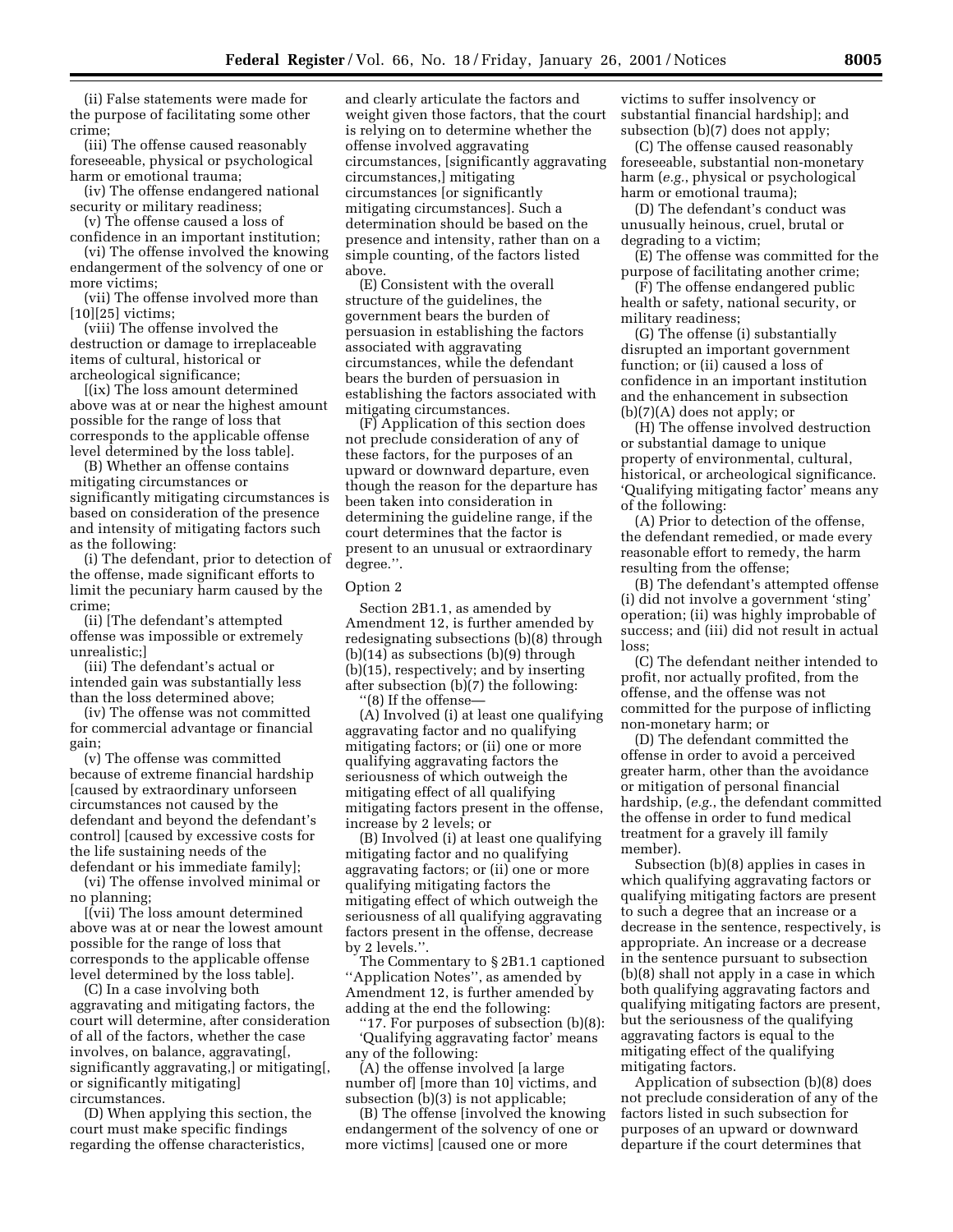the factor is present to an unusual or extraordinary degree.''.

*Issue for Comment:* The Commission invites comment whether any of the factors in the existing specific offense characteristics in the fraud (§ 2F1.1), theft (§ 2B1.1), and property destruction (§ 2B1.3) guidelines should be incorporated into the aggravating and mitigating factors found in either of Option One or Two and, accordingly, eliminated as a separate specific offense characteristic within the guideline.

#### *Proposed Amendment: Sentencing Table Amendment and Alternative to Sentencing Table Amendment*

14. *Synopsis of Proposed Amendment:* In August 2000, the Commission indicated that one of its policy priorities would be to begin a review of the guidelines relating to Criminal History. *See* 65 FR 50034, 50035 (Aug. 16, 2000). As part of that long range review and as part of a review of the Economic Crime Package set forth in Amendment #12, the Commission is publishing part I of this amendment (*i.e.,* the proposed Sentencing Table amendment) as one item that may facilitate public discussion and inform Commission consideration about related issues. The Sentencing Table amendment proposes to change the Sentencing Table in Chapter Five by expanding each of Zones B and C by two levels in Criminal History Categories I and II.

The second part of this amendment, intended as an alternative to the Sentencing Table amendment, proposes a new guideline, which would be added at the end of Chapter Three or in Chapter Five immediately following the Sentencing Table. It provides a twolevel reduction in offense level for certain less serious economic offenses, in furtherance of the statutory command in 28 U.S.C. 994(j). The eligibility criteria generally parallel those determined by Congress under 18 U.S.C. 3553(f) to gain relief from applicable controlled substance mandatory minimums. Certain additional requirements are added in order to more fully define the categories of first offenders who have not been convicted of a ''crime of violence or an otherwise serious offense.'' Importantly, eligibility for the reduction also hinges on making, or committing to make, full restitution.

#### *Proposed Amendment*

#### *Option 1 (Sentencing Table Amendment)*

The Sentencing Table in Chapter Five, Part A, is amended by increasing Zone B by two levels in Criminal History

Category I (so that Zone B contains offense levels 9, 10, 11, and 12 in Criminal History Category I); by increasing Zone B by two levels in Criminal History Category II (so that Zone B contains offense levels 6, 7, 8, 9, 10, and 11 in Criminal History Category II); by increasing Zone C by two levels in Criminal History Category I (so that Zone C contains offense levels 13, 14, 15, and 16 in Criminal History Category I); and by increasing Zone C by two levels in Criminal History Category II (so that Zone C contains offense levels 12, 13, 14, and 15 in Criminal History Category II).

#### *Option 2 (Alternative to Sentencing Table Amendment)*

Chapter Five, Part A, is amended by adding at the end the following:

''§ 5A1.2. Adjustment for Certain Less Serious Economic Crimes

If each of subsections (a) through (f) applies, decrease the offense level by 2 levels—

(a) The defendant's Chapter Two offense level is determined solely by applying one or more of the following offense guidelines in Chapter Two:

(1) §§ 2B1.1, 2B1.3, 2B2.1, 2F1.1, 2N2.1, 2N1.3, 2S1.1, 2S1.2, 2S1.3, 2T1.1, 2T1.4, 2T1.6, 2T1.7, 2T1.8, 2T2.1, 2T2.2, 2T3.1;

(2) § 2X1.1 (if the Chapter Two offense level for the substantive offense or offenses is determined solely from a guideline in subsection (a)(1));

(3) § 2X2.1, § 2X3.1, § 2X4.1 (if the Chapter Two offense level for the underlying offense is determined solely from a guideline in subsection (a)(1));

(4) § 2X5.1 (if the Chapter Two offense level is determined solely from a guideline in subsection (a)(1) determined to be sufficiently analogous).

(b) The defendant has no criminal history points;

(c) The defendant did not use violence or a threat of violence or possess or use a firearm or other dangerous weapon;

(d) The offense did not involve bodily injury or a conscious or reckless risk of serious bodily injury;

(e) The defendant did not receive an increase in offense level under any of the following guideline sections:

 $(1)$  § 2B<sub>1.1</sub>(b)(4)(B)—(b)(7);

 $(2)$  § 2F1.1(b)(4)—(b)(8);

 $(3)$  § 2S1.1(b)(1);

- $(4)$  § 2S1.2(b)(1)(A);
- (5) § 2S1.3(b)(1);
- (6) § 2T1.1(b)(1) or (b)(2);
- $(7)$  § 2T1.4(b)(1) or (b)(2);
- (8) Chapter Three, Parts A, B, or C;
- (9) § 4B1.3; and

(f) The defendant, prior to sentencing, (1) voluntarily makes full restitution; or

(2)(A) notifies the government and the court that the defendant agrees to make full restitution as determined by the court, (B) fully cooperates with the government and the court in determining the amount of such restitution; and (C) makes partial restitution to the extent able to do so.

#### Commentary

Application Notes:

1. For the purposes of this guideline— 'Dangerous weapon' and 'firearm,' as used in subdivision (2), 'bodily injury,' 'offense,' and 'serious bodily injury,' are defined in the Commentary to § 1B1.1 (Application Instructions).

'Full restitution' means the amount of restitution required by law under 18 U.S.C. 3663.

'No criminal history points,' means the defendant has zero criminal history points as determined under § 4A1.1 (Criminal History Category).

'Substantive offense' has the meaning given that term in § 2X1.1, Application Note 3.

2. If the Chapter Two offense guideline for a count is not listed in subsection (a) above, but the applicable guideline results in the determination of the Chapter Two offense level solely by use of one or more listed guidelines, the defendant qualifies for a reduction under this guideline. For example, where the conduct set forth in a count of conviction ordinarily referenced to § 2E5.3 (an offense guideline not listed in subsection (a)) establishes § 2F1.1 (Fraud and Deceit) as the applicable offense guideline (an offense guideline listed in subsection (a)), this guideline would apply because the actual offense level is determined under § 2F1.1 (Fraud and Deceit).''.

#### *Proposed Amendment: Firearms Table*

15. *Synopsis of Proposed Amendment:* This proposed amendment presents two options for implementing the recommendation of the Bureau of Alcohol, Tobacco and Firearms (ATF) to increase the penalties in § 2K2.1 (Unlawful Receipt, Possession or Transportation of Firearms or Ammunition) for offenses involving more than 100 firearms.

Option 1 amends the firearms table in § 2K2.1 to provide an additional onelevel increase for offenses that involve 100–199 firearms, and an additional two-level increase for offenses that involve more than 200 firearms. The ATF reports that these increases are needed to provide adequate and proportionate punishment in cases that involve large numbers of firearms. Under the current table, a defendant who trafficked in 200 firearms receives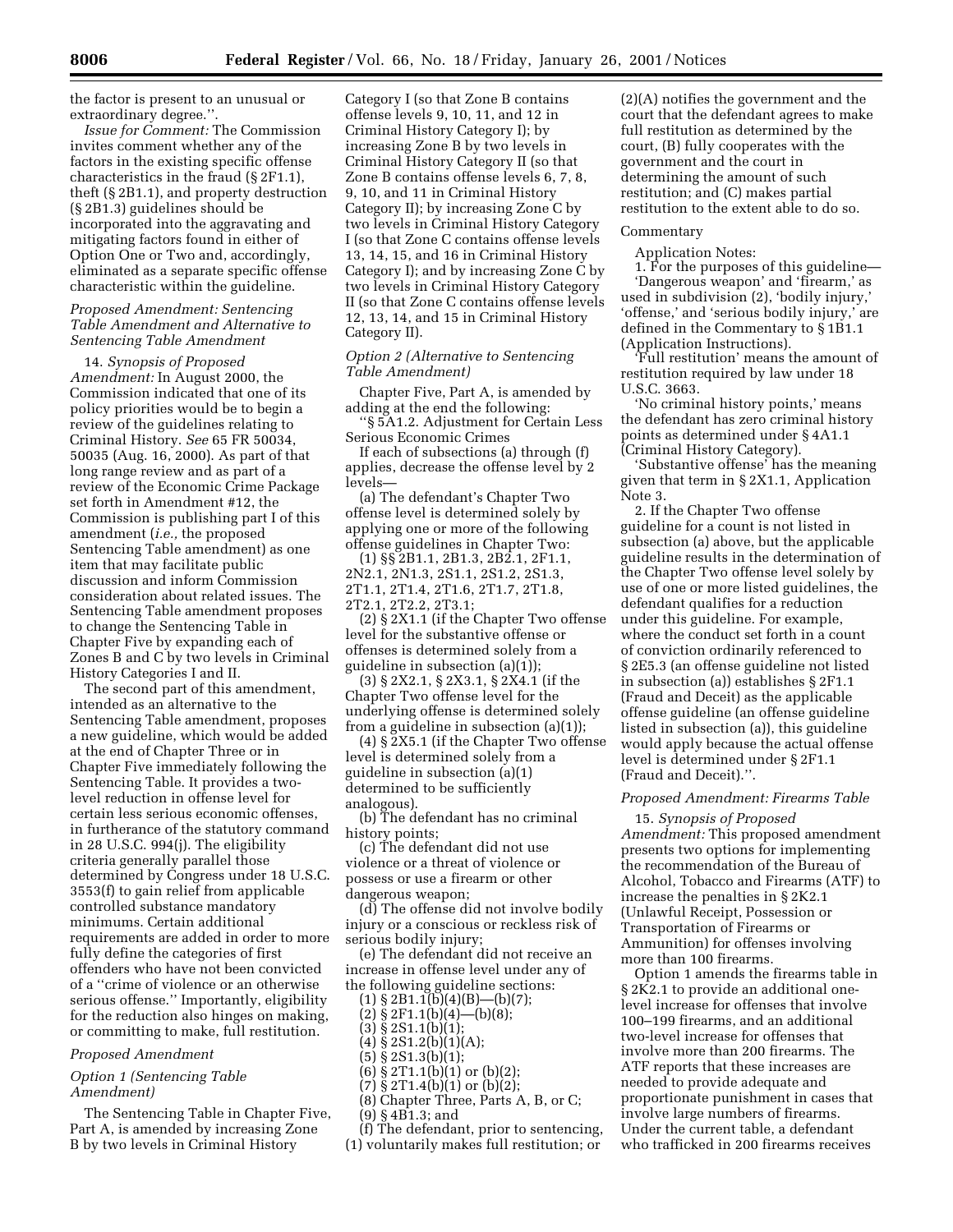the same six-level enhancement as a defendant who trafficked in 50 firearms. According to the ATF, from 1995 through 1997, nearly a quarter of all defendants sentenced under § 2K2.1 for trafficking more than 50 firearms received sentences of less than one year, or no term of imprisonment whatsoever, despite the encouraged upward departure provided in Application Note 15 to § 2K2.1.

Option 1 also makes a conforming change to Application Note 16 regarding upward departures.

Option 2 amends the table to provide increases of two level increments and compresses the table by providing a wider range for the number of firearms for each increase. Compressing the table in this manner diminishes some of the fact-finding required to determine how many firearms were involved in the offense.

#### *Proposed Amendment*

#### Option 1

Section  $2K2.1(b)(1)(F)$  is amended by striking ''50 or more'' and inserting ''50– 99''; and by striking the period at the end and inserting the following: ''(G)100–199 add 7 (H)200 or more add 8.''.

The Commentary to § 2K2.1 captioned ''Application Notes'' is amended in

Note 16 by striking ''significantly'' and inserting ''substantially''; and by striking ''fifty'' and inserting ''200''.

#### Option 2

Section 2K2.1(b)(1) is amended in the table by striking subdivisions (A) through (F) in their entirety and inserting the following:

- ''(A) 3–7 add 2
- (B) 8–24 add 4
- (C) 25–99 add 6
- (D) 100–199 add 8
- (E) 200 or more add 10.''.

The Commentary to § 2K2.1 captioned ''Application Notes'' is amended in Note 16 by striking ''significantly'' and inserting ''substantially''; and by striking ''fifty'' and inserting ''200''.

#### **Proposed Amendment: Prohibited Person Definition**

16. *Synopsis of Proposed Amendment:* This proposed amendment modifies the definition of ''prohibited person'' in §§ 2K1.3 (Unlawful Receipt, Possession, or Transportation of Explosive Materials; Prohibited Transactions Involving Explosive Materials) and 2K2.1 (Unlawful Receipt, Possession, or Transportation of Firearms or Ammunition; Prohibited Transactions Involving Firearms or Ammunition) to refer to the relevant

prohibited persons statutes for explosive *Proposed Amendment: Prior Felonies* and firearm offenses, respectively. (There is no statutory definition of 'prohibited person".) The relevant statutory provision for § 2K1.3 is 18 U.S.C. 842(i), and for § 2K2.1, the relevant statutory provisions are 18 U.S.C. 922(g) and (n).

The proposed amendment also clarifies that the relevant time to determine whether a person qualifies as a ''prohibited person'' is as of the time the defendant committed the instant offense. This clarification is consistent with the proposed amendment on prior felonies, which provides that increased base offense levels are only applied if the defendant committed the instant offense subsequent to sustaining certain felony convictions.

#### *Proposed Amendment*

Section  $2K1.3(a)(1)$  and  $(a)(2)$  are amended by striking ''; or'' each place it appears and inserting a semi-colon.

Section 2K1.3(a) is amended by striking the text of subdivision (3) in its entirety and inserting the following:

''16, if the defendant (A) was a prohibited person at the time the defendant committed the instant offense; or (B) knowingly distributed explosive materials to a prohibited person; or''.

The Commentary to § 2K1.3 captioned ''Application Notes'' is amended by striking the text of Note 3 in its entirety and inserting the following:

''For purposes of subsection (a)(3), 'prohibited person' means any person designated in 18 U.S.C. § 842(i).''.

Sections 2K2.1(a)(1), (a)(2), and (a)(3) are amended by striking ''; or'' each place it appears and inserting a semicolon.

Section 2K2.1(a)(4)(B) is amended by striking ''is'' after ''(i)'' and inserting ''was''; by inserting ''at the time the defendant committed the instant offense'' after ''prohibited person''; and by striking "or" after " $922(d)$ ;".

Section 2K2.1(a)(5) is amended by striking ''or'' after ''§ 922(d);''.

Section 2K2.1(a)(6) is amended by striking ''is'' after ''(A)'' and inserting ''was''; by inserting ''at the time the defendant committed the instant offense'' after ''prohibited person''; and by striking ''or'' after ''§ 922(d));''.

The Commentary to § 2K2.1 captioned "Application Notes" is amended by striking the text of Note 6 in its entirety and inserting the following:

''For purposes of subsections (a)(4)(B) and (a)(6), a 'prohibited person' is any person designated in 18 U.S.C. 922(g) or  $922(n)$ .".

17. *Synopsis of Proposed Amendment:* This proposed amendment resolves a circuit conflict regarding whether a crime committed after the commission of the instant offense of felon in possession of a firearm, but sentenced before sentencing on the instant offense, is counted as a ''felony conviction'' for purposes of determining the defendant's base offense level. The proposed amendment adopts the minority view that an offense committed after the commission of any part of the offense cannot be counted as a ''felony conviction''. Accordingly, the proposed amendment clarifies, in  $\S 2K2.1(a)(1), (a)(2), (a)(3)$  and  $(a)(4)(A),$ that the instant offense must have been committed subsequent to sustaining the prior felony conviction(s). In so doing, the proposed amendment adopts a rule that is consistent with the requirements concerning the use of prior convictions under §§ 4B1.1 (Career Offender) and 4B1.2 (Definitions of Terms Used in Section 4B1.1).

The proposed amendment also makes conforming changes to § 2K1.3 (Unlawful Receipt, Possession, or Transportation of Explosive Materials; Prohibited Transactions Involving Explosive Materials).

#### *Proposed Amendment*

Section 2K1.3(a)(1) is amended by striking ''had at least two prior felony convictions of either a crime of violence or a controlled substance offense; or'' and inserting ''committed any part of the instant offense subsequent to sustaining at least two felony convictions of either a crime of violence or a controlled substance offense;'';

Section 2K1.3(a)(2) is amended by striking ''had one prior felony conviction of either a crime of violence or a controlled substance offense; or'' and inserting ''committed any part of the instant offense subsequent to sustaining one felony conviction of either a crime of violence or a controlled substance offense;''.

The Commentary to § 2K1.3 captioned "Application Notes" is amended by striking the text of Note 2 in its entirety and inserting the following:

''For purposes of this guideline— 'Controlled substance offense' has the meaning given that term in § 4B1.2(b) and Application Note 1 of the Commentary to § 4B1.2 (Definitions of Terms Used in Section 4B1.1).

'Crime of violence' has the meaning given that term in § 4B1.2(a) and Application Note 1 of the Commentary to § 4B1.2 (Definitions of Terms Used in Section 4B1.1).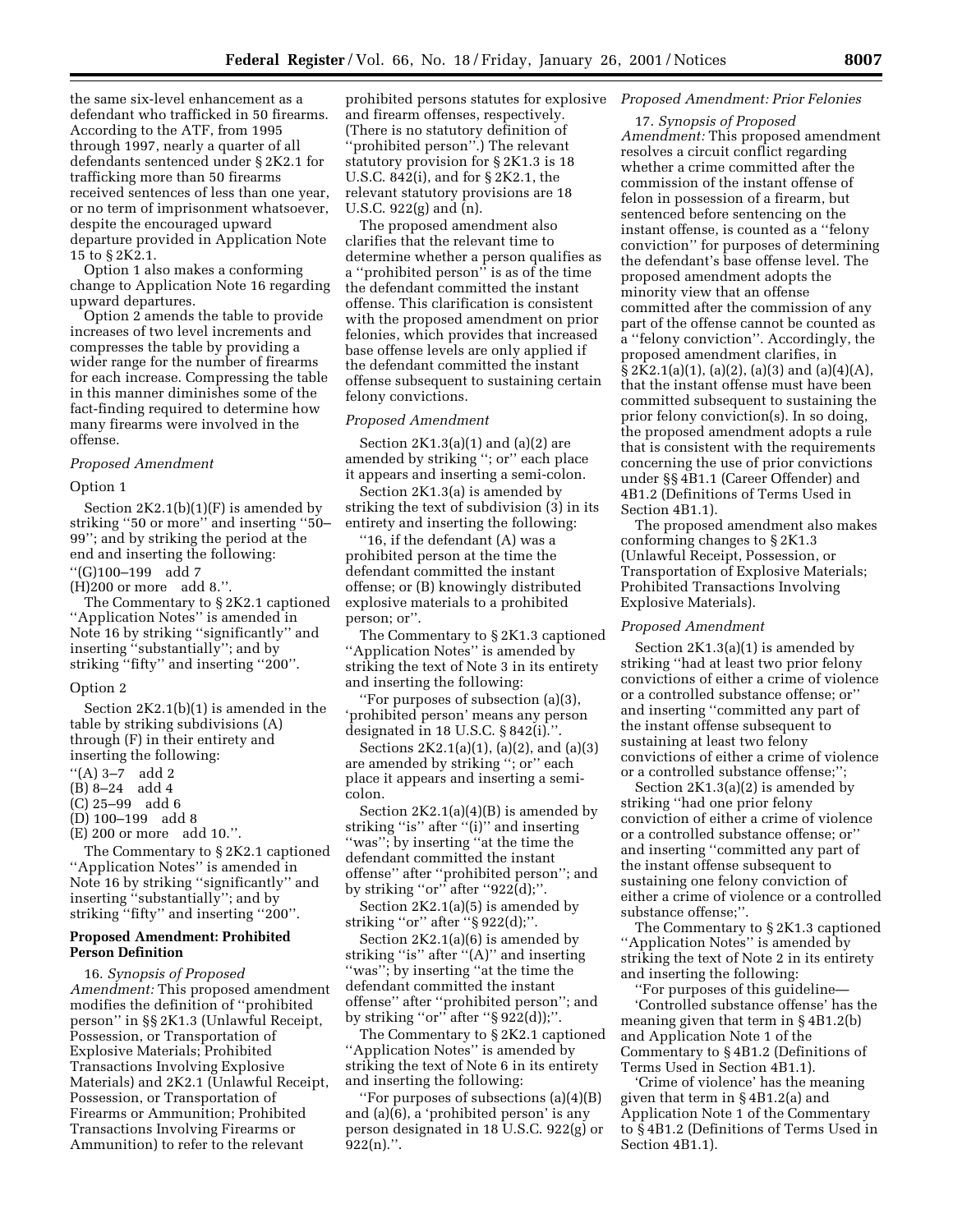'Felony conviction' means a prior adult federal or state conviction for an offense punishable by death or imprisonment for a term exceeding one year, regardless of whether such offense is specifically designated as a felony and regardless of the actual sentence imposed. A conviction for an offense committed at age eighteen or older is an adult conviction. A conviction for an offense committed prior to age eighteen is an adult conviction if it is classified as an adult conviction under the laws of the jurisdiction in which the defendant was convicted (*e.g.,* a federal conviction for an offense committed prior to the defendant's eighteenth birthday is an adult conviction if the defendant was expressly proceeded against as an adult)."

The Commentary to § 2K1.3 captioned ''Application Notes'' is amended in Note 9 by inserting before the first paragraph the following:

''For purposes of applying subsection (a)(1) or (2), use only those felony convictions that receive criminal history points under  $\S 4A1.1(a)$ , (b), or (c). In addition, for purposes of applying subsection (a)(1), use only those felony convictions that are counted separately under § 4A1.1(a), (b), or (c). *See* § 4A1.2(a)(2); § 4A1.2, comment. (n.3).''.

Section 2K2.1(a)(1) is amended by striking ''had at least two prior felony convictions of either a crime of violence or a controlled substance offense; or'' and inserting ''committed any part of the instant offense subsequent to sustaining at least two felony convictions of either a crime of violence or a controlled substance offense;''.

Section 2K2.1(a)(2) is amended by striking ''had at least two prior felony convictions of either a crime of violence or a controlled substance offense; or'' and inserting ''committed any part of the instant offense subsequent to sustaining at least two felony convictions of either a crime of violence or a controlled substance offense;''.

Section 2K2.1(a)(3) is amended by striking ''had one prior felony conviction of either a crime of violence or controlled substance offense; or'' and inserting ''committed any part of the instant offense subsequent to sustaining one felony conviction of either a crime of violence or a controlled substance offense;''.

Section 2K2.1(a)(4)(A) is amended by striking ''had one prior felony conviction of either a crime of violence or controlled substance offense'' and inserting ''committed any part of the instant offense subsequent to sustaining one felony conviction of either a crime of violence or a controlled substance offense; or''.

Section 2K2.1(a) is amended in subdivision (4)(B) by striking ''; or'' after ''922(d)'' and inserting a semi-colon; in subdivision (5), by striking the ''; or'' after "921(a)(30)" and inserting a semicolon; and in subdivision (6) by striking ''; or'' after ''§ 922(d)'' and inserting a semi-colon.

The Commentary to § 2K2.1 captioned ''Application Notes'' is amended by striking Note 5 in its entirety and inserting the following:

''5. For purposes of this guideline— 'Controlled substance offense' has the meaning given that term in § 4B1.2(b) and Application Note 1 of the Commentary to § 4B1.2 (Definitions of Terms Used in Section 4B1.1).

'Crime of violence' has the meaning given that term in § 4B1.2(a) and Application Note 1 of the Commentary to § 4B1.2 (Definitions of Terms Used in Section 4B1.1).

'Felony conviction' means a prior adult federal or state conviction for an offense punishable by death or imprisonment for a term exceeding one year, regardless of whether such offense is specifically designated as a felony and regardless of the actual sentence imposed. A conviction for an offense committed at age eighteen or older is an adult conviction. A conviction for an offense committed prior to age eighteen is an adult conviction if it is classified as an adult conviction under the laws of the jurisdiction in which the defendant was convicted (*e.g.,* a federal conviction for an offense committed prior to the defendant's eighteenth birthday is an adult conviction if the defendant was expressly proceeded against as an adult).''.

The Commentary to § 2K2.1 captioned ''Application Notes'' is amended in Note 15 by inserting before the first paragraph the following:

''For purposes of applying subsection  $(a)(1), (2), (3),$  or  $(4)(A)$ , use only those felony convictions that receive criminal history points under § 4A1.1(a), (b), or (c). In addition, for purposes of applying subsection (a)(1) and (a)(2), use only those felony convictions that are counted separately under § 4A1.1(a), (b), or (c). *See* § 4A1.2(a)(2); § 4A1.2, comment. (n.3).''.

#### *Proposed Amendment: Immigration*

18. *Synopsis of Proposed Amendment:* This amendment modifies § 2L1.2(b)(1) (Unlawful Entering or Remaining in the United States) to provide more graduated sentencing enhancements based on the seriousness of the prior aggravated felony conviction. Subsection (b)(1)(A) currently provides a 16-level enhancement if the defendant was

previously deported after a criminal conviction, and the conviction was for an aggravated felony.

The Commission has received comment that § 2L1.2 often results in offense levels that are disproportionate to the seriousness of the prior aggravated felony conviction. This occurs for two primary reasons. First, 8 U.S.C. 1101(a)(43) and, by reference, § 2L1.2, defines aggravated felony very broadly. Second, subsection (b)(1) neither distinguishes among the many types of aggravated felonies for purposes of triggering the 16-level enhancement, nor provides for smaller increases for less serious aggravated felonies.

The proposed amendment is intended to achieve more proportionate punishment by providing tiered sentencing enhancements based on the period of imprisonment the defendant actually served for the prior aggravated felony. In addition, the amendment contains two options for providing increased punishment for the most serious aggravated felonies. Under Option One, the 16-level enhancement would be triggered not only by the period of imprisonment actually served but also by all aggravated felonies involving death, serious bodily injury, the discharge or other use of a firearm or dangerous weapon, or a serious drug trafficking offense, regardless of the period of imprisonment actually served by the defendant. Alternatively, Option Two would encourage an upward departure in such cases, which could result in an increase greater than the 16 level enhancement for these most serious aggravated felonies.

The Commission invites comment as to whether the 16-level enhancement provided by subsection (b)(1) should be graduated on some basis other than period of imprisonment actually served, perhaps by extending the approach taken by Option 1 throughout the other tiers. In addition, the Commission invites comment as to whether aggravated felonies that were committed beyond a certain number of years prior to the instant offense should not count for purposes of triggering subsection (b)(1).

#### **Proposed Amendment**

Chapter Two, Part L, Subpart 1, is amended by striking § 2L1.2 in its entirety and inserting the following:

''§ 2L1.2. Unlawfully Entering or Remaining in the United States

(a) Base Offense Level: 8.

(b) Specific Offense Characteristic. (1) If the defendant previously was deported after a criminal conviction, or if the defendant unlawfully remained in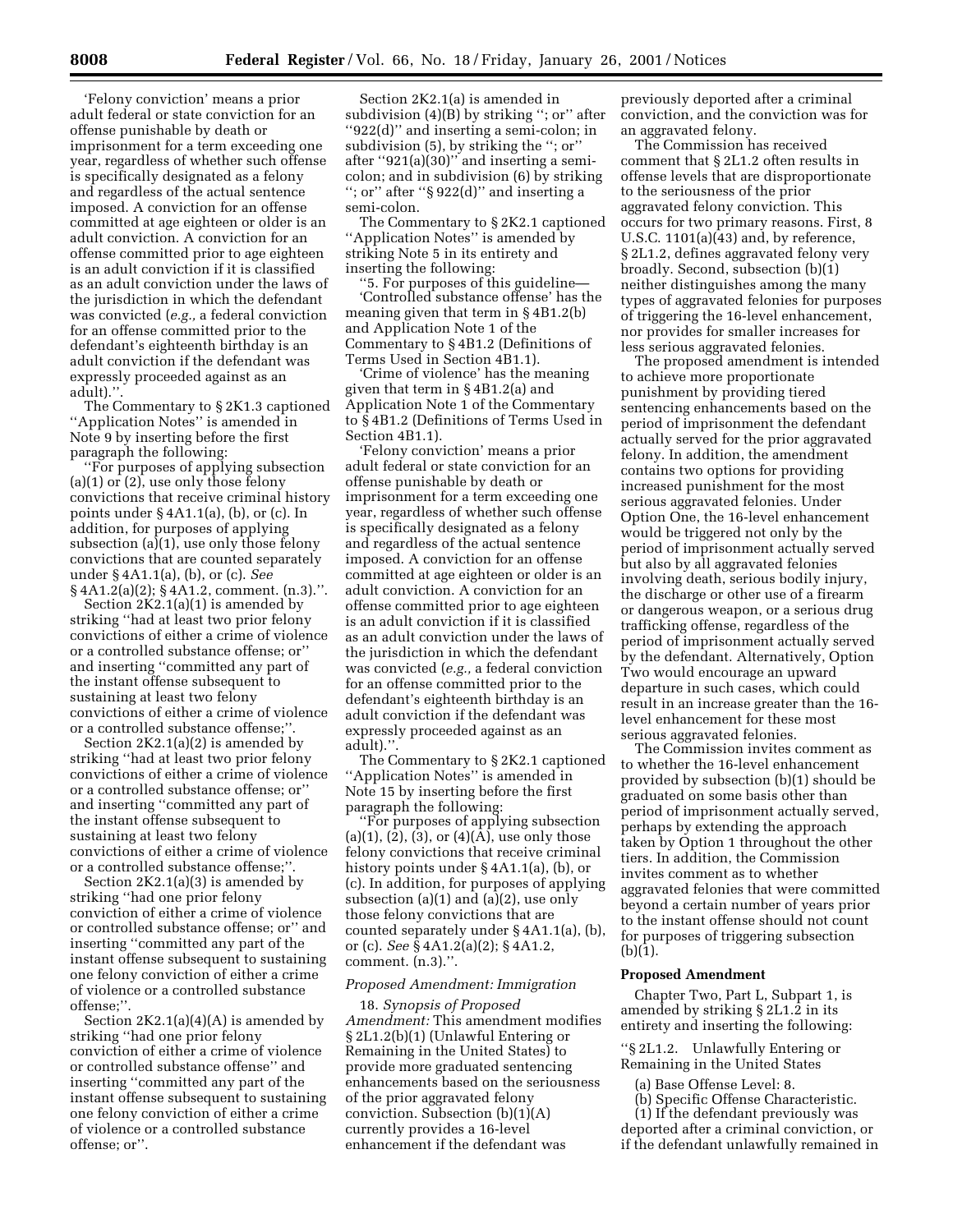the United States following a removal order issued after a criminal conviction, increase as follows (if more than one applies, apply the greater):

(A) If the conviction was for an aggravated felony; and—

(i) (I) The defendant actually served a period of imprisonment of at least ten years for such conviction [Option 1: or

(II) The aggravated felony involved death, serious bodily injury, the discharge or other use of a firearm or dangerous weapon, or a serious drug trafficking offense],

increase by 16 levels;

(ii) The defendant actually served a period of imprisonment of at least five years but less than ten years, increase by [10][12] levels;

(iii) The defendant actually served a period of imprisonment of at least two years but less than five years, increase by [8] levels; or

(iv)(I) The defendant actually served a period of imprisonment of less than two years, or (II) the sentence imposed was only a term of probation or other sentence alternative to a term of imprisonment, or a combination of probation and other sentence alternative to a term of imprisonment, increase by [6] levels.

(B) If the conviction was for (i) any felony other than an aggravated felony; or (ii) three or more misdemeanors that are crimes of violence or controlled substance offenses, increase by 4 levels.

#### Commentary

Statutory Provisions: 8 U.S.C. § 1325(a) (second or subsequent offense only), 8 U.S.C. 1326. For additional statutory provision(s), *see* Appendix A (Statutory Index).

Application Notes:

''1. Definitions.—For purposes of this guideline:

'Aggravated felony' has the meaning given that term in 8 U.S.C.  $1101(a)(43)$ without regard to the date of conviction of the aggravated felony.

'Controlled substance offense'—

(A) Means an offense under federal or state law that prohibits the manufacture, import, export, distribution, or dispensing of a controlled substance (or a counterfeit substance) or the possession of a controlled substance (or a counterfeit substance) with intent to manufacture, import, export, distribute, or dispense; and

(B) Includes—

(i) Unlawfully possessing a listed chemical with intent to manufacture a controlled substance (*see* 21 U.S.C. 841(d)(1));

(ii) Unlawfully possessing a prohibited flask or equipment with intent to manufacture a controlled substance (*see* 21 U.S.C. 843(a)(6));

(iii) Maintaining any place for the purpose of facilitating an offense described in subdivision (A) (*see* 21 U.S.C. 856);

(iv) Using a communications facility in committing, causing, or facilitating an offense described in subdivision (A) (*see* 21 U.S.C. 843(b)); and

(v) The offenses of aiding and abetting, conspiring, and attempting to commit any offense described in subdivision  $(A)$  or  $(B)(i)$ ,  $(ii)$ ,  $(iii)$ , or  $(iv)$ .

'Felony' means any federal, state, or local offense punishable by imprisonment for a term exceeding one year.

'Misdemeanor' means any federal, state, or local offense punishable by imprisonment for a term of imprisonment of one year or less.

'Serious bodily injury' has the meaning given that term in Application Note 1 of the Commentary to § 1B1.1 (Application Instructions).

'Serious drug trafficking offense' has the meaning given that term in Application Note 1 of the Commentary to § 5K2.20 (Aberrant Behavior).

2. Application of Subsection (b)(1).— For purposes of subsection (b)(1):

(A) A defendant shall be considered to be deported if the defendant has been removed or has departed the United States while an order of exclusion, deportation, or removal was outstanding.

(B) A defendant shall be considered to be deported after a conviction if the deportation was subsequent to the conviction, whether or not the deportation was in response to such conviction.

(C) A defendant shall be considered to have remained in the United States following a removal order issued after a conviction if the removal order was subsequent to the conviction, whether or not the removal order was in response to such conviction.

(D) The period of imprisonment that the defendant actually served for the aggravated felony includes, in the case of a defendant who escaped from imprisonment, time the defendant would have served if the defendant had not escaped.

3. Computation of Criminal History Points.—Prior felony and misdemeanor convictions taken into account under subsection (b) also are counted for purposes of determining criminal history points pursuant to Chapter Four, Part A (Criminal History).

4. Departure Provisions.—

[Option Two:

(A) Upward Departure Provisions.— There may be cases in which subsection

(b)(1) applies but the applicable enhancement understates the seriousness of the aggravated felony taken into account under that subsection. In such cases, an upward departure may be warranted. For example an upward departure may be warranted if the aggravated felony involved any of the following:

(i) Serious bodily injury, as defined in Application Note 1 of the Commentary to § 1B1.1 (Application Instructions), or death.

(ii) The discharge or other use of a firearm or a dangerous weapon.

(iii) A serious drug trafficking offense, as defined in Application Note 1 of the Commentary to § 5K2.20 (Aberrant Behavior).]

(B) Downward Departure Provisions.—A downward departure may be warranted in a case in which the defendant was not advised, at the time the defendant previously was deported or removed, of the criminal consequences of reentry after deportation or removal."

*Issues for Comment:* The Commission invites comment regarding whether the enhancement in § 2L1.2(b)(1) for a previous conviction for an aggravated felony should be graduated based on a factor other than, or in addition to, the period of imprisonment the defendant actually served for the aggravated felony. Should the enhancement be graduated based on the type of aggravated felony involved? For example, should the approach of Option One for subsection  $(b)(1)(A)(i)$  be extended to subdivisions (ii) through (iv) of subsection (b)(1)?

The Commission also invites comment on whether the enhancement in § 2L1.2(b)(1) for a previous conviction for an aggravated felony should take into consideration only aggravated felonies that were committed within a specified time period, *e.g.,* fifteen years, or the counting rules provided by § 4A1.2 (Definitions and Instructions for Computing Criminal History).

#### *Proposed Amendment: Nuclear, Biological, and Chemical Weapons*

19. *Synopsis of Proposed Amendment:* This is a two-part amendment.

First, in response to the sense of Congress contained in section 1423(a) of the National Defense Authorization Act for Fiscal Year 1997 that guideline penalties are inadequate for certain offenses involving the importation, attempted importation, exportation, and attempted exportation of nuclear, chemical, and biological weapons, materials, or technologies, the proposed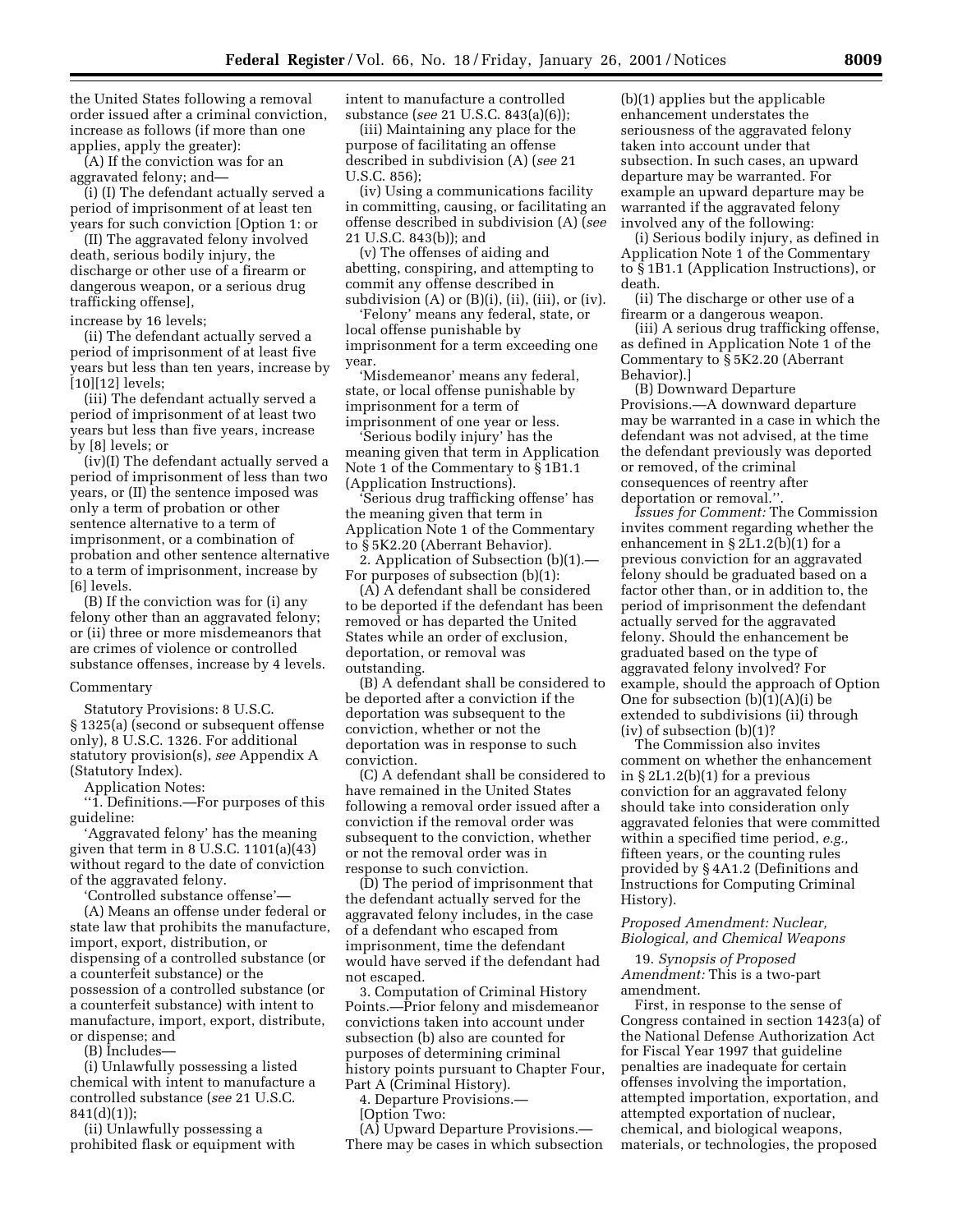amendment increases by four levels the base offense levels in §§ 2M5.1 (the guideline covering the evasion of export controls) and 2M5.2 (the guideline covering the exportation of arms, munitions, and military equipment without a license). A four-level increase is proposed for those offenses in subsection (a)(1) of both §§ 2M5.1 and 2M5.2 to make the penalty structure for those offenses proportional to other national security guidelines in Chapter Two, Part M. In addition, the Statutory Index is proposed to be amended to refer one of the offenses, 50 U.S.C. 1701 (which currently is not referenced in the Statutory Index), to both §§ 2M5.1 and 2M5.2.

Second, the proposed amendment substantially revises § 2M6.1 (the guideline covering the unlawful acquisition, alteration, use, transfer, or possession of nuclear material, weapons, or facilities) in order to incorporate into that guideline two relatively new offenses, 18 U.S.C. 175, relating to biological weapons, and 18 U.S.C. 229, relating to chemical weapons. Specifically, the amendment proposes to modify § 2M6.1 in the following ways:

(1) It provides two alternative base offense levels. The first base offense level of level 42 applies if the offense was committed with the intent to injure the United States or to aid a foreign government or foreign terrorist organization. This incorporates into the base offense level the 12-level enhancement currently found in the guideline for such intent and does not change the overall offense level for these offenses. ''Foreign terrorist organizations'' are added because Congress has found that such groups are investing in the acquisition of unconventional weapons such as nuclear, biological, and chemical agents. It is anticipated that this base offense level will apply to cases as apparently originally contemplated by the guideline, *i.e.,* the acquisition of nuclear material from defense, or even civilian, nuclear facilities in order to assist foreign governments, thereby creating a threat to the national security, as well as to cases that implicate the national security but involve biological and chemical weapons.

The proposed amendment provides that, if the base offense level of level 42 applies, none of the adjustments in subsection (b) shall apply. This is intended to cap the very high offense level attendant to this base offense level and also to preclude the possibility of a downward adjustment if the offense involved only a threat. However, if death results, the cross reference allows for the possibility of a higher offense level through application of the first degree murder guideline.

It is anticipated that the second base offense level, of level [28][30], will apply in most cases, specifically those cases that do not threaten the national security of the United States.

(2) It provides a six-level decrease, in subsection (b)(1), if the offense involved only a threat to use a nuclear, biological, or chemical weapon or material, and there was no conduct evidencing an intent to carry out the threat. After review of the cases and meeting with representatives of the Department of Justice and the Federal Bureau of Investigations, it became apparent that the least culpable offenders, and the least serious of these offenses, are those that involve non-credible threats. The extent of the adjustment (*i.e.,* six levels) mirrors in reverse the six-level increase in the threatening communications guideline, § 2A6.1, if the conduct involved an actual intent to carry out the threat.

(3) It provides, in brackets, a two-level enhancement, in subsection (b)(2), if the offense involved particularly dangerous types of nuclear, chemical, and biological weapons and materials. Those weapons and materials are defined in the guideline commentary by reference to the applicable statutory and regulatory provisions. This enhancement acknowledges the distinctions already made in international treaties, provisions of title 18, United States Code, the relevant regulatory schemes, and by representatives of the Department of Justice and the Federal Bureau of Investigations, that certain types of weapons and materials are inherently more lethal and pose a greater threat to the public safety.

(4) It provides an enhancement, in subsection (b)(3), if any victim sustained serious bodily injury or death. This enhancement is modeled after the enhancement found in § 2N1.1, the guideline covering tampering with consumer products. Like that guideline, the amendment provides commentary (in the background) stating that the base offense level reflects that the offense typically will involve a risk of serious bodily injury or death or will cause or intend to cause bodily injury.

(5) It provides two options for cases involving a substantial disruption of public, governmental, or business functions or services, or the substantial expenditure of funds for clean up and decontamination efforts. Option One provides for a four-level enhancement in such cases. Option Two provides for an upward departure provision.

(6) It provides two cross references, if the resulting offense level is greater, if death resulted (in which case the first or second degree murder guideline would apply) or if the offense was tantamount to attempted murder (in which case the attempted murder guideline would apply). These cross references are also modeled after cross references found in § 2N1.1, the guideline for tampering with consumer products.

(7) It provides a special instruction that if the defendant is convicted of one count involving the death of, serious bodily injury to, or attempted murder of, more than one victim, the grouping rules will be applied as if the defendant had been convicted of separate counts for each such victim.

(8) It amends the Statutory Index to refer 18 U.S.C. 175 and 229 to § 2M6.1 and to delete a number of guideline references for 18 U.S.C. 2332a and instead provide a reference for that offense to §§ 2K1.4 (in the case of weapons of mass destruction that are explosive devices and 2M6.1 (in the case of other weapons of mass destruction).

Three issues for comment follow the proposed amendment.

#### *Proposed Amendment*

Section 2M5.1 is amended by striking subsection (a) in its entirety and inserting the following:

''(a) Base Offense Level (Apply the greater):

(1) [26,] if national security controls or controls relating to the proliferation of nuclear, biological, or chemical weapons or materials were evaded; or  $(2)$  14, otherwise.'

Section 2M5.2(a)(1) is amended by striking ''22'' and inserting ''[26]''.

The heading to Chapter Two, Part M, is amended by adding at the end ''And Weapons of Mass Destruction''.

The heading to Chapter Two, Part M, Subpart 6, is amended by striking ''Atomic Energy'' and inserting '' Nuclear, Biological, And Chemical Weapons And Materials, And Other Weapons of Mass Destruction''.

Chapter Two, Part M, is amended by striking § 2M6.1 in its entirety and inserting the following:

*''§ 2M6.1. Unlawful Production, Development, Acquisition, Stockpiling, Alteration, Use, Transfer, or Possession of Nuclear Material, Weapons, or Facilities, Biological Agents, Chemical Weapons, or Other Weapons of Mass Destruction*

(a) Base Offense Level:

(1) [42], if the offense was committed with intent (A) to injure the United States; or (B) to aid a foreign nation or a foreign terrorist organization; or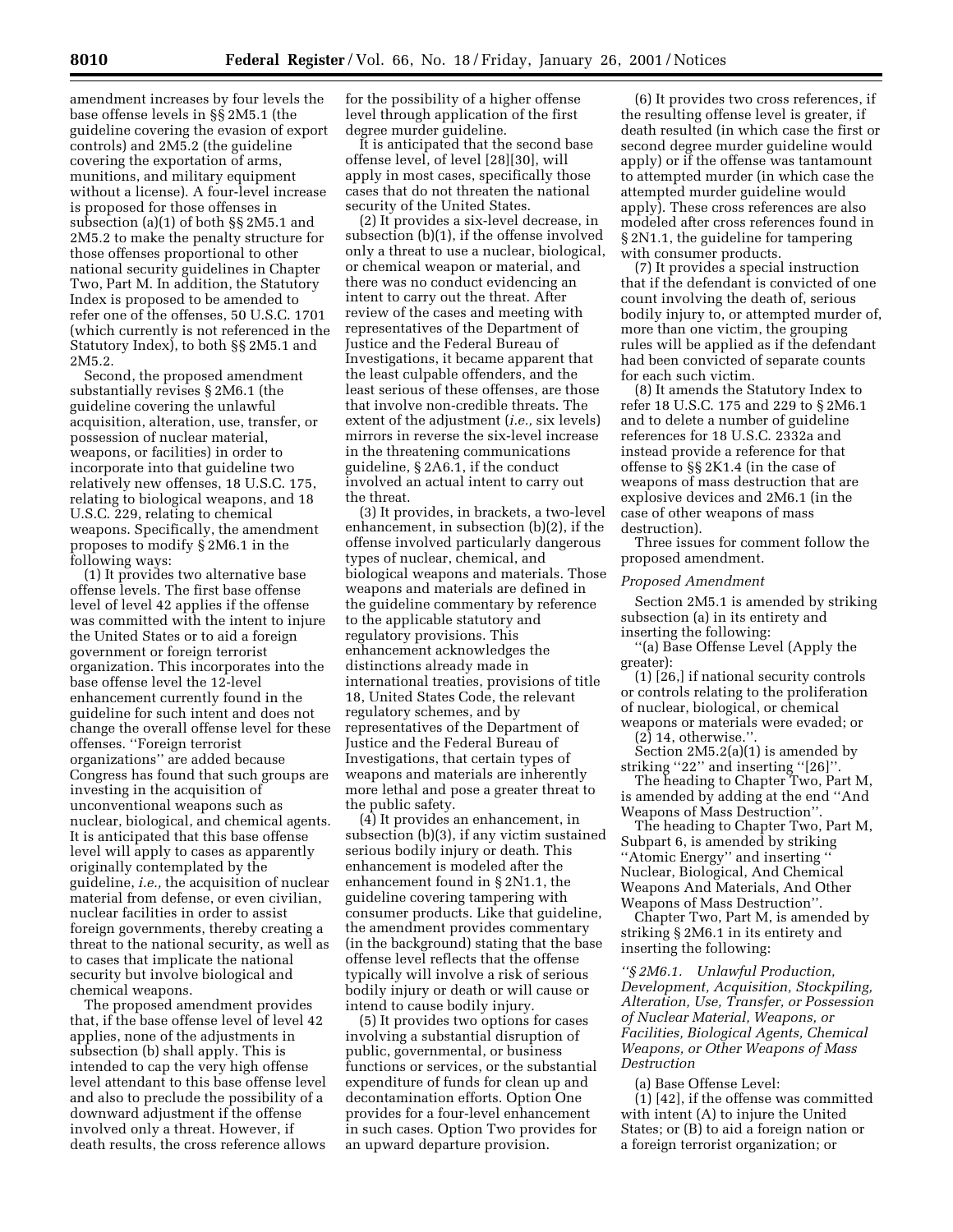(2) [28][30], otherwise.

(b) Specific Offense Characteristics:

If subsection (a)(2) applies, and:

(1) If the offense (A) involved a threat to use a nuclear weapon, nuclear material, nuclear byproduct material, biological agent, chemical weapon, or other weapon of mass destruction; and (B) did not involve any conduct evidencing an intent or ability to carry out the threat, decrease by [6] levels.

[(2) If the offense involved (A) a select biological agent; (B) a listed precursor or a listed toxic chemical; (C) nuclear material or nuclear byproduct material; or (D) a weapon of mass destruction that contains any agent, precursor, toxic chemical, or material referred to in subdivision (A), (B), or (C), increase by [2] levels.]

(3) If (A) any victim sustained permanent or life-threatening bodily injury, increase by 4 levels; (B) any victim sustained serious bodily injury, increase by 2 levels; or (C) the degree of injury is between that specified in subdivisions (A) and (B), increase by 3 levels.

[Option One: (4) If the offense resulted in (A) substantial disruption of public, governmental, or business functions or services; or (B) a substantial expenditure of funds to clean up, decontaminate, or otherwise respond to the offense, increase by [4] levels.]

(c) Cross References:

(1) If the offense resulted in death, apply § 2A1.1 (First Degree Murder) if the death was caused intentionally or knowingly, or § 2A1.2 (Second Degree Murder) in any other case, if the resulting offense level is greater than that determined above.

(2) If the offense was tantamount to attempted murder, apply § 2A2.1 (Assault with Intent to Commit Murder; Attempted Murder), if the resulting offense level is greater than that determined above.

(d) Special Instruction:

(1) If the defendant is convicted of a single count involving (A) the death or permanent, life-threatening, or serious bodily injury of more than one victim, or (B) conduct tantamount to the attempted murder of more than one victim, Chapter Three, Part D (Multiple Counts), shall be applied as if the defendant had been convicted of a separate count for each such victim.

#### Commentary

*Statutory Provisions:* 18 U.S.C. §§ 175, 229, 831, 2332a (only with respect to weapons of mass destruction as defined in 18 U.S.C. § 2332a(c)(2)(B), (C), and (D)); 42 U.S.C. §§ 2077(b), 2122, 2131. For additional statutory provision(s), *see* Appendix A (Statutory Index).

#### Application Notes:

''1. Definitions.—For purposes of this guideline:

Biological agent has the meaning given that term in 18 U.S.C. 178(1).

Chemical weapon has the meaning given that term in 18 U.S.C. 229F(1).

Foreign terrorist organization (A) means an organization that engages in terrorist activity that threatens the security of a national of the United States or the national security of the United States; and (B) includes an organization designated by the Secretary of State as a foreign terrorist organization pursuant to section 219 of the Immigration and Nationality Act (8 U.S.C. 1219). National of the United States has the meaning given that term in section 101(a)(22) of the Immigration and Nationality Act (8 U.S.C. 1101(a)(22)).

Listed precursor or listed toxic chemical means a precursor or toxic chemical, respectively, listed in Schedule I of the Annex on Chemicals to the Chemical Weapons Convention. *See* 18 U.S.C. 229F(6)(B), (8)(B). Precursor has the meaning given that term in 18 U.S.C. 229F(6)(A). Toxic chemical has the meaning given that term in 18 U.S.C. 229F(8)(A).

Nuclear byproduct material has the meaning given that term in 18 U.S.C.  $831(f)(2)$ .

Nuclear material has the meaning given that term in 18 U.S.C.  $831(f)(1)$ .

Select biological agent means a biological agent or toxin identified by the Secretary of Health and Human Services on the select agent list established pursuant to section 511(d) of the Antiterrorism and Effective Death Penalty Act, Pub. L. 104–132. *See* 42 CFR part 62. Toxin has the meaning given that term in 18 U.S.C. 178(2).

Weapon of mass destruction (A) has the meaning given that term in 18 U.S.C. § 2332a(c)(2)(B), (C), and (D); and (B) includes any radiological dispersal device, regardless of whether the radioactive material contained in that radiological dispersal device was nuclear material, nuclear byproduct material, or other radioactive material (such as low-grade medical, industrial, or research radioactive waste). Radiological dispersal device means any device, including any weapon or equipment, other than a nuclear explosion, specifically designed to disseminate radioactive material in order to cause property destruction, damage, or bodily injury by means of the radiation produced by the decay of the radioactive material.

2. Inapplicability of Subsection (b) to Subsection (a)(1) Cases.—If subsection

(a)(1) applies, do not apply subsection (b).

3. Applicability of Subsections (b)(2) and (b)(4) in Threat Cases.—The application of subsection (b)(1) in a case involving a threat shall not preclude the application of either subsection (b)(2) or subsection (b)(4) in such a case.

4. Application of Special Instruction.—Subsection (d) applies in any case in which the defendant is convicted of a single count involving (A) the death or permanent, lifethreatening, or serious bodily injury of more than one victim; or (B) conduct tantamount to the attempted murder of more than one victim, regardless of whether the offense level is determined under subsection (a), subsections (a) and (b), or subsection (c).

5. Inapplicability of § 3A1.4 in Certain Cases.—If subsection (a)(1) applies because the offense was committed with the intent to aid an international foreign terrorist organization, do not apply § 3A1.4 (Terrorism).

6. Departure Provisions.—

(A) Upward Departure Provisions.— There may be cases in which the offense level determined above substantially understates the seriousness of the offense. In such cases, an upward departure may be warranted. The following is a non-exhaustive list of circumstances in which an upward departure may be warranted:

(i) The offense posed a substantial risk of death or serious bodily injury to numerous victims (*e.g.,* chlorine gas was released in a crowded movie theater).

(ii) The offense caused extreme psychological injury. *See* § 5K2.3 (Extreme Psychological Injury).

(iii) The offense caused substantial property damage or monetary loss. *See* § 5K2.5 (Property Damage or Loss).

[Option Two: (iv) The offense resulted in substantial disruption of public, governmental, or business functions or services, or the response to the offense required a substantial expenditure (*e.g.,* to provide environmental decontamination of the affected area). *See, e.g.,* § 5K2.7 (Disruption of Governmental Function).]

(B) Downward Departure Provision.— There may be cases in which the offense level determined above substantially overstates the seriousness of the offense. In such cases, a downward departure may be warranted. For example, in the unusual case in which the offense did not cause a risk of death or serious bodily injury, and neither caused nor was intended to cause bodily injury, a downward departure may be warranted.

Background: The base offense level reflects that this offense typically poses a risk of death or serious bodily injury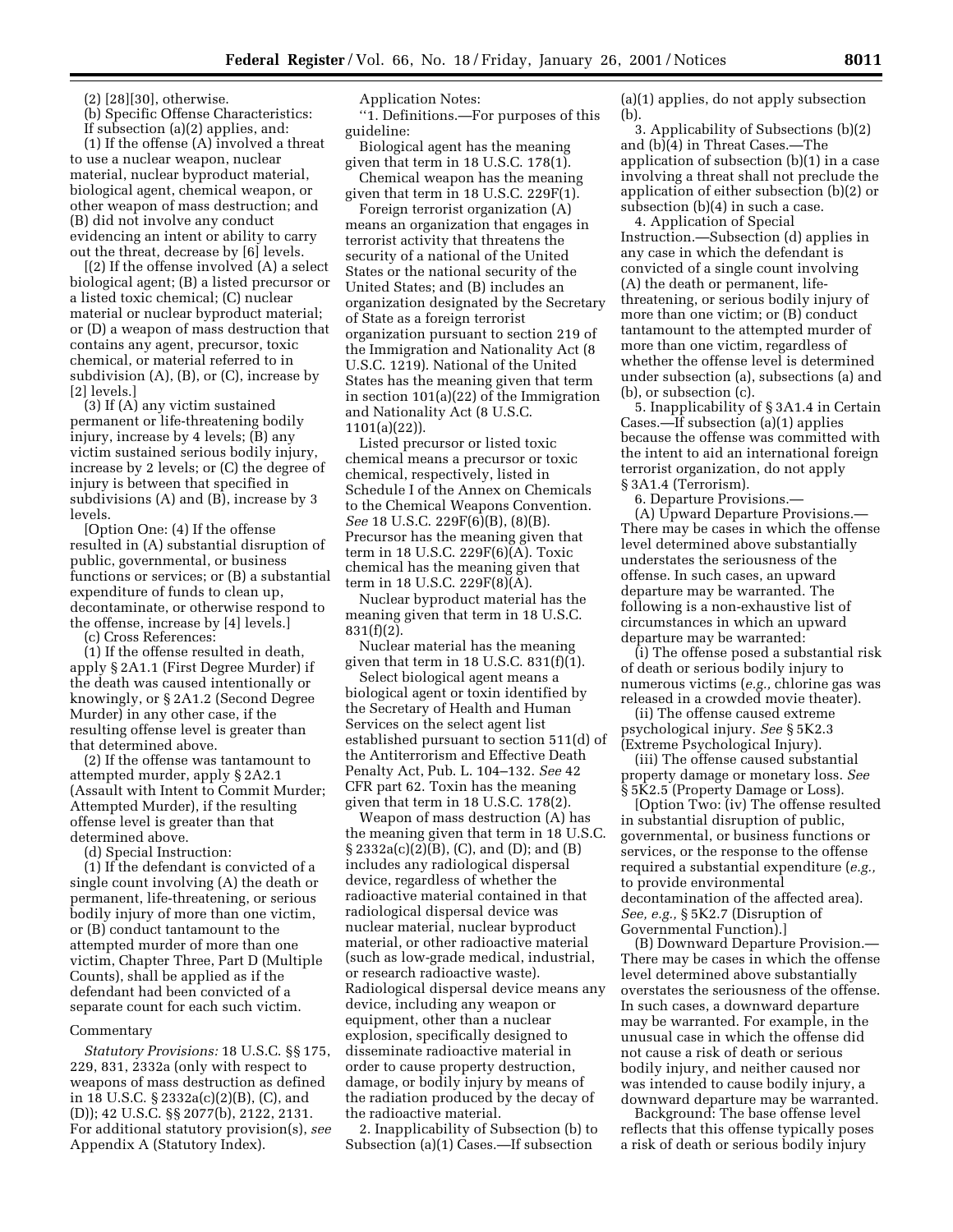to one or more victims; or causes, or is intended to cause, bodily injury.''.

Appendix A (Statutory Index) is amended by inserting after the line referenced to ''18 U.S.C. § 155'' the following:

''18 U.S.C. § 1752M6.1''.

Appendix A (Statutory Index) is amended by inserting after the line referenced to ''18 U.S.C. 228'' the following:

''18 U.S.C. § 2292M6.1''.

Appendix A (Statutory Index) is amended in the line referenced to 18 U.S.C. 2332a by striking ''2A1.1, 2A1.2, 2A1.3, 2A1.4, 2A1.5, 2A2.1, 2A2.2, 2B1.3,'' and by inserting '', 2M6.1'' after ''2K1.4''.

Appendix A (Statutory Index) is amended by inserting after the line referenced to ''50 U.S.C. App. 462'' the following:

''50 U.S.C. App. § 1701 2M5.1, 2M5.2''.

#### *Issues for Comment*

(1) The Commission invites comment on whether the above proposal appropriately addresses the offenses in 18 U.S.C. 175, relating to biological weapons, and in 18 U.S.C. 229, relating to chemical weapons. Specifically, are these offenses more appropriately addressed through a guideline that incorporates into the base offense level any or all of the aggravating factors that may be associated with these offenses (*e.g.,* the inherent psychological harm, the risk of bodily harm, and the economic harm associated with cleanup and decontamination efforts), or is it preferable to address these harms as specific offense characteristics?

(2) The Commission also invites comment on how threats to use nuclear, biological, or chemical weapons should be punished under the guidelines. Should there be a greater differentiation in punishment under proposed § 2M6.1 between offenses that involve only the threatened use of such weapons (whether or not the defendant engaged in conduct evidencing an intent or ability to carry out the threat) and other conduct punished under that guideline? Alternatively, should the threatened use of such weapons be punished under § 2A6.1 (Threatening or Harassing Communications), and if so, how severely should such conduct be punished in relation to other types of threats punished under that guideline?

(3) How should attempts, conspiracies, and solicitations to commit an offense under 18 U.S.C. 175 or 229 be covered under the guidelines? Should such attempts, conspiracies, and solicitations be expressly covered by the proposed new guideline, § 2M6.1, or

should § 2X1.1 (Attempt, Solicitation, or Conspiracy) apply?

*Proposed Amendment: Money Laundering*

20. *Synopsis of Proposed Amendment:*

#### *Overview*

The proposed amendment consolidates the two current money laundering guidelines, §§ 2S1.1 and 2S1.2, and applies to convictions under either 18 U.S.C. 1956 or 1957. The primary feature of the consolidated amendment structure is that it ties offense levels for money laundering more closely to the underlying criminal conduct that was the source of the criminally derived funds. The amendment accomplishes this objective by separating money laundering offenders, regardless of the statute of conviction, into two categories for purposes of determining the base offense level. The base offense level is determined differently, depending on whether the defendant is a ''direct'' or a ''third party'' money launderer (money launderers who commit the underlying offense which generated the criminal proceeds versus money launderers who did not commit the underlying offense). Specific offense characteristics are included in this proposed amendment to increase the total offense level in order to assure greater punishment for those money laundering defendants whose conduct is considered more serious and harmful to the societal interests which the money laundering laws are designed to protect.

#### *Base Offense Level*

Subsection (a) provides two distinct methods for determining the base offense level, depending on whether the defendant is a ''direct'' money launderer or a ''third party'' money launderer. Subsection (a)(1) sets the base offense level for ''direct'' money launderers at the offense level for the underlying offense from which the laundered funds were derived (*i.e.,* the base offense level and all applicable specific offense characteristics for the underlying offense), if the offense level for the underlying offense can be determined. A data analysis of a representative sample of 259 money laundering cases conducted by the Commission indicated that subsection (a)(1) would apply to 86 percent of defendants sentenced under the guideline (*i.e.*, "direct" money launderers comprise 86 percent of the money laundering defendants).

This proposed amendment excludes from application of subsection (a)(1) offenders who otherwise would be

accountable for the underlying offense solely on the basis of § 1B1.3(a)(1)(B) (*i.e.,* jointly undertaken criminal activity). However, this limitation has minimal practical consequence. Commission data indicate that less than one percent of defendants who would not be categorized as ''direct'' money launderers because of this limitation would be subject to subsection (a)(1) if it were expanded to include defendants who would be otherwise accountable for the underlying offense under § 1B1.3(a)(1)(B). The Commission invites comment as to whether application of subsection (a)(1) should be expanded to include offenders who otherwise would be accountable for the underlying offense solely on the basis of  $§ 1B1.3(a)(1)(B).$ 

For ''third party'' money launderers (*i.e.,* defendants who did not commit or would not be accountable for the underlying offense under  $§ 1B1.3(a)(1)(A)),$  subsection  $(a)(2)$  sets the base offense level at level eight, plus an increase based on the value of the laundered funds from the table in subsection (b)(1) of § 2F1.1 (Fraud and Deceit). Subsection (a)(2) also applies to ''direct'' money laundering defendants for whom subsection (a)(1) would apply but the offense level for the underlying offense is impossible or impracticable to determine.

Under the structure of this proposed amendment, there may be some cases in which the "third party" money launderers will receive a higher base offense level than the offenders who committed the underlying offense. This conceivably could occur in cases in which the underlying offense that generated the criminally derived proceeds is a fraud or other economic crime covered by a guideline that uses the table in subsection  $(b)(1)$  of  $\S 2F1.1$ , and the loss calculation is less than the value of the laundered funds. For example, the underlying offense may have involved the fraudulent sale of stock for \$200,000 that was worth \$180,000. The defendant did not commit the underlying offense, but laundered all of the \$200,000. In such a case, the value of the laundered funds is \$200,000, but the loss amount for purposes of § 2F1.1(b)(1) is \$20,000. In such a case, the ''third party'' money laundering defendant may receive a higher base offense level than the Chapter Two offense level for the offender who committed the fraud.

Three options in Application Note 3 are presented for addressing this type of case. Option 1 provides that a downward departure may be warranted in such a case, but limits the extent of such a departure to the offense level for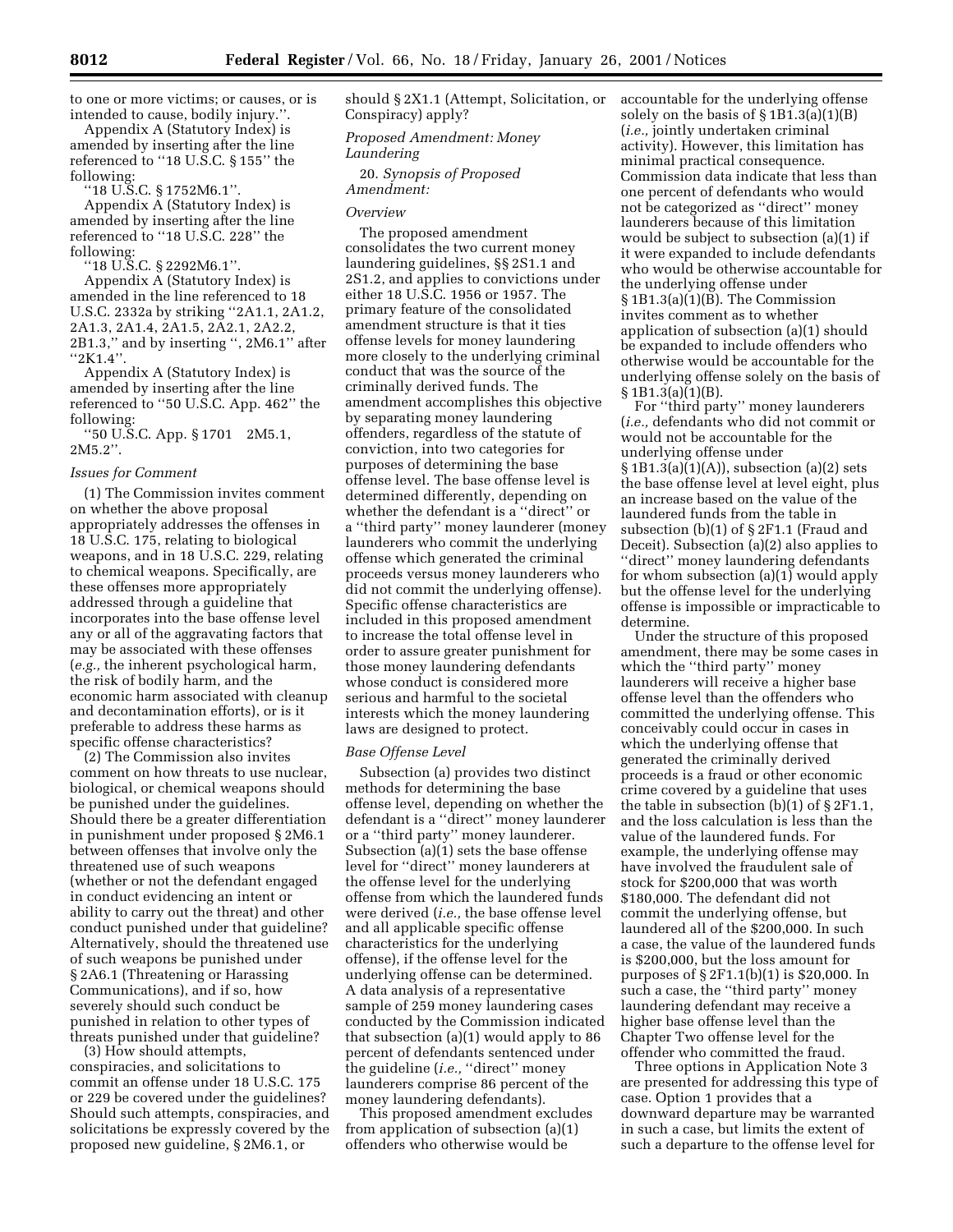the underlying offense conduct that would result if the base offense level were determined using subsection (a)(1). Option 2 creates a rule that the value of the funds is the lesser of either the actual value of the laundered funds or the value of the loss as calculated for purposes of § 2F1.1(b)(1). Option 3 provides no specific provision to address this type of case.

An analysis conducted by the Commission indicates that this type of case will rarely occur. In its sample of 259 cases, Commission identified no cases in which the loss amount was less than the value of laundered funds. In fact, this issue can arise only in ''third party'' money laundering cases, which comprise only 14 percent (36 of 259 cases) of the money laundering cases in the representative sample. Furthermore, in the overwhelming majority—89 percent—of those 36 ''third party'' cases, the underlying offense was a drug offense, which does not give rise to this problem. In its sample, the Commission identified only three ''third party'' money laundering cases for which the underlying offense was a fraud or other economic crime.

#### *Adjustments*

In addition to the base offense level, the proposed amendment contains a number of adjustments. Consistent with the approach of tying the base offense level to the underlying offense that generated the criminally derived funds, subsection (b)(1) provides a [2][4][6] level enhancement for ''third party'' money launderers who know or believe that any of the laundered funds were the proceeds of, or were intended to promote, certain types of more serious underlying criminal conduct; specifically, drug trafficking, crimes of violence, offenses involving firearms, explosives, national security, terrorism, and the sexual exploitation of a minor.

Subsection  $(b)(\overline{2})$  provides four alternative enhancements, with the greatest applicable enhancement to be applied. Subsection (b)(2)(A) provides a [2][3][4] level increase if the defendant is a ''third party'' money launderer who is ''in the business'' of laundering funds. This adjustment reflects the view that, similar to a professional ''fence'' (see  $\S 2B1.1(b)(4)(B)$ , defendants who routinely engage in laundering funds on behalf of third parties and who gain financially from engaging in such transactions warrant additional punishment because they encourage the commission of additional underlying criminal offenses. Application Note 6 directs the court to consider the totality of the circumstances in determining whether a defendant was in the business

of laundering funds and provides a nonexhaustive list of factors to be considered in making this determination. The Commission invites comment as to whether eligibility for this enhancement should be expanded to include ''direct'' money launderers who launder the criminal derived proceeds of others, in addition to their own criminally derived proceeds.

Subsection (b)(2)(B) provides a [2][3] level enhancement if any of the laundered funds were used [or intended to be used] to [significantly] [materially] promote further criminal conduct. Application Note 5 limits applicability of this enhancement to the use of laundered funds to further criminal conduct in addition to, or beyond, the criminal conduct from which the laundered funds were derived, as opposed to underlying offenses that were completed at the time of the laundering. This enhancement attempts to provide increased punishment for two types of offense conduct: (1) Cases in which the defendant uses criminally derived funds to cause criminal conduct in addition to or beyond the criminal conduct that initially generated the criminally derived funds that are the subject of the money laundering conviction; or (2) cases in which the defendant reinvests all or some of the laundered funds back into an ongoing criminal scheme to finance the continued operation or expansion of the criminal scheme.

Subsection (b)(2)(C) provides a [2][3] level enhancement if the offense involved ''sophisticated concealment.'' Application Note 6 defines ''sophisticated concealment'' as especially complex or especially intricate offense conduct where the defendant takes deliberate steps to conceal the nature, location, source, ownership, or control of the criminally derived funds to make the transaction more difficult to detect. Application Note 6 also provides examples of conduct that typically constitutes sophisticated concealment. The Commission invites comment as to whether the applicability of this enhancement should be expanded to include all forms of concealment, even if the concealment is not sophisticated.

Subsection  $(b)(2)(D)$  provides a [1][2] level enhancement if the defendant launders funds with the intent to engage in conduct constituting a violation of section 7201 or 7206 of the Internal Revenue Code (title 26, United States Code). A conviction under the relevant subsection of 18 U.S.C. 1956 is required for the enhancement to apply. The Commission invites comment as to whether the proposed guideline should

include such an enhancement, absent additional aggravating money laundering conduct.

Subsection (b)(3) provides a [1] level increase if the defendant is a ''direct'' money launderer, none of the enhancements under subsection (b)(2) apply, and the value of the laundered funds is greater than \$10,000. This enhancement is intended to ensure that defendants who also commit the underlying offense receive some incremental punishment for the money laundering offense, even if ineligible for any of the other enhancements that reflect more aggravated money laundering offense conduct. The Commission specifically invites comment as to whether the proposed guideline should contain such an enhancement.

Subsection (b)(4) provides a [2] level decrease for cases in which three conditions are met: (1) The defendant did not commit the underlying offense that generated the criminally derived funds; (2) the defendant was convicted under 18 U.S.C. 1957 only; and, (3) none of the other enhancements apply. This downward adjustment recognizes that section 1957 offenses, with no aggravating factors, may be considered less serious than section 1956 offenses because the statutory maximum of the former is half (10 years) that of the latter (20 years), and because the government is not required to prove that the section 1957 defendant knew that the offense from which the laundered funds were derived was a specified unlawful activity (*see* 18 U.S.C. 1957(c)).

Application Note 7 provides that in a case in which the defendant is to be sentenced on a count of conviction for money laundering and a count of conviction for the underlying offense that generated the laundered funds, such counts shall be grouped pursuant to subsection (c) of § 3D1.2 (Groups of Closely-Related Counts), thereby resolving a circuit conflict on this issue. Providing for grouping under § 3D1.2(c) may make appropriate a conforming amendment to Application Note 5 of § 3D1.2 to provide that grouping under § 3D1.2(c) also applies in cases in which the base offense level from the guideline applicable to one count specifically incorporates the offense level applicable to the other related count. In such cases, the conduct that forms the basis for the base offense level in one count is the same aggravating conduct that forms the basis for the offense level of the other count.

The proposed amendment provides that convictions under 18 U.S.C. 1960 (Illegal Money Transmitting Businesses; failure to obtain appropriate licenses or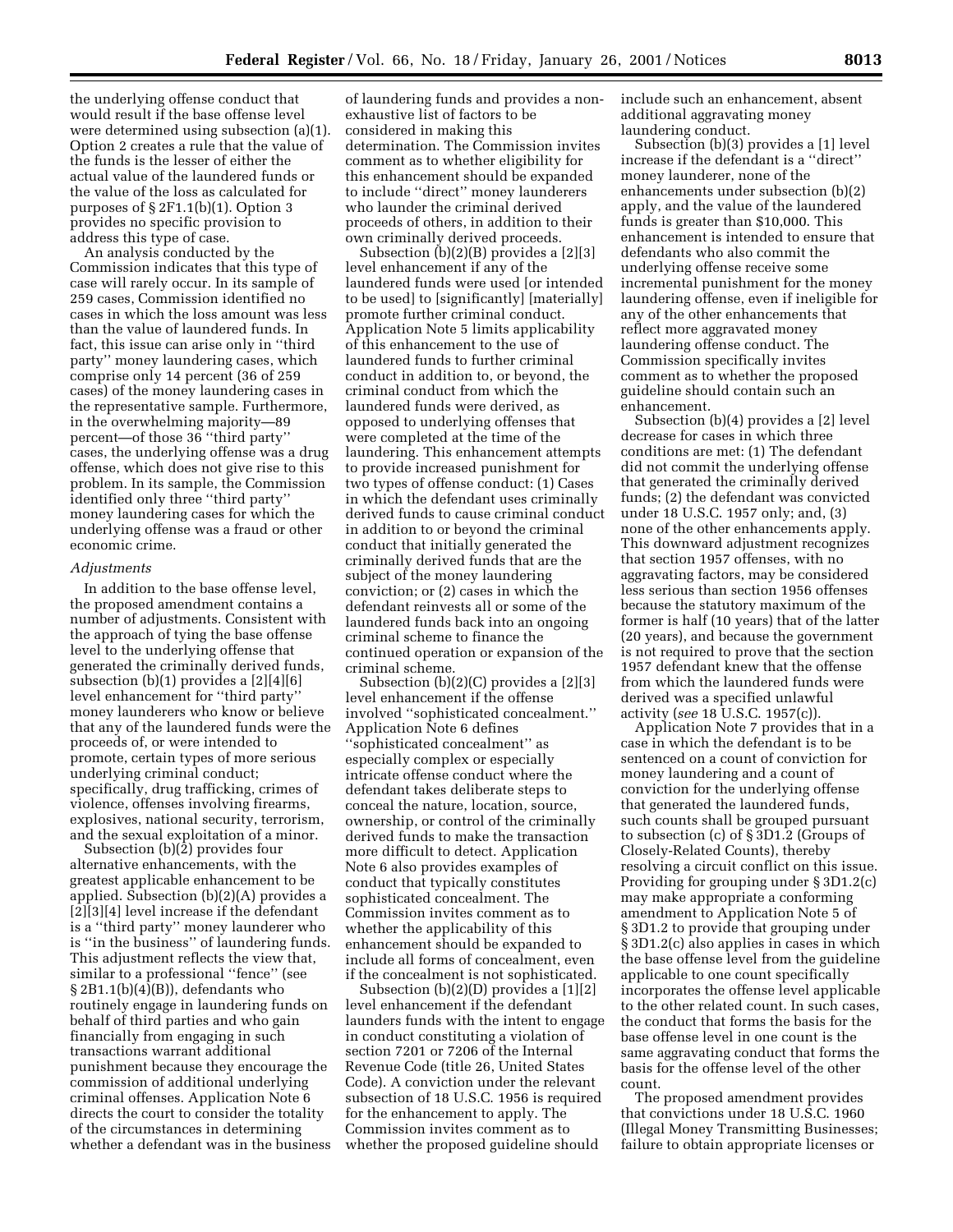comply with registration requirements for money transmitting businesses) be referenced to § 2T2.2 (Regulatory Offenses). The Commission invites comment as to whether such violations are more appropriately referenced to § 2S1.3 (Structuring Transactions to Evade Reporting Requirements). Finally, the proposed amendment provides that convictions under 31 U.S.C. § 5326 relevant to structuring violations be referenced to § 2S1.3 (Structuring Transactions).

#### *Proposed Amendment*

Chapter Two, Part S, Subpart 1 is amended by striking §§ 2S1.1 and 2S1.2 and their accompanying commentary in their entirety and inserting the following:

''§ 2S1.1. Laundering of Monetary Instruments; Engaging in Monetary Transactions in Property Derived from Unlawful Activity

(a) Base Offense Level:

(1) The offense level for the underlying offense from which the laundered funds were derived, if (A) the defendant committed the underlying offense (or otherwise would be accountable for the underlying offense under § 1B1.3(a)(1)(A) (Relevant Conduct)); and (B) the offense level for that offense can be determined; or

(2) 8 plus the number of offense levels from the table in subsection (b)(1) of § 2F1.1 (Fraud and Deceit) corresponding to the value of the laundered funds, otherwise.

(b) Specific Offense Characteristics:

(1) If (A) subsection (a)(2) applies because the defendant did not commit the underlying offense; and (B) the defendant knew or believed that any of the laundered funds were the proceeds of, or were intended to promote (i) an offense involving the manufacture, importation, or distribution of a controlled substance or a listed chemical; (ii) a crime of violence [as defined under § 4B1.2(a)(1) (Definitions of Terms Used in § 4B1.1)]; or (iii) an offense involving firearms, explosives, national security, terrorism, or the sexual exploitation of a minor, increase by [2][4][6] levels.

(2) (Apply the greatest):

(A) If [(i) subsection (a)(2) applies because the defendant did not commit the underlying offense; and (ii)] the defendant was in the business of laundering funds, increase by [2][3][4] levels.

(B) If any of the laundered funds were used [or were intended to be used] to [significantly] [materially] promote further criminal conduct, increase by [2][3] levels.

(C) If the offense involved sophisticated concealment, increase by  $[2][3]$  levels.

[(D) If the defendant is convicted (A) under 18 U.S.C. § 1956(a)(1)(A)(ii); (B) under 18 U.S.C. § 1956(a)(1)(B)(ii); (C) under 18 U.S.C. § 1956(a)(2)(B)(ii); (D) under 18 U.S.C. § 1956(a)(3)(C); or (E) of attempting, aiding or abetting, or conspiracy to commit any of the offenses referred to in subdivisions (A) through (D), increase by [1][2] levels.]

 $[(3)$  If  $(A)$  subsection  $(a)(1)$  applies;  $(B)$ subsection (b)(2) does not apply; and (C) the value of the laundered funds is greater than \$10,000, increase by [1] level.]

 $[(4)$  If  $(A)$  subsection  $(a)(2)$  applies because the defendant did not commit the underlying offense; (B) the defendant is convicted under 18 U.S.C. 1957; and (C) none of the enhancements in subsections (b)(1) and (b)(2) apply, decrease by [2] levels.]

#### Commentary

Statutory Provisions: 18 U.S.C. 1956, 1957.

Application Notes:

1. Definitions.—For purposes of this guideline:

'Crime of violence' has the meaning given that term in subsection (a)(1) of § 4B1.2 (Definitions of Terms Used in § 4B1.1).

'Criminally derived funds' means any funds derived [or represented to be derived] from conduct constituting a criminal offense.

'Laundered funds' means the property, funds, or monetary instrument involved in the transaction, financial transaction, monetary transaction, transportation, transfer, or transmission in violation of 18 U.S.C. 1956 or 1957.

'Laundering funds' means the making of a transaction, financial transaction, monetary transaction, or transmission, or the transporting of, property, funds, or a monetary instrument in violation of 18 U.S.C. 1956 or 1957.

'Sexual exploitation of a minor' means an offense involving (A) promoting prostitution by a minor; (B) sexually exploiting a minor by production of sexually explicit visual or printed material; (C) distribution of material involving the sexual exploitation of a minor, or possession of material involving the sexual exploitation of a minor with intent to distribute; or (D) aggravated sexual abuse sexual abuse, or abusive sexual contact, involving a minor. 'Minor' means an individual under the age of 18 years.

2. Application of Subsection (a)(1).— (A) Multiple Underlying Offenses.—In cases in which subsection (a)(1) applies

and there is more than one underlying offense, the offense level for the underlying offense is to be determined under the procedures set forth in Application Note 3 of the Commentary to § 1B1.5 (Interpretation of References to Other Guidelines).

(B) Defendants Otherwise Accountable.—In order for subsection (a)(1) to apply, the defendant must have committed the underlying offense or be otherwise accountable for the underlying offense under § 1B1.3(a)(1)(A) (Relevant Conduct). The fact that the defendant was involved in laundering criminally derived funds after the commission of the underlying offense, without additional involvement in the underlying offense, does not establish that the defendant committed, aided, abetted, counseled, commanded, induced, procured, or willfully caused the underlying offense.

(C) Non-Applicability of Enhancements—If subsection (a)(1) applies, and the conduct that forms the basis for an enhancement under the guideline applicable to the underlying offense is the only conduct that forms the basis for application of any of the enhancements in subsection (b) of this guideline, do not apply the subsection (b) enhancement under this guideline. 3. Application of Subsection (a)(2).—

(A) In General.—Subsection (a)(2) applies to cases in which (A) the defendant did not commit the underlying offense; or (B) the defendant committed the underlying offense (or otherwise would be accountable for the underlying offense under subsection  $(a)(1)(A)$  of § 1B1.3 (Relevant Conduct), but the offense level for the underlying offense is impossible or impracticable to determine.

(B) Commingled Funds.—In a case in which a transaction, financial transaction, monetary transaction, transportation, transfer, or transmission results in the commingling of legitimately derived funds with criminally derived funds, the value of the laundered funds, for purposes of subsection (a)(2), is the amount of the criminally derived funds, not the total amount of the commingled funds, if the defendant provides sufficient information to determine the amount of criminally derived funds without unduly complicating or prolonging the sentencing process. If the amount of the criminally derived funds is difficult or impracticable to determine, the value of the laundered funds, for purposes of subsection (a)(2), is the total amount of the commingled funds.

[Value of Funds—Option 1: (C) Value of Laundered Funds for Certain Defendants.—There may be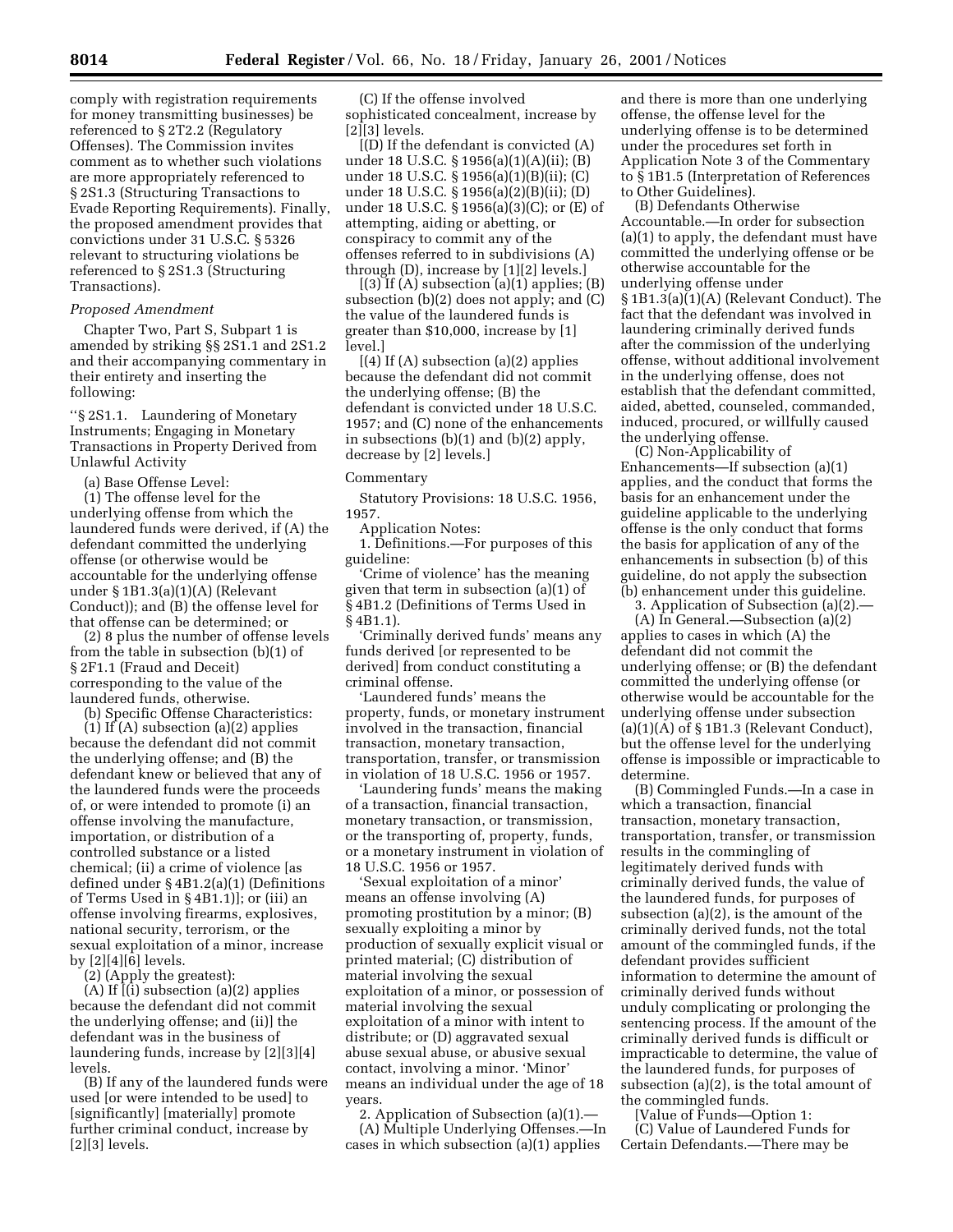cases in which (A) subsection (a)(2) applies; (B) the defendant did not commit the underlying offense; (C) the underlying offense is a fraud or another economic crime covered by a guideline that uses the table in subsection (b)(1) of § 2F1.1 (Fraud and Deceit); and (D) the value of the laundered funds under subsection (a)(2) is substantially greater than the value of the loss or other monetary amount attributable to the underlying offense for purposes of § 2F1.1(b)(1). In such cases, a downward departure may be warranted to ensure that the seriousness of the punishment for the money laundering offense is reasonably related to the seriousness of the punishment that would be warranted for the underlying offense. However, any such downward departure shall not result in an offense level lower than that which would result if the sentence were determined using the base offense level under subsection (a)(1). For example, the underlying offense may have involved the fraudulent sale of stock for \$200,000 that was worth \$180,000. The defendant did not commit the underlying offense but laundered all of the \$200,000. The value of the laundered funds is \$200,000, but the loss amount for purposes of § 2F1.1(b)(1) is \$20,000. In such a case, the downward departure shall not result in an offense level lower than the sum of the base offense level under § 2F1.1(a) and the enhancement under § 2F1.1(b)(1) for the value of the loss. Accordingly, a downward departure, if warranted, shall not result in an offense level lower than level 9 (§ 2F1.1(a) base offense level of level 6 plus § 2F1.1(b)(1) increase of 3 offense levels to account for loss amount of \$20,000).]

[Value of Funds—Option 2: (C) Value of Laundered Funds for Certain Defendants.—In a case in which (A) subsection (a)(2) applies; (B) the defendant did not commit the underlying offense; and (C) the underlying offense is a fraud or another economic crime covered by a guideline that uses the table in subsection (b)(1) of § 2F1.1 (Fraud and Deceit), the value of the laundered funds is the lesser of the actual value of the laundered funds or the value of the loss or other monetary amount attributable to the underlying offense for purposes of § 2F1.1(b)(1). For example, the underlying offense may have involved the fraudulent sale of stock for \$200,000 that was worth \$180,000. The defendant did not commit the underlying offense but laundered all of the \$200,000. The actual value of the laundered funds is \$200,000, but the loss amount for purposes of § 2F1.1(b)(1) is \$20,000. In

such a case, the value of the laundered funds, for purposes of subsection (a)(2), is \$20,000. Accordingly, the base offense level under subsection (a)(2) is the sum of the base offense level under § 2F1.1(a) and the enhancement under § 2F1.1(b)(1) for the value of the loss. Therefore, in this example, the base offense level under subsection (a)(2) is level 9 (§ 2F1.1(a) base offense level of level 6 plus § 2F1.1(b)(1) increase of 3 offense levels to account for loss amount of \$20,000.]

[Value of Funds—Option 3: No specific provision]

4. Enhancement for Business of Laundering Funds.—

(A) In General.—The court shall consider the totality of the circumstances to determine whether a defendant who did not commit the underlying offense was in the business of laundering funds, for purposes of subsection (b)(2)(A).

(B) Factors to Consider.—The court shall consider the following factors in determining whether, under the totality of circumstances, the defendant was in the business of laundering funds for purposes of subsection  $(b)(2)(A)$ :

(i) The defendant [regularly] [routinely] engaged in acts of laundering funds during an extended period of time.

(ii) The defendant laundered criminally derived funds from multiple sources during an extended period of time

(iii) The defendant generated a substantial amount of revenue in return for laundering the funds.

(iv) At the time the defendant committed the instant offense, the defendant had one or more prior convictions of an offense under 18 U.S.C. 1956 or 1957, [31 U.S.C. 5313, 5314, 5316, 5324, or 5326] or any similar offense under state law, or an attempt or conspiracy to commit any such federal or state offense. Prior convictions taken into account under subsection (b)(2)(A) also are counted for purposes of determining criminal history points pursuant to Chapter Four, Part A (Criminal History).

5. [Significant][Material] Promotion of Further Criminal Conduct.—In order for subsection (b)(2)(B) to apply, all or part of the laundered funds must have been used to further criminal conduct in addition to or beyond the criminal conduct from which the laundered funds were derived. [Subsection (b)(2)(B) does not apply if the defendant laundered criminally derived proceeds that were generated from an underlying offense that was completed at the time of the laundering.] For example,

subsection (b)(2)(B) would apply in a case in which the defendant reinvested (*i.e.*, plowed-back) all or part of the laundered funds from an ongoing, fraudulent telemarketing scheme to finance the continued operation of that scheme but would not apply in a case in which the defendant used all or part of the laundered funds only to finance a lavish lifestyle. Similarly, subsection (b)(2)(B) would apply in a case in which the defendant used laundered funds from an underlying drug offense to purchase additional drugs for distribution but would not apply in a case in which the defendant used those laundered funds to pay for drugs the defendant had already distributed as part of the underlying drug offense.

Subsection(b) $(2)$ (B) does not apply to transactions that only give the defendant access to, or the use of for otherwise legal purposes, the criminally derived funds. For example, subsection (b)(2)(B) does not apply in a case in which the defendant deposits checks that represent the criminally derived proceeds from a fraudulent scheme into an account, and subsequently spends the funds for items that are not inherently illegal or items that do not further additional criminal conduct. [Subsection (b)(2)(B) does not apply if the value of laundered funds used or intended to be used to promote criminal conduct was de minimis relative to the value of the laundered funds.]

6. Sophisticated Concealment.—For purposes of subsection (b)(2)(C), sophisticated concealment means especially complex or especially intricate offense conduct in which deliberate steps were taken to conceal the nature, location, source, ownership, or control of the criminally derived funds, in order to make the transaction, financial transaction, monetary transaction, transportation, transfer, or transmission in violation of 18 U.S.C. 1956 or 1957, or the extent of that violation, difficult to detect.

Sophisticated concealment typically involves hiding assets or hiding transactions, or both, through:

(A) The use of fictitious entities;

(B) The use of shell corporations;

(C) The creation of two or more levels (*i.e.,* layering) of transactions, transportation, transfers, or transmissions, of criminally derived funds that were intended to appear legitimate; or

(D) the transportation, transmission, or transfer of criminally derived funds from or through a place inside the United States to or through a place outside the United States (*e.g.,* an offshore bank account) or from or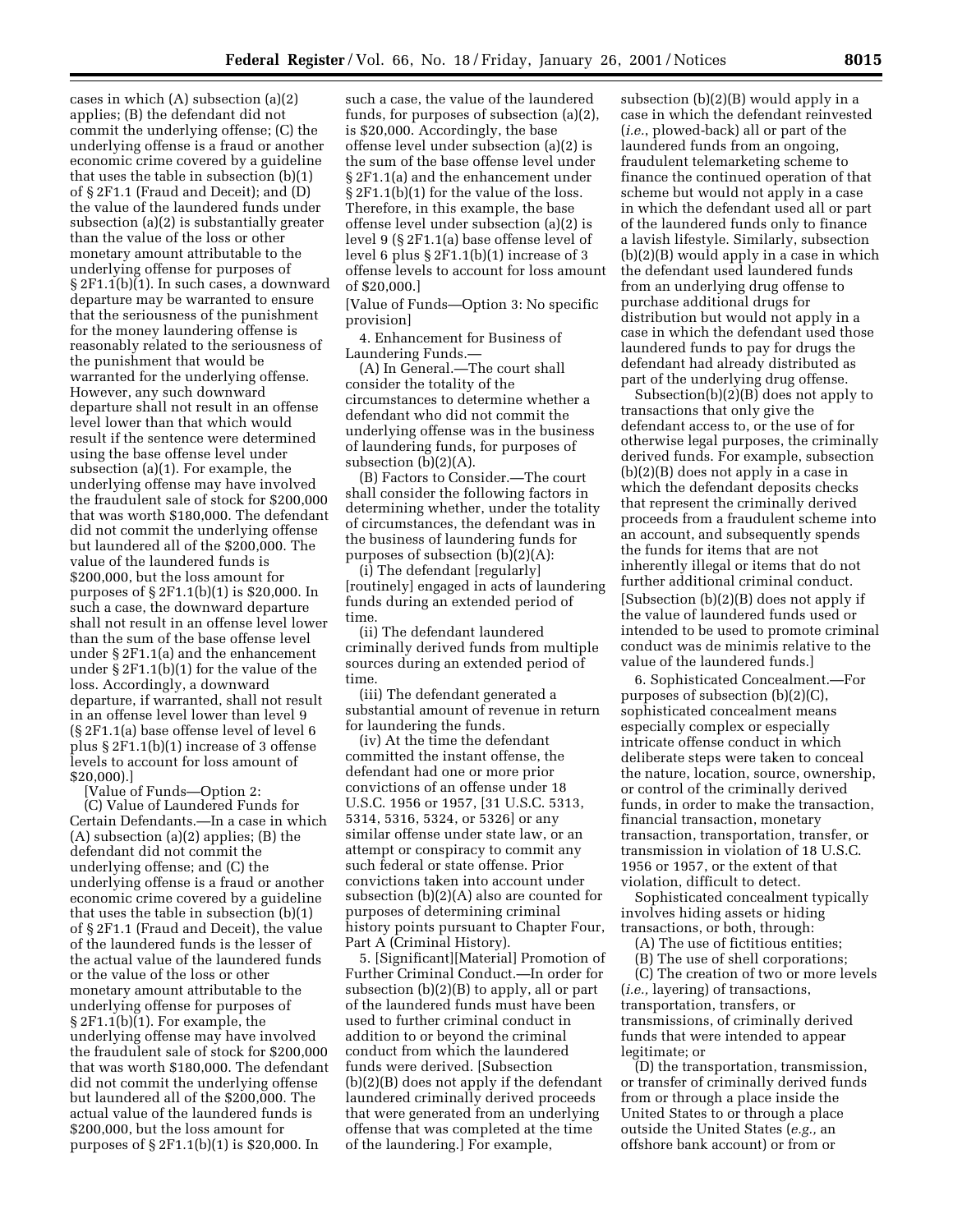through a place outside the United States to or through a place inside the United States. For purposes of this subdivision, United States has the meaning given that term in Application Note 1 of the Commentary to § 2B5.1 (Offenses Involving Counterfeit Bearer Obligations of the United States).

7. Grouping of Multiple Counts.—In a case in which the defendant is to be sentenced on a count (or a Group of counts) for the underlying offense from which the laundered funds were derived, the count for the offense under this guideline shall be grouped pursuant to subsection (c) of § 3D1.2 (Groups of Closely-Related Counts) with the count for the underlying offense or, in the case of a Group of counts for the underlying offense, with the most serious of the counts comprising the Group, *i.e.,* the count resulting in the greatest offense level.''.

The Commentary to § 2S1.3 captioned ''Statutory Provisions'' is amended by inserting '', 5326'' after ''5324''.

The Commentary to § 2T2.2 captioned ''Statutory Provisions'' is amended by inserting ''18 U.S.C. 1960;'' before ''26 U.S.C.''; by striking ''provided'' and inserting "if"; and by inserting "; 31 U.S.C. 5326'' after ''taxes''.

Appendix A (Statutory Index) is amended in the line referenced to ''18 U.S.C. 1957'' by striking ''2S1.2'' and inserting ''2S1.1''; By inserting after the line referenced to ''18 U.S.C. 1959'' the following new line:

''18 U.S.C. 1960 2T2.2'';

B-Date: 01-24-01 10:11 striking ''31 U.S.C. 5322 2S1.3''; and by inserting after the line referenced to ''31 U.S.C. 5324'' the following new line:

''31 U.S.C. 5326 2S1.3, 2T2.2''.

The Commentary to § 1B1.3 captioned ''Application Notes'' is amended in the first and second paragraphs of Note 6, by striking the second sentence in its entirety, in each instance.

Section 3D1.2(d) is amended in the second paragraph by striking ''2S1.2,''.

Section  $8\bar{C}2.1(a)$  is amended by striking ''2S1.2,''.

The Commentary to § 8C2.4 captioned ''Application Notes'' is amended in Note 5 by striking ''; 2S1.1 (Laundering of Monetary Instruments); and 2S1.2 (Engaging in Monetary Transactions in Property Derived from Specified Unlawful Activity)''.

The Commentary to § 8C2.4 captioned ''Background'' is amended in the seventh sentence by striking ''and money laundering''.

*Issues for Comment:* The Commission invites comment on the following:

(1) Whether application of subsection (a)(1) of proposed § 2S1.1 should be expanded to include defendants who

are otherwise accountable for the underlying offense under § 1B1.3(a)(1)(B)(Relevant Conduct), in addition to defendants who commit or are otherwise accountable for the underlying offense under  $§ 1B1.3(a)(1)(A).$ 

(2) Whether proposed § 2S1.1 should include enhancements for conduct that constitutes elements of the money laundering offense, even if the conduct did not constitute an aggravated form of money laundering offense conduct. Specifically, the Commission invites comment on whether and, if so, to what extent, proposed § 2S1.1 should include an enhancement if:

(A) The offense involved concealment (coextensive with the meaning of the term under 18 U.S.C. 1956), even if the conduct did not constitute sophisticated concealment.

(B) If the defendant is convicted (A) under 18 U.S.C. 1956(a)(1)(A)(ii); (B) under 18 U.S.C. 1956(a)(1)(B)(ii); (C) under 18 U.S.C. 1956(a)(2)(B)(ii); (D) under 18 U.S.C. 1956(a)(3)(C); or (E) of attempting, aiding or abetting, or conspiracy to commit any of the offenses referred to in subdivisions (A) through (D).

(C) If subsection (a)(1) applies and (1) the defendant did not engage in an aggravated form of money laundering as accounted for by subsection (b)(2), and (2) the value of funds laundered exceeded \$10,000.

(3) Whether application of subsection (b)(2)(A) (''in the business of laundering funds'') should be expanded to include defendants (1) whose base offense level is determined under subsection (a)(1) and (2) who launder criminally derived funds generated by offenses which they did not commit and are not otherwise accountable under § 1B1.3(a)(1)(A).

(4) Whether violations of 18 U.S.C. 1960 (Illegal Money Transmitting Businesses) should be referenced to § 2S1.3 (Structuring Transactions to Evade Reporting Requirements).

*Proposed Amendment: Miscellaneous New Legislation and Technical Amendments*

21. *Synopsis of Proposed Amendment:* This is a two-part proposed amendment.

First, the proposed amendment addresses miscellaneous legislation enacted during the 106th Congress by (1) adding to Appendix A (Statutory Index) and the statutory provisions of several guidelines references to new statutes; and (2) providing commentary to § 2M3.9 that implements the new consecutive sentencing requirement of 50 U.S.C. 421 (pertaining to the disclosure of information identifying a

covert agent). Note that there were no directives to the Commission contained in any of the legislation that created these new offenses.

In each instance, the new Appendix A references are based on a determination that the new offense is sufficiently similar to other offenses covered by the referenced guideline.

The new offenses and proposed guideline references are as follows:

7 U.S.C. 7734—prohibits knowingly importing, exporting, or moving in interstate commerce any plant pest or noxious weed, or knowingly forging any permit authorizing movement of plant pests or noxious weeds. Referenced to § 2N2.1 (Violations of Statutes and Regulations Dealing with Any Food, Drug, Biological Product, Device, Cosmetic, or Agricultural Product).

5 U.S.C. 6821—prohibits (A) obtaining or attempting to obtain customer information from a financial institution by false statements, representations, or documents; or (B) requesting another person to obtain customer information knowing the information will be obtained under false pretenses. Referenced to § 2F1.1 (Fraud and Deceit).

18 U.S.C. 38—prohibits falsifying any material fact, or making any fraudulent representation concerning aircraft or space vehicle parts. Referenced to § 2F1.1 (Fraud and Deceit).

18 U.S.C. 842(p)(2)—prohibits any person to teach or demonstrate the making or use of an explosive, a destructive device, or a weapon of mass destruction, or distribute by any means information pertaining to the manufacture of an explosive, destructive device, or weapon of mass destruction with the intent that the teaching, demonstration, or information will be used for, or in furtherance of any federal crime of violence. Referenced to § 2K1.3 (Unlawful Receipts, Possession, or Transportation of Explosive Materials; Prohibited Transactions Involving Explosive Materials) or § 2M6.1 (Unlawful Acquisition, Alteration, Use, Transfer, or Possession of Nuclear Material, Weapons, or Facilities) (if the information pertained to a weapon of mass destruction).

42 U.S.C. 1011—knowingly and willfully making of any false statement or representation of a material fact in an application for benefits established by the Social Security Act. Referenced to § 2F1.1 (Fraud and Deceit).

49 U.S.C. 30170—prohibits violating 18 U.S.C. 1001 with respect to the reporting requirements of 49 U.S.C. 30166, with the specific intention of misleading the Secretary of Transportation regarding motor vehicle